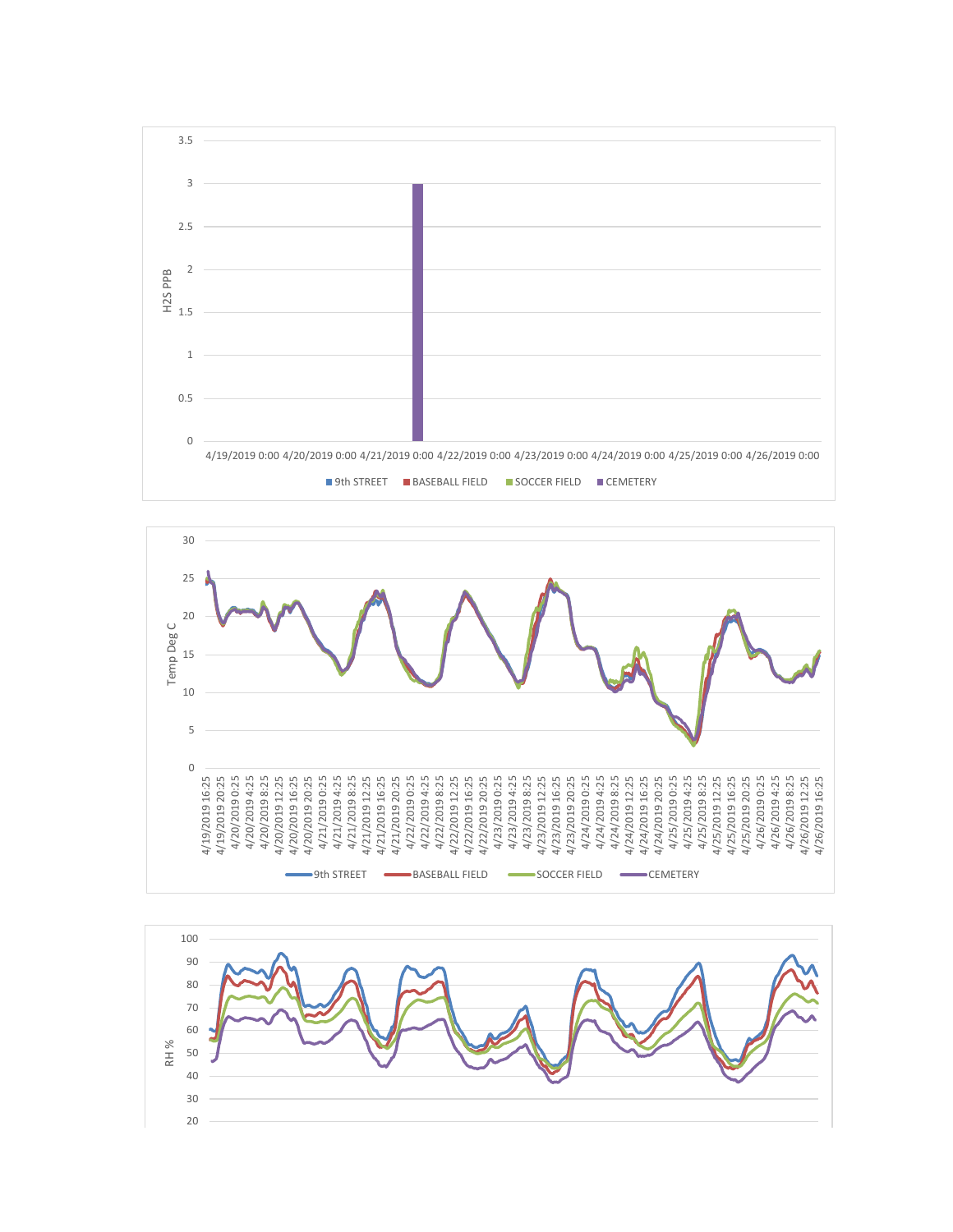| LO.<br>$\sim$<br>G<br>$\overline{\phantom{0}}$<br>$\circ$<br>$\geq$<br>ᡡ | ഥ<br>$\infty$<br>$\cdot$ $\cdot$<br>$\cdots$<br>$\circ$<br>$\overline{a}$<br>$\sigma$<br>$\sigma$<br>$\overline{\phantom{0}}$<br>$\circ$<br>$\sim$<br>ത<br>4/1<br>$\overline{\phantom{0}}$<br>$\overline{4}$ | LO<br>ᆃ<br>$\circ$<br>$\sigma$<br>$\overline{ }$<br>$\sim$<br>$\sim$<br>4 | ப<br>$\overline{ }$<br>$\bigcirc$<br>$\overline{ }$<br>⌒<br>$\sim$<br>0<br>$\sim$<br>$\overline{a}$ | ப<br>○<br>ന<br>ന<br>$\sigma$<br>$\overline{\phantom{0}}$<br>ന<br>○<br>$\sim$<br>$\bigcap$<br>0<br>$\sim$<br>$\circ$<br>$\sim$<br>4<br>$\overline{ }$ | $\cdot$ .<br>$\overline{\phantom{0}}$<br>4 4 0 9 9<br>ന<br>⌒<br>0<br>$\sim$<br>4 | $\overline{\phantom{0}}$<br>ന<br>$\circ$<br>$\sim$<br>0<br>$\sim$<br>4 | $\overline{\phantom{0}}$<br>$\overline{\phantom{0}}$<br>$\sim$<br>$\sim$ | ம<br>$\overline{\phantom{0}}$<br>$\circ$<br>$\sim$<br>$\overline{\phantom{0}}$<br>$\sim$<br>4 | o<br>$\cdot$ $\cdot$<br>$\circ$<br>$A$ $A$ $A$ $N$ $\Omega$ $\Omega$<br>ᡡ<br>○<br>$\sim$<br>$\overline{\phantom{0}}$<br>$\sim$<br>4 | $\overline{\phantom{0}}$<br>$\overline{ }$<br>$\sigma$<br>$\overline{\phantom{0}}$<br>◠<br>$\sim$<br>$\overline{\phantom{0}}$<br>$\sim$<br>$\overline{ }$ | $\infty$<br>ᡡ<br>౧<br>$\sim$<br>$\overline{\phantom{0}}$<br>$\sim$<br>4 | $\cdot$ .<br>$\sim$<br>ന<br>$\overline{\phantom{0}}$<br>○<br>$\sim$<br>$\overline{\phantom{0}}$<br>$\sim$<br>$\overline{a}$ | ↴<br>$\sim$<br>$\overline{ }$<br>$\circ$<br>$\sim$<br>$\sim$<br>$\overline{\phantom{0}}$<br>4 | ഥ<br>G<br>$\overline{ }$<br>$\circ$<br>$\sim$<br>$\sim$<br>$\sim$<br>$\overline{a}$ | S.<br>$\overline{\phantom{0}}$<br>ന<br>$\overline{\phantom{0}}$<br>$\circ$<br>$\sim$<br>$\sim$<br>$\sim$<br>$\overline{ }$ | H<br>$\cdot$ $\cdot$<br>LN<br>$\sigma$<br>$\overline{\phantom{0}}$<br>0<br>$\sim$<br>$\sim$<br>$\sim$<br>$\overline{a}$ | بن.<br>$\sigma$<br>H H H N <sub>9</sub> 9 H H N 9 9 9<br>$\sigma$<br>$\overline{\phantom{0}}$<br>$\overline{C}$<br>$\sim$<br>$\tilde{\phantom{a}}$<br>$\overline{a}$ | က္<br>ന<br>ന<br>$\overline{\phantom{0}}$<br>$\circ$<br>$\sim$<br>$\sim$<br>$\overline{z}$<br>$\overline{a}$ | 7.<br>ന<br>$\overline{ }$<br>$\circ$<br>$\sim$<br>$\approx$<br>$\sim$<br>$\frac{1}{4}$ | ப<br>LŊ<br>$\overline{\phantom{0}}$<br>$\overline{ }$<br>$\circ$<br>$\sim$<br>$\sim$<br>$\sim$<br>$\overline{a}$ | ë<br>$\sim$<br>$\sigma$<br>$\overline{\phantom{0}}$<br>$\circ$<br>$\sim$<br>$\infty$<br>S 5<br>$\overline{a}$ | $\overline{\phantom{0}}$<br>$\cdots$<br>G<br>$\sigma$<br>$\overline{\phantom{0}}$<br>$\circ$<br>$\overline{\sim}$<br>$\infty$<br>$\overline{4}$ | $\cdot$ .<br>$\circ$<br>$\sigma$<br>$\overline{\phantom{0}}$<br>$\circ$<br>$\sim$<br>$\infty$<br>$\sim$<br>$\overline{ }$ | ന<br>$\cdot$ $\cdot$<br>$\circ$<br>$\overline{\phantom{0}}$<br>$\circ$<br>$\sim$<br>$\sim$<br>$\overleftrightarrow{+}$ | ᇦ<br>$\overline{ }$<br>$\overline{\phantom{0}}$<br>$\circ$<br>$\sim$<br>24/<br>$\overline{\phantom{0}}$<br>$\overline{a}$ | ဟ<br>$\infty$<br>$\overline{ }$<br>$\circ$<br>$\sim$<br>う<br>$\sim$<br>$\overline{a}$ | ë<br>$\infty$<br>$H$ $H$ $N$ $D$ $D$ $D$<br>$\sigma$<br>ᅳ<br>⌒<br>$\sim$<br>$\overline{r}$<br>$\sim$<br>4 | $\overline{\phantom{0}}$<br>$\overline{\phantom{0}}$<br>$\sigma$<br>$\overline{\phantom{0}}$<br>$\circ$<br>$\overline{\sim}$<br>$\rightarrow$<br>$\tilde{\mathcal{C}}$<br>$\overline{4}$ | $\overline{\phantom{0}}$<br>ന<br>$\circ$<br>$\sim$<br>ਚੇ<br>$\sim$<br>$\overline{ }$ | $\overline{\phantom{0}}$<br>$\overline{ }$<br>$\circ$<br>$\sim$<br>4 | ᆉ<br>LO<br>$\overline{\phantom{0}}$<br>$\circ$<br>$\sim$<br>$\sqrt{ }$<br>$\sim$<br>4 | $\sigma$<br>$\overline{\phantom{0}}$<br>$\sim$<br>$\sim$<br>$\overline{4}$ | ç.<br>$\overline{ }$<br>$\sigma$<br>$\circ$<br>ம<br>4 | $\overline{\phantom{0}}$<br>$\infty$<br>ന<br>$\overline{\phantom{0}}$<br>○<br>$\sim$<br>LN<br>$\sim$<br>$\overline{a}$ | $\sim$<br>ന<br>◠<br>$\sim$<br>LO.<br>$\sim$<br>$\overline{a}$ | $\sim$<br>$\vec{H}$ $\vec{H}$ $N$ $\sigma$<br>$\overline{\phantom{0}}$<br>0<br>$\sim$ | ᆉ<br>$\circ$<br>$\sigma$<br>$\overline{ }$<br>$\circ$<br>$\sim$<br>G<br>$\sim$<br>4 | $\circ$<br>$\overline{\phantom{0}}$<br>ന<br>$\overline{\phantom{0}}$<br>$\sim$ $\sim$<br>G<br>$\sim$ $\sim$<br>$\rightarrow$ | फ़<br>$\cdots$<br>ഥ<br>$\overline{\phantom{0}}$<br>ന<br>$\overline{\phantom{0}}$<br>$\circ$<br>G<br>$\overline{ }$ |
|--------------------------------------------------------------------------|--------------------------------------------------------------------------------------------------------------------------------------------------------------------------------------------------------------|---------------------------------------------------------------------------|-----------------------------------------------------------------------------------------------------|------------------------------------------------------------------------------------------------------------------------------------------------------|----------------------------------------------------------------------------------|------------------------------------------------------------------------|--------------------------------------------------------------------------|-----------------------------------------------------------------------------------------------|-------------------------------------------------------------------------------------------------------------------------------------|-----------------------------------------------------------------------------------------------------------------------------------------------------------|-------------------------------------------------------------------------|-----------------------------------------------------------------------------------------------------------------------------|-----------------------------------------------------------------------------------------------|-------------------------------------------------------------------------------------|----------------------------------------------------------------------------------------------------------------------------|-------------------------------------------------------------------------------------------------------------------------|----------------------------------------------------------------------------------------------------------------------------------------------------------------------|-------------------------------------------------------------------------------------------------------------|----------------------------------------------------------------------------------------|------------------------------------------------------------------------------------------------------------------|---------------------------------------------------------------------------------------------------------------|-------------------------------------------------------------------------------------------------------------------------------------------------|---------------------------------------------------------------------------------------------------------------------------|------------------------------------------------------------------------------------------------------------------------|---------------------------------------------------------------------------------------------------------------------------|---------------------------------------------------------------------------------------|-----------------------------------------------------------------------------------------------------------|------------------------------------------------------------------------------------------------------------------------------------------------------------------------------------------|--------------------------------------------------------------------------------------|----------------------------------------------------------------------|---------------------------------------------------------------------------------------|----------------------------------------------------------------------------|-------------------------------------------------------|------------------------------------------------------------------------------------------------------------------------|---------------------------------------------------------------|---------------------------------------------------------------------------------------|-------------------------------------------------------------------------------------|------------------------------------------------------------------------------------------------------------------------------|--------------------------------------------------------------------------------------------------------------------|
|--------------------------------------------------------------------------|--------------------------------------------------------------------------------------------------------------------------------------------------------------------------------------------------------------|---------------------------------------------------------------------------|-----------------------------------------------------------------------------------------------------|------------------------------------------------------------------------------------------------------------------------------------------------------|----------------------------------------------------------------------------------|------------------------------------------------------------------------|--------------------------------------------------------------------------|-----------------------------------------------------------------------------------------------|-------------------------------------------------------------------------------------------------------------------------------------|-----------------------------------------------------------------------------------------------------------------------------------------------------------|-------------------------------------------------------------------------|-----------------------------------------------------------------------------------------------------------------------------|-----------------------------------------------------------------------------------------------|-------------------------------------------------------------------------------------|----------------------------------------------------------------------------------------------------------------------------|-------------------------------------------------------------------------------------------------------------------------|----------------------------------------------------------------------------------------------------------------------------------------------------------------------|-------------------------------------------------------------------------------------------------------------|----------------------------------------------------------------------------------------|------------------------------------------------------------------------------------------------------------------|---------------------------------------------------------------------------------------------------------------|-------------------------------------------------------------------------------------------------------------------------------------------------|---------------------------------------------------------------------------------------------------------------------------|------------------------------------------------------------------------------------------------------------------------|---------------------------------------------------------------------------------------------------------------------------|---------------------------------------------------------------------------------------|-----------------------------------------------------------------------------------------------------------|------------------------------------------------------------------------------------------------------------------------------------------------------------------------------------------|--------------------------------------------------------------------------------------|----------------------------------------------------------------------|---------------------------------------------------------------------------------------|----------------------------------------------------------------------------|-------------------------------------------------------|------------------------------------------------------------------------------------------------------------------------|---------------------------------------------------------------|---------------------------------------------------------------------------------------|-------------------------------------------------------------------------------------|------------------------------------------------------------------------------------------------------------------------------|--------------------------------------------------------------------------------------------------------------------|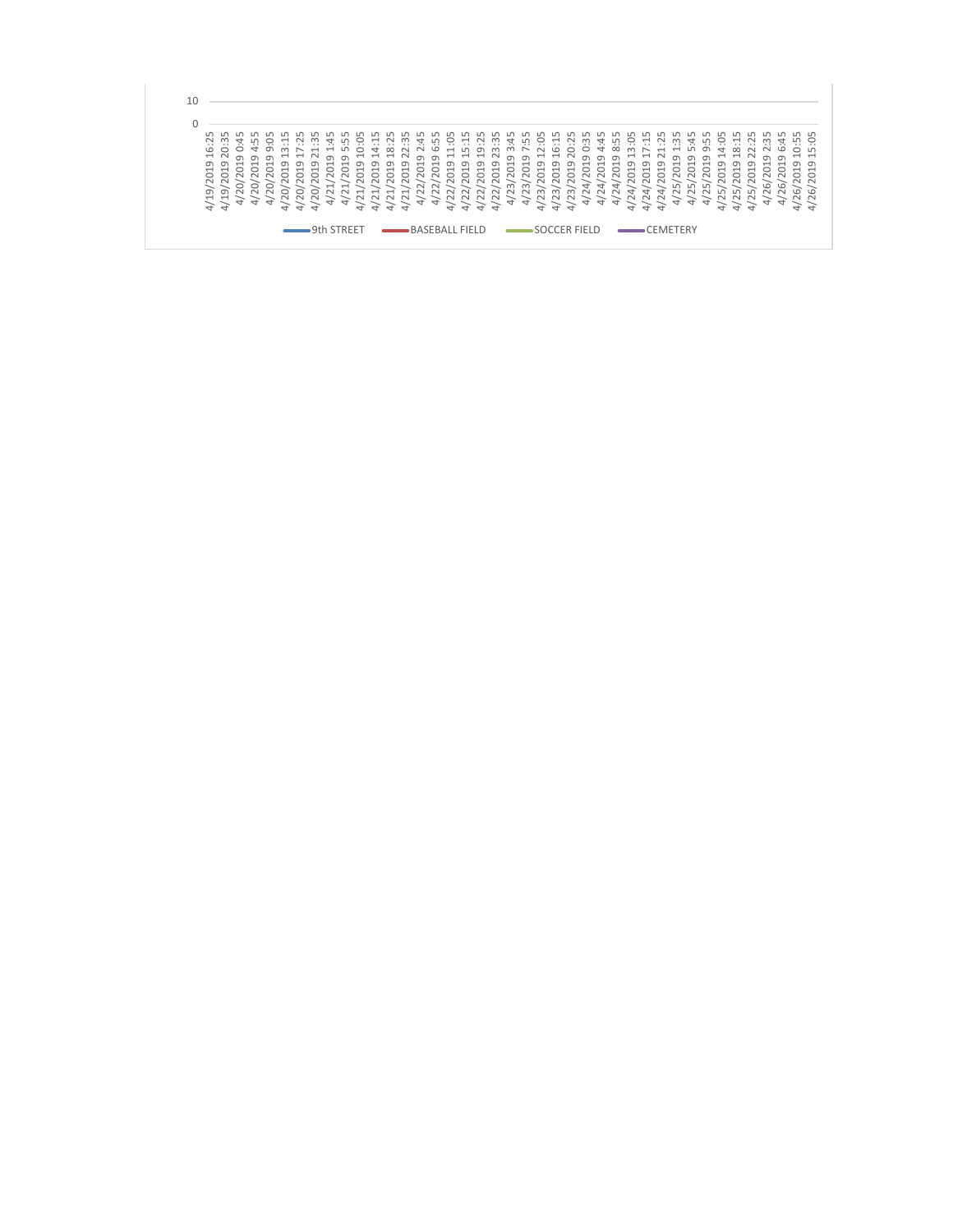| <b>INSTERMENT SITE -</b>                    | 9th STREET                         |                 |                  |              | INSTERMENT SITE - BASEBALL FIELD                |                                    |                 |                  |              | <b>INSTERMENT SITE -</b>                        | <b>SOCCER FIELD</b>                |                 |                               |              | <b>INSTERMENT SITE -</b>                    | <b>CEMETERY</b>                    |                |                                               |              |
|---------------------------------------------|------------------------------------|-----------------|------------------|--------------|-------------------------------------------------|------------------------------------|-----------------|------------------|--------------|-------------------------------------------------|------------------------------------|-----------------|-------------------------------|--------------|---------------------------------------------|------------------------------------|----------------|-----------------------------------------------|--------------|
| SERIAL # -                                  | 180200468                          |                 |                  |              | SERIAL #-                                       | 180200453                          |                 |                  |              | SERIAL #-                                       | 180200465                          |                 |                               |              | SERIAL #-                                   | 180200469                          |                |                                               |              |
| SESSION # -                                 | WEEK 3                             |                 |                  |              | SESSION # -                                     | WEEK <sub>3</sub>                  |                 |                  |              | SESSION #-                                      | WEEK 3                             |                 |                               |              | SESSION # -                                 | WEEK3                              |                |                                               |              |
| <b>SESSION NAME</b><br><b>SESSION START</b> | RENSS. LANDFILL<br>4/19/2019 13:33 |                 |                  |              | <b>SESSION NAME -</b><br><b>SESSION START -</b> | RENSS. LANDFILL<br>4/19/2019 20:05 |                 |                  |              | <b>SESSION NAME -</b><br><b>SESSION START -</b> | RENSS. LANDFILL<br>4/19/2019 16:27 |                 |                               |              | <b>SESSION NAME</b><br><b>SESSION START</b> | RENSS. LANDFILI<br>4/19/2019 16:47 |                |                                               |              |
| <b>SESSION END-</b>                         | 4/26/2019 16:35                    |                 |                  |              | <b>SESSION END -</b>                            | 4/26/2019 20:35                    |                 |                  |              | <b>SESSION END</b>                              | 4/26/2019 16:47                    |                 |                               |              | <b>SESSION END</b>                          | 4/26/2019 16:07                    |                |                                               |              |
| time stamp                                  | H2S (PPB)                          | Battery (Volts) | Temperature (°C) | Humidity (%) | time stamp                                      | H2S (PPB)                          | Battery (Volts) | Temperature (°C) | Humidity (%) | time stamp                                      | H2S (PPB)                          | Battery (Volts) | Temperature (°C) Humidity (%) |              | time stamp                                  | H2S (PPB)                          |                | Battery (Volts) Temperature (°C) Humidity (%) |              |
| 4/19/2019 16:25                             |                                    | 3.135           | 24.2             | 60.4         |                                                 |                                    |                 |                  |              |                                                 |                                    |                 |                               |              |                                             |                                    |                |                                               |              |
| 4/19/2019 16:35                             |                                    | 3.135           | 24.3             | 60.6         | 4/19/2019 16:38                                 | $\overline{0}$                     | 3.135           | 24.8             | 55.9         |                                                 |                                    |                 |                               |              |                                             |                                    |                |                                               |              |
| 4/19/2019 16:45<br>4/19/2019 16:55          |                                    | 3.135<br>3.135  | 24.3<br>24.3     | 60.6<br>60.7 | 4/19/2019 16:48<br>4/19/2019 16:58              | 0                                  | 3.135<br>3.135  | 24.5<br>24.5     | 56.4<br>56.6 | 4/19/2019 16:47<br>4/19/2019 16:57              |                                    | 3.144<br>3.144  | 25.1<br>24.9                  | 56<br>55.8   |                                             |                                    |                |                                               |              |
| 4/19/2019 17:05                             |                                    | 3.135           | 24.6             | 60.5         | 4/19/2019 17:08                                 |                                    | 3.135           | 24.7             | 56.5         | 4/19/2019 17:07                                 |                                    | 3.144           | 25                            | 55.7         | 4/19/2019 17:07                             |                                    | 3.153          | 26                                            | 46.7         |
| 4/19/2019 17:15                             |                                    | 3.127           | 24.7             | 60.1         | 4/19/2019 17:18                                 |                                    | 3.135           | 24.7             | 56.4         | 4/19/2019 17:17                                 |                                    | 3.144           | 24.9                          | 55.6         | 4/19/2019 17:17                             |                                    | 3.153          | 25.5                                          | 46.4         |
| 4/19/2019 17:25                             |                                    | 3.127           | 24.8             | 59.9         | 4/19/2019 17:28                                 |                                    | 3.127           | 24.7             | 56.3         | 4/19/2019 17:27                                 |                                    | 3.144           | 24.9                          | 55.5         | 4/19/2019 17:27                             |                                    | 3.153          | 25.1                                          | 46.5         |
| 4/19/2019 17:35                             |                                    | 3.127           | 24.8             | 59.8         | 4/19/2019 17:38                                 |                                    | 3.127           | 24.6             | 56.4         | 4/19/2019 17:37                                 |                                    | 3.135           | 24.8                          | 55.4         | 4/19/2019 17:37                             |                                    | 3.153          | 24.9                                          | 46.7         |
| 4/19/2019 17:45                             |                                    | 3.127           | 24.7             | 59.8         | 4/19/2019 17:48                                 |                                    | 3.127           | 24.6             | 56.5         | 4/19/2019 17:47                                 |                                    | 3.135           | 24.6                          | 55.4         | 4/19/2019 17:47                             |                                    | 3.153          | 24.6                                          | 46.9         |
| 4/19/2019 17:55                             |                                    | 3.118           | 24.7             | 59.7         | 4/19/2019 17:58                                 |                                    | 3.127           | 24.5             | 56.6         | 4/19/2019 17:57                                 |                                    | 3.135           | 24.6                          | 55.4         | 4/19/2019 17:57                             |                                    | 3.153          | 24.5                                          | 47.1         |
| 4/19/2019 18:05                             |                                    | 3.118           | 24.7             | 59.7         | 4/19/2019 18:08                                 |                                    | 3.127           | 24.5             | 56.8         | 4/19/2019 18:07                                 |                                    | 3.135           | 24.5                          | 55.5         | 4/19/2019 18:07                             |                                    | 3.144          | 24.4                                          | 47.2         |
| 4/19/2019 18:15                             |                                    | 3.118           | 24.7<br>24.6     | 59.8<br>60.3 | 4/19/2019 18:18<br>4/19/2019 18:28              |                                    | 3.118<br>3.118  | 24.4<br>24.4     | 57<br>57.8   | 4/19/2019 18:17<br>4/19/2019 18:27              |                                    | 3.127<br>3.127  | 24.5<br>24.5                  | 55.5         | 4/19/2019 18:17<br>4/19/2019 18:27          |                                    | 3.144<br>3.144 | 24.4<br>24.3                                  | 47.5<br>47.9 |
| 4/19/2019 18:25<br>4/19/2019 18:35          |                                    | 3.118<br>3.118  | 24.6             | 61.3         | 4/19/2019 18:38                                 |                                    | 3.118           | 24.3             | 60.1         | 4/19/2019 18:37                                 |                                    | 3.127           | 24.3                          | 55.6<br>55.9 | 4/19/2019 18:37                             |                                    | 3.144          | 24.3                                          | 49.4         |
| 4/19/2019 18:45                             |                                    | 3.109           | 24.2             | 63.8         | 4/19/2019 18:48                                 |                                    | 3.118           | 23.6             | 62.4         | 4/19/2019 18:47                                 |                                    | 3.127           | 23.7                          | 56.6         | 4/19/2019 18:47                             |                                    | 3.144          | 23.8                                          | 50.9         |
| 4/19/2019 18:55                             |                                    | 3.109           | 23.6             | 66.2         | 4/19/2019 18:58                                 |                                    | 3.118           | 23               | 64.8         | 4/19/2019 18:57                                 |                                    | 3.118           | 23.1                          | 57.6         | 4/19/2019 18:57                             |                                    | 3.135          | 23.3                                          | 52.3         |
| 4/19/2019 19:05                             |                                    | 3.109           | 22.9             | 68.6         | 4/19/2019 19:08                                 |                                    | 3.109           | 22.2             | 67.1         | 4/19/2019 19:07                                 |                                    | 3.118           | 22.4                          | 58.6         | 4/19/2019 19:07                             |                                    | 3.135          | 22.7                                          | 53.8         |
| 4/19/2019 19:15                             |                                    | 3.109           | 22.1             | 71.1         | 4/19/2019 19:18                                 |                                    | 3.109           | 21.6             | 69.3         | 4/19/2019 19:17                                 |                                    | 3.118           | 21.8                          | 59.8         | 4/19/2019 19:17                             |                                    | 3.135          | 22.1                                          | 55.1         |
| 4/19/2019 19:25                             |                                    | 3.109           | 21.7             | 73.4         | 4/19/2019 19:28                                 |                                    | 3.109           | 21.1             | 71.3         | 4/19/2019 19:27                                 |                                    | 3.118           | 21.4                          | 61.1         | 4/19/2019 19:27                             |                                    | 3.135          | 21.6                                          | 56.4         |
| 4/19/2019 19:35                             |                                    | 3.1             | 21.2             | 75.6         | 4/19/2019 19:38                                 |                                    | 3.109           | 20.8             | 73.1         | 4/19/2019 19:37                                 |                                    | 3.118           | 21.1                          | 62.4         | 4/19/2019 19:37                             |                                    | 3.127          | 21.2                                          | 57.8         |
| 4/19/2019 19:45<br>4/19/2019 19:55          |                                    | 3.1<br>3.1      | 20.9<br>20.5     | 77.4<br>79.2 | 4/19/2019 19:48<br>4/19/2019 19:58              |                                    | 3.109<br>3.1    | 20.4<br>20.1     | 74.7<br>76.2 | 4/19/2019 19:47<br>4/19/2019 19:57              |                                    | 3.109<br>3.109  | 20.7<br>20.4                  | 63.7<br>64.9 | 4/19/2019 19:47<br>4/19/2019 19:57          |                                    | 3.127<br>3.127 | 20.8<br>20.5                                  | 59<br>60     |
| 4/19/2019 20:05                             |                                    | 3.1             | 20.2             | 81           | 4/19/2019 20:08                                 |                                    | 3.1             | 19.8             | 77.5         | 4/19/2019 20:07                                 |                                    | 3.109           | 20.1                          | 66           | 4/19/2019 20:07                             |                                    | 3.127          | 20.2                                          | 61           |
| 4/19/2019 20:15                             |                                    | 3.2             | 19.9             | 82.5         | 4/19/2019 20:18                                 |                                    | 3.1             | 19.6             | 78.8         | 4/19/2019 20:17                                 |                                    | 3.109           | 19.8                          | 67.1         | 4/19/2019 20:17                             |                                    | 3.118          | 20                                            | 61.9         |
| 4/19/2019 20:25                             |                                    | 3.091           | 19.8             | 83.8         | 4/19/2019 20:28                                 |                                    | 3.1             | 19.4             | 79.9         | 4/19/2019 20:27                                 |                                    | 3.1             | 19.6                          | 68.1         | 4/19/2019 20:27                             |                                    | 3.118          | 19.8                                          | 62.7         |
| 4/19/2019 20:35                             |                                    | 3.091           | 19.6             | 84.9         | 4/19/2019 20:38                                 |                                    | 3.091           | 19.2             | 80.8         | 4/19/2019 20:37                                 |                                    | 3.1             | 19.5                          | 69.1         | 4/19/2019 20:37                             |                                    | 3.118          | 19.6                                          | 63.4         |
| 4/19/2019 20:45                             |                                    | 3.091           | 19.5             | 85.8         | 4/19/2019 20:48                                 |                                    | 3.091           | 19.1             | 81.5         | 4/19/2019 20:47                                 |                                    | 3.1             | 19.3                          | 70           | 4/19/2019 20:47                             |                                    | 3.118          | 19.4                                          | 64           |
| 4/19/2019 20:55                             |                                    | 3.091           | 19.3             | 86.7         | 4/19/2019 20:58                                 |                                    | 3.091           | 19               | 82.3         | 4/19/2019 20:57                                 |                                    | 3.1             | 19.2                          | 70.8         | 4/19/2019 20:57                             |                                    | 3.109          | 19.4                                          | 64.6         |
| 4/19/2019 21:05                             |                                    | 3.091           | 19.2             | 87.6         | 4/19/2019 21:08                                 |                                    | 3.091           | 18.8             | 83           | 4/19/2019 21:07                                 |                                    | 3.1             | 19.1                          | 71.7         | 4/19/2019 21:07                             |                                    | 3.109          | 19.2                                          | 65.2         |
| 4/19/2019 21:15                             |                                    | 3.083           | 19.2             | 88.3<br>88.8 | 4/19/2019 21:18<br>4/19/2019 21:28              |                                    | 3.091           | 18.8<br>19       | 83.8         | 4/19/2019 21:17<br>4/19/2019 21:27              |                                    | 3.091<br>3.091  | 19                            | 72.4         | 4/19/2019 21:17<br>4/19/2019 21:27          |                                    | 3.109          | 19.2<br>19.2                                  | 65.5         |
| 4/19/2019 21:25<br>4/19/2019 21:35          |                                    | 3.083<br>3.083  | 19.2<br>19.3     | 89.1         | 4/19/2019 21:38                                 |                                    | 3.083<br>3.083  | 19.1             | 84.1<br>84   | 4/19/2019 21:37                                 |                                    | 3.091           | 19.1<br>19.2                  | 73.1<br>73.6 | 4/19/2019 21:37                             |                                    | 3.109<br>3.109 | 19.2                                          | 65.9<br>66   |
| 4/19/2019 21:45                             |                                    | 3.083           | 19.5             | 89           | 4/19/2019 21:48                                 |                                    | 3.083           | 19.4             | 83.7         | 4/19/2019 21:47                                 |                                    | 3.091           | 19.4                          | 74.2         | 4/19/2019 21:47                             |                                    | 3.1            | 19.4                                          | 66.1         |
| 4/19/2019 21:55                             |                                    | 3.083           | 19.8             | 88.7         | 4/19/2019 21:58                                 |                                    | 3.083           | 19.7             | 83.3         | 4/19/2019 21:57                                 |                                    | 3.091           | 19.7                          | 74.6         | 4/19/2019 21:57                             |                                    | 3.1            | 19.6                                          | 66           |
| 4/19/2019 22:05                             |                                    | 3.074           | 20               | 88.3         | 4/19/2019 22:08                                 |                                    | 3.083           | 19.9             | 82.8         | 4/19/2019 22:07                                 |                                    | 3.083           | 19.9                          | 74.8         | 4/19/2019 22:07                             |                                    | 3.1            | 19.8                                          | 65.9         |
| 4/19/2019 22:15                             |                                    | 3.074           | 20.3             | 87.9         | 4/19/2019 22:18                                 |                                    | 3.074           | 20.1             | 82.4         | 4/19/2019 22:17                                 |                                    | 3.083           | 20.2                          | 75           | 4/19/2019 22:17                             |                                    |                | 19.9                                          | 65.8         |
| 4/19/2019 22:25                             |                                    | 3.074           | 20.4             | 87.5         | 4/19/2019 22:28                                 |                                    | 3.074           | 20.2             | 82           | 4/19/2019 22:27                                 |                                    | 3.083           | 20.3                          | 75.1         | 4/19/2019 22:27                             |                                    | 3.1            | 20.1                                          | 65.6         |
| 4/19/2019 22:35                             |                                    | 3.074           | 20.5             | 87.1         | 4/19/2019 22:38                                 |                                    | 3.074           | 20.3             | 81.7         | 4/19/2019 22:37                                 |                                    | 3.083           | 20.4                          | 75.1         | 4/19/2019 22:37                             |                                    | 3.091          | 20.2                                          | 65.5         |
| 4/19/2019 22:45                             |                                    | 3.074           | 20.6             | 86.8         | 4/19/2019 22:48                                 |                                    | 3.074           | 20.4             | 81.4         | 4/19/2019 22:47                                 |                                    | 3.083           | 20.6                          | 75.1         | 4/19/2019 22:47                             |                                    | 3.091          | 20.3                                          | 65.3         |
| 4/19/2019 22:55                             |                                    | 3.074           | 20.7             | 86.4         | 4/19/2019 22:58                                 |                                    | 3.074           | 20.6             | 81           | 4/19/2019 22:57                                 |                                    | 3.074           | 20.7                          | 75           | 4/19/2019 22:57                             |                                    | 3.091          | 20.4                                          | 65.2         |
| 4/19/2019 23:05<br>4/19/2019 23:15          |                                    | 3.065<br>3.065  | 20.9<br>20.9     | 86<br>85.7   | 4/19/2019 23:08<br>4/19/2019 23:18              |                                    | 3.065<br>3.065  | 20.7<br>20.8     | 80.6<br>80.4 | 4/19/2019 23:07<br>4/19/2019 23:17              |                                    | 3.074<br>3.074  | 20.8<br>20.9                  | 74.8<br>74.7 | 4/19/2019 23:07<br>4/19/2019 23:17          |                                    | 3.091<br>3.091 | 20.5<br>20.7                                  | 64.9<br>64.8 |
| 4/19/2019 23:25                             |                                    | 3.065           | 21               | 85.4         | 4/19/2019 23:28                                 |                                    | 3.065           | 20.9             | 80.2         | 4/19/2019 23:27                                 |                                    | 3.074           | 20.9                          | 74.5         | 4/19/2019 23:27                             |                                    | 3.083          | 20.7                                          | 64.6         |
| 4/19/2019 23:35                             |                                    | 3.065           | 21.1             | 85.2         | 4/19/2019 23:38                                 |                                    | 3.065           | 20.9             | -80          | 4/19/2019 23:37                                 |                                    | 3.074           | 21                            | 74.4         | 4/19/2019 23:37                             |                                    | 3.083          | 20.8                                          | 64.5         |
| 4/19/2019 23:45                             |                                    | 3.065           | 21.2             | 85.1         | 4/19/2019 23:48                                 |                                    | 3.065           | 20.9             |              | 4/19/2019 23:47                                 |                                    | 3.065           | 21                            | 74.2         | 4/19/2019 23:47                             |                                    | 3.083          | 20.8                                          | 64.5         |
| 4/19/2019 23:55                             |                                    | 3.056           | 21.2             | 85           | 4/19/2019 23:58                                 |                                    | 3.065           | 20.9             | 79.9         | 4/19/2019 23:57                                 |                                    | 3.065           |                               | 74.1         | 4/19/2019 23:57                             |                                    | 3.083          | 20.9                                          | 64.4         |
| 4/20/2019 0:05                              |                                    | 3.056           | 21.2             | 85           | 4/20/2019 0:08                                  |                                    | 3.056           | 20.9             | 79.8         | 4/20/2019 0:07                                  |                                    | 3.065           | 21                            | 74.1         | 4/20/2019 0:07                              |                                    | 3.083          | 20.9                                          | 64.4         |
| 4/20/2019 0:15                              |                                    | 3.056           | 21.2             | 84.9         | 4/20/2019 0:18                                  |                                    | 3.056           | 21               | 79.7         | 4/20/2019 0:17                                  |                                    | 3.065           | 21.1                          | 74           | 4/20/2019 0:17                              |                                    | 3.083          | 20.9                                          | 64.3         |
| 4/20/2019 0:25                              |                                    | 3.056           | 21.2             | 84.9         | 4/20/2019 0:28                                  |                                    | 3.056           | 20.9             | 79.7         | 4/20/2019 0:27                                  |                                    | 3.065           | 21.1                          | 73.9         | 4/20/2019 0:27                              |                                    | 3.074          | 21                                            | 64.3         |
| 4/20/2019 0:35                              |                                    | 3.056           | 21.2             | 84.9         | 4/20/2019 0:38<br>4/20/2019 0:48                |                                    | 3.056           | 20.9             | 79.8         | 4/20/2019 0:37<br>4/20/2019 0:47                |                                    | 3.056           | 21                            | 73.9         | 4/20/2019 0:37<br>4/20/2019 0:47            |                                    | 3.074          | 20.9                                          | 64.3         |
| 4/20/2019 0:45<br>4/20/2019 0:55            |                                    | 3.056<br>3.048  | 21.1<br>20.9     | 85.2<br>85.6 | 4/20/2019 0:58                                  |                                    | 3.056<br>3.048  | 20.8<br>20.6     | 80.2<br>80.7 | 4/20/2019 0:57                                  |                                    | 3.056<br>3.056  | 20.9<br>20.8                  | 73.9<br>73.9 | 4/20/2019 0:57                              |                                    | 3.074<br>3.074 | 20.9<br>20.7                                  | 64.5<br>64.7 |
| 4/20/2019 1:05                              |                                    | 3.048           | 20.8             | 86.1         | 4/20/2019 1:08                                  |                                    | 3.048           | 20.6             | 81           | 4/20/2019 1:07                                  |                                    | 3.056           | 20.8                          | 74           | 4/20/2019 1:07                              |                                    | 3.074          | 20.6                                          | 65           |
| 4/20/2019 1:15                              |                                    | 3.048           | 20.9             | 86.4         | 4/20/2019 1:18                                  |                                    | 3.048           | 20.7             | 81.1         | 4/20/2019 1:17                                  |                                    | 3.056           | 20.9                          | 74.2         | 4/20/2019 1:17                              |                                    | 3.065          | 20.7                                          | 65.1         |
| 4/20/2019 1:25                              |                                    | 3.048           | 20.9             | 86.4         | 4/20/2019 1:28                                  | $\Omega$                           | 3.048           | 20.7             | 81.1         | 4/20/2019 1:27                                  |                                    | 3.056           | 20.9                          | 74.3         | 4/20/2019 1:27                              |                                    | 3.065          | 20.7                                          | 65.1         |
| 4/20/2019 1:35                              |                                    | 3.048           | 20.9             | 86.5         | 4/20/2019 1:38                                  | $\Omega$                           | 3.048           | 20.7             | 81.2         | 4/20/2019 1:37                                  |                                    | 3.048           | 20.9                          | 74.4         | 4/20/2019 1:37                              |                                    | 3.065          | 20.7                                          | 65.2         |
| 4/20/2019 1:45                              |                                    | 3.039           | 20.9             | 86.8         | 4/20/2019 1:48                                  | $\Omega$                           | 3.048           | 20.6             | 81.6         | 4/20/2019 1:47                                  |                                    | 3.048           | 20.8                          | 74.4         | 4/20/2019 1:47                              |                                    | 3.065          | 20.7                                          | 65.4         |
| 4/20/2019 1:55                              |                                    | 3.039           | 20.6             | 87.1         | 4/20/2019 1:58                                  |                                    | 3.039           | 20.4             | 81.9         | 4/20/2019 1:57                                  |                                    | 3.048           | 20.7                          | 74.6         | 4/20/2019 1:57                              |                                    | 3.065          | 20.5                                          | 65.5         |
| 4/20/2019 2:05                              |                                    | 3.039           | 20.6             | 87.3         | 4/20/2019 2:08                                  |                                    | 3.039           | 20.5             | 82           | 4/20/2019 2:07                                  |                                    | 3.048           | 20.7                          | 74.7         | 4/20/2019 2:07                              |                                    | 3.056          | 20.5                                          | 65.6         |
| 4/20/2019 2:15<br>4/20/2019 2:25            |                                    | 3.039<br>3.039  | 20.7<br>20.9     | 87.4<br>87.3 | 4/20/2019 2:18<br>4/20/2019 2:28                | $\Omega$                           | 3.039<br>3.039  | 20.6<br>20.7     | 82<br>81.9   | 4/20/2019 2:17<br>4/20/2019 2:27                |                                    | 3.048<br>3.039  | 20.8<br>20.8                  | 74.8<br>74.9 | 4/20/2019 2:17<br>4/20/2019 2:27            |                                    | 3.056<br>3.056 | 20.6<br>20.6                                  | 65.6<br>65.7 |
| 4/20/2019 2:35                              |                                    | 3.039           | 20.9             | 87.2         | 4/20/2019 2:38                                  |                                    | 3.039           | 20.7             | 81.8         | 4/20/2019 2:37                                  |                                    | 3.039           | 20.8                          | 75           | 4/20/2019 2:37                              |                                    | 3.056          | 20.7                                          | 65.6         |
| 4/20/2019 2:45                              |                                    | 3.039           | 20.9             | 87.1         | 4/20/2019 2:48                                  |                                    | 3.039           | 20.7             | 81.7         | 4/20/2019 2:47                                  |                                    | 3.039           | 20.9                          | 75           | 4/20/2019 2:47                              |                                    | 3.056          | 20.7                                          | 65.6         |
| 4/20/2019 2:55                              |                                    | 3.03            | 20.9             | 87           | 4/20/2019 2:58                                  |                                    | 3.03            | 20.7             | 81.6         | 4/20/2019 2:57                                  |                                    | 3.039           | 20.8                          | 75           | 4/20/2019 2:57                              |                                    | 3.056          | 20.7                                          | 65.5         |
| 4/20/2019 3:05                              |                                    | 3.03            | 20.9             | 87           | 4/20/2019 3:08                                  |                                    | 3.03            | 20.7             | 81.6         | 4/20/2019 3:07                                  |                                    | 3.039           | 20.8                          | 75.1         | 4/20/2019 3:07                              |                                    | 3.048          | 20.7                                          | 65.5         |
| 4/20/2019 3:15                              |                                    | 3.03            | 20.9             | 86.9         | 4/20/2019 3:18                                  |                                    | 3.03            | 20.7             | 81.5         | 4/20/2019 3:17                                  |                                    | 3.039           | 20.8                          | 75.1         | 4/20/2019 3:17                              |                                    | 3.048          | 20.7                                          | 65.5         |
| 4/20/2019 3:25                              |                                    | 3.03            | 20.9             | 86.9         | 4/20/2019 3:28                                  |                                    | 3.03            | 20.7             | 81.5         | 4/20/2019 3:27                                  |                                    | 3.03            | 20.9                          | 75.1         | 4/20/2019 3:27                              |                                    | 3.048          | 20.7                                          | 65.5         |
| 4/20/2019 3:35                              |                                    | 3.03            | 20.9             | 86.8         | 4/20/2019 3:38                                  |                                    | 3.03            | 20.7             | 81.4         | 4/20/2019 3:37                                  |                                    | 3.03            | 20.9                          | 75.1         | 4/20/2019 3:37                              |                                    | 3.048          | 20.7                                          | 65.4         |
| 4/20/2019 3:45                              |                                    | 3.03            | 21               | 86.7         | 4/20/2019 3:48<br>4/20/2019 3:58                |                                    | 3.03            | 20.7             | 81.3         | 4/20/2019 3:47                                  |                                    | 3.03            | 20.9                          | 75.1         | 4/20/2019 3:47                              |                                    | 3.048          | 20.7<br>20.7                                  | 65.4         |
| 4/20/2019 3:55<br>4/20/2019 4:05            |                                    | 3.021<br>3.021  | 21<br>21         | 86.6<br>86.4 | 4/20/2019 4:08                                  |                                    | 3.021<br>3.021  | 20.8<br>20.8     | 81.2<br>81.1 | 4/20/2019 3:57<br>4/20/2019 4:07                |                                    | 3.03<br>3.03    | 20.9<br>20.9                  | 75<br>75     | 4/20/2019 3:57<br>4/20/2019 4:07            |                                    | 3.048<br>3.039 | 20.7                                          | 65.3<br>65.2 |
| 4/20/2019 4:15                              |                                    | 3.021           | 21               | 86.3         | 4/20/2019 4:18                                  | $\Omega$                           | 3.021           | 20.7             | 81           | 4/20/2019 4:17                                  |                                    | 3.03            | 20.8                          | 74.9         | 4/20/2019 4:17                              |                                    | 3.039          | 20.7                                          | 65.2         |
| 4/20/2019 4:25                              |                                    | 3.021           | 20.9             | 86.3         | 4/20/2019 4:28                                  |                                    | 3.021           | 20.7             | 80.9         | 4/20/2019 4:27                                  |                                    | 3.021           | 20.8                          | 74.9         | 4/20/2019 4:27                              |                                    | 3.039          | 20.7                                          | 65.1         |
| 4/20/2019 4:35                              |                                    | 3.021           | 20.9             | 86.1         | 4/20/2019 4:38                                  |                                    | 3.021           | 20.7             | 80.8         | 4/20/2019 4:37                                  |                                    | 3.021           | 20.8                          | 74.8         | 4/20/2019 4:37                              |                                    | 3.039          | 20.7                                          | 65           |
| 4/20/2019 4:45                              |                                    | 3.021           | 20.9             | 86           | 4/20/2019 4:48                                  |                                    | 3.021           | 20.7             | 80.6         | 4/20/2019 4:47                                  |                                    | 3.021           | 20.8                          | 74.8         | 4/20/2019 4:47                              |                                    | 3.039          | 20.7                                          | 65           |
| 4/20/2019 4:55                              |                                    | 3.021           | 20.9             | 85.9         | 4/20/2019 4:58                                  |                                    | 3.021           | 20.7             | 80.5         | 4/20/2019 4:57                                  |                                    | 3.021           | 20.8                          | 74.7         | 4/20/2019 4:57                              |                                    | 3.039          | 20.7                                          | 64.9         |
| 4/20/2019 5:05                              |                                    | 3.012           | 20.9             | 85.7         | 4/20/2019 5:08                                  |                                    | 3.012           | 20.7             | 80.3         | 4/20/2019 5:07                                  |                                    | 3.021           | 20.8                          | 74.7         | 4/20/2019 5:07                              |                                    | 3.039          | 20.7                                          | 64.8         |
| 4/20/2019 5:15                              |                                    | 3.012           | 20.9             | 85.5         | 4/20/2019 5:18                                  |                                    | 3.012           | 20.7             | 80.2         | 4/20/2019 5:17                                  |                                    | 3.021           | 20.8                          | 74.6         | 4/20/2019 5:17                              |                                    | 3.03           | 20.7                                          | 64.6         |
| 4/20/2019 5:25                              |                                    | 3.012           | 20.9             | 85.3         | 4/20/2019 5:28                                  | $\Omega$                           | 3.012           | 20.6             | 80.1         | 4/20/2019 5:27                                  |                                    | 3.021           | 20.7                          | 74.5         | 4/20/2019 5:27                              |                                    | 3.03           | 20.6<br>20.6                                  | 64.5         |
| 4/20/2019 5:35<br>4/20/2019 5:45            | $\Omega$                           | 3.012<br>3.012  | 20.8<br>20.7     | 85.3<br>85.3 | 4/20/2019 5:38<br>4/20/2019 5:48                | $\Omega$                           | 3.012<br>3.012  | 20.5<br>20.4     | 80.1<br>80.2 | 4/20/2019 5:37<br>4/20/2019 5:47                |                                    | 3.021<br>3.012  | 20.6<br>20.6                  | 74.4<br>74.3 | 4/20/2019 5:37<br>4/20/2019 5:47            |                                    | 3.03<br>3.03   | 20.5                                          | 64.5<br>64.5 |
|                                             |                                    |                 |                  |              |                                                 |                                    |                 |                  |              |                                                 |                                    |                 |                               |              |                                             |                                    |                |                                               |              |
|                                             |                                    |                 |                  |              |                                                 |                                    |                 |                  |              |                                                 |                                    |                 |                               |              |                                             |                                    |                |                                               |              |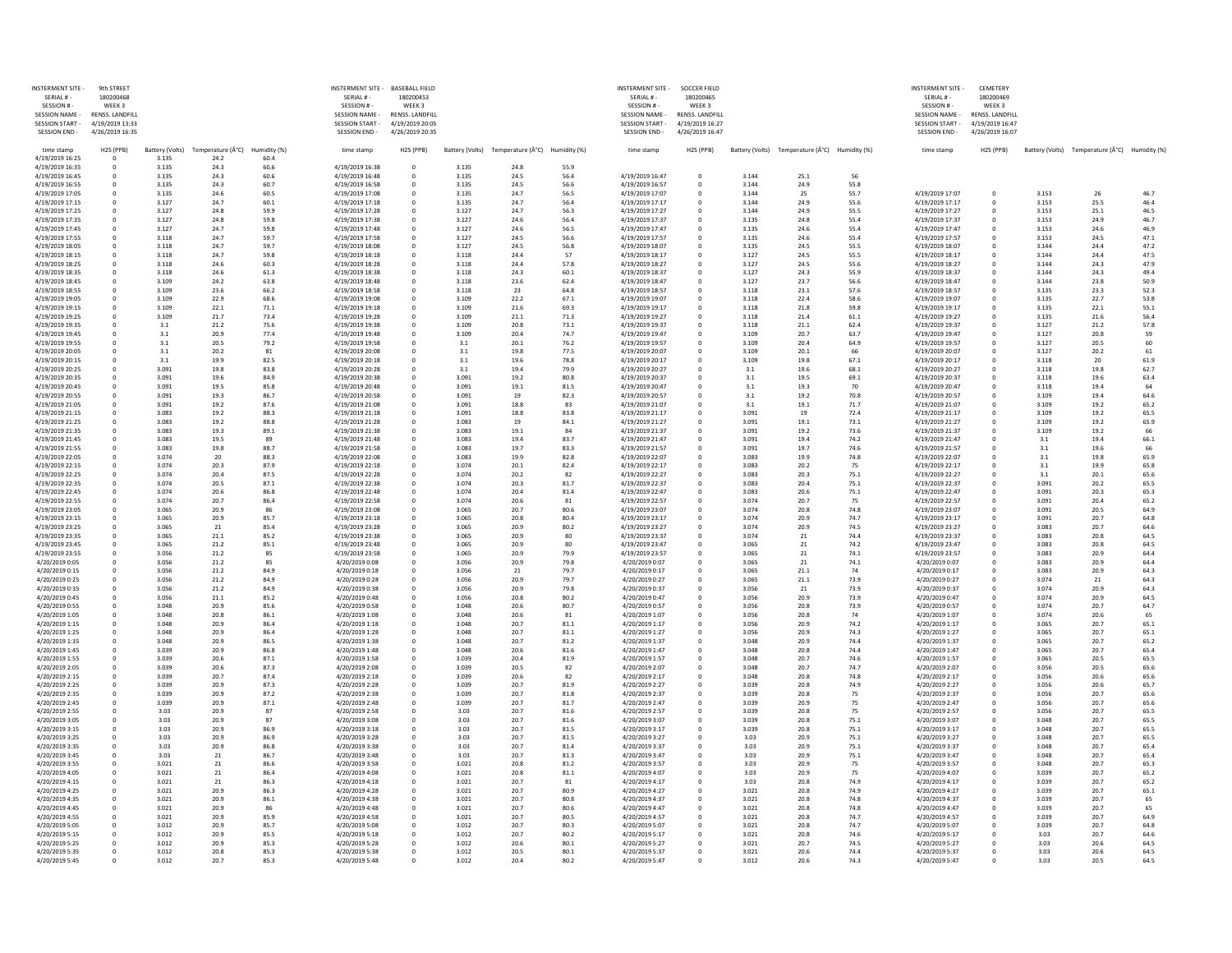| 4/20/2019 5:55  | 0            | 3.012 | 20.6 | 85.4 | 4/20/2019 5:58  | 0  | 3.012 | 20.3 | 80.3 | 4/20/2019 5:57  |
|-----------------|--------------|-------|------|------|-----------------|----|-------|------|------|-----------------|
| 4/20/2019 6:05  | 0            | 3.012 | 20.5 | 85.6 | 4/20/2019 6:08  | 0  | 3.012 | 20.2 | 80.6 | 4/20/2019 6:07  |
| 4/20/2019 6:15  | 0            | 3.012 | 20.5 | 85.8 | 4/20/2019 6:18  | 0  | 3.004 | 20.2 | 80.8 | 4/20/2019 6:17  |
|                 |              |       |      |      |                 |    |       |      |      |                 |
| 4/20/2019 6:25  | 0            | 3.004 | 20.4 | 86.1 | 4/20/2019 6:28  | 0  | 3.004 | 20.1 | 81.1 | 4/20/2019 6:27  |
| 4/20/2019 6:35  | 0            | 3.004 | 20.3 | 86.4 | 4/20/2019 6:38  | 0  | 3.004 | 20   | 81.4 | 4/20/2019 6:37  |
| 4/20/2019 6:45  | 0            | 3.004 | 20.2 | 86.6 | 4/20/2019 6:48  | 0  | 3.004 | 20   | 81.4 | 4/20/2019 6:47  |
| 4/20/2019 6:55  | 0            | 3.004 | 20.3 | 86.6 | 4/20/2019 6:58  | 0  | 3.004 | 20   | 81.3 | 4/20/2019 6:57  |
|                 |              |       |      |      |                 |    |       |      |      |                 |
| 4/20/2019 7:05  | 0            | 3.004 | 20.3 | 86.4 | 4/20/2019 7:08  | 0  | 3.004 | 20.1 | 81.1 | 4/20/2019 7:07  |
| 4/20/2019 7:15  | 0            | 3.004 | 20.4 | 86.2 | 4/20/2019 7:18  | 0  | 3.004 | 20.2 | 80.8 | 4/20/2019 7:17  |
| 4/20/2019 7:25  | 0            | 3.004 | 20.5 | 85.9 | 4/20/2019 7:28  | 0  | 3.004 | 20.3 | 80.5 | 4/20/2019 7:27  |
| 4/20/2019 7:35  | 0            | 3.004 | 20.6 | 85.6 | 4/20/2019 7:38  | 0  | 3.004 | 20.5 | 80.1 | 4/20/2019 7:37  |
|                 |              |       |      |      |                 |    |       |      |      |                 |
| 4/20/2019 7:45  | 0            | 3.004 | 20.8 | 85.2 | 4/20/2019 7:48  | 0  | 2.995 | 20.7 | 79.7 | 4/20/2019 7:47  |
| 4/20/2019 7:55  | 0            | 2.995 | 21   | 84.8 | 4/20/2019 7:58  | 0  | 2.995 | 21   | 79.3 | 4/20/2019 7:57  |
| 4/20/2019 8:05  | $\mathbf 0$  | 2.995 | 21.3 | 84.2 | 4/20/2019 8:08  | 0  | 2.995 | 21.3 | 78.6 | 4/20/2019 8:07  |
| 4/20/2019 8:15  | 0            | 2.995 | 21.4 | 83.6 | 4/20/2019 8:18  | 0  | 2.995 | 21.4 | 78   | 4/20/2019 8:17  |
|                 |              |       |      |      |                 |    |       |      |      |                 |
| 4/20/2019 8:25  | 0            | 2.995 | 21.3 | 83.3 | 4/20/2019 8:28  | 0  | 2.995 | 21.2 | 77.7 | 4/20/2019 8:27  |
| 4/20/2019 8:35  | 0            | 2.995 | 21.3 | 83.1 | 4/20/2019 8:38  | 0  | 2.995 | 21.1 | 77.8 | 4/20/2019 8:37  |
| 4/20/2019 8:45  | 0            | 2.995 | 21.2 | 83   | 4/20/2019 8:48  | 0  | 2.995 | 21   | 77.8 | 4/20/2019 8:47  |
| 4/20/2019 8:55  | $\mathbf 0$  | 2.995 |      | 83.1 | 4/20/2019 8:58  |    |       | 20.9 | 78.1 |                 |
|                 |              |       | 21.1 |      |                 | 0  | 2.995 |      |      | 4/20/2019 8:57  |
| 4/20/2019 9:05  | 0            | 2.995 | 21   | 83.3 | 4/20/2019 9:08  | 0  | 2.995 | 20.8 | 78.3 | 4/20/2019 9:07  |
| 4/20/2019 9:15  | 0            | 2.995 | 20.9 | 83.7 | 4/20/2019 9:18  | 0  | 2.995 | 20.6 | 78.9 | 4/20/2019 9:17  |
| 4/20/2019 9:25  | 0            | 2.995 | 20.6 | 84.5 | 4/20/2019 9:28  | 0  | 2.986 | 20.3 | 79.8 | 4/20/2019 9:27  |
|                 |              |       |      |      |                 |    |       |      |      |                 |
| 4/20/2019 9:35  | 0            | 2.995 | 20.3 | 85.4 | 4/20/2019 9:38  | 0  | 2.986 | 19.9 | 80.8 | 4/20/2019 9:37  |
| 4/20/2019 9:45  | 0            | 2.986 | 19.9 | 86.5 | 4/20/2019 9:48  | 0  | 2.986 | 19.6 | 81.9 | 4/20/2019 9:47  |
| 4/20/2019 9:55  | 0            | 2.986 | 19.7 | 87.6 | 4/20/2019 9:58  | 0  | 2.986 | 19.4 | 82.8 | 4/20/2019 9:57  |
| 4/20/2019 10:05 | 0            | 2.986 | 19.5 | 88.6 | 4/20/2019 10:08 | 0  | 2.986 | 19.3 | 83.6 | 4/20/2019 10:07 |
|                 |              |       |      |      |                 |    |       |      |      |                 |
| 4/20/2019 10:15 | 0            | 2.986 | 19.4 | 89.4 | 4/20/2019 10:18 | 0  | 2.986 | 19.2 | 84.1 | 4/20/2019 10:17 |
| 4/20/2019 10:25 | 0            | 2.986 | 19.2 | 89.9 | 4/20/2019 10:28 | 0  | 2.986 | 19   | 84.6 | 4/20/2019 10:27 |
| 4/20/2019 10:35 | 0            | 2.986 | 19   | 90.3 | 4/20/2019 10:38 | 0  | 2.986 | 18.8 | 84.9 | 4/20/2019 10:37 |
| 4/20/2019 10:45 | 0            | 2.986 | 18.8 | 90.7 | 4/20/2019 10:48 | 0  | 2.986 | 18.6 | 85.2 | 4/20/2019 10:47 |
|                 |              |       |      |      |                 |    |       |      |      |                 |
| 4/20/2019 10:55 | 0            | 2.986 | 18.6 | 90.8 | 4/20/2019 10:58 |    | 2.986 | 18.4 | 85.6 | 4/20/2019 10:57 |
| 4/20/2019 11:05 | 0            | 2.986 | 18.4 | 91.1 | 4/20/2019 11:08 | 0  | 2.986 | 18.2 | 86.1 | 4/20/2019 11:07 |
| 4/20/2019 11:15 | 0            | 2.986 | 18.2 | 91.5 | 4/20/2019 11:18 | 0  | 2.977 | 18.2 | 86.7 | 4/20/2019 11:17 |
|                 |              |       |      |      |                 |    |       |      |      |                 |
| 4/20/2019 11:25 | 0            | 2.986 | 18.1 | 92.2 | 4/20/2019 11:28 | 0  | 2.977 | 18.2 | 87.3 | 4/20/2019 11:27 |
| 4/20/2019 11:35 | 0            | 2.986 | 18.3 | 93   | 4/20/2019 11:38 | 0  | 2.977 | 18.4 | 87.7 | 4/20/2019 11:37 |
| 4/20/2019 11:45 | $\mathbf 0$  | 2.986 | 18.6 | 93.6 | 4/20/2019 11:48 | 0  | 2.977 | 18.6 | 87.8 | 4/20/2019 11:47 |
| 4/20/2019 11:55 | 0            | 2.977 | 18.8 | 93.8 | 4/20/2019 11:58 | 0  | 2.977 | 18.8 | 87.8 | 4/20/2019 11:57 |
|                 |              |       |      |      |                 |    |       |      |      |                 |
| 4/20/2019 12:05 | 0            | 2.977 | 19   | 93.8 | 4/20/2019 12:08 | 0  | 2.977 | 19   | 87.8 | 4/20/2019 12:07 |
| 4/20/2019 12:15 | 0            | 2.977 | 19.2 | 93.9 | 4/20/2019 12:18 | 0  | 2.977 | 19.3 | 87.8 | 4/20/2019 12:17 |
| 4/20/2019 12:25 | 0            | 2.977 | 19.5 | 93.9 | 4/20/2019 12:28 | 0  | 2.977 | 19.6 | 87.5 | 4/20/2019 12:27 |
| 4/20/2019 12:35 | $\mathbf 0$  | 2.977 | 19.8 | 93.8 | 4/20/2019 12:38 | 0  | 2.977 | 20   | 87.1 | 4/20/2019 12:37 |
|                 |              |       |      |      |                 |    |       |      |      |                 |
| 4/20/2019 12:45 | $\mathbf 0$  | 2.977 | 20   | 93.5 | 4/20/2019 12:48 | 0  | 2.977 | 20.2 | 86.6 | 4/20/2019 12:47 |
| 4/20/2019 12:55 | 0            | 2.977 | 20.1 | 93.2 | 4/20/2019 12:58 | 0  | 2.977 | 20.3 | 86.2 | 4/20/2019 12:57 |
| 4/20/2019 13:05 | 0            | 2.977 | 20.2 | 93   | 4/20/2019 13:08 | 0  | 2.977 | 20.3 | 85.9 | 4/20/2019 13:07 |
| 4/20/2019 13:15 | 0            | 2.977 | 20.2 | 92.6 | 4/20/2019 13:18 | 0  | 2.977 | 20.2 | 85.7 | 4/20/2019 13:17 |
|                 |              |       |      |      |                 |    |       |      |      |                 |
| 4/20/2019 13:25 | 0            | 2.977 | 20.1 | 92.4 | 4/20/2019 13:28 | 0  | 2.968 | 20.2 | 85.4 | 4/20/2019 13:27 |
| 4/20/2019 13:35 | 0            | 2.977 | 20.2 | 92.3 | 4/20/2019 13:38 | 0  | 2.968 | 20.5 | 85.2 | 4/20/2019 13:37 |
| 4/20/2019 13:45 | $\mathbf 0$  | 2.977 | 20.5 | 91.9 | 4/20/2019 13:48 | 0  | 2.968 | 20.9 | 84.2 | 4/20/2019 13:47 |
|                 |              |       |      |      |                 |    |       |      |      |                 |
| 4/20/2019 13:55 | 0            | 2.977 | 20.9 | 91   | 4/20/2019 13:58 | 0  | 2.968 | 21.3 | 82.9 | 4/20/2019 13:57 |
| 4/20/2019 14:05 | 0            | 2.977 | 21.1 | 89.9 | 4/20/2019 14:08 | 0  | 2.968 | 21.4 | 81.5 | 4/20/2019 14:07 |
| 4/20/2019 14:15 | $\mathbf 0$  | 2.968 | 21.1 | 88.8 | 4/20/2019 14:18 | 0  | 2.968 | 21.3 | 80.7 | 4/20/2019 14:17 |
| 4/20/2019 14:25 | 0            | 2.968 | 21.1 | 88.1 | 4/20/2019 14:28 | 0  | 2.968 | 21.3 | 80.4 | 4/20/2019 14:27 |
|                 |              |       |      |      |                 |    |       |      |      |                 |
| 4/20/2019 14:35 | $\mathbf 0$  | 2.968 | 21.1 | 87.6 | 4/20/2019 14:38 | 0  | 2.968 | 21.2 | 80.1 | 4/20/2019 14:37 |
| 4/20/2019 14:45 | 0            | 2.968 | 21.1 | 87.1 | 4/20/2019 14:48 | 0  | 2.968 | 21.2 | 79.8 | 4/20/2019 14:47 |
| 4/20/2019 14:55 | 0            | 2.968 | 21.1 | 86.9 | 4/20/2019 14:58 | 0  | 2.968 | 21.2 | 79.4 | 4/20/2019 14:57 |
| 4/20/2019 15:05 | $\mathbf 0$  | 2.968 | 21.2 | 86.5 | 4/20/2019 15:08 | 0  | 2.968 | 21.3 | 79.4 | 4/20/2019 15:07 |
|                 |              |       |      |      |                 |    |       |      |      |                 |
| 4/20/2019 15:15 | 0            | 2.968 | 21   | 86.5 | 4/20/2019 15:18 | 0  | 2.968 | 21   | 79.8 | 4/20/2019 15:17 |
| 4/20/2019 15:25 | 0            | 2.968 | 20.7 | 86.9 | 4/20/2019 15:28 | 0  | 2.968 | 20.7 | 80.6 | 4/20/2019 15:27 |
| 4/20/2019 15:35 | 0            | 2.968 | 20.5 | 87.6 | 4/20/2019 15:38 | 0  | 2.968 | 20.7 | 81.3 | 4/20/2019 15:37 |
| 4/20/2019 15:45 | 0            | 2.968 | 20.7 | 87.9 | 4/20/2019 15:48 | 0  | 2.968 | 20.9 | 81.3 | 4/20/2019 15:47 |
|                 |              |       |      |      |                 |    |       |      |      |                 |
| 4/20/2019 15:55 | 0            | 2.968 | 20.9 | 87.8 | 4/20/2019 15:58 | 0  | 2.968 | 21.2 | 80.6 | 4/20/2019 15:57 |
| 4/20/2019 16:05 | <sup>0</sup> | 2.968 | 21   | 87.3 | 4/20/2019 16:08 | 0. | 2.968 | 21.2 | 80   | 4/20/2019 16:07 |
| 4/20/2019 16:15 | 0            | 2.968 | 21.1 | 86.8 | 4/20/2019 16:18 | 0  | 2.96  | 21.3 | 79.5 | 4/20/2019 16:17 |
| 4/20/2019 16:25 | 0            | 2.968 | 21.2 | 86.1 | 4/20/2019 16:28 | 0  | 2.96  | 21.5 | 78.8 | 4/20/2019 16:27 |
| 4/20/2019 16:35 | 0            | 2.968 | 21.4 | 85   | 4/20/2019 16:38 | 0  | 2.96  | 21.7 | 77.6 | 4/20/2019 16:37 |
|                 |              |       |      |      |                 |    |       |      |      |                 |
| 4/20/2019 16:45 | 0            | 2.968 | 21.6 | 83.8 | 4/20/2019 16:48 | 0  | 2.96  | 21.8 | 76.5 | 4/20/2019 16:47 |
| 4/20/2019 16:55 | 0            | 2.968 | 21.7 | 82.8 | 4/20/2019 16:58 | 0  | 2.96  | 21.8 | 75.3 | 4/20/2019 16:57 |
| 4/20/2019 17:05 | 0            | 2.96  | 21.8 | 81.4 | 4/20/2019 17:08 |    | 2.96  | 21.9 | 73.8 | 4/20/2019 17:07 |
| 4/20/2019 17:15 | 0            | 2.96  |      | 79.8 |                 | 0  | 2.96  |      |      | 4/20/2019 17:17 |
|                 |              |       | 21.8 |      | 4/20/2019 17:18 |    |       | 21.9 | 72.5 |                 |
| 4/20/2019 17:25 | 0            | 2.96  | 21.8 | 78.4 | 4/20/2019 17:28 | 0  | 2.96  | 21.9 | 71.1 | 4/20/2019 17:27 |
| 4/20/2019 17:35 | 0            | 2.96  | 21.8 | 77   | 4/20/2019 17:38 | 0  | 2.96  | 21.8 | 70   | 4/20/2019 17:37 |
| 4/20/2019 17:45 | 0            | 2.96  | 21.8 | 75.9 | 4/20/2019 17:48 | 0  | 2.96  | 21.8 | 69.5 | 4/20/2019 17:47 |
|                 |              |       |      |      |                 |    |       |      |      |                 |
| 4/20/2019 17:55 | 0            | 2.96  | 21.7 | 75.1 | 4/20/2019 17:58 | 0  | 2.96  | 21.7 | 68.5 | 4/20/2019 17:57 |
| 4/20/2019 18:05 | 0            | 2.96  | 21.7 | 73.9 | 4/20/2019 18:08 | 0  | 2.96  | 21.6 | 67.5 | 4/20/2019 18:07 |
| 4/20/2019 18:15 | 0            | 2.96  | 21.6 | 72.7 | 4/20/2019 18:18 | 0  | 2.96  | 21.4 | 66.8 | 4/20/2019 18:17 |
| 4/20/2019 18:25 | 0            | 2.96  | 21.5 | 71.8 | 4/20/2019 18:28 | 0  | 2.96  | 21.3 | 66   | 4/20/2019 18:27 |
|                 |              |       |      |      |                 |    |       |      |      |                 |
| 4/20/2019 18:35 | 0            | 2.96  | 21.3 | 71.1 | 4/20/2019 18:38 | 0  | 2.96  | 21.1 | 66   | 4/20/2019 18:37 |
| 4/20/2019 18:45 | 0            | 2.96  | 21.2 | 70.7 | 4/20/2019 18:48 | 0  | 2.96  | 20.9 | 65.8 | 4/20/2019 18:47 |
| 4/20/2019 18:55 | 0            | 2.96  | 21.1 | 70.6 | 4/20/2019 18:58 | 0  | 2.96  | 20.9 | 66   | 4/20/2019 18:57 |
|                 |              |       |      |      |                 |    |       |      |      | 4/20/2019 19:07 |
| 4/20/2019 19:05 | 0            | 2.96  | 20.9 | 70.7 | 4/20/2019 19:08 |    | 2.96  | 20.6 | 66.4 |                 |
| 4/20/2019 19:15 | 0            | 2.96  | 20.7 | 70.9 | 4/20/2019 19:18 | 0  | 2.96  | 20.4 | 66.7 | 4/20/2019 19:17 |
| 4/20/2019 19:25 | 0            | 2.96  | 20.5 | 71   | 4/20/2019 19:28 | 0  | 2.96  | 20.2 | 67   | 4/20/2019 19:27 |
| 4/20/2019 19:35 | 0            | 2.96  | 20.4 | 71.1 | 4/20/2019 19:38 | 0  | 2.951 | 20   | 66.8 | 4/20/2019 19:37 |
|                 |              | 2.96  |      | 71   |                 |    |       |      |      |                 |
| 4/20/2019 19:45 | 0            |       | 20.2 |      | 4/20/2019 19:48 | 0  | 2.951 | 19.9 | 66.9 | 4/20/2019 19:47 |
| 4/20/2019 19:55 | 0            | 2.951 | 20.1 | 71.1 | 4/20/2019 19:58 | 0  | 2.951 | 19.7 | 67   | 4/20/2019 19:57 |
| 4/20/2019 20:05 | 0            | 2.951 | 19.9 | 71.2 | 4/20/2019 20:08 | 0  | 2.951 | 19.6 | 66.9 | 4/20/2019 20:07 |
| 4/20/2019 20:15 | 0            | 2.951 | 19.8 | 71   | 4/20/2019 20:18 | 0  | 2.951 | 19.5 | 66.9 | 4/20/2019 20:17 |
|                 |              |       |      |      |                 |    |       |      |      |                 |
| 4/20/2019 20:25 | 0            | 2.951 | 19.6 | 70.8 | 4/20/2019 20:28 | 0  | 2.951 | 19.3 | 66.8 | 4/20/2019 20:27 |
| 4/20/2019 20:35 | 0            | 2.951 | 19.5 | 70.7 | 4/20/2019 20:38 | 0  | 2.951 | 19.1 | 66.8 | 4/20/2019 20:37 |

| 30.3 | 4/20/2019 5:57  | 0 | 3.012 | 20.4 | 74.3 | 4/20/2019 5:57  | 0           | 3.03  | 20.4 | 64.6 |
|------|-----------------|---|-------|------|------|-----------------|-------------|-------|------|------|
| 80.6 | 4/20/2019 6:07  | 0 | 3.012 | 20.4 | 74.3 | 4/20/2019 6:07  | 0           | 3.03  | 20.3 | 64.7 |
| 80.8 | 4/20/2019 6:17  | 0 | 3.012 | 20.3 | 74.4 | 4/20/2019 6:17  | 0           | 3.03  | 20.2 | 64.9 |
|      |                 |   |       |      |      | 4/20/2019 6:27  |             |       |      |      |
| 31.1 | 4/20/2019 6:27  | 0 | 3.012 | 20.2 | 74.4 |                 | 0           | 3.021 | 20.2 | 65.1 |
| 31.4 | 4/20/2019 6:37  | 0 | 3.012 | 20.1 | 74.6 | 4/20/2019 6:37  | 0           | 3.021 | 20.1 | 65.3 |
| 31.4 | 4/20/2019 6:47  | 0 | 3.012 | 20.1 | 74.7 | 4/20/2019 6:47  | 0           | 3.021 | 20   | 65.3 |
| 31.3 | 4/20/2019 6:57  | 0 | 3.004 | 20.2 | 74.8 | 4/20/2019 6:57  | 0           | 3.021 | 20   | 65.3 |
| 31.1 | 4/20/2019 7:07  | 0 | 3.004 | 20.3 | 74.9 | 4/20/2019 7:07  | 0           | 3.021 | 20.1 | 65.2 |
|      |                 |   |       |      |      |                 |             |       |      |      |
| 80.8 | 4/20/2019 7:17  | 0 | 3.004 | 20.4 | 74.8 | 4/20/2019 7:17  | 0           | 3.021 | 20.2 | 65.1 |
| 80.5 | 4/20/2019 7:27  | 0 | 3.004 | 20.5 | 74.8 | 4/20/2019 7:27  | 0           | 3.021 | 20.2 | 65   |
| 30.1 | 4/20/2019 7:37  | 0 | 3.004 | 20.8 | 74.7 | 4/20/2019 7:37  | 0           | 3.021 | 20.4 | 64.7 |
| 79.7 | 4/20/2019 7:47  | 0 | 3.004 | 21.2 | 74.6 | 4/20/2019 7:47  | 0           | 3.012 | 20.6 | 64.5 |
| 79.3 | 4/20/2019 7:57  | 0 | 3.004 | 21.8 | 74.4 | 4/20/2019 7:57  | 0           | 3.012 | 20.9 | 64.2 |
|      |                 |   |       |      |      |                 |             |       |      |      |
| 78.6 | 4/20/2019 8:07  | 0 | 3.004 | 22   | 74   | 4/20/2019 8:07  | 0           | 3.012 | 21.2 | 63.8 |
| 78   | 4/20/2019 8:17  | 0 | 3.004 | 21.9 | 73.6 | 4/20/2019 8:17  | 0           | 3.012 | 21.3 | 63.4 |
| 7.7  | 4/20/2019 8:27  | 0 | 3.004 | 21.6 | 73.1 | 4/20/2019 8:27  | 0           | 3.012 | 21.2 | 63.1 |
| 7.8  | 4/20/2019 8:37  | 0 | 2.995 | 21.5 | 72.7 | 4/20/2019 8:37  | 0           | 3.012 | 21.1 | 63   |
| 7.8  | 4/20/2019 8:47  | 0 | 2.995 | 21.3 | 72.4 | 4/20/2019 8:47  | 0           | 3.012 | 21   | 63   |
|      |                 |   |       |      |      |                 |             |       |      |      |
| 78.1 | 4/20/2019 8:57  | 0 | 2.995 | 21.2 | 72.3 | 4/20/2019 8:57  | 0           | 3.012 | 21   | 63   |
| 78.3 | 4/20/2019 9:07  | 0 | 2.995 | 21.1 | 72.2 | 4/20/2019 9:07  | 0           | 3.012 | 20.9 | 63.1 |
| 8.9  | 4/20/2019 9:17  | 0 | 2.995 | 20.9 | 72.2 | 4/20/2019 9:17  | 0           | 3.004 | 20.8 | 63.4 |
| 79.8 | 4/20/2019 9:27  | 0 | 2.995 | 20.6 | 72.3 | 4/20/2019 9:27  | 0           | 3.004 | 20.6 | 63.8 |
| 80.8 | 4/20/2019 9:37  | 0 | 2.995 | 20.2 | 72.6 | 4/20/2019 9:37  | $\mathbf 0$ | 3.004 | 20.3 | 64.4 |
|      |                 |   |       |      |      |                 |             |       |      |      |
| 31.9 | 4/20/2019 9:47  | 0 | 2.995 | 19.9 | 72.9 | 4/20/2019 9:47  | 0           | 3.004 | 19.9 | 65   |
| 32.8 | 4/20/2019 9:57  | 0 | 2.995 | 19.8 | 73.4 | 4/20/2019 9:57  | 0           | 3.004 | 19.7 | 65.6 |
| 3.6  | 4/20/2019 10:07 | 0 | 2.995 | 19.7 | 73.9 | 4/20/2019 10:07 | 0           | 3.004 | 19.5 | 66.1 |
| 34.1 | 4/20/2019 10:17 | 0 | 2.995 | 19.5 | 74.4 | 4/20/2019 10:17 | 0           | 3.004 | 19.4 | 66.5 |
| 34.6 | 4/20/2019 10:27 | 0 | 2.986 | 19.3 | 74.9 | 4/20/2019 10:27 | 0           | 3.004 | 19.3 | 66.8 |
|      |                 |   |       |      |      |                 |             |       |      |      |
| 34.9 | 4/20/2019 10:37 | 0 | 2.986 | 19.1 | 75.3 | 4/20/2019 10:37 | 0           | 3.004 | 19.1 | 67   |
| 35.2 | 4/20/2019 10:47 | 0 | 2.986 | 18.9 | 75.7 | 4/20/2019 10:47 | 0           | 3.004 | 18.9 | 67.2 |
| 35.6 | 4/20/2019 10:57 | 0 | 2.986 | 18.7 | 76   | 4/20/2019 10:57 | 0           | 2.995 | 18.6 | 67.3 |
| 36.1 | 4/20/2019 11:07 | 0 | 2.986 | 18.5 | 76.3 | 4/20/2019 11:07 | 0           | 2.995 | 18.4 | 67.5 |
| 36.7 | 4/20/2019 11:17 | 0 | 2.986 | 18.4 | 76.6 | 4/20/2019 11:17 | 0           | 2.995 | 18.3 | 67.8 |
|      |                 |   |       |      |      |                 |             |       |      |      |
| 37.3 | 4/20/2019 11:27 | 0 | 2.986 | 18.5 | 76.8 | 4/20/2019 11:27 | 0           | 3.004 | 18.3 | 68.2 |
| 37.7 | 4/20/2019 11:37 | 0 | 2.986 | 18.8 | 77.2 | 4/20/2019 11:37 | $\mathbf 0$ | 2.995 | 18.5 | 68.7 |
| 37.8 | 4/20/2019 11:47 | 0 | 2.986 | 19   | 77.6 | 4/20/2019 11:47 | 0           | 2.995 | 18.7 | 69   |
| 37.8 | 4/20/2019 11:57 | 0 | 2.986 | 19.1 | 77.9 | 4/20/2019 11:57 | 0           | 2.995 | 18.9 | 69   |
| 37.8 | 4/20/2019 12:07 | 0 | 2.986 | 19.3 | 78.2 | 4/20/2019 12:07 | 0           | 2.995 | 19.1 | 69   |
|      |                 |   |       |      |      |                 |             |       |      |      |
| 37.8 | 4/20/2019 12:17 | 0 | 2.986 | 19.7 | 78.4 | 4/20/2019 12:17 | 0           | 2.995 | 19.3 | 69.1 |
| 37.5 | 4/20/2019 12:27 | 0 | 2.977 | 20   | 78.7 | 4/20/2019 12:27 | 0           | 2.995 | 19.6 | 69.1 |
| 37.1 | 4/20/2019 12:37 | 0 | 2.977 | 20.3 | 78.8 | 4/20/2019 12:37 | $\mathbf 0$ | 2.995 | 19.9 | 69   |
| 86.6 | 4/20/2019 12:47 | 0 | 2.977 | 20.5 | 78.9 | 4/20/2019 12:47 | 0           | 2.995 | 20.1 | 68.8 |
| 36.2 | 4/20/2019 12:57 | 0 | 2.977 | 20.6 | 78.8 | 4/20/2019 12:57 | 0           | 2.995 | 20.2 | 68.6 |
|      |                 |   |       |      |      |                 |             |       |      |      |
| 35.9 | 4/20/2019 13:07 | 0 | 2.977 | 20.6 | 78.6 | 4/20/2019 13:07 | 0           | 2.995 | 20.3 | 68.5 |
| 35.7 | 4/20/2019 13:17 | 0 | 2.977 | 20.5 | 78.5 | 4/20/2019 13:17 | 0           | 2.995 | 20.3 | 68.3 |
| 35.4 | 4/20/2019 13:27 | 0 | 2.977 | 20.5 | 78.4 | 4/20/2019 13:27 | 0           | 2.986 | 20.2 | 68.1 |
| 35.2 | 4/20/2019 13:37 | 0 | 2.977 | 20.8 | 78.2 | 4/20/2019 13:37 | 0           | 2.986 | 20.4 | 68   |
| 34.2 | 4/20/2019 13:47 | 0 | 2.977 | 21.3 | 78   | 4/20/2019 13:47 | 0           | 2.986 | 20.7 | 67.6 |
|      |                 |   |       |      |      |                 |             |       |      |      |
| 32.9 | 4/20/2019 13:57 | 0 | 2.977 | 21.6 | 77.8 | 4/20/2019 13:57 | 0           | 2.986 | 21.1 | 67.1 |
| 31.5 | 4/20/2019 14:07 | 0 | 2.977 | 21.6 | 77.3 | 4/20/2019 14:07 | 0           | 2.986 | 21.2 | 66.2 |
| 30.7 | 4/20/2019 14:17 | 0 | 2.977 | 21.6 | 76.8 | 4/20/2019 14:17 | 0           | 2.986 | 21.3 | 65.7 |
| 30.4 | 4/20/2019 14:27 | 0 | 2.977 | 21.5 | 76.2 | 4/20/2019 14:27 | 0           | 2.986 | 21.2 | 65.3 |
| 30.1 | 4/20/2019 14:37 | 0 | 2.977 | 21.4 | 75.7 | 4/20/2019 14:37 | 0           | 2.986 | 21.2 | 65.1 |
| '9.8 | 4/20/2019 14:47 |   | 2.977 | 21.4 | 75.3 | 4/20/2019 14:47 |             | 2.986 | 21.2 | 64.8 |
|      |                 | 0 |       |      |      |                 | 0           |       |      |      |
| 9.4  | 4/20/2019 14:57 | 0 | 2.977 | 21.4 | 74.9 | 4/20/2019 14:57 | 0           | 2.986 | 21.2 | 64.5 |
| '9.4 | 4/20/2019 15:07 | 0 | 2.977 | 21.5 | 74.5 | 4/20/2019 15:07 | 0           | 2.986 | 21.2 | 64.4 |
| 9.8  | 4/20/2019 15:17 | 0 | 2.977 | 21.2 | 74.3 | 4/20/2019 15:17 | 0           | 2.986 | 21.2 | 64.5 |
| 30.6 | 4/20/2019 15:27 | 0 | 2.968 | 20.9 | 74.2 | 4/20/2019 15:27 | 0           | 2.986 | 20.9 | 64.9 |
| 31.3 | 4/20/2019 15:37 | 0 | 2.968 | 21   | 74.2 | 4/20/2019 15:37 | 0           | 2.986 | 20.8 | 65.3 |
|      |                 |   |       |      |      |                 |             |       |      |      |
| 31.3 | 4/20/2019 15:47 | 0 | 2.968 | 21.2 | 74.5 | 4/20/2019 15:47 | 0           | 2.986 | 20.9 | 65.4 |
| 80.6 | 4/20/2019 15:57 | 0 | 2.968 | 21.4 | 74.5 | 4/20/2019 15:57 | 0           | 2.986 | 21.1 | 65.1 |
| 80   | 4/20/2019 16:07 | 0 | 2.968 | 21.5 | 74.5 | 4/20/2019 16:07 | 0           | 2.977 | 21.2 | 64.8 |
| 9.5  | 4/20/2019 16:17 | 0 | 2.968 | 21.5 | 74.3 | 4/20/2019 16:17 | 0           | 2.977 | 21.2 | 64.4 |
| 8.8  | 4/20/2019 16:27 | 0 | 2.968 | 21.7 | 74.1 | 4/20/2019 16:27 | 0           | 2.977 | 21.3 | 64   |
| 7.6  | 4/20/2019 16:37 | 0 | 2.968 | 21.9 | 73.8 | 4/20/2019 16:37 | 0           | 2.977 | 21.5 | 63.3 |
|      |                 |   |       |      |      |                 |             |       |      |      |
| 76.5 | 4/20/2019 16:47 | 0 | 2.968 | 22   | 73.3 | 4/20/2019 16:47 | 0           | 2.977 | 21.6 | 62.6 |
| 75.3 | 4/20/2019 16:57 | 0 | 2.968 | 22   | 72.8 | 4/20/2019 16:57 | 0           | 2.977 | 21.7 | 62   |
| 73.8 | 4/20/2019 17:07 | 0 | 2.968 | 22.1 | 72.1 | 4/20/2019 17:07 | 0           | 2.977 | 21.8 | 60.9 |
| 72.5 | 4/20/2019 17:17 | 0 | 2.968 | 22.1 | 71.4 | 4/20/2019 17:17 | 0           | 2.977 | 21.8 | 59.9 |
| 1.1  | 4/20/2019 17:27 | 0 | 2.968 | 22   | 70.5 | 4/20/2019 17:27 | 0           | 2.977 | 21.8 | 58.9 |
| 70   | 4/20/2019 17:37 | 0 | 2.968 | 22   | 69.7 | 4/20/2019 17:37 |             | 2.977 | 21.8 | 58.2 |
|      |                 |   |       | 22   |      | 4/20/2019 17:47 | 0           |       |      | 57.5 |
| 59.5 | 4/20/2019 17:47 | 0 | 2.968 |      | 68.8 |                 | 0           | 2.977 | 21.8 |      |
| 58.5 | 4/20/2019 17:57 | 0 | 2.968 | 21.9 | 68.1 | 4/20/2019 17:57 | 0           | 2.977 | 21.8 | 56.9 |
| 57.5 | 4/20/2019 18:07 | 0 | 2.968 | 21.7 | 67.4 | 4/20/2019 18:07 | 0           | 2.977 | 21.7 | 56.2 |
| 6.8  | 4/20/2019 18:17 | 0 | 2.96  | 21.5 | 66.7 | 4/20/2019 18:17 | 0           | 2.977 | 21.5 | 55.6 |
| 66   | 4/20/2019 18:27 | 0 | 2.96  | 21.4 | 66   | 4/20/2019 18:27 | 0           | 2.977 | 21.4 | 54.9 |
| 66   | 4/20/2019 18:37 | 0 | 2.96  | 21.2 | 65.4 | 4/20/2019 18:37 | 0           | 2.977 | 21.2 | 54.6 |
|      |                 |   |       |      |      |                 |             |       |      |      |
| 5.8  | 4/20/2019 18:47 | 0 | 2.96  | 21.1 | 64.9 | 4/20/2019 18:47 | 0           | 2.977 | 21.1 | 54.4 |
| 66   | 4/20/2019 18:57 | 0 | 2.96  | 20.9 | 64.6 | 4/20/2019 18:57 | 0           | 2.977 | 21   | 54.5 |
| 6.4  | 4/20/2019 19:07 | 0 | 2.96  | 20.7 | 64.3 | 4/20/2019 19:07 | 0           | 2.977 | 20.8 | 54.7 |
| 6.7  | 4/20/2019 19:17 | 0 | 2.96  | 20.5 | 64.2 | 4/20/2019 19:17 | 0           | 2.968 | 20.6 | 54.7 |
| 67   | 4/20/2019 19:27 | 0 | 2.96  | 20.3 | 64.1 | 4/20/2019 19:27 | 0           | 2.968 | 20.4 | 54.8 |
| 6.8  | 4/20/2019 19:37 | 0 | 2.96  | 20.1 | 64.1 | 4/20/2019 19:37 | 0           | 2.968 | 20.2 | 54.8 |
|      |                 |   |       |      |      |                 |             |       |      |      |
| 6.9  | 4/20/2019 19:47 | 0 | 2.96  | 20   | 64.1 | 4/20/2019 19:47 | 0           | 2.968 | 20.1 | 54.7 |
| 67   | 4/20/2019 19:57 | 0 | 2.96  | 19.8 | 64.1 | 4/20/2019 19:57 | 0           | 2.968 | 19.9 | 54.8 |
| 6.9  | 4/20/2019 20:07 | 0 | 2.96  | 19.7 | 64   | 4/20/2019 20:07 | 0           | 2.968 | 19.8 | 54.8 |
| 6.9  | 4/20/2019 20:17 | 0 | 2.96  | 19.5 | 64.1 | 4/20/2019 20:17 | 0           | 2.968 | 19.6 | 54.7 |
| 6.8  | 4/20/2019 20:27 | 0 | 2.96  | 19.3 | 64   | 4/20/2019 20:27 | 0           | 2.977 | 19.5 | 54.6 |
|      |                 |   |       |      |      |                 |             |       |      |      |
| 6.8  | 4/20/2019 20:37 | 0 | 2.96  | 19.2 | 64   | 4/20/2019 20:37 | 0           | 2.968 | 19.4 | 54.5 |

20.1 65.3<br>
20 65.3<br>
20 65.3<br>
20.1 65.2<br>
20.2 65.1<br>
20.2 65<br>
20.4 64.7<br>
20.6 64.5<br>
20.9 64.2<br>
21.2 63.8<br>
21.3 63.4  $21.2$  $19.5$  $19.4$  $19.3$  $19.1$ 21.2 63.1 63.1 63.1 63.1 63.1 63.4 65.5 66.1 19.9 65.6 66.1 19.9 65.6 66.1 19.9 65.6 66.1 19.9 66.8 20.3 64.4 66.5 88.2 18.1 18.6 67.5 88.2 18.7 18.3 18.5 18.7 18.9 19.1 19.6 92.1 19.9 69.1 19.9 69.1 19.9 69.1 20.2 68.6 82  $18.3$  $19.3$  $19.6$  $20.2$  $21.1$ 21.2 64.8<br>
21.2 64.5<br>
21.2 64.4<br>
20.2 64.5<br>
20.9 64.9<br>
20.8 65.3<br>
20.9 65.4 20.5<br>
21.1 65.1<br>
21.2 64.8<br>
21.2 64.4<br>
21.3 64<br>
21.5 63.3  $21.2$  $21.2$ 21.5 03.3<br>
21.6 62.6<br>
21.7 62<br>
21.8 60.9<br>
21.8 58.9<br>
21.8 58.2<br>
21.8 57.5  $21.7$  $21.8$ 21.8 57.5<br>
21.8 56.9<br>
21.7 56.2<br>
21.5 55.6<br>
21.4 54.9<br>
21.2 54.6<br>
21.1 54.4<br>
21 54.5<br>
20.8 54.7<br>
20.6 54.7<br>
20.4 54.8<br>
20.2 54.8<br>
20.1 54.8<br>
20.1 54.8<br>
20.1 54.8  $21.8$  $21.7$  $21.2$  $21.1$  $20.2$ 20.1 54.7<br>
19.9 54.8<br>
19.8 54.8<br>
19.6 54.7<br>
19.5 54.6<br>
19.4 54.5 19.9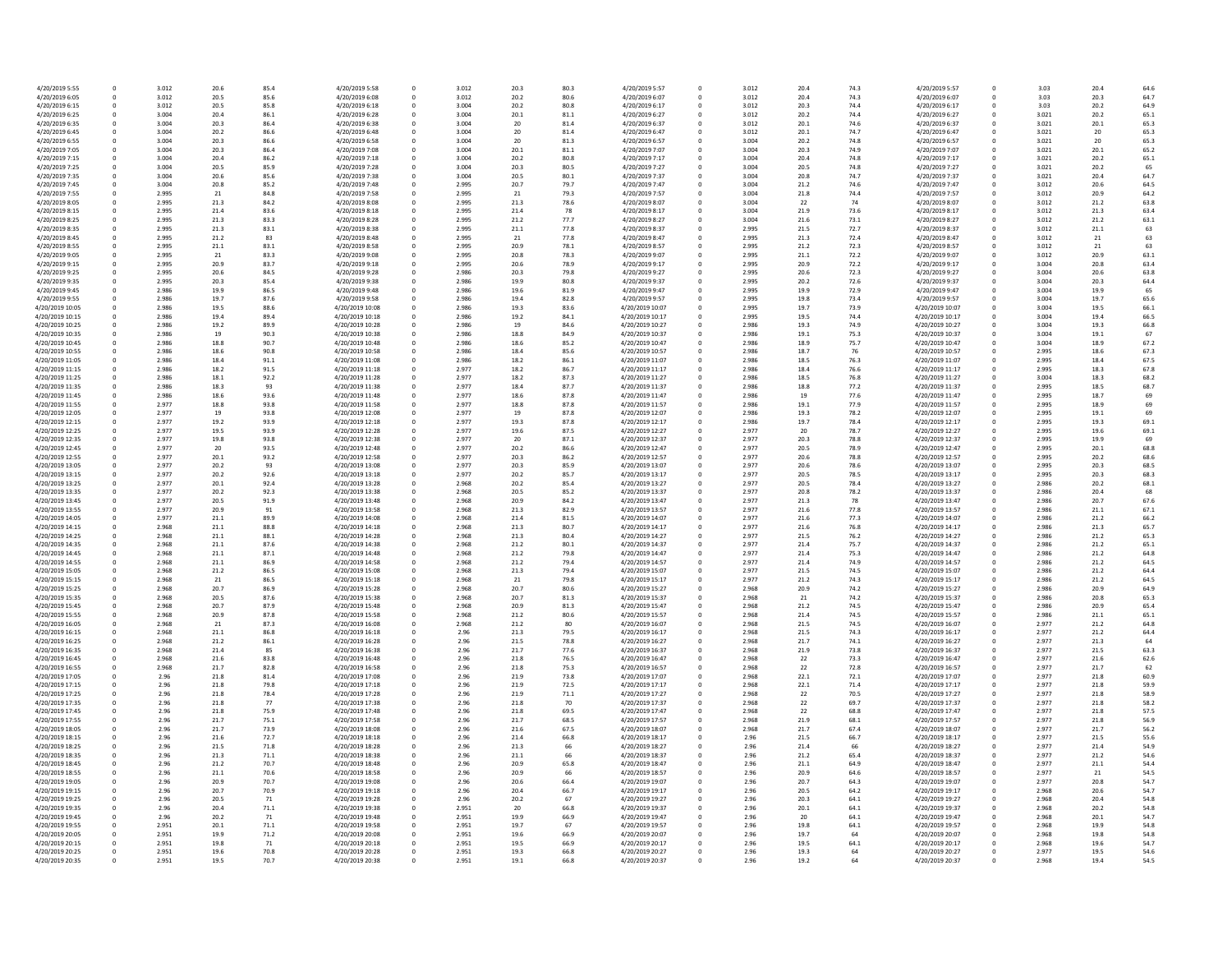| 4/20/2019 20:45 | 0            | 2.951 | 19.3 | 70.5 | 4/20/2019 20:48 | 0 | 2.951 | 19   | 66.7 | 4/20/2019 20:47 |
|-----------------|--------------|-------|------|------|-----------------|---|-------|------|------|-----------------|
| 4/20/2019 20:55 | 0            | 2.951 | 19.1 | 70.3 | 4/20/2019 20:58 | 0 | 2.951 | 18.8 | 66.7 | 4/20/2019 20:57 |
| 4/20/2019 21:05 | 0            | 2.951 | 18.9 | 70.3 | 4/20/2019 21:08 | 0 | 2.951 | 18.6 | 66.6 | 4/20/2019 21:07 |
| 4/20/2019 21:15 | 0            | 2.951 | 18.7 | 70.2 | 4/20/2019 21:18 | 0 | 2.951 | 18.3 | 66.4 | 4/20/2019 21:17 |
| 4/20/2019 21:25 | 0            | 2.951 | 18.5 | 70.1 | 4/20/2019 21:28 | 0 | 2.951 | 18.1 | 66.4 | 4/20/2019 21:27 |
| 4/20/2019 21:35 | 0            | 2.951 | 18.3 | 70.2 | 4/20/2019 21:38 | 0 | 2.951 | 17.9 | 66.4 | 4/20/2019 21:37 |
| 4/20/2019 21:45 | 0            | 2.951 | 18.1 | 70.2 | 4/20/2019 21:48 | 0 | 2.951 | 17.8 | 66.5 | 4/20/2019 21:47 |
| 4/20/2019 21:55 | 0            | 2.951 | 17.9 | 70.4 | 4/20/2019 21:58 | 0 | 2.951 | 17.6 | 66.7 | 4/20/2019 21:57 |
| 4/20/2019 22:05 | 0            | 2.951 | 17.8 | 70.6 | 4/20/2019 22:08 | 0 | 2.942 | 17.4 | 66.9 | 4/20/2019 22:07 |
| 4/20/2019 22:15 | 0            | 2.951 | 17.6 | 70.6 | 4/20/2019 22:18 | 0 | 2.942 | 17.3 | 67.1 | 4/20/2019 22:17 |
| 4/20/2019 22:25 | 0            | 2.942 | 17.5 | 70.8 | 4/20/2019 22:28 | 0 | 2.942 | 17.2 | 67.4 | 4/20/2019 22:27 |
|                 |              |       |      |      |                 |   |       |      |      |                 |
| 4/20/2019 22:35 | 0            | 2.942 | 17.4 | 71.1 | 4/20/2019 22:38 | 0 | 2.942 | 17   | 67.7 | 4/20/2019 22:37 |
| 4/20/2019 22:45 | 0            | 2.942 | 17.2 | 71.4 | 4/20/2019 22:48 | 0 | 2.942 | 16.9 | 67.8 | 4/20/2019 22:47 |
| 4/20/2019 22:55 | 0            | 2.942 | 17.1 | 71.5 | 4/20/2019 22:58 | 0 | 2.942 | 16.8 | 67.9 | 4/20/2019 22:57 |
| 4/20/2019 23:05 | 0            | 2.942 | 17   | 71.6 | 4/20/2019 23:08 | 0 | 2.942 | 16.6 | 67.9 | 4/20/2019 23:07 |
| 4/20/2019 23:15 | 0            | 2.942 | 16.9 | 71.5 | 4/20/2019 23:18 | 0 | 2.942 | 16.5 | 67.9 | 4/20/2019 23:17 |
| 4/20/2019 23:25 | 0            | 2.942 | 16.8 | 71.4 | 4/20/2019 23:28 | 0 | 2.942 | 16.4 | 67.6 | 4/20/2019 23:27 |
| 4/20/2019 23:35 | 0            | 2.942 | 16.7 | 71.2 | 4/20/2019 23:38 | 0 | 2.942 | 16.3 | 67.3 | 4/20/2019 23:37 |
| 4/20/2019 23:45 | 0            | 2.942 | 16.6 | 70.9 | 4/20/2019 23:48 | 0 | 2.942 | 16.2 | 67.1 | 4/20/2019 23:47 |
| 4/20/2019 23:55 | $\mathbf 0$  | 2.942 | 16.5 | 70.6 | 4/20/2019 23:58 | 0 | 2.942 | 16.1 | 66.9 | 4/20/2019 23:57 |
| 4/21/2019 0:05  | 0            | 2.942 | 16.4 | 70.5 | 4/21/2019 0:08  | 0 | 2.933 | 16   | 67   | 4/21/2019 0:07  |
| 4/21/2019 0:15  | 0            | 2.942 | 16.3 | 70.5 | 4/21/2019 0:18  | 0 | 2.933 | 15.9 | 67   | 4/21/2019 0:17  |
| 4/21/2019 0:25  | 0            | 2.942 | 16.1 | 70.7 | 4/21/2019 0:28  | 0 | 2.933 | 15.7 | 67.3 |                 |
|                 |              |       |      |      |                 |   |       |      |      | 4/21/2019 0:27  |
| 4/21/2019 0:35  | 0            | 2.942 | 16   | 70.9 | 4/21/2019 0:38  | 0 | 2.933 | 15.6 | 67.5 | 4/21/2019 0:37  |
| 4/21/2019 0:45  | 0            | 2.933 | 15.9 | 71   | 4/21/2019 0:48  | 0 | 2.933 | 15.5 | 67.7 | 4/21/2019 0:47  |
| 4/21/2019 0:55  | 0            | 2.933 | 15.8 | 71.2 | 4/21/2019 0:58  | 0 | 2.933 | 15.5 | 67.9 | 4/21/2019 0:57  |
| 4/21/2019 1:05  | 0            | 2.933 | 15.8 | 71.4 | 4/21/2019 1:08  | 0 | 2.933 | 15.4 | 68.1 | 4/21/2019 1:07  |
| 4/21/2019 1:15  | $\Omega$     | 2.933 | 15.7 | 71.6 | 4/21/2019 1:18  | 0 | 2.933 | 15.4 | 68.3 | 4/21/2019 1:17  |
| 4/21/2019 1:25  | 0            | 2.933 | 15.7 | 71.9 | 4/21/2019 1:28  | 0 | 2.933 | 15.3 | 68.5 | 4/21/2019 1:27  |
| 4/21/2019 1:35  | 0            | 2.933 | 15.6 | 72.2 | 4/21/2019 1:38  | 0 | 2.933 | 15.3 | 68.9 | 4/21/2019 1:37  |
| 4/21/2019 1:45  | <sup>0</sup> | 2.933 | 15.6 | 72.5 | 4/21/2019 1:48  | 0 | 2.933 | 15.3 | 69.2 | 4/21/2019 1:47  |
| 4/21/2019 1:55  | 0            | 2.933 | 15.6 | 72.8 | 4/21/2019 1:58  | 0 | 2.933 | 15.3 | 69.5 | 4/21/2019 1:57  |
| 4/21/2019 2:05  | 0            | 2.933 | 15.5 | 73.1 | 4/21/2019 2:08  | 0 | 2.933 | 15.2 | 69.8 | 4/21/2019 2:07  |
|                 |              |       |      |      |                 |   |       |      |      |                 |
| 4/21/2019 2:15  | 0            | 2.933 | 15.4 | 73.5 | 4/21/2019 2:18  | 0 | 2.925 | 15.1 | 70.2 | 4/21/2019 2:17  |
| 4/21/2019 2:25  | 0            | 2.933 | 15.4 | 73.9 | 4/21/2019 2:28  | 0 | 2.925 | 15   | 70.6 | 4/21/2019 2:27  |
| 4/21/2019 2:35  | 0            | 2.933 | 15.3 | 74.5 | 4/21/2019 2:38  | 0 | 2.925 | 15   | 71.1 | 4/21/2019 2:37  |
| 4/21/2019 2:45  | 0            | 2.933 | 15.2 | 75.1 | 4/21/2019 2:48  | 0 | 2.925 | 14.8 | 71.5 | 4/21/2019 2:47  |
| 4/21/2019 2:55  | 0            | 2.925 | 15.1 | 75.6 | 4/21/2019 2:58  | 0 | 2.925 | 14.8 | 72   | 4/21/2019 2:57  |
| 4/21/2019 3:05  | 0            | 2.925 | 15   | 76   | 4/21/2019 3:08  | 0 | 2.925 | 14.7 | 72.3 | 4/21/2019 3:07  |
| 4/21/2019 3:15  | $\Omega$     | 2.925 | 15   | 76.4 | 4/21/2019 3:18  | 0 | 2.925 | 14.6 | 72.7 | 4/21/2019 3:17  |
| 4/21/2019 3:25  | 0            | 2.925 | 14.9 | 76.8 | 4/21/2019 3:28  | 0 | 2.925 | 14.6 | 73   | 4/21/2019 3:27  |
| 4/21/2019 3:35  | 0            | 2.925 | 14.8 | 77.1 | 4/21/2019 3:38  | 0 | 2.925 | 14.5 | 73.2 | 4/21/2019 3:37  |
| 4/21/2019 3:45  | $\Omega$     | 2.925 | 14.7 | 77.5 | 4/21/2019 3:48  | 0 | 2.925 | 14.4 | 73.4 | 4/21/2019 3:47  |
| 4/21/2019 3:55  | 0            | 2.925 | 14.6 | 77.7 | 4/21/2019 3:58  | 0 | 2.933 | 14.2 | 73.6 | 4/21/2019 3:57  |
|                 | 0            |       |      |      |                 | 0 |       |      |      |                 |
| 4/21/2019 4:05  |              | 2.925 | 14.4 | 78   | 4/21/2019 4:08  |   | 2.925 | 14   | 74   | 4/21/2019 4:07  |
| 4/21/2019 4:15  | 0            | 2.925 | 14.2 | 78.5 | 4/21/2019 4:18  | 0 | 2.925 | 13.9 | 74.4 | 4/21/2019 4:17  |
| 4/21/2019 4:25  | 0            | 2.925 | 14.1 | 78.9 | 4/21/2019 4:28  | 0 | 2.916 | 13.8 | 74.7 | 4/21/2019 4:27  |
| 4/21/2019 4:35  | 0            | 2.925 | 13.9 | 79.2 | 4/21/2019 4:38  | 0 | 2.916 | 13.6 | 75.1 | 4/21/2019 4:37  |
| 4/21/2019 4:45  | 0            | 2.925 | 13.8 | 79.7 | 4/21/2019 4:48  | 0 | 2.916 | 13.4 | 75.7 | 4/21/2019 4:47  |
| 4/21/2019 4:55  | 0            | 2.916 | 13.6 | 80.2 | 4/21/2019 4:58  | 0 | 2.916 | 13.1 | 76.5 | 4/21/2019 4:57  |
| 4/21/2019 5:05  | 0            | 2.916 | 13.3 | 80.7 | 4/21/2019 5:08  | 0 | 2.916 | 12.9 | 77   | 4/21/2019 5:07  |
| 4/21/2019 5:15  | 0            | 2.916 | 13.1 | 81.3 | 4/21/2019 5:18  | 0 | 2.916 | 12.7 | 77.8 | 4/21/2019 5:17  |
| 4/21/2019 5:25  | 0            | 2.916 | 12.8 | 81.9 | 4/21/2019 5:28  | 0 | 2.916 | 12.6 | 78.7 | 4/21/2019 5:27  |
| 4/21/2019 5:35  | 0            | 2.916 | 12.6 | 82.8 | 4/21/2019 5:38  | 0 | 2.916 | 12.6 | 79.4 | 4/21/2019 5:37  |
| 4/21/2019 5:45  | 0            | 2.916 | 12.6 | 83.8 | 4/21/2019 5:48  | 0 | 2.916 | 12.7 | 79.9 | 4/21/2019 5:47  |
| 4/21/2019 5:55  | 0            | 2.916 | 12.6 | 84.7 | 4/21/2019 5:58  | 0 | 2.916 | 12.7 | 80.2 | 4/21/2019 5:57  |
| 4/21/2019 6:05  | $\Omega$     | 2.916 |      |      |                 | 0 |       |      |      |                 |
|                 |              |       | 12.6 | 85.3 | 4/21/2019 6:08  |   | 2.916 | 12.7 | 80.5 | 4/21/2019 6:07  |
| 4/21/2019 6:15  | 0            | 2.916 | 12.7 | 85.7 | 4/21/2019 6:18  | O | 2.916 | 12.8 | 80.7 | 4/21/2019 6:17  |
| 4/21/2019 6:25  | 0            | 2.916 | 12.7 | 86.1 | 4/21/2019 6:28  | 0 | 2.907 | 12.8 | 80.9 | 4/21/2019 6:27  |
| 4/21/2019 6:35  | $\Omega$     | 2.916 | 12.8 | 86.4 | 4/21/2019 6:38  | O | 2.907 | 12.9 | 81.1 | 4/21/2019 6:37  |
| 4/21/2019 6:45  | 0            | 2.916 | 12.9 | 86.7 | 4/21/2019 6:48  |   | 2.916 | 13   | 81.2 | 4/21/2019 6:47  |
| 4/21/2019 6:55  |              | 2.916 | 13   | 86.8 | 4/21/2019 6:58  |   | 2.916 | 13   | 81.3 | 4/21/2019 6:57  |
| 4/21/2019 7:05  | 0            | 2.916 | 13   | 86.9 | 4/21/2019 7:08  | 0 | 2.907 | 13.1 | 81.4 | 4/21/2019 7:07  |
| 4/21/2019 7:15  | 0            | 2.916 | 13.1 | 87   | 4/21/2019 7:18  | 0 | 2.916 | 13.2 | 81.6 | 4/21/2019 7:17  |
| 4/21/2019 7:25  | 0            | 2.907 | 13.2 | 87.2 | 4/21/2019 7:28  | 0 | 2.907 | 13.3 | 81.8 | 4/21/2019 7:27  |
| 4/21/2019 7:35  | 0            | 2.907 | 13.4 | 87.3 | 4/21/2019 7:38  |   | 2.907 | 13.5 | 81.8 | 4/21/2019 7:37  |
| 4/21/2019 7:45  | 0            | 2.907 | 13.5 | 87.3 | 4/21/2019 7:48  | 0 | 2.907 | 13.6 | 81.8 | 4/21/2019 7:47  |
| 4/21/2019 7:55  | 0            | 2.907 | 13.7 | 87.3 | 4/21/2019 7:58  |   | 2.907 | 13.7 | 81.8 | 4/21/2019 7:57  |
| 4/21/2019 8:05  | 0            | 2.907 | 13.8 | 87.2 | 4/21/2019 8:08  | 0 | 2.907 | 13.9 | 81.6 | 4/21/2019 8:07  |
| 4/21/2019 8:15  | 0            | 2.907 | 14   |      | 4/21/2019 8:18  | 0 | 2.916 |      | 81.6 | 4/21/2019 8:17  |
|                 |              |       |      | 87.1 |                 |   |       | 14.1 |      |                 |
| 4/21/2019 8:25  | 0            | 2.907 | 14.1 | 87   | 4/21/2019 8:28  |   | 2.907 | 14.2 | 81.4 | 4/21/2019 8:27  |
| 4/21/2019 8:35  | 0            | 2.907 | 14.3 | 86.7 | 4/21/2019 8:38  | 0 | 2.907 | 14.4 | 81.2 | 4/21/2019 8:37  |
| 4/21/2019 8:45  | 0            | 2.907 | 14.5 | 86.5 | 4/21/2019 8:48  |   | 2.898 | 14.5 | 80.9 | 4/21/2019 8:47  |
| 4/21/2019 8:55  | 0            | 2.907 | 14.8 | 86.3 | 4/21/2019 8:58  | 0 | 2.898 | 14.9 | 80.5 | 4/21/2019 8:57  |
| 4/21/2019 9:05  | 0            | 2.907 | 15.3 | 85.9 | 4/21/2019 9:08  | 0 | 2.898 | 15.5 | 80.1 | 4/21/2019 9:07  |
| 4/21/2019 9:15  | 0            | 2.907 | 15.7 | 85.1 | 4/21/2019 9:18  |   | 2.898 | 16   | 79.2 | 4/21/2019 9:17  |
| 4/21/2019 9:25  | 0            | 2.907 | 16.1 | 84.3 | 4/21/2019 9:28  | 0 | 2.898 | 16.4 | 78.1 | 4/21/2019 9:27  |
| 4/21/2019 9:35  | 0            | 2.898 | 16.3 | 83.3 | 4/21/2019 9:38  |   | 2.898 | 16.8 | 77.1 | 4/21/2019 9:37  |
| 4/21/2019 9:45  | 0            | 2.898 | 16.7 | 82.5 | 4/21/2019 9:48  | 0 | 2.898 | 17.1 | 75.9 | 4/21/2019 9:47  |
| 4/21/2019 9:55  | 0            | 2.898 | 17.1 | 81.1 | 4/21/2019 9:58  | 0 | 2.898 | 17.5 | 74.8 | 4/21/2019 9:57  |
|                 |              |       |      |      |                 |   |       |      |      |                 |
| 4/21/2019 10:05 | 0            | 2.898 | 17.4 | 80.2 | 4/21/2019 10:08 | 0 | 2.898 | 17.8 | 74.6 | 4/21/2019 10:07 |
| 4/21/2019 10:15 | $\Omega$     | 2.898 | 17.7 | 79.5 | 4/21/2019 10:18 | 0 | 2.898 | 18.2 | 73.8 | 4/21/2019 10:17 |
| 4/21/2019 10:25 | 0            | 2.898 | 17.9 | 78.9 | 4/21/2019 10:28 | 0 | 2.898 | 18.2 | 73   | 4/21/2019 10:27 |
| 4/21/2019 10:35 | 0            | 2.898 | 17.9 | 78.4 | 4/21/2019 10:38 | 0 | 2.898 | 18.2 | 72.7 | 4/21/2019 10:37 |
| 4/21/2019 10:45 | 0            | 2.898 | 18.1 | 77.4 | 4/21/2019 10:48 | 0 | 2.898 | 18.6 | 71.7 | 4/21/2019 10:47 |
| 4/21/2019 10:55 | 0            | 2.898 | 18.6 | 76.2 | 4/21/2019 10:58 | 0 | 2.898 | 19.2 | 70.5 | 4/21/2019 10:57 |
| 4/21/2019 11:05 | 0            | 2.898 | 19.1 | 75.2 | 4/21/2019 11:08 | 0 | 2.898 | 19.6 | 68.5 | 4/21/2019 11:07 |
| 4/21/2019 11:15 | 0            | 2.898 | 19.4 | 74.1 | 4/21/2019 11:18 | 0 | 2.898 | 19.9 | 67.6 | 4/21/2019 11:17 |
| 4/21/2019 11:25 | 0            | 2.898 | 19.6 | 73   | 4/21/2019 11:28 | 0 | 2.898 | 19.9 | 66.8 | 4/21/2019 11:27 |
|                 |              |       |      |      |                 |   |       |      |      |                 |

| 66.7 | 4/20/2019 20:47 | 0        | 2.96  | 19   | 63.9 | 4/20/2019 20:47 | 0           | 2.968 | 19.2 | 54.4 |
|------|-----------------|----------|-------|------|------|-----------------|-------------|-------|------|------|
| 66.7 | 4/20/2019 20:57 | 0        | 2.951 | 18.9 | 63.9 | 4/20/2019 20:57 | 0           | 2.968 | 19   | 54.3 |
| 66.6 | 4/20/2019 21:07 | 0        | 2.951 | 18.7 | 63.8 | 4/20/2019 21:07 | 0           | 2.968 | 18.8 | 54.2 |
|      |                 |          |       |      |      |                 |             |       |      |      |
| 66.4 | 4/20/2019 21:17 | 0        | 2.951 | 18.4 | 63.7 | 4/20/2019 21:17 | 0           | 2.968 | 18.6 | 54.1 |
| 66.4 | 4/20/2019 21:27 | 0        | 2.951 | 18.2 | 63.6 | 4/20/2019 21:27 | 0           | 2.977 | 18.4 | 54.1 |
| 66.4 | 4/20/2019 21:37 | 0        | 2.951 | 18   | 63.5 | 4/20/2019 21:37 | 0           | 2.96  | 18.2 | 54.1 |
| 66.5 | 4/20/2019 21:47 | 0        | 2.951 | 17.8 | 63.5 | 4/20/2019 21:47 | 0           | 2.968 | 18   | 54.2 |
| 66.7 | 4/20/2019 21:57 | 0        | 2.951 | 17.7 | 63.5 | 4/20/2019 21:57 | 0           | 2.968 | 17.8 | 54.3 |
| 66.9 | 4/20/2019 22:07 |          | 2.951 | 17.5 | 63.5 | 4/20/2019 22:07 |             | 2.968 | 17.7 |      |
|      |                 | 0        |       |      |      |                 | 0           |       |      | 54.4 |
| 67.1 | 4/20/2019 22:17 | 0        | 2.951 | 17.4 | 63.5 | 4/20/2019 22:17 | 0           | 2.968 | 17.5 | 54.4 |
| 67.4 | 4/20/2019 22:27 | 0        | 2.951 | 17.2 | 63.6 | 4/20/2019 22:27 | 0           | 2.96  | 17.4 | 54.6 |
| 67.7 | 4/20/2019 22:37 | 0        | 2.951 | 17.1 | 63.6 | 4/20/2019 22:37 | 0           | 2.968 | 17.2 | 54.8 |
| 67.8 | 4/20/2019 22:47 | 0        | 2.951 | 16.9 | 63.7 | 4/20/2019 22:47 | 0           | 2.968 | 17.1 | 54.9 |
| 67.9 | 4/20/2019 22:57 | 0        | 2.951 | 16.8 | 63.9 | 4/20/2019 22:57 | 0           | 2.968 | 17   | 55   |
|      |                 |          |       |      |      |                 |             |       |      |      |
| 67.9 | 4/20/2019 23:07 | $\Omega$ | 2.942 | 16.7 | 64   | 4/20/2019 23:07 | 0           | 2.968 | 16.8 | 55.1 |
| 67.9 | 4/20/2019 23:17 | 0        | 2.942 | 16.6 | 64   | 4/20/2019 23:17 | 0           | 2.968 | 16.7 | 55   |
| 67.6 | 4/20/2019 23:27 | 0        | 2.942 | 16.5 | 64.1 | 4/20/2019 23:27 | 0           | 2.968 | 16.6 | 55   |
| 67.3 | 4/20/2019 23:37 | 0        | 2.942 | 16.4 | 64.1 | 4/20/2019 23:37 | 0           | 2.96  | 16.5 | 54.8 |
| 67.1 | 4/20/2019 23:47 | 0        | 2.942 | 16.3 | 64.1 | 4/20/2019 23:47 | 0           | 2.96  | 16.4 | 54.6 |
| 66.9 | 4/20/2019 23:57 | 0        | 2.942 | 16.2 | 64.1 | 4/20/2019 23:57 | 0           | 2.96  | 16.3 | 54.4 |
|      |                 |          |       |      |      |                 |             |       |      |      |
| 67   | 4/21/2019 0:07  | 0        | 2.942 | 16   | 64   | 4/21/2019 0:07  | 0           | 2.96  | 16.2 | 54.4 |
| 67   | 4/21/2019 0:17  | 0        | 2.942 | 15.8 | 63.9 | 4/21/2019 0:17  | 0           | 2.96  | 16.1 | 54.4 |
| 67.3 | 4/21/2019 0:27  | 0        | 2.942 | 15.7 | 63.9 | 4/21/2019 0:27  | 0           | 2.96  | 15.9 | 54.5 |
| 67.5 | 4/21/2019 0:37  | 0        | 2.942 | 15.6 | 63.9 | 4/21/2019 0:37  | 0           | 2.96  | 15.8 | 54.6 |
| 67.7 | 4/21/2019 0:47  | $\Omega$ | 2.942 | 15.5 | 63.9 | 4/21/2019 0:47  | 0           | 2.96  | 15.7 | 54.8 |
| 67.9 | 4/21/2019 0:57  | 0        | 2.942 | 15.5 | 64   | 4/21/2019 0:57  | 0           | 2.96  | 15.6 | 54.9 |
| 68.1 | 4/21/2019 1:07  | 0        | 2.942 | 15.4 | 64.1 | 4/21/2019 1:07  | 0           | 2.96  | 15.6 | 55   |
|      |                 |          |       |      |      |                 |             |       |      |      |
| 68.3 | 4/21/2019 1:17  | 0        | 2.933 | 15.4 | 64.2 | 4/21/2019 1:17  | 0           | 2.96  | 15.5 | 55.2 |
| 68.5 | 4/21/2019 1:27  | 0        | 2.933 | 15.4 | 64.3 | 4/21/2019 1:27  | 0           | 2.96  | 15.5 | 55.3 |
| 68.9 | 4/21/2019 1:37  | 0        | 2.933 | 15.3 | 64.4 | 4/21/2019 1:37  | 0           | 2.96  | 15.5 | 55.5 |
| 69.2 | 4/21/2019 1:47  | $\Omega$ | 2.933 | 15.3 | 64.5 | 4/21/2019 1:47  | 0           | 2.951 | 15.4 | 55.8 |
| 69.5 | 4/21/2019 1:57  | 0        | 2.933 | 15.3 | 64.7 | 4/21/2019 1:57  | $\mathbf 0$ | 2.951 | 15.4 | 56   |
|      | 4/21/2019 2:07  |          | 2.933 |      |      | 4/21/2019 2:07  |             |       |      |      |
| 69.8 |                 | 0        |       | 15.2 | 64.8 |                 | 0           | 2.951 | 15.3 | 56.1 |
| 70.2 | 4/21/2019 2:17  | 0        | 2.933 | 15.2 | 64.9 | 4/21/2019 2:17  | 0           | 2.951 | 15.3 | 56.4 |
| 70.6 | 4/21/2019 2:27  | 0        | 2.933 | 15   | 65.1 | 4/21/2019 2:27  | 0           | 2.951 | 15.2 | 56.7 |
| 71.1 | 4/21/2019 2:37  | 0        | 2.933 | 14.9 | 65.3 | 4/21/2019 2:37  | 0           | 2.951 | 15.2 | 57   |
| 71.5 | 4/21/2019 2:47  | $\Omega$ | 2.933 | 14.8 | 65.5 | 4/21/2019 2:47  | 0           | 2.951 | 15.1 | 57.3 |
| 72   | 4/21/2019 2:57  | 0        | 2.933 | 14.8 | 65.8 | 4/21/2019 2:57  | 0           | 2.951 | 15   | 57.6 |
| 72.3 | 4/21/2019 3:07  | 0        | 2.933 | 14.6 | 66   | 4/21/2019 3:07  | 0           | 2.951 | 14.9 | 57.9 |
| 72.7 | 4/21/2019 3:17  |          | 2.925 | 14.5 | 66.3 | 4/21/2019 3:17  |             | 2.951 | 14.8 |      |
|      |                 | 0        |       |      |      |                 | 0           |       |      | 58.1 |
| 73   | 4/21/2019 3:27  | 0        | 2.925 | 14.4 | 66.5 | 4/21/2019 3:27  | 0           | 2.951 | 14.8 | 58.3 |
| 73.2 | 4/21/2019 3:37  | 0        | 2.925 | 14.3 | 66.8 | 4/21/2019 3:37  | 0           | 2.951 | 14.7 | 58.5 |
| 73.4 | 4/21/2019 3:47  | 0        | 2.925 | 14.1 | 67   | 4/21/2019 3:47  | 0           | 2.951 | 14.6 | 58.7 |
| 73.6 | 4/21/2019 3:57  | 0        | 2.925 | 13.9 | 67.3 | 4/21/2019 3:57  | 0           | 2.942 | 14.5 | 58.8 |
| 74   | 4/21/2019 4:07  | 0        | 2.925 | 13.7 | 67.4 | 4/21/2019 4:07  | 0           | 2.942 | 14.4 | 58.9 |
| 74.4 | 4/21/2019 4:17  | 0        | 2.925 | 13.6 | 67.7 | 4/21/2019 4:17  | 0           | 2.942 | 14.2 | 59.2 |
|      |                 |          |       |      |      |                 |             |       |      |      |
| 74.7 | 4/21/2019 4:27  | 0        | 2.925 | 13.5 | 68   | 4/21/2019 4:27  | 0           | 2.942 | 14.1 | 59.4 |
| 75.1 | 4/21/2019 4:37  | 0        | 2.925 | 13.2 | 68.2 | 4/21/2019 4:37  | 0           | 2.942 | 14   | 59.6 |
| 75.7 | 4/21/2019 4:47  | 0        | 2.925 | 13   | 68.5 | 4/21/2019 4:47  | 3           | 2.942 | 13.8 | 59.9 |
| 76.5 | 4/21/2019 4:57  | 0        | 2.925 | 12.9 | 68.8 | 4/21/2019 4:57  | 0           | 2.942 | 13.6 | 60.4 |
| 77   | 4/21/2019 5:07  | 0        | 2.925 | 12.8 | 69.1 | 4/21/2019 5:07  | 0           | 2.942 | 13.4 | 60.9 |
| 77.8 | 4/21/2019 5:17  | 0        | 2.916 | 12.5 | 69.5 | 4/21/2019 5:17  | 0           | 2.942 | 13.3 | 61.4 |
| 78.7 | 4/21/2019 5:27  | 0        | 2.916 | 12.4 | 69.8 | 4/21/2019 5:27  | 0           | 2.942 | 13.1 | 61.8 |
|      |                 |          |       |      |      |                 |             |       |      |      |
| 79.4 | 4/21/2019 5:37  | 0        | 2.916 | 12.3 | 70.2 | 4/21/2019 5:37  | 0           | 2.942 | 13   | 62.2 |
| 79.9 | 4/21/2019 5:47  | 0        | 2.916 | 12.3 | 70.6 | 4/21/2019 5:47  | 0           | 2.933 | 13   | 62.5 |
| 80.2 | 4/21/2019 5:57  | 0        | 2.916 | 12.4 | 71   | 4/21/2019 5:57  | 0           | 2.933 | 12.9 | 62.9 |
| 80.5 | 4/21/2019 6:07  | 0        | 2.916 | 12.5 | 71.4 | 4/21/2019 6:07  | 0           | 2.933 | 12.9 | 63.2 |
| 80.7 | 4/21/2019 6:17  | 0        | 2.916 | 12.5 | 71.9 | 4/21/2019 6:17  | 0           | 2.933 | 12.9 | 63.4 |
| 80.9 | 4/21/2019 6:27  | 0        | 2.916 | 12.7 | 72.2 | 4/21/2019 6:27  | 0           | 2.933 | 13   | 63.7 |
| 81.1 | 4/21/2019 6:37  | 0        | 2.916 | 12.8 | 72.6 | 4/21/2019 6:37  | 0           | 2.933 | 13   | 63.9 |
|      |                 |          |       |      |      |                 |             |       |      |      |
| 81.2 | 4/21/2019 6:47  | 0        | 2.916 | 13   | 72.9 | 4/21/2019 6:47  | 0           | 2.933 | 13.1 | 64   |
| 81.3 | 4/21/2019 6:57  | 0        | 2.916 | 13.1 | 73.2 | 4/21/2019 6:57  | 0           | 2.933 | 13.2 | 64.2 |
| 81.4 | 4/21/2019 7:07  | 0        | 2.916 | 13.2 | 73.4 | 4/21/2019 7:07  | 0           | 2.933 | 13.2 | 64.3 |
| 81.6 | 4/21/2019 7:17  | 0        | 2.916 | 13.3 | 73.6 | 4/21/2019 7:17  | 0           | 2.933 | 13.3 | 64.4 |
| 81.8 | 4/21/2019 7:27  | 0        | 2.907 | 13.5 | 73.8 | 4/21/2019 7:27  | 0           | 2.933 | 13.4 | 64.5 |
| 81.8 | 4/21/2019 7:37  | 0        | 2.907 | 14   | 74   | 4/21/2019 7:37  | 0           | 2.933 | 13.6 | 64.7 |
| 81.8 | 4/21/2019 7:47  | 0        | 2.907 | 14.4 | 74.1 | 4/21/2019 7:47  | 0           | 2.933 | 13.8 | 64.7 |
| 81.8 | 4/21/2019 7:57  | 0        | 2.907 | 14.6 | 74.2 | 4/21/2019 7:57  | 0           | 2.933 | 13.9 | 64.6 |
|      |                 |          |       |      |      |                 |             |       |      |      |
| 81.6 | 4/21/2019 8:07  | 0        | 2.907 | 14.8 | 74.2 | 4/21/2019 8:07  | 0           | 2.925 | 14.1 | 64.5 |
| 81.6 | 4/21/2019 8:17  | 0        | 2.907 | 15   | 74.1 | 4/21/2019 8:17  | 0           | 2.925 | 14.3 | 64.4 |
| 81.4 | 4/21/2019 8:27  | 0        | 2.907 | 15.2 | 74.1 | 4/21/2019 8:27  | 0           | 2.925 | 14.4 | 64.4 |
| 81.2 | 4/21/2019 8:37  | 0        | 2.907 | 15.5 | 73.9 | 4/21/2019 8:37  | 0           | 2.925 | 14.5 | 64.3 |
| 80.9 | 4/21/2019 8:47  | 0        | 2.907 | 16   | 73.8 | 4/21/2019 8:47  | 0           | 2.925 | 14.7 | 64.2 |
| 80.5 | 4/21/2019 8:57  | 0        | 2.907 | 16.8 | 73.6 | 4/21/2019 8:57  | 0           | 2.925 | 14.9 | 64.1 |
| 80.1 | 4/21/2019 9:07  | 0        | 2.907 | 17.7 | 73.3 | 4/21/2019 9:07  | 0           | 2.925 | 15.2 | 63.9 |
| 79.2 | 4/21/2019 9:17  | 0        | 2.907 | 18.2 | 72.8 | 4/21/2019 9:17  | 0           | 2.925 | 15.7 | 63.5 |
|      |                 |          |       |      |      |                 |             |       |      |      |
| 78.1 | 4/21/2019 9:27  | 0        | 2.907 | 18.3 | 72.2 | 4/21/2019 9:27  | 0           | 2.925 | 16.1 | 63   |
| 77.1 | 4/21/2019 9:37  | 0        | 2.907 | 18.3 | 71.5 | 4/21/2019 9:37  | 0           | 2.925 | 16.4 | 62.3 |
| 75.9 | 4/21/2019 9:47  | 0        | 2.907 | 18.6 | 70.9 | 4/21/2019 9:47  | 0           | 2.925 | 16.7 | 61.5 |
| 74.8 | 4/21/2019 9:57  | 0        | 2.907 | 18.8 | 70.2 | 4/21/2019 9:57  | 0           | 2.925 | 17   | 60.8 |
| 74.6 | 4/21/2019 10:07 | 0        | 2.907 | 19.1 | 69.5 | 4/21/2019 10:07 | 0           | 2.925 | 17.4 | 60.6 |
| 73.8 | 4/21/2019 10:17 | 0        | 2.898 | 19.4 | 68.8 | 4/21/2019 10:17 | 0           | 2.925 | 17.6 | 60.3 |
| 73   | 4/21/2019 10:27 | 0        | 2.898 | 19.2 | 68.2 | 4/21/2019 10:27 | 0           | 2.925 | 17.8 | 60.1 |
| 72.7 | 4/21/2019 10:37 | 0        | 2.898 | 19.3 | 67.7 | 4/21/2019 10:37 |             | 2.925 | 18   | 59.8 |
|      |                 |          |       |      |      |                 | 0           |       |      |      |
| 71.7 | 4/21/2019 10:47 | 0        | 2.898 | 19.9 | 67.3 | 4/21/2019 10:47 | 0           | 2.925 | 18.3 | 59.3 |
| 70.5 | 4/21/2019 10:57 | 0        | 2.898 | 20.4 | 66.7 | 4/21/2019 10:57 | 0           | 2.925 | 18.7 | 58.7 |
| 68.5 | 4/21/2019 11:07 | 0        | 2.898 | 20.8 | 66.1 | 4/21/2019 11:07 | 0           | 2.925 | 19.2 | 58   |
| 67.6 | 4/21/2019 11:17 | 0        | 2.898 | 20.8 | 65.2 | 4/21/2019 11:17 | 0           | 2.925 | 19.5 | 57.2 |
| 66.8 | 4/21/2019 11:27 | 0        | 2.898 | 20.6 | 64.4 | 4/21/2019 11:27 | 0           | 2.916 | 19.7 | 56.5 |
|      |                 |          |       |      |      |                 |             |       |      |      |

|              | 19.2                 |     |
|--------------|----------------------|-----|
|              | 19                   |     |
|              | 18.8                 |     |
|              | 18.6<br>18.4         |     |
|              | 18.2                 |     |
|              | 18                   |     |
|              | 17.8                 |     |
|              | 17.7<br>17.5         |     |
|              | 17.4                 |     |
|              | 17.2                 |     |
|              | 17.1                 |     |
|              | 17<br>16.8           |     |
|              | 16.7                 |     |
|              | 16.6                 |     |
|              | 16.5                 |     |
|              | 16.4                 |     |
|              | 16.3<br>16.2         |     |
|              | 16.1                 |     |
|              | 15.9                 |     |
|              | 15.8                 |     |
|              | 15.7                 |     |
|              | 15.6<br>15.6         |     |
|              | 15.5                 |     |
|              | 15.5                 |     |
|              | 15.5                 |     |
| $\mathsf{L}$ | $\mathbf{5}$<br>15.4 |     |
|              | 15.3                 |     |
|              | 15.3                 |     |
|              | 15.2                 |     |
|              | 15.2<br>15.1         |     |
|              | 15                   |     |
|              | 14.9                 |     |
|              | 14.8                 |     |
|              | 14.8                 |     |
|              | 14.7<br>14.6         |     |
|              |                      |     |
|              |                      |     |
|              | 14.5<br>14.4         |     |
|              | 14.2                 |     |
|              | 14.1                 |     |
|              | 14                   |     |
|              | 13.8<br>13.6         |     |
|              | 13.4                 |     |
|              | 13.3                 |     |
|              | 13.1                 |     |
|              | 13<br>13             |     |
|              | 12.9                 |     |
|              | 12.9                 |     |
|              | 12.9                 |     |
|              | 13<br>13             |     |
|              | 13.1                 |     |
|              | 13.2                 |     |
|              | 13.2                 |     |
|              | 13.3<br>13.4         |     |
|              | 13.6                 |     |
| $\mathbf{1}$ |                      | 3.8 |
|              | 13.9                 |     |
|              | 14.1<br>14.3         |     |
|              | 14.4                 |     |
|              | 14.5                 |     |
|              | 14.7                 |     |
|              | 14.9                 |     |
|              | 15.2<br>15.7         |     |
|              | 16.1                 |     |
|              | 16.4                 |     |
|              | 16.7                 |     |
|              | 17                   |     |
| $\mathbf{1}$ | 17.4                 | 7.6 |
|              | 17.8                 |     |
|              | 18                   |     |
|              | 18.3                 |     |
|              | 18.7                 |     |
|              | 19.2<br>19.5<br>19.7 |     |

|   |                                 | 54.4 |
|---|---------------------------------|------|
| C | 54.3                            |      |
|   | 54.2                            |      |
|   | 54.1                            |      |
|   | 54.1                            |      |
| C | 54.                             |      |
| C | 54.2<br>.4.                     | ξ    |
|   | 54.4                            |      |
|   | 54.4                            |      |
| C | 54.6                            |      |
|   | 54.8                            |      |
| l |                                 | 54.9 |
|   | 55                              |      |
|   | 55.1                            |      |
|   | .<br>5.<br>C                    |      |
|   | 55                              |      |
| l | 4.8                             | ξ    |
| C | 54.6                            |      |
| C | 54.4                            |      |
| ľ | 54.4                            |      |
|   | 54.4                            |      |
|   | 54.                             |      |
| C | 54.6                            |      |
|   | 54.8                            |      |
|   |                                 | 54.9 |
|   | 55                              |      |
| C | 5.                              | 2    |
| l | 55.3<br>.<br>)                  |      |
| C | $\overline{\phantom{a}}$<br>5.8 |      |
|   | 56                              |      |
| D | 56.1                            |      |
|   | 56.4                            |      |
| ľ | 56.                             |      |
|   | 57<br>ŗ                         |      |
|   | 57.3                            |      |
| C | 57.6                            |      |
| C | 57.9                            | €    |
|   | 58.                             | 1    |
|   | 58.3                            |      |
|   | 58.                             |      |
|   | 58.                             |      |
|   | 58.8                            |      |
|   | 58.9                            | J    |
|   |                                 |      |
|   | 59.2                            |      |
| C | 59.4                            |      |
|   | 59.6                            |      |
|   |                                 | 59.9 |
|   | 60.4                            |      |
|   |                                 | 60.9 |
| 6 | 51.4                            |      |
|   | 61.8                            | 3    |
|   | 62.2                            |      |
| Є | 52.5                            |      |
|   | 62.9                            |      |
| б | 53.                             |      |
|   | 63.4                            |      |
|   | 63.                             | 63.9 |
|   | 64                              |      |
|   | 64.2                            |      |
|   | 64.                             |      |
|   | 64.4                            |      |
|   | 64.5                            |      |
|   | 64.7                            |      |
|   | 64.7                            |      |
|   | 64.6                            |      |
| Е | .<br>4.!                        |      |
|   | 64.4                            |      |
|   | 64.4                            |      |
|   | 64.3                            | ξ    |
|   | 64.2                            |      |
|   | 64.                             | 1    |
|   | 63.9                            |      |
|   | 63.5                            |      |
|   | 63                              |      |
|   | 62.3                            |      |
|   | 61.5                            |      |
|   | 60.8<br>60.6                    |      |
|   | 60.3                            |      |
|   | 60.1                            |      |
|   | 59.8                            |      |
|   | 59.3                            |      |
| C | 58.                             | 7    |
|   | 58                              |      |
|   | 57.2<br>56.5                    |      |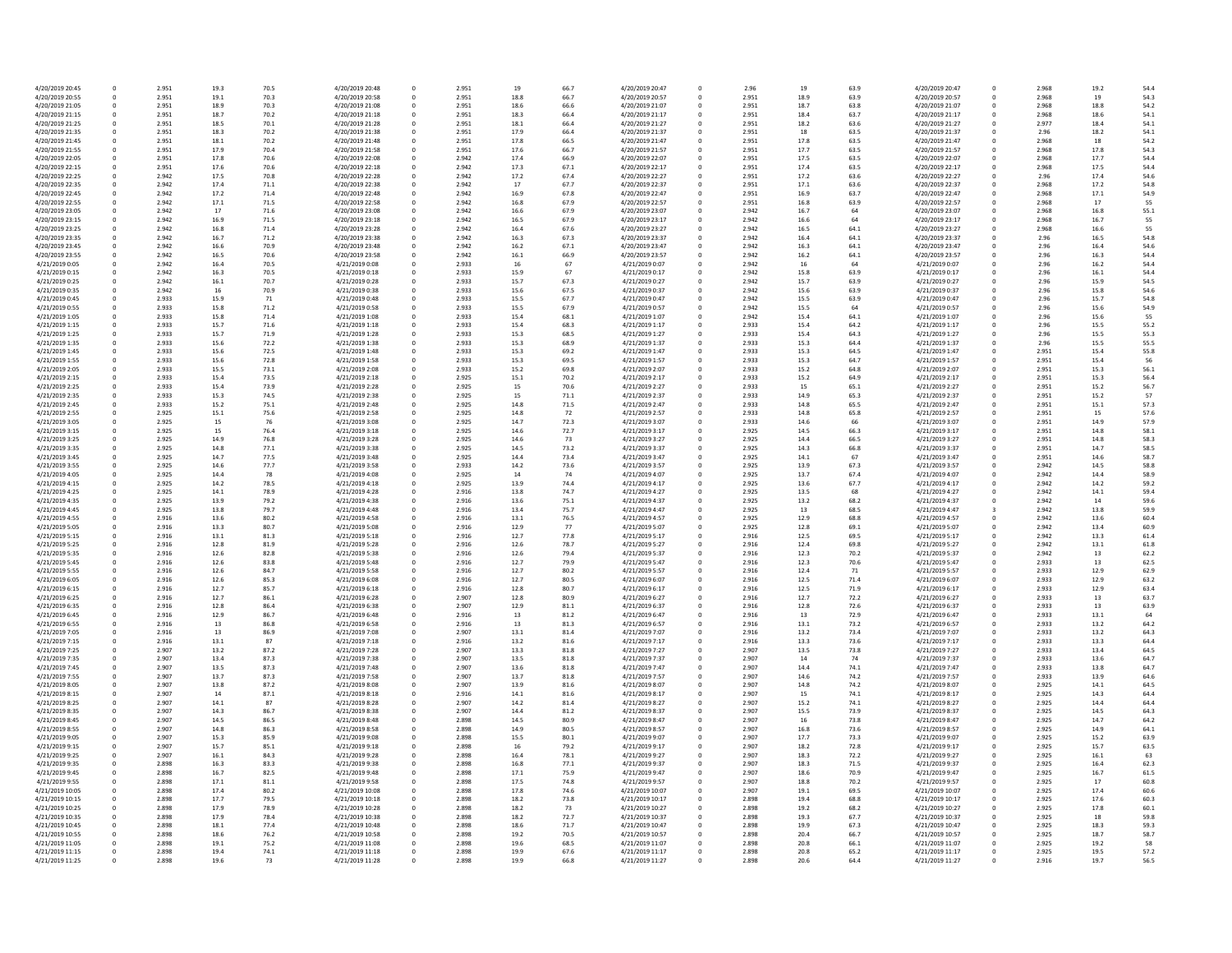| 4/21/2019 11:35                   | 0        | 2.898          | 19.5 | 72.2         | 4/21/2019 11:38 | 0 | 2.898          | 19.7 | 66.7 | 4/21/2019 11:37                    |
|-----------------------------------|----------|----------------|------|--------------|-----------------|---|----------------|------|------|------------------------------------|
| 4/21/2019 11:45                   | 0        | 2.898          | 19.5 | 71.5         | 4/21/2019 11:48 | 0 | 2.898          | 20   | 66.6 | 4/21/2019 11:47                    |
| 4/21/2019 11:55                   | 0        | 2.898          | 19.8 | 71           | 4/21/2019 11:58 | 0 | 2.898          | 20.5 | 65.7 | 4/21/2019 11:57                    |
| 4/21/2019 12:05                   | 0        | 2.898          | 20.3 | 70           | 4/21/2019 12:08 | 0 | 2.889          | 21.2 | 63.5 | 4/21/2019 12:07                    |
| 4/21/2019 12:15                   | $\Omega$ | 2.898          | 20.6 | 68.2         | 4/21/2019 12:18 | 0 | 2.889          | 21.4 | 62   | 4/21/2019 12:17                    |
| 4/21/2019 12:25                   | 0        | 2.898          | 20.7 | 67.1         | 4/21/2019 12:28 | 0 | 2.889          | 21.7 | 61.1 | 4/21/2019 12:27                    |
| 4/21/2019 12:35                   | $\Omega$ | 2.898          | 20.9 | 65.6         | 4/21/2019 12:38 | 0 | 2.889          | 21.8 | 59.3 | 4/21/2019 12:37                    |
| 4/21/2019 12:45                   | 0        | 2.898          | 21   | 64.5         | 4/21/2019 12:48 | 0 | 2.889          | 21.9 | 58.7 | 4/21/2019 12:47                    |
| 4/21/2019 12:55                   | 0        | 2.889          | 21.2 | 63.6         | 4/21/2019 12:58 | 0 | 2.889          | 21.9 | 58.3 | 4/21/2019 12:57                    |
| 4/21/2019 13:05                   | $\Omega$ | 2.889          | 21.4 | 62.9         | 4/21/2019 13:08 | 0 | 2.889          | 21.9 | 57.8 | 4/21/2019 13:07                    |
| 4/21/2019 13:15                   | $\Omega$ | 2.889          | 21.4 | 62.4         | 4/21/2019 13:18 | 0 | 2.889          | 21.9 | 57.4 | 4/21/2019 13:17                    |
| 4/21/2019 13:25                   | $\Omega$ | 2.889          | 21.5 | 61.9         | 4/21/2019 13:28 | 0 | 2.889          | 22   | 57.3 | 4/21/2019 13:27                    |
| 4/21/2019 13:35                   | $\Omega$ | 2.889          | 21.8 | 61.1         | 4/21/2019 13:38 | 0 | 2.889          | 22.2 | 56.9 | 4/21/2019 13:37                    |
| 4/21/2019 13:45                   | 0        | 2.889          | 21.9 | 60.9         | 4/21/2019 13:48 | 0 | 2.889          | 22.2 | 56.6 | 4/21/2019 13:47                    |
| 4/21/2019 13:55                   | $\Omega$ | 2.889          | 21.9 | 60.5         | 4/21/2019 13:58 | 0 | 2.889          | 22.4 | 56.1 | 4/21/2019 13:57                    |
| 4/21/2019 14:05                   |          | 2.889          | 21.8 | 60           | 4/21/2019 14:08 | 0 | 2.889          | 22.3 | 56.3 | 4/21/2019 14:07                    |
| 4/21/2019 14:15                   | $\Omega$ | 2.889          | 21.6 | 60           | 4/21/2019 14:18 | 0 | 2.889          | 22.7 | 55.7 | 4/21/2019 14:17                    |
| 4/21/2019 14:25                   | $\Omega$ | 2.889          | 21.6 | 60           | 4/21/2019 14:28 | 0 | 2.889          | 22.5 | 55.5 | 4/21/2019 14:27                    |
| 4/21/2019 14:35                   | $\Omega$ | 2.889          | 21.7 | 60.1         | 4/21/2019 14:38 | 0 | 2.889          | 22.8 | 55.3 | 4/21/2019 14:37                    |
| 4/21/2019 14:45                   | $\Omega$ | 2.889          | 22   | 59.8         | 4/21/2019 14:48 | 0 | 2.889          | 23.2 | 54.4 | 4/21/2019 14:47                    |
| 4/21/2019 14:55                   | $\Omega$ | 2.889          | 22.2 | 58.9         | 4/21/2019 14:58 | 0 | 2.889          | 23.4 | 53.9 | 4/21/2019 14:57                    |
| 4/21/2019 15:05                   |          | 2.889          | 22.2 | 58.3         | 4/21/2019 15:08 | 0 | 2.889          | 23.4 | 53.3 | 4/21/2019 15:07                    |
| 4/21/2019 15:15                   | $\Omega$ | 2.889          | 22.1 | 58           | 4/21/2019 15:18 | 0 | 2.889          | 23.2 | 52.9 | 4/21/2019 15:17                    |
| 4/21/2019 15:25                   | $\Omega$ | 2.889          | 22.1 | 57.7         | 4/21/2019 15:28 | 0 | 2.889          | 23   | 53   | 4/21/2019 15:27                    |
| 4/21/2019 15:35                   | 0        | 2.889          | 22   | 57.3         | 4/21/2019 15:38 | 0 | 2.889          | 22.7 | 52.5 | 4/21/2019 15:37                    |
| 4/21/2019 15:45                   | 0        | 2.889          | 21.5 | 57.1         | 4/21/2019 15:48 | 0 | 2.881          | 22.5 | 53.1 | 4/21/2019 15:47                    |
| 4/21/2019 15:55                   | 0        | 2.889          | 21.7 | 57.2         | 4/21/2019 15:58 | 0 | 2.881          | 22.6 | 53   | 4/21/2019 15:57                    |
| 4/21/2019 16:05                   | $\Omega$ | 2.889          | 21.9 | 57.1         | 4/21/2019 16:08 | 0 | 2.881          | 22.5 | 52.6 | 4/21/2019 16:07                    |
| 4/21/2019 16:15                   | $\Omega$ | 2.889          | 21.8 | 56.9         | 4/21/2019 16:18 | 0 | 2.881          | 22.4 | 52.9 | 4/21/2019 16:17                    |
| 4/21/2019 16:25                   | $\Omega$ | 2.881          | 22.1 | 57.1         | 4/21/2019 16:28 | 0 | 2.881          | 22.4 | 53   | 4/21/2019 16:27                    |
| 4/21/2019 16:35                   | 0        | 2.881          | 22.3 | 56.7         | 4/21/2019 16:38 | 0 | 2.881          | 22.5 | 53.1 | 4/21/2019 16:37                    |
| 4/21/2019 16:45                   | 0        | 2.881          | 22.3 | 56.6         | 4/21/2019 16:48 | 0 | 2.881          | 22.7 | 53.2 | 4/21/2019 16:47                    |
| 4/21/2019 16:55                   | 0        | 2.881          | 22.4 | 56.5         | 4/21/2019 16:58 | 0 | 2.881          | 22.8 | 53   | 4/21/2019 16:57                    |
| 4/21/2019 17:05                   | $\Omega$ | 2.881          | 22.5 | 56.2         | 4/21/2019 17:08 | 0 | 2.881          | 22.7 | 52.6 | 4/21/2019 17:07                    |
| 4/21/2019 17:15                   | $\Omega$ | 2.881          | 22.2 | 56.3         | 4/21/2019 17:18 | 0 | 2.881          | 22.3 | 52.6 | 4/21/2019 17:17                    |
| 4/21/2019 17:25                   |          | 2.881          | 22   | 56.1         | 4/21/2019 17:28 |   | 2.881          | 22.2 | 53.2 | 4/21/2019 17:27                    |
| 4/21/2019 17:35                   | $\Omega$ | 2.881          | 21.8 | 56.5         | 4/21/2019 17:38 | 0 | 2.881          | 22   | 53.7 | 4/21/2019 17:37                    |
| 4/21/2019 17:45                   | 0        | 2.881          | 21.6 | 56.9         | 4/21/2019 17:48 | 0 | 2.881          | 21.7 | 54.2 | 4/21/2019 17:47                    |
| 4/21/2019 17:55                   | 0        | 2.881          | 21.4 | 57.6         | 4/21/2019 17:58 | 0 | 2.881          | 21.5 | 54.8 | 4/21/2019 17:57                    |
| 4/21/2019 18:05                   | $\Omega$ | 2.881          | 21.2 | 58.3         | 4/21/2019 18:08 | 0 | 2.881          | 21.3 | 55.3 | 4/21/2019 18:07                    |
| 4/21/2019 18:15                   | $\Omega$ | 2.881          | 21   | 58.8         | 4/21/2019 18:18 | 0 | 2.881          | 21   | 55.7 | 4/21/2019 18:17                    |
| 4/21/2019 18:25                   | 0        | 2.881          | 20.9 | 59.2         | 4/21/2019 18:28 | 0 | 2.889          | 20.8 | 56.3 | 4/21/2019 18:27                    |
| 4/21/2019 18:35                   | 0        | 2.881          | 20.6 | 59.8         | 4/21/2019 18:38 | 0 | 2.881          | 20.5 | 57   | 4/21/2019 18:37                    |
| 4/21/2019 18:45                   | $\Omega$ | 2.881          | 20.4 | 60.6         | 4/21/2019 18:48 | 0 | 2.872          | 20.3 | 58   | 4/21/2019 18:47                    |
| 4/21/2019 18:55                   | $\Omega$ | 2.881          | 20.1 | 61.7         | 4/21/2019 18:58 | 0 | 2.872          | 19.9 | 59   | 4/21/2019 18:57                    |
| 4/21/2019 19:05                   | $\Omega$ | 2.881          | 19.9 | 61.5         | 4/21/2019 19:08 | 0 | 2.872          | 19.7 | 58.4 | 4/21/2019 19:07                    |
| 4/21/2019 19:15                   | $\Omega$ | 2.881          | 19.5 | 61.5         | 4/21/2019 19:18 | 0 | 2.872          | 19.3 | 58.7 | 4/21/2019 19:17                    |
| 4/21/2019 19:25                   | 0        | 2.881          | 19.1 | 62.1         | 4/21/2019 19:28 | 0 | 2.872          | 18.9 | 59.3 | 4/21/2019 19:27                    |
| 4/21/2019 19:35                   | $\Omega$ | 2.872          | 18.8 | 62.8         | 4/21/2019 19:38 | 0 | 2.872          | 18.6 | 60   | 4/21/2019 19:37                    |
| 4/21/2019 19:45                   |          | 2.872          | 18.6 | 63.4         | 4/21/2019 19:48 | 0 | 2.872          | 18.4 | 60.7 | 4/21/2019 19:47                    |
| 4/21/2019 19:55                   | $\Omega$ | 2.872          | 18.4 | 64.7         | 4/21/2019 19:58 | 0 | 2.872          | 18   | 61.8 | 4/21/2019 19:57                    |
| 4/21/2019 20:05                   | $\Omega$ | 2.872          | 18   | 67           | 4/21/2019 20:08 | 0 | 2.872          | 17.6 | 64.1 | 4/21/2019 20:07                    |
| 4/21/2019 20:15                   | $\Omega$ | 2.872          | 17.5 | 69.7         | 4/21/2019 20:18 | 0 | 2.872          | 17.1 | 65.9 | 4/21/2019 20:17                    |
| 4/21/2019 20:25                   | 0        | 2.872          | 17   | 72.1         | 4/21/2019 20:28 | 0 | 2.872          | 16.7 | 68.2 | 4/21/2019 20:27                    |
| 4/21/2019 20:35                   |          | 2.872          | 16.7 | 73.8         | 4/21/2019 20:38 | 0 | 2.872          | 16.2 | 70.4 | 4/21/2019 20:37                    |
| 4/21/2019 20:45                   | $\Omega$ | 2.872          | 16.3 | 75.6         | 4/21/2019 20:48 | 0 | 2.872          | 15.9 | 71.8 | 4/21/2019 20:47                    |
| 4/21/2019 20:55                   | $\Omega$ | 2.872          | 16.1 | 77.5         | 4/21/2019 20:58 | 0 | 2.863          | 15.7 | 73.4 | 4/21/2019 20:57                    |
| 4/21/2019 21:05                   | 0        | 2.872          | 15.9 | 79.4         | 4/21/2019 21:08 | 0 | 2.863          | 15.4 | 74.4 | 4/21/2019 21:07                    |
| 4/21/2019 21:15                   | $\Omega$ | 2.872          | 15.6 | 80.9         | 4/21/2019 21:18 | 0 | 2.863          | 15.2 | 74.5 | 4/21/2019 21:17                    |
| 4/21/2019 21:25                   |          | 2.872          | 15.4 | 82.3         | 4/21/2019 21:28 | 0 | 2.863          | 15   | 74.8 | 4/21/2019 21:27                    |
| 4/21/2019 21:35                   | $\Omega$ | 2.872          | 15.2 | 83.3         | 4/21/2019 21:38 | 0 | 2.863          | 14.8 | 75.5 | 4/21/2019 21:37                    |
| 4/21/2019 21:45                   |          | 2.863          | 14.9 | 84.2         | 4/21/2019 21:48 |   | 2.863          | 14.6 | 76.3 | 4/21/2019 21:47                    |
| 4/21/2019 21:55                   | 0        | 2.863          | 14.7 | 85           | 4/21/2019 21:58 | 0 | 2.863          | 14.4 | 76.3 | 4/21/2019 21:57                    |
| 4/21/2019 22:05                   | 0        | 2.863          | 14.5 | 85.6         | 4/21/2019 22:08 | 0 | 2.863          | 14.2 | 76.5 | 4/21/2019 22:07                    |
| 4/21/2019 22:15                   |          | 2.863          | 14.4 | 86.1         | 4/21/2019 22:18 |   | 2.863          | 14.1 | 76.6 | 4/21/2019 22:17                    |
| 4/21/2019 22:25                   |          | 2.863          | 14.2 | 86.5         | 4/21/2019 22:28 | 0 | 2.863          | 14   | 77.1 | 4/21/2019 22:27                    |
| 4/21/2019 22:35                   |          | 2.863          | 14   | 87           | 4/21/2019 22:38 | 0 | 2.863          | 13.9 | 77.1 | 4/21/2019 22:37                    |
| 4/21/2019 22:45                   |          | 2.863          | 13.9 | 87.5         | 4/21/2019 22:48 |   | 2.854          | 13.8 | 77.1 | 4/21/2019 22:47                    |
| 4/21/2019 22:55                   | 0        | 2.863          | 13.7 | 87.9         | 4/21/2019 22:58 | 0 | 2.854          | 13.7 | 77.3 | 4/21/2019 22:57                    |
| 4/21/2019 23:05                   |          | 2.863          | 13.6 | 88.2         | 4/21/2019 23:08 |   | 2.854          | 13.6 | 77.4 | 4/21/2019 23:07                    |
| 4/21/2019 23:15                   |          | 2.863          | 13.5 | 88.2         | 4/21/2019 23:18 | 0 | 2.854          | 13.5 | 77.3 | 4/21/2019 23:17                    |
| 4/21/2019 23:25                   |          | 2.854          | 13.4 | 88.1         | 4/21/2019 23:28 |   | 2.854          | 13.4 | 77.3 | 4/21/2019 23:27                    |
| 4/21/2019 23:35                   | $\Omega$ | 2.854          | 13.3 | 87.8         | 4/21/2019 23:38 |   | 2.863          | 13.4 | 77.2 | 4/21/2019 23:37<br>4/21/2019 23:47 |
| 4/21/2019 23:45                   |          | 2.854          | 13.2 | 87.7         | 4/21/2019 23:48 | 0 | 2.854          | 13.4 | 77.1 |                                    |
| 4/21/2019 23:55<br>4/22/2019 0:05 |          | 2.854<br>2.854 | 13.1 | 87.4<br>87.1 | 4/21/2019 23:58 |   | 2.854<br>2.854 | 13.3 | 77.1 | 4/21/2019 23:57                    |
|                                   |          |                | 13.1 |              | 4/22/2019 0:08  |   |                | 13.2 | 77.2 | 4/22/2019 0:07                     |
| 4/22/2019 0:15                    |          | 2.854          | 13   | 87           | 4/22/2019 0:18  |   | 2.854          | 13   | 77.4 | 4/22/2019 0:17                     |
| 4/22/2019 0:25                    |          | 2.854          | 13   | 87<br>87     | 4/22/2019 0:28  |   | 2.854          | 12.9 | 77.5 | 4/22/2019 0:27                     |
| 4/22/2019 0:35                    |          | 2.854          | 12.9 |              | 4/22/2019 0:38  | 0 | 2.854          | 12.7 | 77.6 | 4/22/2019 0:37                     |
| 4/22/2019 0:45                    |          | 2.854          | 12.8 | 86.9         | 4/22/2019 0:48  |   | 2.854          | 12.7 | 77.6 | 4/22/2019 0:47                     |
| 4/22/2019 0:55                    |          | 2.854          | 12.7 | 86.9         | 4/22/2019 0:58  | 0 | 2.846          | 12.6 | 77.7 | 4/22/2019 0:57                     |
| 4/22/2019 1:05                    |          | 2.854          | 12.6 | 86.9         | 4/22/2019 1:08  |   | 2.846          | 12.5 | 77.7 | 4/22/2019 1:07                     |
| 4/22/2019 1:15                    |          | 2.854          | 12.5 | 86.8         | 4/22/2019 1:18  |   | 2.846          | 12.4 | 77.6 | 4/22/2019 1:17                     |
| 4/22/2019 1:25                    | 0        | 2.854          | 12.4 | 86.7         | 4/22/2019 1:28  | 0 | 2.846          | 12.3 | 77.5 | 4/22/2019 1:27                     |
| 4/22/2019 1:35                    |          | 2.846<br>2.846 | 12.3 | 86.3         | 4/22/2019 1:38  |   | 2.846          | 12.2 | 77.3 | 4/22/2019 1:37                     |
| 4/22/2019 1:45                    |          |                | 12.3 | 85.9         | 4/22/2019 1:48  | 0 | 2.846          | 12.1 | 77.1 | 4/22/2019 1:47                     |
| 4/22/2019 1:55                    |          | 2.846          | 12.2 | 85.3         | 4/22/2019 1:58  |   | 2.854          | 12.1 | 76.8 | 4/22/2019 1:57                     |
| 4/22/2019 2:05                    |          | 2.846          | 12.2 | 84.9         | 4/22/2019 2:08  | 0 | 2.854          | 12   | 76.5 | 4/22/2019 2:07                     |
| 4/22/2019 2:15                    | 0        | 2.846          | 12.2 | 84.5         | 4/22/2019 2:18  | 0 | 2.846          | 11.9 | 76.3 | 4/22/2019 2:17                     |

| 56.7  | 4/21/2019 11:37 | 0 | 2.898 | 20.5 | 63.7 | 4/21/2019 11:37 | $\mathbf 0$ | 2.916 | 19.6 | 56   |
|-------|-----------------|---|-------|------|------|-----------------|-------------|-------|------|------|
| 6.6   | 4/21/2019 11:47 | 0 | 2.898 | 20.6 | 63.3 | 4/21/2019 11:47 | 0           | 2.907 | 19.6 | 55.7 |
| 55.7  | 4/21/2019 11:57 | 0 | 2.898 | 20.9 | 62.9 | 4/21/2019 11:57 | $\mathbf 0$ | 2.907 | 19.8 | 55.4 |
| 53.5  | 4/21/2019 12:07 | 0 | 2.898 | 21.1 | 62.4 | 4/21/2019 12:07 | 0           | 2.907 | 20.2 | 54.4 |
| 62    | 4/21/2019 12:17 | 0 | 2.898 | 21.2 | 61.9 | 4/21/2019 12:17 | 0           | 2.907 | 20.4 | 53.6 |
| 51.1  | 4/21/2019 12:27 | 0 | 2.898 | 21.4 | 61.3 | 4/21/2019 12:27 | 0           | 2.907 | 20.7 | 53.1 |
|       |                 |   |       |      |      |                 |             |       |      |      |
| 59.3  | 4/21/2019 12:37 | 0 | 2.898 | 21.6 | 60.8 | 4/21/2019 12:37 | 0           | 2.907 | 21   | 52.1 |
| 58.7  | 4/21/2019 12:47 | 0 | 2.898 | 21.6 | 60.1 | 4/21/2019 12:47 | 0           | 2.907 | 21.1 | 51.1 |
| 58.3  | 4/21/2019 12:57 | 0 | 2.898 | 21.6 | 59.5 | 4/21/2019 12:57 | 0           | 2.907 | 21.2 | 50.6 |
| 57.8  | 4/21/2019 13:07 | 0 | 2.898 | 21.8 | 59   | 4/21/2019 13:07 | 0           | 2.907 | 21.4 | 50.4 |
| 57.4  | 4/21/2019 13:17 | 0 | 2.898 | 21.9 | 58.4 | 4/21/2019 13:17 | 0           | 2.907 | 21.6 | 49.9 |
| 57.3  | 4/21/2019 13:27 | 0 | 2.898 | 22.1 | 58   | 4/21/2019 13:27 | 0           | 2.907 | 21.8 | 49.4 |
|       |                 |   |       |      |      |                 |             |       |      |      |
| 56.9  | 4/21/2019 13:37 | 0 | 2.898 | 22.2 | 57.6 | 4/21/2019 13:37 | 0           | 2.907 | 22.1 | 49.1 |
| 56.6  | 4/21/2019 13:47 | 0 | 2.889 | 22.2 | 57.3 | 4/21/2019 13:47 | 0           | 2.907 | 22.2 | 48.6 |
| 56.1  | 4/21/2019 13:57 | 0 | 2.889 | 22.3 | 57   | 4/21/2019 13:57 | 0           | 2.907 | 22.3 | 48.2 |
| 56.3  | 4/21/2019 14:07 | 0 | 2.889 | 22   | 56.7 | 4/21/2019 14:07 | 0           | 2.907 | 22.2 | 47.8 |
| 55.7  | 4/21/2019 14:17 | 0 | 2.889 | 22.1 | 56.5 | 4/21/2019 14:17 | 0           | 2.907 | 22.4 | 47.9 |
| 5.5.5 | 4/21/2019 14:27 | 0 | 2.889 | 22.2 | 56.4 | 4/21/2019 14:27 | 0           | 2.907 | 22.5 | 47.5 |
| 5.3   | 4/21/2019 14:37 | 0 | 2.889 | 22.4 | 56.3 | 4/21/2019 14:37 | 0           | 2.907 | 22.6 | 47.2 |
| 54.4  | 4/21/2019 14:47 |   | 2.889 | 22.6 | 56.1 | 4/21/2019 14:47 |             | 2.907 | 22.6 | 46.8 |
|       |                 | 0 |       |      |      |                 | 0           |       |      |      |
| 53.9  | 4/21/2019 14:57 | 0 | 2.889 | 22.8 | 55.9 | 4/21/2019 14:57 | 0           | 2.907 | 22.8 | 46.7 |
| 53.3  | 4/21/2019 15:07 | 0 | 2.889 | 23   | 55.6 | 4/21/2019 15:07 | 0           | 2.907 | 23.2 | 46.4 |
| 52.9  | 4/21/2019 15:17 | 0 | 2.889 | 23.1 | 55.2 | 4/21/2019 15:17 | 0           | 2.907 | 23.4 | 45.5 |
| 53    | 4/21/2019 15:27 | 0 | 2.889 | 23.3 | 54.7 | 4/21/2019 15:27 | 0           | 2.907 | 23.4 | 45.1 |
| 52.5  | 4/21/2019 15:37 | 0 | 2.889 | 22.9 | 54.2 | 4/21/2019 15:37 | 0           | 2.907 | 23.2 | 44.6 |
| 53.1  | 4/21/2019 15:47 | 0 | 2.889 | 22.7 | 53.9 | 4/21/2019 15:47 | 0           | 2.898 | 23   | 44.6 |
| 53    | 4/21/2019 15:57 | 0 | 2.889 | 23   | 53.7 | 4/21/2019 15:57 | 0           | 2.898 | 23   | 44.4 |
|       |                 |   |       |      | 53.3 |                 |             | 2.898 |      |      |
| 52.6  | 4/21/2019 16:07 | 0 | 2.889 | 22.7 |      | 4/21/2019 16:07 | 0           |       | 22.8 | 44.3 |
| 52.9  | 4/21/2019 16:17 | 0 | 2.889 | 22.6 | 53.1 | 4/21/2019 16:17 | 0           | 2.898 | 22.7 | 44.3 |
| 53    | 4/21/2019 16:27 | 0 | 2.889 | 22.8 | 53   | 4/21/2019 16:27 | 0           | 2.898 | 22.6 | 44.3 |
| 53.1  | 4/21/2019 16:37 | 0 | 2.889 | 22.9 | 52.9 | 4/21/2019 16:37 | 0           | 2.898 | 22.6 | 44.3 |
| 53.2  | 4/21/2019 16:47 | 0 | 2.889 | 23.2 | 52.9 | 4/21/2019 16:47 | 0           | 2.898 | 22.7 | 44.7 |
| 53    | 4/21/2019 16:57 | 0 | 2.889 | 23.5 | 52.9 | 4/21/2019 16:57 | $\mathbf 0$ | 2.898 | 23   | 44.6 |
| 52.6  | 4/21/2019 17:07 | 0 | 2.881 | 23.5 | 52.8 | 4/21/2019 17:07 | 0           | 2.898 | 23.1 | 44.6 |
| 52.6  | 4/21/2019 17:17 | 0 | 2.881 | 23   | 52.5 | 4/21/2019 17:17 | 0           | 2.898 | 23   | 44.1 |
|       |                 |   |       |      |      |                 |             |       |      |      |
| 53.2  | 4/21/2019 17:27 | 0 | 2.881 | 22.6 | 52.2 | 4/21/2019 17:27 | 0           | 2.898 | 22.7 | 44   |
| 53.7  | 4/21/2019 17:37 | 0 | 2.881 | 22.4 | 52.2 | 4/21/2019 17:37 | 0           | 2.898 | 22.4 | 44.4 |
| 54.2  | 4/21/2019 17:47 | 0 | 2.881 | 22.2 | 52.2 | 4/21/2019 17:47 | 0           | 2.898 | 22.1 | 45   |
| 54.8  | 4/21/2019 17:57 | 0 | 2.881 | 21.9 | 52.4 | 4/21/2019 17:57 | 0           | 2.898 | 21.9 | 45.3 |
| 5.3   | 4/21/2019 18:07 | 0 | 2.881 | 21.7 | 52.6 | 4/21/2019 18:07 | 0           | 2.898 | 21.7 | 45.7 |
| 55.7  | 4/21/2019 18:17 | 0 | 2.881 | 21.5 | 52.9 | 4/21/2019 18:17 | 0           | 2.898 | 21.5 | 46.2 |
| 56.3  | 4/21/2019 18:27 | 0 | 2.881 | 21.2 | 53.1 | 4/21/2019 18:27 |             | 2.898 | 21.3 | 46.6 |
|       |                 |   |       |      |      |                 | 0           |       |      |      |
| 57    | 4/21/2019 18:37 | 0 | 2.881 | 20.9 | 53.5 | 4/21/2019 18:37 | 0           | 2.889 | 21   | 46.9 |
| 58    | 4/21/2019 18:47 | 0 | 2.881 | 20.6 | 53.8 | 4/21/2019 18:47 | 0           | 2.889 | 20.8 | 47.5 |
| 59    | 4/21/2019 18:57 | 0 | 2.881 | 20.3 | 54.2 | 4/21/2019 18:57 | 0           | 2.889 | 20.5 | 48.1 |
| 58.4  | 4/21/2019 19:07 | 0 | 2.881 | 19.9 | 54.7 | 4/21/2019 19:07 | 0           | 2.889 | 20.1 | 48.1 |
| 58.7  | 4/21/2019 19:17 | 0 | 2.881 | 19.4 | 55   | 4/21/2019 19:17 | 0           | 2.889 | 19.5 | 48.2 |
| 59.3  | 4/21/2019 19:27 | 0 | 2.881 | 19   | 55.2 | 4/21/2019 19:27 | 0           | 2.889 | 19   | 48.7 |
|       |                 |   |       |      |      |                 |             |       |      |      |
| 60    | 4/21/2019 19:37 | 0 | 2.872 | 18.7 | 55.6 | 4/21/2019 19:37 | 0           | 2.889 | 18.6 | 49.3 |
| 50.7  | 4/21/2019 19:47 | 0 | 2.872 | 18.5 | 56   | 4/21/2019 19:47 | 0           | 2.898 | 18.3 | 50   |
| 51.8  | 4/21/2019 19:57 | 0 | 2.872 | 18.1 | 56.4 | 4/21/2019 19:57 | 0           | 2.898 | 18.1 | 50.7 |
| 54.1  | 4/21/2019 20:07 | 0 | 2.872 | 17.8 | 56.9 | 4/21/2019 20:07 | 0           | 2.898 | 17.8 | 51.7 |
| 55.9  | 4/21/2019 20:17 | 0 | 2.872 | 17.3 | 57.6 | 4/21/2019 20:17 | 0           | 2.898 | 17.2 | 53.1 |
| 58.2  | 4/21/2019 20:27 | 0 | 2.872 | 16.8 | 58.4 | 4/21/2019 20:27 | 0           | 2.898 | 16.7 | 54.6 |
| 70.4  | 4/21/2019 20:37 | 0 | 2.872 | 16.4 | 59.3 | 4/21/2019 20:37 | 0           | 2.889 | 16.2 | 55.7 |
| 71.8  | 4/21/2019 20:47 |   | 2.872 | 16.2 | 60.3 | 4/21/2019 20:47 |             | 2.889 | 15.9 |      |
|       |                 | 0 |       |      |      |                 | 0           |       |      | 56.8 |
| 73.4  | 4/21/2019 20:57 | 0 | 2.872 | 15.9 | 61.4 | 4/21/2019 20:57 | 0           | 2.889 | 15.7 | 57.8 |
| 74.4  | 4/21/2019 21:07 | 0 | 2.872 | 15.6 | 62.4 | 4/21/2019 21:07 | 0           | 2.889 | 15.5 | 58.7 |
| 74.5  | 4/21/2019 21:17 | 0 | 2.872 | 15.4 | 63.4 | 4/21/2019 21:17 | 0           | 2.889 | 15.3 | 59.2 |
| 74.8  | 4/21/2019 21:27 | 0 | 2.872 | 15.2 | 64.2 | 4/21/2019 21:27 | 0           | 2.889 | 15.1 | 59.6 |
| 75.5  | 4/21/2019 21:37 | 0 | 2.863 | 14.9 | 64.9 | 4/21/2019 21:37 | 0           | 2.889 | 15   | 60   |
| 76.3  | 4/21/2019 21:47 | 0 | 2.863 | 14.6 | 65.6 | 4/21/2019 21:47 | 0           | 2.889 | 14.9 | 60.2 |
| 76.3  | 4/21/2019 21:57 | 0 | 2.863 | 14.4 | 66.3 | 4/21/2019 21:57 | $\mathbf 0$ | 2.889 | 14.7 | 60.2 |
|       |                 |   |       |      |      |                 |             |       |      |      |
| 76.5  | 4/21/2019 22:07 | 0 | 2.863 | 14.2 | 66.8 | 4/21/2019 22:07 | 0           | 2.881 | 14.7 | 60.2 |
| 76.6  | 4/21/2019 22:17 | 0 | 2.863 | 13.9 | 67.3 | 4/21/2019 22:17 | 0           | 2.881 | 14.6 | 60.2 |
| 7.1   | 4/21/2019 22:27 | 0 | 2.863 | 13.8 | 67.8 | 4/21/2019 22:27 | 0           | 2.881 | 14.6 | 60.1 |
| 7.1   | 4/21/2019 22:37 | 0 | 2.863 | 13.6 | 68.3 | 4/21/2019 22:37 | $\mathbf 0$ | 2.881 | 14.5 | 60.2 |
| 7.1   | 4/21/2019 22:47 | 0 | 2.863 | 13.5 | 68.8 | 4/21/2019 22:47 | $\mathbf 0$ | 2.881 | 14.4 | 60.2 |
| 7.3   | 4/21/2019 22:57 | 0 | 2.863 | 13.3 | 69.2 | 4/21/2019 22:57 | $\mathbf 0$ | 2.881 | 14.4 | 60.3 |
| 77.4  | 4/21/2019 23:07 | 0 | 2.863 | 13.2 | 69.6 | 4/21/2019 23:07 | $\mathbf 0$ | 2.881 | 14.3 | 60.4 |
| 77.3  | 4/21/2019 23:17 | 0 | 2.863 | 13   | 70   | 4/21/2019 23:17 | 0           | 2.881 | 14.1 | 60.5 |
| 7.3   | 4/21/2019 23:27 |   | 2.854 | 12.9 | 70.3 | 4/21/2019 23:27 |             | 2.881 | 14   | 60.7 |
|       |                 | 0 |       |      |      |                 | 0           |       |      |      |
| 7.2   | 4/21/2019 23:37 | 0 | 2.854 | 12.8 | 70.6 | 4/21/2019 23:37 | $\mathbf 0$ | 2.881 | 13.8 | 60.7 |
| 7.1   | 4/21/2019 23:47 | 0 | 2.854 | 12.7 | 70.9 | 4/21/2019 23:47 | 0           | 2.881 | 13.8 | 60.7 |
| 7.1   | 4/21/2019 23:57 | 0 | 2.854 | 12.5 | 71.1 | 4/21/2019 23:57 | 0           | 2.881 | 13.7 | 60.7 |
| 77.2  | 4/22/2019 0:07  | 0 | 2.854 | 12.4 | 71.4 | 4/22/2019 0:07  | 0           | 2.872 | 13.6 | 60.8 |
| 77.4  | 4/22/2019 0:17  | 0 | 2.854 | 12.2 | 71.6 | 4/22/2019 0:17  | 0           | 2.872 | 13.5 | 60.9 |
| 7.5   | 4/22/2019 0:27  | 0 | 2.854 | 12.1 | 71.8 | 4/22/2019 0:27  | 0           | 2.872 | 13.4 | 61.1 |
| 77.6  | 4/22/2019 0:37  | 0 | 2.854 | 11.9 | 72.1 | 4/22/2019 0:37  | 0           | 2.872 | 13.3 | 61.1 |
|       |                 |   |       |      |      |                 |             |       |      |      |
| 77.6  | 4/22/2019 0:47  | 0 | 2.854 | 11.8 | 72.3 | 4/22/2019 0:47  | 0           | 2.872 | 13.2 | 61.1 |
| 7.7   | 4/22/2019 0:57  | 0 | 2.854 | 11.8 | 72.5 | 4/22/2019 0:57  | $\mathbf 0$ | 2.872 | 13.1 | 61.2 |
| 7.7   | 4/22/2019 1:07  | 0 | 2.854 | 11.7 | 72.7 | 4/22/2019 1:07  | 0           | 2.872 | 13   | 61.2 |
| 77.6  | 4/22/2019 1:17  | 0 | 2.854 | 11.6 | 72.9 | 4/22/2019 1:17  | 0           | 2.872 | 12.8 | 61.2 |
| 7.5   | 4/22/2019 1:27  | 0 | 2.846 | 11.6 | 73   | 4/22/2019 1:27  | $\mathbf 0$ | 2.872 | 12.7 | 61.1 |
| 77.3  | 4/22/2019 1:37  | 0 | 2.846 | 11.5 | 73.2 | 4/22/2019 1:37  | $\mathbf 0$ | 2.872 | 12.5 | 61   |
| 7.1   | 4/22/2019 1:47  | 0 | 2.846 | 11.6 | 73.3 | 4/22/2019 1:47  | $\mathbf 0$ | 2.872 | 12.4 | 61   |
|       |                 |   |       |      |      |                 |             |       |      |      |
| 76.8  | 4/22/2019 1:57  | 0 | 2.846 | 11.6 | 73.4 | 4/22/2019 1:57  | $\mathbf 0$ | 2.863 | 12.3 | 60.9 |
| 76.5  | 4/22/2019 2:07  | 0 | 2.846 | 11.6 | 73.5 | 4/22/2019 2:07  | 0           | 2.863 | 12.2 | 60.8 |
| 76.3  | 4/22/2019 2:17  | 0 | 2.846 | 11.6 | 73.5 | 4/22/2019 2:17  | $\mathbf 0$ | 2.863 | 12.1 | 60.7 |

20.4 53.6<br>
20.7 53.1<br>
21.2 52.1<br>
21.1 51.1<br>
21.2 50.6<br>
21.4 50.4<br>
21.6 49.9<br>
21.8 49.4<br>
22.1 49.1<br>
22.2 48.6<br>
22.2 47.8<br>
22.2 47.8<br>
22.5 47.5<br>
22.6 47.2<br>
22.6 46.7<br>
23.2<br>
23.4 45.5<br>
23.2<br>
46.4<br>
23.2<br>
46.4<br>
23.4<br>
46.4<br>
47.9 22.8 44.3<br>
22.7 44.3<br>
22.6 44.3<br>
22.6 44.3<br>
22.7 44.7 15.7 57.8<br>15.5 58.7<br>15.3 59.2<br>15.1 59.6  $\begin{array}{cccc} 15 & 60 \\ 14.9 & 60.2 \\ 14.7 & 60.2 \\ 14.7 & 60.2 \\ 14.6 & 60.2 \\ 14.6 & 60.2 \\ 14.4 & 60.2 \\ 14.4 & 60.2 \\ 14.4 & 60.3 \\ 14.1 & 60.5 \\ 14.1 & 60.5 \\ 14.1 & 60.7 \\ 13.8 & 60.7 \\ 13.8 & 60.7 \\ 13.8 & 60.7 \\ 13.8 & 60.7 \\ 13.5 & 60.8 \\ 13.5 & 60.9 \\$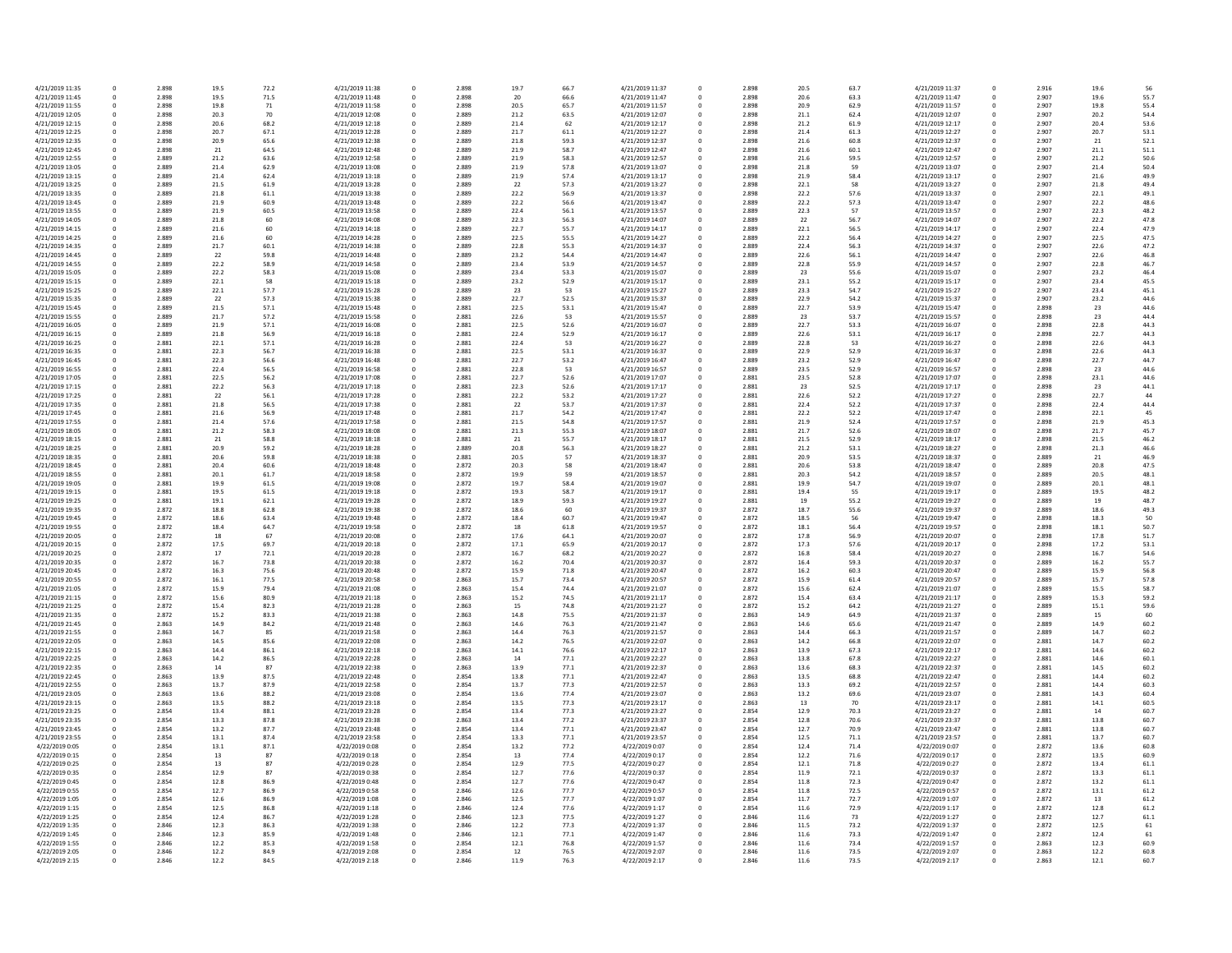| 4/22/2019 2:25  | 0            | 2.846 | 12.1 | 84   | 4/22/2019 2:28  | 0 | 2.854 | 11.8 | 76.2 | 4/22/2019 2:27  |
|-----------------|--------------|-------|------|------|-----------------|---|-------|------|------|-----------------|
| 4/22/2019 2:35  | 0            | 2.846 | 12   | 83.7 | 4/22/2019 2:38  | 0 | 2.846 | 11.7 | 76.1 | 4/22/2019 2:37  |
| 4/22/2019 2:45  | 0            | 2.846 | 11.9 | 83.7 | 4/22/2019 2:48  | 0 | 2.837 | 11.6 | 76   | 4/22/2019 2:47  |
| 4/22/2019 2:55  | 0            | 2.846 | 11.8 | 83.8 | 4/22/2019 2:58  | 0 | 2.837 | 11.5 | 76   | 4/22/2019 2:57  |
| 4/22/2019 3:05  | 0            | 2.846 | 11.7 | 83.6 | 4/22/2019 3:08  | 0 | 2.837 | 11.4 | 76.2 | 4/22/2019 3:07  |
|                 |              |       |      |      |                 |   |       |      |      |                 |
| 4/22/2019 3:15  | 0            | 2.846 | 11.7 | 83.4 | 4/22/2019 3:18  | 0 | 2.837 | 11.4 | 76.4 | 4/22/2019 3:17  |
| 4/22/2019 3:25  | $\mathbf 0$  | 2.846 | 11.6 | 83.4 | 4/22/2019 3:28  | 0 | 2.837 | 11.3 | 76.6 | 4/22/2019 3:27  |
| 4/22/2019 3:35  | 0            | 2.846 | 11.6 | 83.4 | 4/22/2019 3:38  | 0 | 2.837 | 11.3 | 76.6 | 4/22/2019 3:37  |
| 4/22/2019 3:45  | 0            | 2.837 | 11.6 | 83.3 | 4/22/2019 3:48  | 0 | 2.837 | 11.3 | 76.6 | 4/22/2019 3:47  |
| 4/22/2019 3:55  | 0            | 2.837 | 11.5 | 83.2 | 4/22/2019 3:58  | 0 | 2.846 | 11.2 | 76.7 | 4/22/2019 3:57  |
| 4/22/2019 4:05  | 0            | 2.837 |      | 83.4 | 4/22/2019 4:08  | 0 | 2.837 |      |      |                 |
|                 |              |       | 11.5 |      |                 |   |       | 11.2 | 76.8 | 4/22/2019 4:07  |
| 4/22/2019 4:15  | $\mathbf 0$  | 2.837 | 11.4 | 83.5 | 4/22/2019 4:18  | 0 | 2.837 | 11.1 | 77   | 4/22/2019 4:17  |
| 4/22/2019 4:25  | 0            | 2.837 | 11.4 | 83.6 | 4/22/2019 4:28  | 0 | 2.837 | 11   | 77.2 | 4/22/2019 4:27  |
| 4/22/2019 4:35  | 0            | 2.837 | 11.3 | 83.7 | 4/22/2019 4:38  | 0 | 2.837 | 11   | 77.5 | 4/22/2019 4:37  |
| 4/22/2019 4:45  | 0            | 2.837 | 11.2 | 84.1 | 4/22/2019 4:48  | 0 | 2.846 | 10.9 | 77.9 | 4/22/2019 4:47  |
|                 |              |       |      |      |                 |   |       |      |      |                 |
| 4/22/2019 4:55  | 0            | 2.837 | 11.2 | 84.4 | 4/22/2019 4:58  | 0 | 2.828 | 10.9 | 78.1 | 4/22/2019 4:57  |
| 4/22/2019 5:05  | 0            | 2.837 | 11.2 | 84.5 | 4/22/2019 5:08  | 0 | 2.837 | 10.9 | 78.2 | 4/22/2019 5:07  |
| 4/22/2019 5:15  | 0            | 2.837 | 11.2 | 84.5 | 4/22/2019 5:18  | 0 | 2.837 | 10.9 | 78.3 | 4/22/2019 5:17  |
| 4/22/2019 5:25  | 0            | 2.837 | 11.2 | 84.5 | 4/22/2019 5:28  | 0 | 2.828 | 10.9 | 78.4 | 4/22/2019 5:27  |
| 4/22/2019 5:35  | 0            | 2.837 | 11.2 | 84.6 | 4/22/2019 5:38  | 0 | 2.828 | 10.8 | 78.6 | 4/22/2019 5:37  |
|                 |              |       |      |      |                 |   |       |      |      |                 |
| 4/22/2019 5:45  | 0            | 2.837 | 11.2 | 84.7 | 4/22/2019 5:48  | 0 | 2.828 | 10.8 | 78.8 | 4/22/2019 5:47  |
| 4/22/2019 5:55  | 0            | 2.828 | 11.1 | 85   | 4/22/2019 5:58  | 0 | 2.837 | 10.8 | 79.1 | 4/22/2019 5:57  |
| 4/22/2019 6:05  | 0            | 2.828 | 11.1 | 85.2 | 4/22/2019 6:08  | 0 | 2.828 | 10.8 | 79.5 | 4/22/2019 6:07  |
| 4/22/2019 6:15  | $\mathbf 0$  | 2.828 | 11.1 | 85.5 | 4/22/2019 6:18  | 0 | 2.828 | 10.8 | 79.8 | 4/22/2019 6:17  |
| 4/22/2019 6:25  | 0            | 2.828 | 11   | 86.1 | 4/22/2019 6:28  | 0 | 2.828 | 10.8 | 80.1 | 4/22/2019 6:27  |
|                 |              |       |      |      |                 |   |       |      |      |                 |
| 4/22/2019 6:35  | 0            | 2.828 | 11   | 86.5 | 4/22/2019 6:38  | 0 | 2.828 | 10.9 | 80.5 | 4/22/2019 6:37  |
| 4/22/2019 6:45  | 0            | 2.828 | 11.1 | 86.8 | 4/22/2019 6:48  | 0 | 2.828 | 11   | 80.6 | 4/22/2019 6:47  |
| 4/22/2019 6:55  | 0            | 2.828 | 11.2 | 86.9 | 4/22/2019 6:58  | 0 | 2.837 | 11   | 80.7 | 4/22/2019 6:57  |
| 4/22/2019 7:05  | $\mathbf 0$  | 2.828 | 11.3 | 86.9 | 4/22/2019 7:08  | 0 | 2.828 | 11.1 | 80.9 | 4/22/2019 7:07  |
| 4/22/2019 7:15  | $\Omega$     | 2.828 | 11.3 | 87.2 | 4/22/2019 7:18  | 0 | 2.828 | 11.2 | 81.1 | 4/22/2019 7:17  |
|                 |              |       |      |      |                 |   |       |      |      |                 |
| 4/22/2019 7:25  | 0            | 2.828 | 11.4 | 87.4 | 4/22/2019 7:28  | 0 | 2.828 | 11.3 | 81.4 | 4/22/2019 7:27  |
| 4/22/2019 7:35  | 0            | 2.828 | 11.5 | 87.6 | 4/22/2019 7:38  | 0 | 2.828 | 11.4 | 81.4 | 4/22/2019 7:37  |
| 4/22/2019 7:45  | 0            | 2.828 | 11.5 | 87.7 | 4/22/2019 7:48  | 0 | 2.819 | 11.4 | 81.5 | 4/22/2019 7:47  |
| 4/22/2019 7:55  | 0            | 2.828 | 11.6 | 87.7 | 4/22/2019 7:58  | 0 | 2.819 | 11.5 | 81.4 | 4/22/2019 7:57  |
|                 |              |       |      |      |                 |   |       |      |      |                 |
| 4/22/2019 8:05  | $\Omega$     | 2.828 | 11.7 | 87.6 | 4/22/2019 8:08  | 0 | 2.819 | 11.6 | 81.4 | 4/22/2019 8:07  |
| 4/22/2019 8:15  | 0            | 2.828 | 11.7 | 87.5 | 4/22/2019 8:18  | 0 | 2.819 | 11.7 | 81.3 | 4/22/2019 8:17  |
| 4/22/2019 8:25  | 0            | 2.828 | 11.8 | 87.5 | 4/22/2019 8:28  | 0 | 2.828 | 11.8 | 81.3 | 4/22/2019 8:27  |
| 4/22/2019 8:35  | 0            | 2.828 | 11.9 | 87.5 | 4/22/2019 8:38  | 0 | 2.828 | 11.9 | 81.3 | 4/22/2019 8:37  |
| 4/22/2019 8:45  | 0            | 2.828 | 12.1 | 87.5 | 4/22/2019 8:48  | 0 | 2.828 | 12.1 | 81.3 | 4/22/2019 8:47  |
|                 |              |       |      |      |                 |   |       |      |      |                 |
| 4/22/2019 8:55  | 0            | 2.819 | 12.3 | 87.5 | 4/22/2019 8:58  | 0 | 2.819 | 12.4 | 81.3 | 4/22/2019 8:57  |
| 4/22/2019 9:05  | $\mathbf 0$  | 2.819 | 12.6 | 87.2 | 4/22/2019 9:08  | 0 | 2.828 | 12.8 | 80.8 | 4/22/2019 9:07  |
| 4/22/2019 9:15  | 0            | 2.819 | 13   | 86.7 | 4/22/2019 9:18  | 0 | 2.828 | 13.4 | 79.9 | 4/22/2019 9:17  |
| 4/22/2019 9:25  | 0            | 2.819 | 13.5 | 86   | 4/22/2019 9:28  | 0 | 2.819 | 13.9 | 79   | 4/22/2019 9:27  |
|                 |              |       |      |      |                 |   |       |      |      |                 |
| 4/22/2019 9:35  | 0            | 2.819 | 14   | 85.1 | 4/22/2019 9:38  | 0 | 2.828 | 14.5 | 78   | 4/22/2019 9:37  |
| 4/22/2019 9:45  | 0            | 2.819 | 14.5 | 83.8 | 4/22/2019 9:48  | 0 | 2.819 | 15   | 76.7 | 4/22/2019 9:47  |
| 4/22/2019 9:55  | 0            | 2.819 | 15.2 | 82.4 | 4/22/2019 9:58  | 0 | 2.819 | 15.6 | 75.2 | 4/22/2019 9:57  |
| 4/22/2019 10:05 | $\Omega$     | 2.819 | 16   | 80.6 | 4/22/2019 10:08 | 0 | 2.819 | 16.4 | 73.9 | 4/22/2019 10:07 |
| 4/22/2019 10:15 | 0            | 2.819 | 16.6 | 78.6 | 4/22/2019 10:18 | 0 | 2.828 | 17   | 71.9 | 4/22/2019 10:17 |
| 4/22/2019 10:25 | 0            |       |      | 76.7 | 4/22/2019 10:28 |   |       |      |      | 4/22/2019 10:27 |
|                 |              | 2.819 | 16.9 |      |                 | 0 | 2.828 | 17.2 | 70.3 |                 |
| 4/22/2019 10:35 | 0            | 2.819 | 17   | 75.3 | 4/22/2019 10:38 | 0 | 2.819 | 17.4 | 68.9 | 4/22/2019 10:37 |
| 4/22/2019 10:45 | 0            | 2.819 | 17.1 | 74.5 | 4/22/2019 10:48 | 0 | 2.828 | 17.5 | 67.9 | 4/22/2019 10:47 |
| 4/22/2019 10:55 | $\Omega$     | 2.819 | 17.4 | 73.3 | 4/22/2019 10:58 | 0 | 2.828 | 17.7 | 67   | 4/22/2019 10:57 |
| 4/22/2019 11:05 | 0            | 2.819 | 17.7 | 72.1 | 4/22/2019 11:08 | 0 | 2.828 | 18   | 65.9 | 4/22/2019 11:07 |
|                 | 0            |       |      |      |                 |   |       |      |      | 4/22/2019 11:17 |
| 4/22/2019 11:15 |              | 2.819 | 18.1 | 71   | 4/22/2019 11:18 | 0 | 2.828 | 18.3 | 65.1 |                 |
| 4/22/2019 11:25 | 0            | 2.819 | 18.3 | 69.8 | 4/22/2019 11:28 | 0 | 2.828 | 18.4 | 64.4 | 4/22/2019 11:27 |
| 4/22/2019 11:35 | 0            | 2.819 | 18.4 | 68.9 | 4/22/2019 11:38 | 0 | 2.819 | 18.5 | 63.6 | 4/22/2019 11:37 |
| 4/22/2019 11:45 | 0            | 2.819 | 18.6 | 68.2 | 4/22/2019 11:48 | 0 | 2.819 | 19.2 | 62.7 | 4/22/2019 11:47 |
| 4/22/2019 11:55 | 0            | 2.819 | 19.1 | 67.5 | 4/22/2019 11:58 | 0 | 2.819 | 19.6 | 61.6 | 4/22/2019 11:57 |
| 4/22/2019 12:05 | 0            | 2.819 | 19.5 | 66.3 | 4/22/2019 12:08 | 0 | 2.828 | 19.7 | 60.5 | 4/22/2019 12:07 |
|                 |              |       |      |      |                 |   |       |      |      |                 |
| 4/22/2019 12:15 | 0            | 2.819 | 19.8 | 65.3 | 4/22/2019 12:18 | 0 | 2.828 | 19.9 | 60   | 4/22/2019 12:17 |
| 4/22/2019 12:25 | 0            | 2.819 | 19.9 | 64.2 | 4/22/2019 12:28 |   | 2.828 | 19.7 | 59.2 | 4/22/2019 12:27 |
| 4/22/2019 12:35 | <sup>0</sup> | 2.819 | 19.9 | 63.5 | 4/22/2019 12:38 |   | 2.819 | 19.5 | 59.1 | 4/22/2019 12:37 |
| 4/22/2019 12:45 | 0            | 2.819 | 19.9 | 63   | 4/22/2019 12:48 | 0 | 2.819 | 19.6 | 59   | 4/22/2019 12:47 |
| 4/22/2019 12:55 | 0            | 2.819 | 20   | 62.8 | 4/22/2019 12:58 | 0 | 2.819 | 19.6 | 59.1 | 4/22/2019 12:57 |
|                 |              |       |      | 62.4 | 4/22/2019 13:08 |   |       |      | 58.7 | 4/22/2019 13:07 |
| 4/22/2019 13:05 | 0            | 2.819 | 20.2 |      |                 | 0 | 2.828 | 19.9 |      |                 |
| 4/22/2019 13:15 | 0            | 2.819 | 20.3 | 61.9 | 4/22/2019 13:18 | 0 | 2.819 | 20   | 58.5 | 4/22/2019 13:17 |
| 4/22/2019 13:25 | 0            | 2.819 | 20.6 | 61.4 | 4/22/2019 13:28 | 0 | 2.819 | 20.4 | 57.9 | 4/22/2019 13:27 |
| 4/22/2019 13:35 | 0            | 2.819 | 20.9 | 60.8 | 4/22/2019 13:38 |   | 2.828 | 20.5 | 57.5 | 4/22/2019 13:37 |
| 4/22/2019 13:45 | 0            | 2.819 | 21   | 60.2 | 4/22/2019 13:48 | 0 | 2.819 | 20.5 | 57.2 | 4/22/2019 13:47 |
| 4/22/2019 13:55 | 0            | 2.819 | 21.1 | 59.8 | 4/22/2019 13:58 | 0 | 2.819 | 20.7 | 57.2 | 4/22/2019 13:57 |
|                 |              |       |      |      |                 |   |       |      |      |                 |
| 4/22/2019 14:05 | 0            | 2.819 | 21.3 | 59.7 | 4/22/2019 14:08 | 0 | 2.819 | 21.3 | 57.1 | 4/22/2019 14:07 |
| 4/22/2019 14:15 | 0            | 2.819 | 21.6 | 59.2 | 4/22/2019 14:18 | 0 | 2.819 | 21.6 | 56.3 | 4/22/2019 14:17 |
| 4/22/2019 14:25 | 0            | 2.819 | 21.7 | 59   | 4/22/2019 14:28 |   | 2.819 | 21.7 | 56   | 4/22/2019 14:27 |
| 4/22/2019 14:35 | 0            | 2.819 | 21.9 | 58.4 | 4/22/2019 14:38 | 0 | 2.819 | 22   | 55.5 | 4/22/2019 14:37 |
| 4/22/2019 14:45 | 0            | 2.819 | 22.1 | 57.8 | 4/22/2019 14:48 | 0 | 2.819 | 22   | 54.9 | 4/22/2019 14:47 |
|                 |              |       |      |      |                 |   |       |      |      |                 |
| 4/22/2019 14:55 | 0            | 2.819 | 22.2 | 57.7 | 4/22/2019 14:58 | 0 | 2.828 | 22.1 | 54.6 | 4/22/2019 14:57 |
| 4/22/2019 15:05 | 0            | 2.819 | 22.4 | 57.1 | 4/22/2019 15:08 | 0 | 2.819 | 22.4 | 53.9 | 4/22/2019 15:07 |
| 4/22/2019 15:15 | 0            | 2.819 | 22.7 | 56.5 | 4/22/2019 15:18 |   | 2.819 | 22.5 | 53.4 | 4/22/2019 15:17 |
| 4/22/2019 15:25 | 0            | 2.819 | 22.9 | 55.9 | 4/22/2019 15:28 | 0 | 2.819 | 22.6 | 53.2 | 4/22/2019 15:27 |
|                 |              |       |      |      |                 |   |       |      |      |                 |
| 4/22/2019 15:35 | 0            | 2.819 | 23   | 55.5 | 4/22/2019 15:38 | 0 | 2.819 | 22.7 | 52.8 | 4/22/2019 15:37 |
| 4/22/2019 15:45 | 0            | 2.819 | 23.1 | 55   | 4/22/2019 15:48 | 0 | 2.819 | 22.7 | 52.6 | 4/22/2019 15:47 |
| 4/22/2019 15:55 | 0            | 2.819 | 23.2 | 54.6 | 4/22/2019 15:58 | 0 | 2.819 | 22.7 | 52.2 | 4/22/2019 15:57 |
| 4/22/2019 16:05 | 0            | 2.819 | 23.1 | 54.1 | 4/22/2019 16:08 | 0 | 2.819 | 22.6 | 51.9 | 4/22/2019 16:07 |
| 4/22/2019 16:15 | 0            | 2.819 | 23   | 53.8 | 4/22/2019 16:18 | 0 | 2.819 | 22.5 | 51.8 | 4/22/2019 16:17 |
|                 |              |       |      |      |                 |   |       |      |      |                 |
| 4/22/2019 16:25 | 0            | 2.819 | 22.8 | 53.7 | 4/22/2019 16:28 | 0 | 2.819 | 22.3 | 51.9 | 4/22/2019 16:27 |
| 4/22/2019 16:35 | 0            | 2.819 | 22.7 | 53.7 | 4/22/2019 16:38 | 0 | 2.819 | 22.2 | 51.8 | 4/22/2019 16:37 |
| 4/22/2019 16:45 | 0            | 2.819 | 22.7 | 53.8 | 4/22/2019 16:48 | 0 | 2.819 | 22.1 | 51.7 | 4/22/2019 16:47 |
| 4/22/2019 16:55 | 0            | 2.819 | 22.6 | 53.8 | 4/22/2019 16:58 | 0 | 2.819 | 22   | 51.7 | 4/22/2019 16:57 |
|                 |              | 2.819 |      | 53.7 |                 |   | 2.828 | 21.9 | 51.4 | 4/22/2019 17:07 |
| 4/22/2019 17:05 | 0            |       | 22.4 |      | 4/22/2019 17:08 | 0 |       |      |      |                 |

| 76.2 | 4/22/2019 2:27  | 0           | 2.846 | 11.5 | 73.5 | 4/22/2019 2:27  | 0           | 2.863 | 12   | 60.6 |
|------|-----------------|-------------|-------|------|------|-----------------|-------------|-------|------|------|
| 76.1 | 4/22/2019 2:37  | 0           | 2.846 | 11.5 | 73.4 | 4/22/2019 2:37  | 0           | 2.863 | 11.9 | 60.7 |
| 76   | 4/22/2019 2:47  | 0           | 2.846 | 11.4 | 73.4 | 4/22/2019 2:47  | 0           | 2.863 | 11.8 | 60.7 |
|      |                 |             |       |      |      |                 |             |       |      |      |
| 76   | 4/22/2019 2:57  | $\mathbf 0$ | 2.846 | 11.3 | 73.3 | 4/22/2019 2:57  | 0           | 2.863 | 11.7 | 60.7 |
| 76.2 | 4/22/2019 3:07  | 0           | 2.846 | 11.3 | 73.2 | 4/22/2019 3:07  | 0           | 2.863 | 11.6 | 60.7 |
| 76.4 | 4/22/2019 3:17  | 0           | 2.846 | 11.3 | 73.2 | 4/22/2019 3:17  | 0           | 2.863 | 11.6 | 60.8 |
| 76.6 | 4/22/2019 3:27  | $\mathbf 0$ | 2.846 | 11.4 | 73.1 | 4/22/2019 3:27  | 0           | 2.863 | 11.5 | 60.9 |
|      |                 |             |       |      |      |                 |             |       |      |      |
| 76.6 | 4/22/2019 3:37  | 0           | 2.846 | 11.4 | 73   | 4/22/2019 3:37  | 0           | 2.863 | 11.5 | 61.1 |
| 76.6 | 4/22/2019 3:47  | $\mathbf 0$ | 2.837 | 11.4 | 72.9 | 4/22/2019 3:47  | 0           | 2.863 | 11.5 | 61.3 |
| 76.7 | 4/22/2019 3:57  | 0           | 2.837 | 11.3 | 72.8 | 4/22/2019 3:57  | 0           | 2.854 | 11.4 | 61.3 |
| 76.8 | 4/22/2019 4:07  | 0           | 2.837 | 11.3 | 72.7 | 4/22/2019 4:07  | 0           | 2.854 | 11.4 | 61.5 |
| 77   | 4/22/2019 4:17  | $\mathbf 0$ | 2.837 | 11.3 | 72.6 | 4/22/2019 4:17  |             | 2.854 | 11.3 | 61.7 |
|      |                 |             |       |      |      |                 | 0           |       |      |      |
| 77.2 | 4/22/2019 4:27  | $\mathbf 0$ | 2.837 | 11.2 | 72.6 | 4/22/2019 4:27  | 0           | 2.854 | 11.2 | 61.8 |
| 77.5 | 4/22/2019 4:37  | 0           | 2.837 | 11.1 | 72.5 | 4/22/2019 4:37  | 0           | 2.854 | 11.1 | 61.9 |
| 77.9 | 4/22/2019 4:47  | 0           | 2.837 | 11   | 72.5 | 4/22/2019 4:47  | 0           | 2.854 | 11.1 | 62.1 |
| 78.1 | 4/22/2019 4:57  | 0           | 2.837 | 11.1 | 72.6 | 4/22/2019 4:57  | 0           | 2.854 | 11   | 62.3 |
|      |                 |             |       |      |      |                 |             |       |      |      |
| 78.2 | 4/22/2019 5:07  | $\mathbf 0$ | 2.837 | 11.1 | 72.6 | 4/22/2019 5:07  | 0           | 2.854 | 11   | 62.4 |
| 78.3 | 4/22/2019 5:17  | 0           | 2.837 | 11.1 | 72.6 | 4/22/2019 5:17  | 0           | 2.854 | 11   | 62.5 |
| 78.4 | 4/22/2019 5:27  | $\mathbf 0$ | 2.837 | 11.1 | 72.7 | 4/22/2019 5:27  | 0           | 2.854 | 11   | 62.6 |
| 78.6 | 4/22/2019 5:37  | 0           | 2.837 | 11   | 72.7 | 4/22/2019 5:37  | 0           | 2.854 | 11   | 62.7 |
| 78.8 | 4/22/2019 5:47  | 0           | 2.837 | 10.9 | 72.7 | 4/22/2019 5:47  | 0           | 2.854 | 11   | 62.8 |
|      |                 |             |       |      |      |                 |             |       |      |      |
| 79.1 | 4/22/2019 5:57  | 0           | 2.837 | 10.9 | 72.8 | 4/22/2019 5:57  | 0           | 2.854 | 11   | 63   |
| 79.5 | 4/22/2019 6:07  | 0           | 2.828 | 10.9 | 72.9 | 4/22/2019 6:07  | 0           | 2.846 | 11   | 63.1 |
| 79.8 | 4/22/2019 6:17  | 0           | 2.828 | 10.9 | 72.9 | 4/22/2019 6:17  | 0           | 2.846 | 11   | 63.3 |
| 80.1 | 4/22/2019 6:27  | 0           | 2.828 | 11   | 73.1 | 4/22/2019 6:27  | 0           | 2.846 | 11   | 63.5 |
| 80.5 | 4/22/2019 6:37  | 0           | 2.828 | 11.1 | 73.2 | 4/22/2019 6:37  | 0           | 2.846 | 11   | 63.7 |
|      |                 |             |       |      |      |                 |             |       |      |      |
| 80.6 | 4/22/2019 6:47  | 0           | 2.828 | 11.2 | 73.4 | 4/22/2019 6:47  | 0           | 2.846 | 11.1 | 63.9 |
| 80.7 | 4/22/2019 6:57  | 0           | 2.828 | 11.2 | 73.5 | 4/22/2019 6:57  | 0           | 2.846 | 11.1 | 64   |
| 80.9 | 4/22/2019 7:07  | $\Omega$    | 2.828 | 11.3 | 73.6 | 4/22/2019 7:07  | 0           | 2.846 | 11.2 | 64.1 |
| 81.1 | 4/22/2019 7:17  | 0           | 2.828 | 11.3 | 73.8 | 4/22/2019 7:17  | 0           | 2.846 | 11.2 | 64.3 |
|      |                 |             |       |      |      |                 |             |       |      |      |
| 81.4 | 4/22/2019 7:27  | 0           | 2.828 | 11.4 | 73.9 | 4/22/2019 7:27  | 0           | 2.846 | 11.3 | 64.5 |
| 81.4 | 4/22/2019 7:37  | 0           | 2.828 | 11.6 | 74   | 4/22/2019 7:37  | 0           | 2.846 | 11.4 | 64.7 |
| 81.5 | 4/22/2019 7:47  | 0           | 2.828 | 11.7 | 74.2 | 4/22/2019 7:47  | 0           | 2.846 | 11.5 | 64.8 |
| 81.4 | 4/22/2019 7:57  | 0           | 2.828 | 11.8 | 74.2 | 4/22/2019 7:57  | 0           | 2.846 | 11.5 | 64.8 |
| 81.4 | 4/22/2019 8:07  | 0           | 2.828 | 11.9 | 74.3 | 4/22/2019 8:07  | 0           | 2.846 | 11.6 | 64.8 |
|      |                 |             |       |      |      |                 |             |       |      |      |
| 81.3 | 4/22/2019 8:17  | 0           | 2.828 | 12   | 74.4 | 4/22/2019 8:17  | 0           | 2.846 | 11.6 | 64.8 |
| 81.3 | 4/22/2019 8:27  | $\Omega$    | 2.828 | 12.2 | 74.4 | 4/22/2019 8:27  | 0           | 2.846 | 11.7 | 64.8 |
| 81.3 | 4/22/2019 8:37  | 0           | 2.828 | 12.4 | 74.5 | 4/22/2019 8:37  | 0           | 2.846 | 11.8 | 64.9 |
| 81.3 | 4/22/2019 8:47  | 0           | 2.828 | 12.6 | 74.5 | 4/22/2019 8:47  | 0           | 2.846 | 11.9 | 65   |
|      |                 |             |       |      |      |                 |             |       |      |      |
| 81.3 | 4/22/2019 8:57  | 0           | 2.828 | 13   | 74.5 | 4/22/2019 8:57  | 0           | 2.846 | 12.1 | 65   |
| 80.8 | 4/22/2019 9:07  | 0           | 2.828 | 13.7 | 74.6 | 4/22/2019 9:07  | 0           | 2.837 | 12.5 | 65   |
| 79.9 | 4/22/2019 9:17  | 0           | 2.828 | 14.5 | 74.5 | 4/22/2019 9:17  | 0           | 2.837 | 13.1 | 64.8 |
| 79   | 4/22/2019 9:27  | 0           | 2.828 | 15   | 74.3 | 4/22/2019 9:27  | 0           | 2.846 | 13.7 | 64.6 |
| 78   | 4/22/2019 9:37  | 0           | 2.828 | 15.4 | 74   | 4/22/2019 9:37  | 0           | 2.846 | 14.2 | 64.1 |
|      |                 |             |       |      |      |                 |             |       |      |      |
| 76.7 | 4/22/2019 9:47  | 0           | 2.828 | 16.1 | 73.5 | 4/22/2019 9:47  | 0           | 2.846 | 14.5 | 63.3 |
| 75.2 | 4/22/2019 9:57  | 0           | 2.828 | 16.8 | 72.8 | 4/22/2019 9:57  | 0           | 2.846 | 15   | 62.5 |
| 73.9 | 4/22/2019 10:07 | 0           | 2.828 | 17.6 | 72   | 4/22/2019 10:07 | 0           | 2.846 | 15.6 | 61.7 |
| 71.9 | 4/22/2019 10:17 | 0           | 2.828 | 18   | 71.1 | 4/22/2019 10:17 | 0           | 2.846 | 16.2 | 61.2 |
| 70.3 | 4/22/2019 10:27 | 0           | 2.828 | 18.2 | 70   | 4/22/2019 10:27 | 0           | 2.846 | 16.6 | 60   |
|      |                 |             |       |      |      |                 |             |       |      |      |
| 68.9 | 4/22/2019 10:37 | 0           | 2.828 | 18.3 | 68.9 | 4/22/2019 10:37 | 0           | 2.846 | 16.7 | 59.2 |
| 67.9 | 4/22/2019 10:47 | 0           | 2.828 | 18.4 | 67.9 | 4/22/2019 10:47 | 0           | 2.846 | 16.6 | 58.4 |
| 67   | 4/22/2019 10:57 | 0           | 2.828 | 18.7 | 66.9 | 4/22/2019 10:57 | 0           | 2.846 | 16.7 | 57.8 |
| 65.9 | 4/22/2019 11:07 | 0           | 2.828 | 19   | 65.9 | 4/22/2019 11:07 | 0           | 2.846 | 17.2 | 57.4 |
| 55.1 | 4/22/2019 11:17 | 0           | 2.819 |      | 65   | 4/22/2019 11:17 | 0           | 2.846 | 17.7 | 56.8 |
|      |                 |             |       | 19   |      |                 |             |       |      |      |
| 64.4 | 4/22/2019 11:27 | 0           | 2.828 | 19   | 64.1 | 4/22/2019 11:27 | 0           | 2.846 | 18.2 | 56.2 |
| 63.6 | 4/22/2019 11:37 | 0           | 2.828 | 19   | 63.3 | 4/22/2019 11:37 | 0           | 2.846 | 18.4 | 55.4 |
| 62.7 | 4/22/2019 11:47 | 0           | 2.819 | 19.5 | 62.6 | 4/22/2019 11:47 | 0           | 2.846 | 18.7 | 54.7 |
| 61.6 | 4/22/2019 11:57 | 0           | 2.819 | 19.8 | 61.9 | 4/22/2019 11:57 | 0           | 2.846 | 19.1 | 54.1 |
|      | 4/22/2019 12:07 |             | 2.819 |      |      | 4/22/2019 12:07 |             |       | 19.3 |      |
| 50.5 |                 | 0           |       | 19.8 | 61.1 |                 | 0           | 2.846 |      | 53.5 |
| 60   | 4/22/2019 12:17 | 0           | 2.819 | 19.8 | 60.5 | 4/22/2019 12:17 | 0           | 2.837 | 19.4 | 52.8 |
| 59.2 | 4/22/2019 12:27 | 0           | 2.819 | 19.7 | 59.9 | 4/22/2019 12:27 | 0           | 2.846 | 19.5 | 52.3 |
| 59.1 | 4/22/2019 12:37 | $\Omega$    | 2.819 | 19.7 | 59.3 | 4/22/2019 12:37 | 0           | 2.846 | 19.5 | 52   |
| 59   | 4/22/2019 12:47 | 0           | 2.819 | 19.8 | 58.9 | 4/22/2019 12:47 | 0           | 2.846 | 19.6 | 51.7 |
| 59.1 | 4/22/2019 12:57 | $\pmb{0}$   | 2.819 | 19.9 | 58.5 | 4/22/2019 12:57 | 0           | 2.846 | 19.7 | 51.2 |
|      |                 |             |       |      |      |                 |             |       |      |      |
| 58.7 | 4/22/2019 13:07 | 0           | 2.819 | 20.1 | 58.2 | 4/22/2019 13:07 | $\mathbf 0$ | 2.837 | 19.8 | 50.9 |
| 58.5 | 4/22/2019 13:17 | 0           | 2.819 | 20.3 | 58   | 4/22/2019 13:17 | 0           | 2.837 | 19.9 | 50.7 |
| 57.9 | 4/22/2019 13:27 | 0           | 2.819 | 20.5 | 57.6 | 4/22/2019 13:27 | 0           | 2.837 | 20.3 | 50.5 |
| 57.5 | 4/22/2019 13:37 | 0           | 2.819 | 20.7 | 57.4 | 4/22/2019 13:37 | 0           | 2.837 | 20.6 | 50   |
| 57.2 | 4/22/2019 13:47 | 0           | 2.819 | 20.7 | 57   | 4/22/2019 13:47 | $\mathbf 0$ | 2.828 | 20.7 | 49.5 |
| 57.2 | 4/22/2019 13:57 | 0           | 2.819 | 20.9 | 56.7 | 4/22/2019 13:57 | 0           | 2.837 | 21   | 49.5 |
|      |                 |             |       |      |      |                 |             |       |      |      |
| 57.1 | 4/22/2019 14:07 | 0           | 2.819 | 21.4 | 56.4 | 4/22/2019 14:07 | 0           | 2.837 | 21.6 | 49.3 |
| 56.3 | 4/22/2019 14:17 | 0           | 2.819 | 21.6 | 56.1 | 4/22/2019 14:17 | 0           | 2.828 | 21.8 | 48.5 |
| 56   | 4/22/2019 14:27 | 0           | 2.819 | 21.8 | 55.8 | 4/22/2019 14:27 | 0           | 2.837 | 21.9 | 48.1 |
| 55.5 | 4/22/2019 14:37 | 0           | 2.819 | 22.1 | 55.4 | 4/22/2019 14:37 | 0           | 2.837 | 22.2 | 47.5 |
| 54.9 | 4/22/2019 14:47 | 0           | 2.819 | 22.4 | 55.1 | 4/22/2019 14:47 | 0           | 2.837 | 22.6 | 46.7 |
|      |                 |             |       |      |      |                 |             |       |      |      |
| 54.6 | 4/22/2019 14:57 | 0           | 2.819 | 22.6 | 54.7 | 4/22/2019 14:57 | 0           | 2.837 | 22.7 | 46.4 |
| 53.9 | 4/22/2019 15:07 | 0           | 2.819 | 22.8 | 54.3 | 4/22/2019 15:07 | 0           | 2.837 | 22.8 | 46.2 |
| 53.4 | 4/22/2019 15:17 | 0           | 2.819 | 23.2 | 53.9 | 4/22/2019 15:17 | 0           | 2.837 | 23.1 | 45.7 |
| 53.2 | 4/22/2019 15:27 | 0           | 2.819 | 23.4 | 53.4 | 4/22/2019 15:27 | 0           | 2.837 | 23.3 | 45.3 |
| 52.8 | 4/22/2019 15:37 | 0           | 2.819 | 23.4 | 53   | 4/22/2019 15:37 | 0           | 2.837 | 23.1 | 45   |
|      |                 |             |       |      |      |                 |             |       |      |      |
| 52.6 | 4/22/2019 15:47 | 0           | 2.819 | 23.3 | 52.6 | 4/22/2019 15:47 | $\mathbf 0$ | 2.837 | 23   | 44.8 |
| 52.2 | 4/22/2019 15:57 | 0           | 2.819 | 23.3 | 52.2 | 4/22/2019 15:57 | 0           | 2.837 | 23   | 44.5 |
| 51.9 | 4/22/2019 16:07 | 0           | 2.819 | 23.1 | 51.9 | 4/22/2019 16:07 | 0           | 2.837 | 23   | 44.5 |
| 51.8 | 4/22/2019 16:17 | 0           | 2.819 | 23   | 51.6 | 4/22/2019 16:17 | 0           | 2.837 | 22.8 | 44.2 |
| 51.9 | 4/22/2019 16:27 | 0           | 2.819 | 22.9 | 51.3 | 4/22/2019 16:27 | 0           | 2.837 | 22.6 | 44.1 |
| 51.8 | 4/22/2019 16:37 | 0           | 2.819 | 22.8 | 51.2 | 4/22/2019 16:37 | $\mathbf 0$ | 2.837 | 22.5 | 44.1 |
|      |                 |             |       |      |      |                 |             |       |      |      |
| 51.7 | 4/22/2019 16:47 | 0           | 2.819 | 22.7 | 51.1 | 4/22/2019 16:47 | 0           | 2.828 | 22.4 | 44.1 |
| 51.7 | 4/22/2019 16:57 | 0           | 2.819 | 22.6 | 50.9 | 4/22/2019 16:57 | 0           | 2.828 | 22.4 | 44.1 |
| 51.4 | 4/22/2019 17:07 | $\mathbf 0$ | 2.819 | 22.4 | 50.9 | 4/22/2019 17:07 | 0           | 2.828 | 22.3 | 43.9 |
|      |                 |             |       |      |      |                 |             |       |      |      |

17.2 57.4<br>17.7 56.8<br>18.2 56.2<br>18.4 55.4 18.4 55.4<br>18.7 54.7 18.7 54.7<br>
19.1 54.1<br>
19.3 53.5<br>
19.4 52.8 19.4 52.8<br>
19.5 52.3<br>
19.5 52<br>
19.6 51.7<br>
19.7 51.2<br>
19.8 50.9<br>
19.9 50.7<br>
20.3 50.5<br>
20.6 50<br>
20.7 49.5<br>
21.6 49.3<br>
21.8 48.5 21.8 48.5<br>21.9 48.1 21.9 48.1<br>22.2 47.5 22.2 47.5<br>22.6 46.7<br>22.7 46.4 22.8 46.2<br>23.1 45.7 23.1 45.7<br>23.3 45.3 23.1 45<br>23 44.8<br>23 44.5 22.8 44.2<br>22.6 44.1 22.6 44.1<br>
22.5 44.1<br>
22.4 44.1<br>
22.3 43.9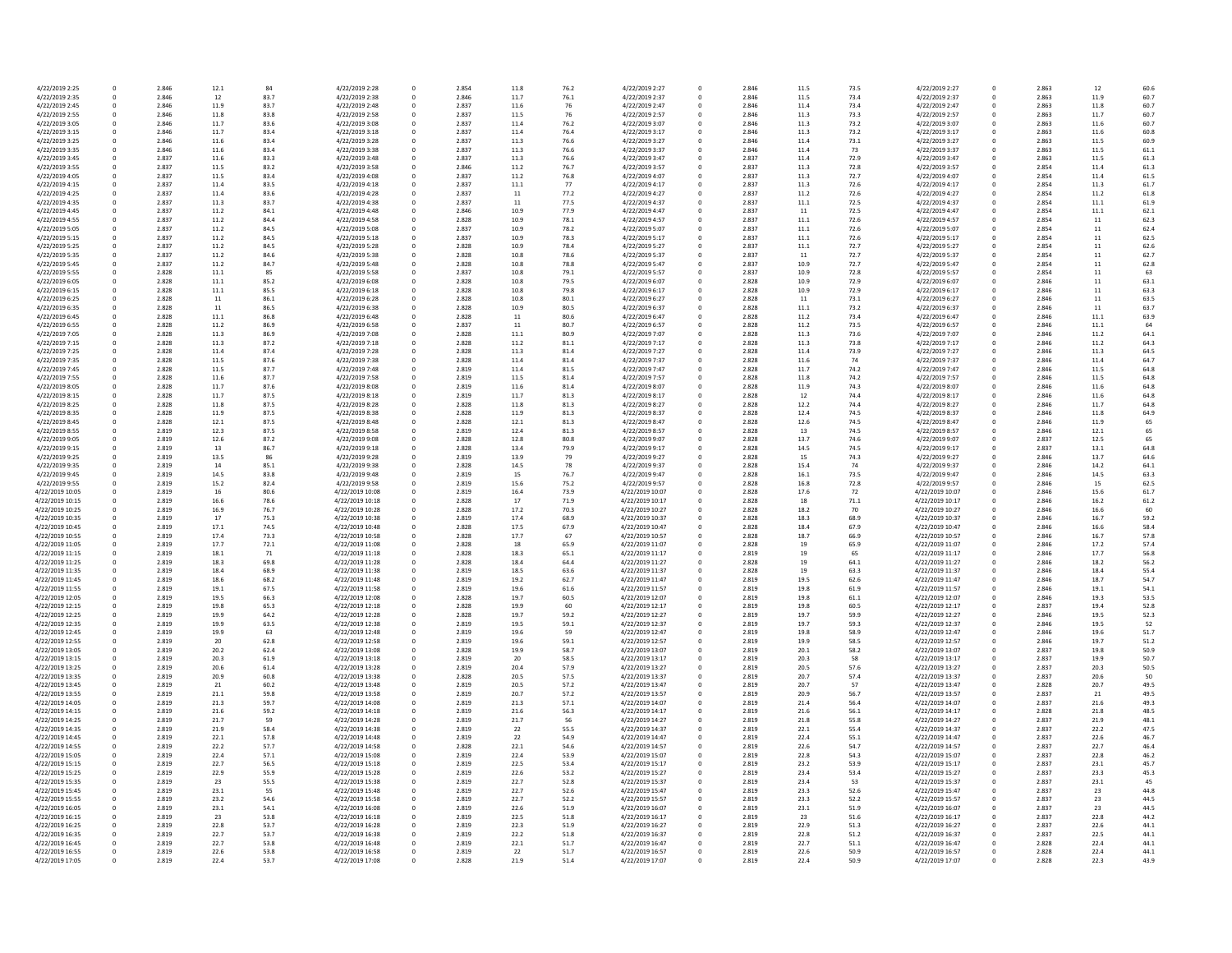| 4/22/2019 17:15 | 0            | 2.819 | 22.3     | 53.2 | 4/22/2019 17:18 | 0 | 2.819 | 21.8 | 51.2 | 4/22/2019 17:17 |
|-----------------|--------------|-------|----------|------|-----------------|---|-------|------|------|-----------------|
| 4/22/2019 17:25 | 0            | 2.819 | 22.1     | 53   | 4/22/2019 17:28 | 0 | 2.819 | 21.7 | 51   | 4/22/2019 17:27 |
| 4/22/2019 17:35 | 0            | 2.819 | 22       | 52.9 | 4/22/2019 17:38 | 0 | 2.819 | 21.5 | 51   | 4/22/2019 17:37 |
| 4/22/2019 17:45 | 0            | 2.819 | 21.9     | 52.8 | 4/22/2019 17:48 | 0 | 2.819 | 21.4 | 51   | 4/22/2019 17:47 |
| 4/22/2019 17:55 | 0            | 2.819 | 21.8     | 52.6 | 4/22/2019 17:58 | 0 | 2.819 | 21.3 | 50.7 | 4/22/2019 17:57 |
| 4/22/2019 18:05 | 0            | 2.819 | 21.7     | 52.6 | 4/22/2019 18:08 | 0 | 2.819 | 21.2 | 50.7 | 4/22/2019 18:07 |
| 4/22/2019 18:15 | $\mathbf 0$  | 2.819 | 21.5     | 52.7 | 4/22/2019 18:18 | 0 | 2.819 | 21.1 | 50.7 | 4/22/2019 18:17 |
| 4/22/2019 18:25 | 0            | 2.819 | 21.3     | 52.6 | 4/22/2019 18:28 | 0 | 2.819 | 20.9 | 50.7 | 4/22/2019 18:27 |
| 4/22/2019 18:35 | 0            | 2.819 | 21.2     | 52.7 | 4/22/2019 18:38 | 0 | 2.819 | 20.7 | 50.8 | 4/22/2019 18:37 |
| 4/22/2019 18:45 | 0            | 2.819 | 20.9     | 52.8 | 4/22/2019 18:48 | 0 | 2.819 | 20.5 | 51   | 4/22/2019 18:47 |
| 4/22/2019 18:55 | 0            | 2.819 | 20.8     | 53.1 | 4/22/2019 18:58 | 0 | 2.819 | 20.4 | 51.3 | 4/22/2019 18:57 |
| 4/22/2019 19:05 | 0            | 2.819 | 20.6     | 53.2 | 4/22/2019 19:08 | 0 | 2.81  | 20.2 | 51.3 | 4/22/2019 19:07 |
| 4/22/2019 19:15 | 0            | 2.819 | 20.5     | 53.3 | 4/22/2019 19:18 | 0 | 2.819 | 20.1 | 51.4 | 4/22/2019 19:17 |
| 4/22/2019 19:25 | 0            | 2.819 | 20.3     | 53.4 | 4/22/2019 19:28 | 0 | 2.81  | 19.9 | 51.5 | 4/22/2019 19:27 |
|                 |              |       |          |      |                 |   |       |      |      |                 |
| 4/22/2019 19:35 | 0            | 2.819 | 20.2     | 53.4 | 4/22/2019 19:38 | 0 | 2.81  | 19.8 | 51.5 | 4/22/2019 19:37 |
| 4/22/2019 19:45 | 0            | 2.819 | 20       | 53.5 | 4/22/2019 19:48 | 0 | 2.81  | 19.6 | 51.4 | 4/22/2019 19:47 |
| 4/22/2019 19:55 | 0            | 2.819 | 19.9     | 53.4 | 4/22/2019 19:58 | 0 | 2.81  | 19.5 | 51.5 | 4/22/2019 19:57 |
| 4/22/2019 20:05 | 0            | 2.819 | 19.7     | 53.4 | 4/22/2019 20:08 | 0 | 2.819 | 19.3 | 51.7 | 4/22/2019 20:07 |
| 4/22/2019 20:15 | 0            | 2.819 | 19.5     | 53.4 | 4/22/2019 20:18 | 0 | 2.819 | 19.1 | 51.7 | 4/22/2019 20:17 |
| 4/22/2019 20:25 | 0            | 2.819 | 19.4     | 53.6 | 4/22/2019 20:28 | 0 | 2.819 | 19   | 51.8 | 4/22/2019 20:27 |
| 4/22/2019 20:35 | 0            | 2.819 | 19.2     | 53.9 | 4/22/2019 20:38 | 0 | 2.81  | 18.9 | 52.1 | 4/22/2019 20:37 |
| 4/22/2019 20:45 | 0            | 2.819 | 19.1     | 54.3 | 4/22/2019 20:48 | 0 | 2.81  | 18.8 | 52.3 | 4/22/2019 20:47 |
| 4/22/2019 20:55 | 0            | 2.819 | 19       | 54.6 | 4/22/2019 20:58 | 0 | 2.81  | 18.6 | 52.7 | 4/22/2019 20:57 |
| 4/22/2019 21:05 | $\mathbf 0$  | 2.819 | 18.8     | 55   | 4/22/2019 21:08 | 0 | 2.819 | 18.5 | 53.1 | 4/22/2019 21:07 |
| 4/22/2019 21:15 | 0            | 2.819 | 18.7     | 55.5 | 4/22/2019 21:18 | 0 | 2.81  | 18.3 | 53.7 | 4/22/2019 21:17 |
| 4/22/2019 21:25 | 0            | 2.819 | 18.5     | 56.2 | 4/22/2019 21:28 | 0 | 2.81  | 18.1 | 54.3 | 4/22/2019 21:27 |
| 4/22/2019 21:35 | 0            | 2.819 | 18.4     | 56.9 | 4/22/2019 21:38 | 0 | 2.81  | 18   | 55.1 | 4/22/2019 21:37 |
|                 |              |       |          |      | 4/22/2019 21:48 | 0 |       |      | 55.7 |                 |
| 4/22/2019 21:45 | 0            | 2.81  | 18.2     | 57.6 |                 |   | 2.819 | 17.8 |      | 4/22/2019 21:47 |
| 4/22/2019 21:55 | 0            | 2.81  | 18.1     | 58.3 | 4/22/2019 21:58 | 0 | 2.81  | 17.7 | 56.2 | 4/22/2019 21:57 |
| 4/22/2019 22:05 | $\Omega$     | 2.81  | 17.9     | 58.6 | 4/22/2019 22:08 | 0 | 2.81  | 17.6 | 56.5 | 4/22/2019 22:07 |
| 4/22/2019 22:15 | 0            | 2.81  | 17.8     | 58.5 | 4/22/2019 22:18 | 0 | 2.81  | 17.5 | 56.1 | 4/22/2019 22:17 |
| 4/22/2019 22:25 | 0            | 2.81  | 17.7     | 58.3 | 4/22/2019 22:28 | 0 | 2.81  | 17.4 | 55.6 | 4/22/2019 22:27 |
| 4/22/2019 22:35 | 0            | 2.81  | 17.6     | 57.7 | 4/22/2019 22:38 | 0 | 2.81  | 17.3 | 55.1 | 4/22/2019 22:37 |
| 4/22/2019 22:45 | 0            | 2.81  | 17.5     | 57.1 | 4/22/2019 22:48 | 0 | 2.81  | 17.1 | 54.7 | 4/22/2019 22:47 |
| 4/22/2019 22:55 | $\Omega$     | 2.81  | 17.4     | 56.8 | 4/22/2019 22:58 | 0 | 2.81  | 17   | 54.3 | 4/22/2019 22:57 |
| 4/22/2019 23:05 | 0            | 2.81  | 17.2     | 56.6 | 4/22/2019 23:08 | 0 | 2.81  | 16.9 | 54.2 | 4/22/2019 23:07 |
| 4/22/2019 23:15 | 0            | 2.81  | 17.1     | 56.5 | 4/22/2019 23:18 | 0 | 2.81  | 16.7 | 54.1 | 4/22/2019 23:17 |
| 4/22/2019 23:25 | 0            | 2.81  | 16.9     | 56.4 | 4/22/2019 23:28 | 0 | 2.81  | 16.5 | 54.1 | 4/22/2019 23:27 |
| 4/22/2019 23:35 | 0            | 2.81  | 16.8     | 56.5 | 4/22/2019 23:38 | 0 | 2.81  | 16.4 | 54.1 | 4/22/2019 23:37 |
|                 |              |       |          |      |                 |   |       |      |      |                 |
| 4/22/2019 23:45 | 0            | 2.81  | 16.5     | 56.5 | 4/22/2019 23:48 | 0 | 2.81  | 16.2 | 54.2 | 4/22/2019 23:47 |
| 4/22/2019 23:55 | $\mathbf 0$  | 2.81  | 16.4     | 56.6 | 4/22/2019 23:58 | 0 | 2.81  | 16   | 54.3 | 4/22/2019 23:57 |
| 4/23/2019 0:05  | 0            | 2.81  | 16.2     | 56.8 | 4/23/2019 0:08  | 0 | 2.81  | 15.8 | 54.5 | 4/23/2019 0:07  |
| 4/23/2019 0:15  | 0            | 2.81  | 16       | 57   | 4/23/2019 0:18  | 0 | 2.81  | 15.6 | 54.8 | 4/23/2019 0:17  |
| 4/23/2019 0:25  | 0            | 2.81  | 15.9     | 57.4 | 4/23/2019 0:28  | 0 | 2.81  | 15.4 | 55.1 | 4/23/2019 0:27  |
| 4/23/2019 0:35  | 0            | 2.81  | 15.7     | 57.8 | 4/23/2019 0:38  | 0 | 2.802 | 15.3 | 55.4 | 4/23/2019 0:37  |
| 4/23/2019 0:45  | 0            | 2.81  | 15.5     | 58.1 | 4/23/2019 0:48  | 0 | 2.802 | 15.1 | 55.8 | 4/23/2019 0:47  |
| 4/23/2019 0:55  | $\Omega$     | 2.81  | 15.4     | 58.4 | 4/23/2019 0:58  | 0 | 2.802 | 15   | 56   | 4/23/2019 0:57  |
| 4/23/2019 1:05  | 0            | 2.81  | 15.2     | 58.6 | 4/23/2019 1:08  | 0 | 2.802 | 14.8 | 56.2 | 4/23/2019 1:07  |
| 4/23/2019 1:15  | 0            | 2.81  | 15.1     | 58.7 | 4/23/2019 1:18  | 0 | 2.802 | 14.7 | 56.3 | 4/23/2019 1:17  |
| 4/23/2019 1:25  | $\Omega$     | 2.81  | 15       | 58.9 | 4/23/2019 1:28  | 0 | 2.802 | 14.6 | 56.6 | 4/23/2019 1:27  |
| 4/23/2019 1:35  | 0            | 2.81  | 14.9     | 58.9 | 4/23/2019 1:38  | 0 | 2.81  | 14.5 | 56.7 | 4/23/2019 1:37  |
|                 |              |       |          |      |                 |   |       |      |      |                 |
| 4/23/2019 1:45  | 0            | 2.802 | 14.8     | 58.9 | 4/23/2019 1:48  | 0 | 2.802 | 14.4 | 56.6 | 4/23/2019 1:47  |
| 4/23/2019 1:55  | 0            | 2.802 | 14.8     | 59   | 4/23/2019 1:58  | 0 | 2.81  | 14.4 | 56.7 | 4/23/2019 1:57  |
| 4/23/2019 2:05  | 0            | 2.802 | 14.7     | 59.1 | 4/23/2019 2:08  | 0 | 2.802 | 14.2 | 56.8 | 4/23/2019 2:07  |
| 4/23/2019 2:15  | 0            | 2.802 | 14.5     | 59.2 | 4/23/2019 2:18  | 0 | 2.802 | 14.1 | 57   | 4/23/2019 2:17  |
| 4/23/2019 2:25  | 0            | 2.802 | 14.4     | 59.3 | 4/23/2019 2:28  | 0 | 2.802 | 14   | 57.1 | 4/23/2019 2:27  |
| 4/23/2019 2:35  | 0            | 2.802 | 14.4     | 59.4 | 4/23/2019 2:38  | 0 | 2.81  | 13.9 | 57.3 | 4/23/2019 2:37  |
| 4/23/2019 2:45  | 0            | 2.802 | 14.2     | 59.6 | 4/23/2019 2:48  | 0 | 2.81  | 13.8 | 57.4 | 4/23/2019 2:47  |
| 4/23/2019 2:55  | 0            | 2.802 | 14.1     | 59.8 | 4/23/2019 2:58  | 0 | 2.802 | 13.6 | 57.5 | 4/23/2019 2:57  |
| 4/23/2019 3:05  | 0            | 2.802 | 13.9     | 59.9 | 4/23/2019 3:08  | 0 | 2.802 | 13.5 | 57.8 | 4/23/2019 3:07  |
| 4/23/2019 3:15  | 0            | 2.802 | 13.8     | 60.2 | 4/23/2019 3:18  |   | 2.793 | 13.3 | 58.1 | 4/23/2019 3:17  |
| 4/23/2019 3:25  | <sup>0</sup> | 2.802 | 13.7     | 60.5 | 4/23/2019 3:28  |   | 2.802 | 13.2 | 58.2 | 4/23/2019 3:27  |
| 4/23/2019 3:35  | 0            | 2.802 | 13.5     | 60.7 | 4/23/2019 3:38  | 0 | 2.793 | 13   | 58.4 | 4/23/2019 3:37  |
| 4/23/2019 3:45  | 0            | 2.802 | 13.3     | 61   | 4/23/2019 3:48  | 0 | 2.793 | 12.9 | 58.8 | 4/23/2019 3:47  |
| 4/23/2019 3:55  | 0            | 2.802 | 13.2     | 61.4 | 4/23/2019 3:58  | 0 | 2.793 | 12.8 | 58.9 | 4/23/2019 3:57  |
|                 |              |       |          |      |                 |   |       |      |      |                 |
| 4/23/2019 4:05  | 0            | 2.802 | 13       | 61.8 | 4/23/2019 4:08  | 0 | 2.793 | 12.7 | 59.1 | 4/23/2019 4:07  |
| 4/23/2019 4:15  | 0            | 2.802 | 12.9     | 62.4 | 4/23/2019 4:18  |   | 2.793 | 12.6 | 59.4 | 4/23/2019 4:17  |
| 4/23/2019 4:25  | 0            | 2.802 | 12.7     | 62.8 | 4/23/2019 4:28  |   | 2.793 | 12.4 | 59.7 | 4/23/2019 4:27  |
| 4/23/2019 4:35  | 0            | 2.802 | 12.5     | 63.1 | 4/23/2019 4:38  | 0 | 2.793 | 12.3 | 59.9 | 4/23/2019 4:37  |
| 4/23/2019 4:45  | 0            | 2.793 | 12.4     | 63.9 | 4/23/2019 4:48  | 0 | 2.793 | 12.1 | 60.2 | 4/23/2019 4:47  |
| 4/23/2019 4:55  | 0            | 2.793 | 12.2     | 64.3 | 4/23/2019 4:58  | 0 | 2.793 | 12   | 60.5 | 4/23/2019 4:57  |
| 4/23/2019 5:05  | 0            | 2.793 | 12       | 64.7 | 4/23/2019 5:08  |   | 2.802 | 11.8 | 60.9 | 4/23/2019 5:07  |
| 4/23/2019 5:15  | 0            | 2.793 | 11.8     | 65.3 | 4/23/2019 5:18  |   | 2.793 | 11.6 | 61.4 | 4/23/2019 5:17  |
| 4/23/2019 5:25  | 0            | 2.793 | 11.6     | 65.8 | 4/23/2019 5:28  | 0 | 2.802 | 11.4 | 61.8 | 4/23/2019 5:27  |
| 4/23/2019 5:35  | 0            | 2.793 | 11.4     | 66.2 | 4/23/2019 5:38  |   | 2.802 | 11.2 | 62.5 | 4/23/2019 5:37  |
| 4/23/2019 5:45  | 0            | 2.793 | 11.3     | 66.8 | 4/23/2019 5:48  | 0 | 2.802 | 11.1 | 63.1 | 4/23/2019 5:47  |
| 4/23/2019 5:55  | 0            | 2.793 | 11.2     | 67.4 | 4/23/2019 5:58  | 0 | 2.793 | 11   | 63.6 | 4/23/2019 5:57  |
|                 |              |       |          |      |                 |   |       |      |      |                 |
| 4/23/2019 6:05  | 0            | 2.793 | 11.2     | 68.1 | 4/23/2019 6:08  |   | 2.784 | 11   | 64.2 | 4/23/2019 6:07  |
| 4/23/2019 6:15  | 0            | 2.793 | $11.1\,$ | 68.6 | 4/23/2019 6:18  | 0 | 2.793 | 11   | 64.4 | 4/23/2019 6:17  |
| 4/23/2019 6:25  | 0            | 2.793 | 11.1     | 68.9 | 4/23/2019 6:28  |   | 2.793 | 11   | 64.7 | 4/23/2019 6:27  |
| 4/23/2019 6:35  | 0            | 2.793 | 11.2     | 69   | 4/23/2019 6:38  | 0 | 2.793 | 11.2 | 64.7 | 4/23/2019 6:37  |
| 4/23/2019 6:45  | 0            | 2.793 | 11.3     | 69   | 4/23/2019 6:48  |   | 2.793 | 11.2 | 64.8 | 4/23/2019 6:47  |
| 4/23/2019 6:55  | 0            | 2.793 | 11.3     | 69.1 | 4/23/2019 6:58  |   | 2.784 | 11.2 | 64.9 | 4/23/2019 6:57  |
| 4/23/2019 7:05  | 0            | 2.793 | 11.3     | 69.2 | 4/23/2019 7:08  | 0 | 2.784 | 11.2 | 65.1 | 4/23/2019 7:07  |
| 4/23/2019 7:15  | 0            | 2.793 | 11.3     | 69.4 | 4/23/2019 7:18  |   | 2.793 | 11.2 | 65.2 | 4/23/2019 7:17  |
| 4/23/2019 7:25  | 0            | 2.793 | 11.4     | 69.7 | 4/23/2019 7:28  | 0 | 2.784 | 11.2 | 65.5 | 4/23/2019 7:27  |
| 4/23/2019 7:35  | 0            | 2.793 | 11.5     | 70.1 | 4/23/2019 7:38  |   | 2.784 | 11.4 | 65.9 | 4/23/2019 7:37  |
| 4/23/2019 7:45  | 0            | 2.793 | 11.7     | 70.5 | 4/23/2019 7:48  | 0 | 2.784 | 11.7 | 66.2 | 4/23/2019 7:47  |
| 4/23/2019 7:55  | 0            | 2.784 | 11.9     | 70.8 | 4/23/2019 7:58  | 0 | 2.784 | 12   | 66.5 | 4/23/2019 7:57  |
|                 |              |       |          |      |                 |   |       |      |      |                 |

| 51.2 | 4/22/2019 17:17 | 0      | 2.819 | 22.2         | 50.8         | 4/22/2019 17:17                    | 0                | 2.828 | 22.1         | 43.7 |
|------|-----------------|--------|-------|--------------|--------------|------------------------------------|------------------|-------|--------------|------|
| 51   | 4/22/2019 17:27 | 0      | 2.819 | 22.1         | 50.6         | 4/22/2019 17:27                    | 0                | 2.828 | 22           | 43.7 |
| 51   | 4/22/2019 17:37 | 0      | 2.819 | 22           | 50.4         | 4/22/2019 17:37                    | 0                | 2.828 | 21.8         | 43.5 |
| 51   | 4/22/2019 17:47 | 0      | 2.819 | 21.9         | 50.3         | 4/22/2019 17:47                    | 0                | 2.828 | 21.7         | 43.4 |
| 50.7 | 4/22/2019 17:57 | 0      | 2.819 | 21.7         | 50.3         | 4/22/2019 17:57                    | 0                | 2.828 | 21.6         | 43.4 |
| 50.7 | 4/22/2019 18:07 | 0      | 2.819 | 21.6         | 50.1         | 4/22/2019 18:07                    | 0                | 2.828 | 21.5         | 43.5 |
|      |                 |        |       |              |              |                                    |                  |       |              |      |
| 50.7 | 4/22/2019 18:17 | 0      | 2.819 | 21.4         | 50           | 4/22/2019 18:17                    | 0                | 2.837 | 21.3         | 43.4 |
| 50.7 | 4/22/2019 18:27 | 0      | 2.819 | 21.3         | 50           | 4/22/2019 18:27                    | 0                | 2.828 | 21.1         | 43.3 |
| 50.8 | 4/22/2019 18:37 | 0      | 2.819 | 21.1         | 49.9         | 4/22/2019 18:37                    | 0                | 2.828 | 20.9         | 43.2 |
| 51   | 4/22/2019 18:47 | 0      | 2.819 | 20.9         | 49.9         | 4/22/2019 18:47                    | 0                | 2.828 | 20.7         | 43.3 |
| 51.3 | 4/22/2019 18:57 | 0      | 2.819 | 20.7         | 50           | 4/22/2019 18:57                    | 0                | 2.837 | 20.5         | 43.4 |
| 51.3 | 4/22/2019 19:07 | 0      | 2.819 | 20.6         | 50           | 4/22/2019 19:07                    | 0                | 2.828 | 20.4         | 43.5 |
|      |                 |        |       |              | 50.1         |                                    |                  |       |              |      |
| 51.4 | 4/22/2019 19:17 | 0      | 2.819 | 20.4         |              | 4/22/2019 19:17                    | 0                | 2.837 | 20.2         | 43.6 |
| 51.5 | 4/22/2019 19:27 | 0      | 2.819 | 20.3         | 50.1         | 4/22/2019 19:27                    | 0                | 2.828 | 20.1         | 43.6 |
| 51.5 | 4/22/2019 19:37 | 0      | 2.819 | 20.1         | 50.2         | 4/22/2019 19:37                    | 0                | 2.828 | 19.9         | 43.7 |
| 51.4 | 4/22/2019 19:47 | 0      | 2.819 | 20           | 50.3         | 4/22/2019 19:47                    | 0                | 2.837 | 19.8         | 43.7 |
| 51.5 | 4/22/2019 19:57 | 0      | 2.819 | 19.8         | 50.3         | 4/22/2019 19:57                    | 0                | 2.837 | 19.6         | 43.7 |
| 51.7 | 4/22/2019 20:07 | 0      | 2.819 | 19.6         | 50.4         | 4/22/2019 20:07                    | 0                | 2.828 | 19.4         | 43.7 |
| 51.7 | 4/22/2019 20:17 | 0      | 2.819 | 19.5         | 50.4         | 4/22/2019 20:17                    | 0                | 2.837 | 19.3         | 43.6 |
| 51.8 | 4/22/2019 20:27 | 0      | 2.819 | 19.3         | 50.4         | 4/22/2019 20:27                    | 0                | 2.837 | 19.1         | 43.7 |
| 52.1 | 4/22/2019 20:37 | 0      | 2.819 | 19.2         | 50.4         | 4/22/2019 20:37                    | 0                | 2.837 | 18.9         | 44   |
|      |                 |        |       |              |              |                                    |                  |       |              |      |
| 52.3 | 4/22/2019 20:47 | 0      | 2.819 | 19           | 50.5         | 4/22/2019 20:47                    | 0                | 2.837 | 18.8         | 44.3 |
| 52.7 | 4/22/2019 20:57 | 0      | 2.819 | 18.9         | 50.7         | 4/22/2019 20:57                    | 0                | 2.837 | 18.6         | 44.5 |
| 53.1 | 4/22/2019 21:07 | 0      | 2.819 | 18.7         | 50.8         | 4/22/2019 21:07                    | 0                | 2.837 | 18.5         | 44.7 |
| 53.7 | 4/22/2019 21:17 | 0      | 2.819 | 18.6         | 51           | 4/22/2019 21:17                    | 0                | 2.837 | 18.3         | 45   |
| 54.3 | 4/22/2019 21:27 | 0      | 2.819 | 18.4         | 51.2         | 4/22/2019 21:27                    | 0                | 2.837 | 18.2         | 45.5 |
| 55.1 | 4/22/2019 21:37 | 0      | 2.819 | 18.2         | 51.5         | 4/22/2019 21:37                    | 0                | 2.837 | 18           | 46   |
| 55.7 | 4/22/2019 21:47 | 0      | 2.819 | 18.1         | 51.9         | 4/22/2019 21:47                    | 0                | 2.837 | 17.8         | 46.5 |
|      | 4/22/2019 21:57 |        |       |              |              |                                    |                  |       |              | 47   |
| 56.2 | 4/22/2019 22:07 | 0<br>0 | 2.819 | 17.9<br>17.8 | 52.2<br>52.6 | 4/22/2019 21:57<br>4/22/2019 22:07 | 0                | 2.828 | 17.7<br>17.5 | 47.3 |
| 56.5 |                 |        | 2.819 |              |              |                                    | 0                | 2.828 |              |      |
| 56.1 | 4/22/2019 22:17 | 0      | 2.819 | 17.7         | 52.9         | 4/22/2019 22:17                    | $\mathbf{0}$     | 2.828 | 17.4         | 47.4 |
| 55.6 | 4/22/2019 22:27 | 0      | 2.81  | 17.6         | 53.1         | 4/22/2019 22:27                    | 0                | 2.828 | 17.3         | 47.3 |
| 55.1 | 4/22/2019 22:37 | 0      | 2.81  | 17.5         | 53.2         | 4/22/2019 22:37                    | 0                | 2.828 | 17.2         | 47   |
| 54.7 | 4/22/2019 22:47 | 0      | 2.81  | 17.4         | 53.2         | 4/22/2019 22:47                    | 0                | 2.828 | 17.1         | 46.7 |
| 54.3 | 4/22/2019 22:57 | 0      | 2.81  | 17.2         | 53.1         | 4/22/2019 22:57                    | 0                | 2.828 | 17           | 46.3 |
| 54.2 | 4/22/2019 23:07 | 0      | 2.81  | 17.1         | 52.9         | 4/22/2019 23:07                    | 0                | 2.828 | 16.8         | 46.1 |
|      |                 |        |       |              |              |                                    |                  |       |              |      |
| 54.1 | 4/22/2019 23:17 | 0      | 2.81  | 16.9         | 52.9         | 4/22/2019 23:17                    | 0                | 2.828 | 16.7         | 46   |
| 54.1 | 4/22/2019 23:27 | 0      | 2.81  | 16.8         | 52.7         | 4/22/2019 23:27                    | 0                | 2.828 | 16.6         | 46   |
| 54.1 | 4/22/2019 23:37 | 0      | 2.81  | 16.6         | 52.6         | 4/22/2019 23:37                    | 0                | 2.828 | 16.4         | 45.9 |
| 54.2 | 4/22/2019 23:47 | 0      | 2.81  | 16.4         | 52.6         | 4/22/2019 23:47                    | 0                | 2.828 | 16.2         | 46   |
| 54.3 | 4/22/2019 23:57 | 0      | 2.81  | 16.2         | 52.6         | 4/22/2019 23:57                    | 0                | 2.828 | 16           | 46.2 |
| 54.5 | 4/23/2019 0:07  | 0      | 2.81  | 16           | 52.6         | 4/23/2019 0:07                     | 0                | 2.828 | 15.8         | 46.2 |
| 54.8 | 4/23/2019 0:17  | 0      | 2.81  | 15.7         | 52.6         | 4/23/2019 0:17                     | 0                | 2.828 | 15.7         | 46.2 |
| 55.1 | 4/23/2019 0:27  | 0      | 2.81  | 15.5         | 52.7         | 4/23/2019 0:27                     | 0                | 2.828 | 15.5         | 46.5 |
|      |                 |        |       |              |              |                                    |                  |       |              |      |
| 55.4 | 4/23/2019 0:37  | 0      | 2.81  | 15.3         | 52.8         | 4/23/2019 0:37                     | 0                | 2.828 | 15.4         | 46.7 |
| 55.8 | 4/23/2019 0:47  | 0      | 2.81  | 15.2         | 53           | 4/23/2019 0:47                     | 0                | 2.828 | 15.3         | 46.8 |
| 56   | 4/23/2019 0:57  | 0      | 2.81  | 14.9         | 53.2         | 4/23/2019 0:57                     | 0                | 2.828 | 15.2         | 46.9 |
| 56.2 | 4/23/2019 1:07  | 0      | 2.81  | 14.7         | 53.4         | 4/23/2019 1:07                     | 0                | 2.819 | 15           | 47   |
| 56.3 | 4/23/2019 1:17  | 0      | 2.81  | 14.6         | 53.6         | 4/23/2019 1:17                     | 0                | 2.819 | 14.9         | 47.1 |
| 56.6 | 4/23/2019 1:27  | 0      | 2.81  | 14.5         | 53.8         | 4/23/2019 1:27                     | 0                | 2.819 | 14.8         | 47.1 |
| 56.7 | 4/23/2019 1:37  | 0      | 2.81  | 14.4         | 54           | 4/23/2019 1:37                     | 0                | 2.819 | 14.7         | 47.2 |
|      |                 |        |       |              |              |                                    |                  |       |              |      |
| 56.6 | 4/23/2019 1:47  | 0      | 2.802 | 14.4         | 54.1         | 4/23/2019 1:47                     | 0                | 2.819 | 14.6         | 47.3 |
| 56.7 | 4/23/2019 1:57  | 0      | 2.802 | 14.4         | 54.3         | 4/23/2019 1:57                     | 0                | 2.819 | 14.5         | 47.4 |
| 56.8 | 4/23/2019 2:07  | 0      | 2.802 | 14.3         | 54.4         | 4/23/2019 2:07                     | 0                | 2.819 | 14.4         | 47.5 |
| 57   | 4/23/2019 2:17  | 0      | 2.802 | 14.1         | 54.4         | 4/23/2019 2:17                     | 0                | 2.819 | 14.3         | 47.5 |
| 57.1 | 4/23/2019 2:27  | 0      | 2.802 | 14           | 54.5         | 4/23/2019 2:27                     | 0                | 2.819 | 14.2         | 47.7 |
| 57.3 | 4/23/2019 2:37  | 0      | 2.802 | 13.9         | 54.6         | 4/23/2019 2:37                     | 0                | 2.819 | 14.1         | 47.8 |
| 57.4 | 4/23/2019 2:47  | 0      | 2.802 | 13.8         | 54.7         | 4/23/2019 2:47                     | 0                | 2.819 | 13.9         | 47.9 |
| 57.5 | 4/23/2019 2:57  | 0      | 2.802 | 13.7         | 54.8         | 4/23/2019 2:57                     | 0                | 2.819 | 13.8         | 48.1 |
|      |                 |        |       |              |              |                                    |                  |       |              |      |
| 57.8 | 4/23/2019 3:07  | 0      | 2.802 | 13.5         | 54.9         | 4/23/2019 3:07                     | 0                | 2.819 | 13.6         | 48.4 |
| 58.1 | 4/23/2019 3:17  | 0      | 2.802 | 13.4         | 55           | 4/23/2019 3:17                     | 0                | 2.819 | 13.4         | 48.7 |
| 58.2 | 4/23/2019 3:27  | 0      | 2.802 | 13.3         | 55.1         | 4/23/2019 3:27                     | 0                | 2.819 | 13.3         | 49   |
| 58.4 | 4/23/2019 3:37  | 0      | 2.802 | 13.2         | 55.1         | 4/23/2019 3:37                     | 0                | 2.819 | 13.1         | 49.1 |
| 58.8 | 4/23/2019 3:47  | 0      | 2.802 | 13.1         | 55.3         | 4/23/2019 3:47                     | 0                | 2.819 | 12.9         | 49.3 |
| 58.9 | 4/23/2019 3:57  | 0      | 2.802 | 12.9         | 55.4         | 4/23/2019 3:57                     | 0                | 2.81  | 12.8         | 49.5 |
| 59.1 | 4/23/2019 4:07  | 0      | 2.802 | 12.8         | 55.5         | 4/23/2019 4:07                     | 0                | 2.81  | 12.7         | 49.8 |
| 59.4 | 4/23/2019 4:17  | 0      | 2.802 | 12.7         | 55.6         | 4/23/2019 4:17                     | 0                | 2.81  | 12.5         | 50   |
| 59.7 | 4/23/2019 4:27  | 0      | 2.802 | 12.6         | 55.7         | 4/23/2019 4:27                     | 0                | 2.81  | 12.4         | 50.2 |
| 59.9 | 4/23/2019 4:37  | 0      | 2.802 | 12.4         | 55.9         | 4/23/2019 4:37                     | 0                | 2.81  | 12.3         | 50.3 |
|      |                 |        |       |              |              |                                    |                  |       |              |      |
| 50.2 | 4/23/2019 4:47  | 0      | 2.793 | 12.2         | 56           | 4/23/2019 4:47                     | 0                | 2.81  | 12.2         | 50.5 |
| 50.5 | 4/23/2019 4:57  | 0      | 2.793 | 12.1         | 56.2         | 4/23/2019 4:57                     | 0                | 2.81  | 12.1         | 50.6 |
| 50.9 | 4/23/2019 5:07  | 0      | 2.793 | 11.9         | 56.3         | 4/23/2019 5:07                     | 0                | 2.81  | 12           | 50.8 |
| 51.4 | 4/23/2019 5:17  | 0      | 2.793 | 11.7         | 56.5         | 4/23/2019 5:17                     | $\boldsymbol{0}$ | 2.81  | 11.8         | 50.9 |
| 51.8 | 4/23/2019 5:27  | 0      | 2.793 | 11.5         | 56.7         | 4/23/2019 5:27                     | 0                | 2.81  | 11.7         | 51.1 |
| 52.5 | 4/23/2019 5:37  | 0      | 2.793 | 11.2         | 56.9         | 4/23/2019 5:37                     | 0                | 2.81  | 11.5         | 51.4 |
| 53.1 | 4/23/2019 5:47  | 0      | 2.793 | 11           | 57.1         | 4/23/2019 5:47                     | 0                | 2.81  | 11.5         | 51.7 |
| 53.6 | 4/23/2019 5:57  | 0      | 2.793 | 10.8         | 57.4         | 4/23/2019 5:57                     | 0                | 2.81  | 11.4         | 52   |
| 54.2 | 4/23/2019 6:07  | 0      | 2.793 | 10.6         | 57.7         | 4/23/2019 6:07                     | 0                | 2.81  | 11.4         | 52.3 |
| 54.4 |                 |        | 2.793 |              |              |                                    |                  | 2.81  |              | 52.6 |
|      | 4/23/2019 6:17  | 0      |       | 10.6         | 58.1         | 4/23/2019 6:17                     | 0                |       | 11.4         |      |
| 54.7 | 4/23/2019 6:27  | 0      | 2.793 | 10.9         | 58.6         | 4/23/2019 6:27                     | 0                | 2.81  | 11.5         | 52.7 |
| 54.7 | 4/23/2019 6:37  | 0      | 2.793 | 11.2         | 59           | 4/23/2019 6:37                     | 0                | 2.802 | 11.6         | 52.7 |
| 54.8 | 4/23/2019 6:47  | 0      | 2.793 | 11.3         | 59.3         | 4/23/2019 6:47                     | 0                | 2.802 | 11.6         | 52.7 |
| 54.9 | 4/23/2019 6:57  | 0      | 2.793 | 11.3         | 59.6         | 4/23/2019 6:57                     | $\mathbf 0$      | 2.802 | 11.6         | 52.7 |
| 55.1 | 4/23/2019 7:07  | 0      | 2.793 | 11.3         | 59.7         | 4/23/2019 7:07                     | 0                | 2.802 | 11.6         | 52.8 |
| 55.2 | 4/23/2019 7:17  | 0      | 2.793 | 11.4         | 60           | 4/23/2019 7:17                     | 0                | 2.802 | 11.6         | 53   |
| 55.5 | 4/23/2019 7:27  | 0      | 2.793 | 11.9         | 60.3         | 4/23/2019 7:27                     | 0                | 2.802 | 11.7         | 53.2 |
|      |                 |        |       |              |              |                                    |                  |       |              |      |
| 55.9 | 4/23/2019 7:37  | 0      | 2.793 | 12.4         | 60.5         | 4/23/2019 7:37                     | 0                | 2.802 | 11.9         | 53.5 |
| 56.2 | 4/23/2019 7:47  | 0      | 2.793 | 13           | 60.6         | 4/23/2019 7:47                     | $\boldsymbol{0}$ | 2.802 | 12.2         | 53.7 |
| 56.5 | 4/23/2019 7:57  | 0      | 2.793 | 13.7         | 60.7         | 4/23/2019 7:57                     | 0                | 2.802 | 12.5         | 53.9 |

21.6 43.4<br>
21.5 43.5<br>
21.3 43.4<br>
21.1 43.3<br>
20.9 43.2<br>
20.7 43.3<br>
20.5 43.4  $21.5$  $20.9$ 19.9 43.7<br>19.8 43.7 19.8 <br>
19.6 <br>
19.4 <br>
19.4 <br>
13.7 19.3 43.6<br>
19.1 43.7<br>
18.9 44<br>
18.8 44.3<br>
18.5 44.7<br>
18.5 44.7<br>
18.3 45<br>
18.2 45.5<br>
18 46<br>
17.8 46.5<br>
17.7 47<br>
17.5 47.3<br>
17.4 47.4<br>
17.3 47.3<br>
17.2 47 18.2<br>18  $17.8$  $17.3$ 17.1 46.7<br>
17.1 46.3<br>
16.8 46.1<br>
16.7 46<br>
16.6 46<br>
16.4 45.9<br>
16.2 46<br>
16.2 46<br>
15.8 46.2<br>
15.7 46.2<br>
15.7 46.2<br>
15.7 46.2<br>
15.7 46.2<br>
15.7 46.2<br>
15.7 46.2<br>
15.7 46.2<br>
15.7 46.2<br>
15.7 46.2<br>
15.1<br>
46.7<br>
15.4  $16.4$  $15.7$ 14.9 <br>
14.8 <br>
14.7 <br>
14.7 <br>
14.6 <br>
14.5 <br>
47.4  $14.8$ 14.4 47.5<br>14.3 47.5 14.3 47.5<br>14.2 47.7 14.2 <br>
14.1 <br>
13.9 <br>
13.8 <br>
13.6 <br>
48.4  $14.1$ 13.6 48.4<br>13.4 48.7<br>13.3 49  $13.4$  $13.3$ 13.1 49.1<br>
12.9 49.3<br>
12.8 49.5<br>
12.7 49.8<br>
12.5 50<br>
12.4 50.2<br>
12.2 50.5<br>
12.1 50.6<br>
11.8 50.9  $12.7$  $12.5$  $12.1$  $11.8$ 11.7 51.1<br>
11.5 51.4<br>
11.5 51.7<br>
11.4 52<br>
11.4 52.3<br>
11.4 52.6<br>
11.5 52.7<br>
11.6 52.7<br>
11.6 52.7<br>
11.6 52.7<br>
11.6 52.7<br>
11.6 52.7<br>
11.6 52.7<br>
11.6 52.7  $11.4$  $11.4$  $11.4$  $11.5$  $11.6$ 11.6 52.8<br>
11.6 53<br>
11.7 53.2<br>
11.9 53.5<br>
12.2 53.7<br>
12.5 53.9  $11.6$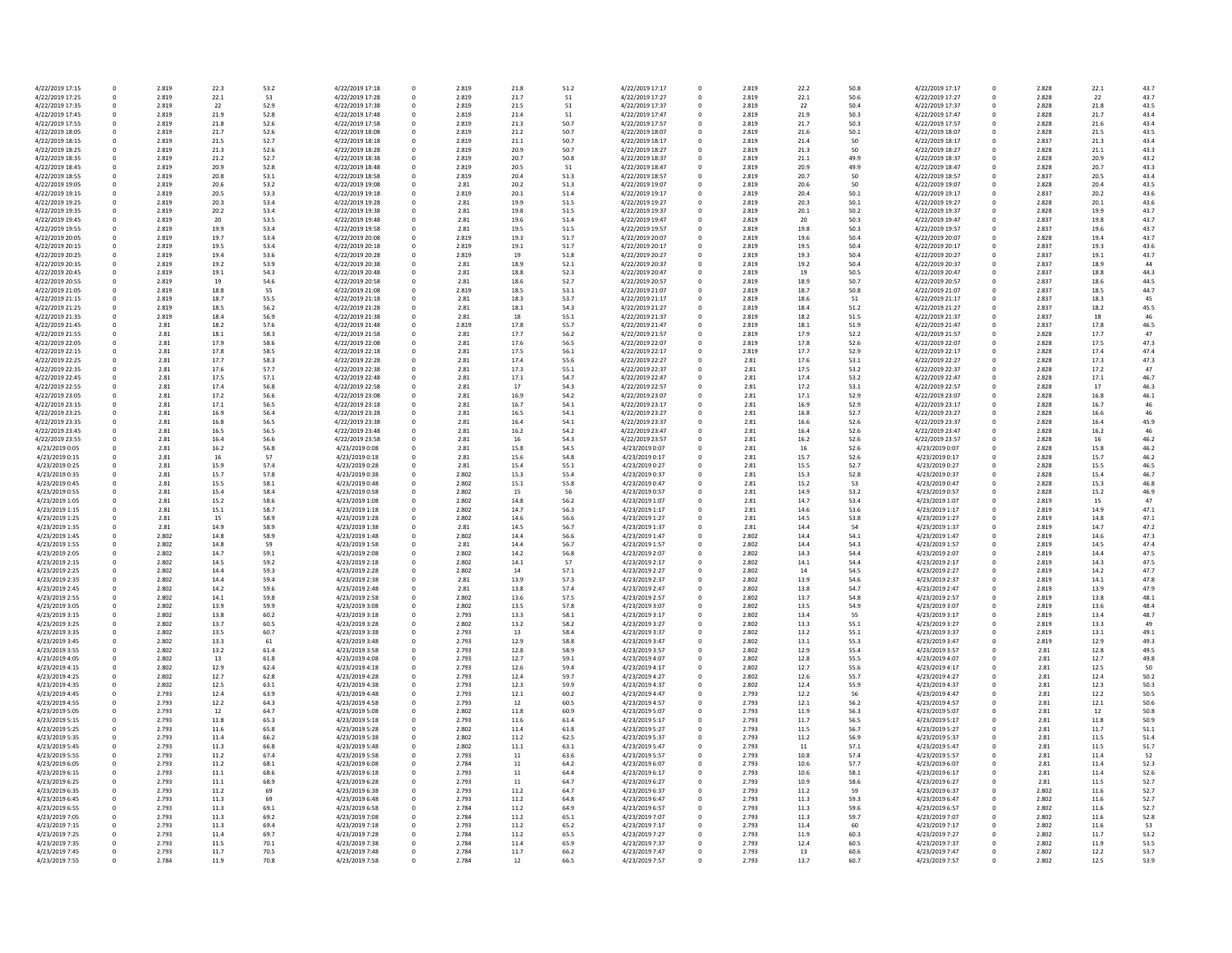| 4/23/2019 8:05  | 0        | 2.793 | 12.1 | 70.5 | 4/23/2019 8:08  | 0 | 2.793 | 12.3 | 66   | 4/23/2019 8:07  |
|-----------------|----------|-------|------|------|-----------------|---|-------|------|------|-----------------|
| 4/23/2019 8:15  | $\Omega$ | 2.784 | 12.4 | 69.8 | 4/23/2019 8:18  | 0 | 2.793 | 12.8 | 64.9 | 4/23/2019 8:17  |
| 4/23/2019 8:25  | $\Omega$ | 2.784 | 12.8 | 68.6 |                 |   | 2.793 |      | 63.6 |                 |
|                 |          |       |      |      | 4/23/2019 8:28  | 0 |       | 13.1 |      | 4/23/2019 8:27  |
| 4/23/2019 8:35  | $\Omega$ | 2.784 | 13   | 67.3 | 4/23/2019 8:38  | 0 | 2.793 | 13.4 | 62.3 | 4/23/2019 8:37  |
| 4/23/2019 8:45  | $\Omega$ | 2.784 | 13.2 | 66.4 | 4/23/2019 8:48  | 0 | 2.793 | 13.7 | 61.1 | 4/23/2019 8:47  |
| 4/23/2019 8:55  | 0        | 2.784 | 13.5 | 65.4 | 4/23/2019 8:58  | 0 | 2.784 | 14.1 | 60.4 | 4/23/2019 8:57  |
| 4/23/2019 9:05  | $\Omega$ | 2.784 | 13.8 | 64.6 | 4/23/2019 9:08  | 0 | 2.784 | 14.6 | 59.6 | 4/23/2019 9:07  |
|                 |          |       |      |      |                 |   |       |      |      |                 |
| 4/23/2019 9:15  | $\Omega$ | 2.784 | 14.2 | 64   | 4/23/2019 9:18  | 0 | 2.784 | 15.1 | 58.5 | 4/23/2019 9:17  |
| 4/23/2019 9:25  | $\Omega$ | 2.784 | 14.7 | 63.4 | 4/23/2019 9:28  | 0 | 2.784 | 15.6 | 57.6 | 4/23/2019 9:27  |
| 4/23/2019 9:35  | $\Omega$ | 2.784 | 15.3 | 62.5 | 4/23/2019 9:38  | 0 | 2.793 | 16   | 56.7 | 4/23/2019 9:37  |
| 4/23/2019 9:45  | $\Omega$ | 2.784 | 15.9 | 61.8 | 4/23/2019 9:48  | 0 | 2.784 | 16.3 | 56.4 | 4/23/2019 9:47  |
|                 |          |       |      |      |                 |   |       |      |      |                 |
| 4/23/2019 9:55  | $\Omega$ | 2.784 | 16.5 | 60.5 | 4/23/2019 9:58  | 0 | 2.793 | 16.7 | 55.7 | 4/23/2019 9:57  |
| 4/23/2019 10:05 | $\Omega$ | 2.784 | 17   | 59.5 | 4/23/2019 10:08 | 0 | 2.784 | 17.2 | 55.3 | 4/23/2019 10:07 |
| 4/23/2019 10:15 | $\Omega$ | 2.784 | 17.4 | 58.4 | 4/23/2019 10:18 | 0 | 2.784 | 17.8 | 54.3 | 4/23/2019 10:17 |
|                 |          |       |      |      |                 |   |       |      |      |                 |
| 4/23/2019 10:25 | $\Omega$ | 2.784 | 17.7 | 57   | 4/23/2019 10:28 | 0 | 2.784 | 18.4 | 52.8 | 4/23/2019 10:27 |
| 4/23/2019 10:35 | 0        | 2.784 | 17.9 | 56   | 4/23/2019 10:38 | 0 | 2.784 | 18.8 | 51.9 | 4/23/2019 10:37 |
| 4/23/2019 10:45 | $\Omega$ | 2.784 | 18.1 | 55.1 | 4/23/2019 10:48 | 0 | 2.784 | 19   | 51.1 | 4/23/2019 10:47 |
| 4/23/2019 10:55 | $\Omega$ | 2.784 | 18.3 | 54.4 | 4/23/2019 10:58 | 0 | 2.784 | 19.2 | 50.3 | 4/23/2019 10:57 |
|                 |          |       |      |      |                 |   |       |      |      |                 |
| 4/23/2019 11:05 | $\Omega$ | 2.793 | 18.5 | 53.9 | 4/23/2019 11:08 | 0 | 2.793 | 19.3 | 49.8 | 4/23/2019 11:07 |
| 4/23/2019 11:15 | $\Omega$ | 2.784 | 18.8 | 53.5 | 4/23/2019 11:18 | 0 | 2.784 | 19.6 | 49.6 | 4/23/2019 11:17 |
| 4/23/2019 11:25 | 0        | 2.784 | 19.1 | 53.1 | 4/23/2019 11:28 | 0 | 2.793 | 20.2 | 48.8 | 4/23/2019 11:27 |
| 4/23/2019 11:35 | $\Omega$ | 2.784 | 19.5 | 52.6 | 4/23/2019 11:38 | 0 | 2.784 | 20.8 | 48   | 4/23/2019 11:37 |
|                 |          |       |      |      |                 |   |       |      |      |                 |
| 4/23/2019 11:45 | 0        | 2.784 | 19.9 | 52.1 | 4/23/2019 11:48 | 0 | 2.784 | 21.3 | 47.6 | 4/23/2019 11:47 |
| 4/23/2019 11:55 | $\Omega$ | 2.784 | 20.1 | 51.9 | 4/23/2019 11:58 | 0 | 2.784 | 21.8 | 47.2 | 4/23/2019 11:57 |
| 4/23/2019 12:05 | $\Omega$ | 2.793 | 20.6 | 51.8 | 4/23/2019 12:08 | 0 | 2.784 | 22.2 | 46.5 | 4/23/2019 12:07 |
|                 |          |       |      |      |                 |   |       |      |      |                 |
| 4/23/2019 12:15 | 0        | 2.793 | 20.9 | 51.1 | 4/23/2019 12:18 | 0 | 2.784 | 22.4 | 45.8 | 4/23/2019 12:17 |
| 4/23/2019 12:25 | $\Omega$ | 2.793 | 21.1 | 50.9 | 4/23/2019 12:28 | 0 | 2.784 | 22.7 | 45.4 | 4/23/2019 12:27 |
| 4/23/2019 12:35 | $\Omega$ | 2.793 | 21.4 | 50.4 | 4/23/2019 12:38 | 0 | 2.784 | 23   | 45.1 | 4/23/2019 12:37 |
| 4/23/2019 12:45 | 0        | 2.793 | 21.6 | 49.9 | 4/23/2019 12:48 | 0 | 2.784 | 23   | 44.7 | 4/23/2019 12:47 |
|                 |          |       |      |      |                 |   |       |      |      |                 |
| 4/23/2019 12:55 | $\Omega$ | 2.793 | 21.8 | 49.6 | 4/23/2019 12:58 | 0 | 2.784 | 23   | 44.4 | 4/23/2019 12:57 |
| 4/23/2019 13:05 | 0        | 2.793 | 22.2 | 49.1 | 4/23/2019 13:08 | 0 | 2.784 | 22.9 | 44.5 | 4/23/2019 13:07 |
| 4/23/2019 13:15 | 0        | 2.793 | 22.4 | 48.3 | 4/23/2019 13:18 | 0 | 2.784 | 22.8 | 44.1 | 4/23/2019 13:17 |
| 4/23/2019 13:25 | 0        | 2.793 | 22.7 | 47.7 | 4/23/2019 13:28 | 0 | 2.784 | 22.8 | 44.6 | 4/23/2019 13:27 |
|                 |          |       |      |      |                 |   |       |      |      |                 |
| 4/23/2019 13:35 | $\Omega$ | 2.793 | 22.8 | 47.2 | 4/23/2019 13:38 | 0 | 2.784 | 22.9 | 44.4 | 4/23/2019 13:37 |
| 4/23/2019 13:45 | $\Omega$ | 2.793 | 23   | 46.9 | 4/23/2019 13:48 | 0 | 2.784 | 23.2 | 43.8 | 4/23/2019 13:47 |
| 4/23/2019 13:55 | $\Omega$ | 2.793 | 23.3 | 46.8 | 4/23/2019 13:58 | 0 | 2.784 | 23.7 | 43.2 | 4/23/2019 13:57 |
| 4/23/2019 14:05 | $\Omega$ | 2.793 | 23.6 | 46.1 | 4/23/2019 14:08 | 0 | 2.793 | 24   | 42.8 | 4/23/2019 14:07 |
|                 |          |       |      |      |                 |   |       |      |      |                 |
| 4/23/2019 14:15 | 0        | 2.793 | 23.7 | 45.8 | 4/23/2019 14:18 | 0 | 2.793 | 24.2 | 42.4 | 4/23/2019 14:17 |
| 4/23/2019 14:25 | 0        | 2.793 | 23.7 | 45.4 | 4/23/2019 14:28 | 0 | 2.793 | 24.3 | 42   | 4/23/2019 14:27 |
| 4/23/2019 14:35 |          | 2.793 | 23.8 | 45.2 | 4/23/2019 14:38 | 0 | 2.793 | 24.6 | 41.8 | 4/23/2019 14:37 |
|                 |          |       |      |      |                 |   |       |      |      |                 |
| 4/23/2019 14:45 | $\Omega$ | 2.793 | 23.9 | 45   | 4/23/2019 14:48 | 0 | 2.793 | 24.9 | 41.5 | 4/23/2019 14:47 |
| 4/23/2019 14:55 | $\Omega$ | 2.793 | 24   | 45   | 4/23/2019 14:58 | 0 | 2.793 | 25   | 41.2 | 4/23/2019 14:57 |
| 4/23/2019 15:05 |          | 2.793 | 24   | 44.8 | 4/23/2019 15:08 | 0 | 2.793 | 24.8 | 41.2 | 4/23/2019 15:07 |
| 4/23/2019 15:15 | 0        | 2.793 | 24   | 44.7 | 4/23/2019 15:18 | 0 | 2.793 | 24.6 | 41.2 | 4/23/2019 15:17 |
|                 |          |       |      |      |                 |   |       |      |      |                 |
| 4/23/2019 15:25 |          | 2.793 | 23.8 | 44.5 | 4/23/2019 15:28 | 0 | 2.793 | 24.3 | 41.1 | 4/23/2019 15:27 |
| 4/23/2019 15:35 | $\Omega$ | 2.793 | 23.5 | 44.7 | 4/23/2019 15:38 | 0 | 2.793 | 24   | 41.2 | 4/23/2019 15:37 |
| 4/23/2019 15:45 | $\Omega$ | 2.793 | 23.3 | 44.6 | 4/23/2019 15:48 | 0 | 2.793 | 23.8 | 41.5 | 4/23/2019 15:47 |
| 4/23/2019 15:55 | $\Omega$ | 2.793 | 23.2 | 44.7 | 4/23/2019 15:58 | 0 | 2.802 | 23.8 | 41.9 | 4/23/2019 15:57 |
|                 |          |       |      |      |                 |   |       |      |      |                 |
| 4/23/2019 16:05 | 0        | 2.793 | 23.3 | 44.9 | 4/23/2019 16:08 | 0 | 2.793 | 23.8 | 41.9 | 4/23/2019 16:07 |
| 4/23/2019 16:15 | 0        | 2.793 | 23.4 | 44.9 | 4/23/2019 16:18 | 0 | 2.793 | 24   | 42.1 | 4/23/2019 16:17 |
| 4/23/2019 16:25 | $\Omega$ | 2.793 | 23.7 | 44.8 | 4/23/2019 16:28 | 0 | 2.793 | 24.2 | 42.2 | 4/23/2019 16:27 |
| 4/23/2019 16:35 | $\Omega$ | 2.793 | 23.7 | 44.6 | 4/23/2019 16:38 | 0 | 2.793 | 24.1 | 42.2 | 4/23/2019 16:37 |
|                 |          |       |      |      |                 |   |       |      |      |                 |
| 4/23/2019 16:45 | 0        | 2.793 | 23.6 | 44.7 | 4/23/2019 16:48 | 0 | 2.793 | 23.9 | 42.3 | 4/23/2019 16:47 |
| 4/23/2019 16:55 | $\Omega$ | 2.793 | 23.6 | 44.8 | 4/23/2019 16:58 | 0 | 2.802 | 23.8 | 42.5 | 4/23/2019 16:57 |
| 4/23/2019 17:05 | 0        | 2.793 | 23.5 | 45.1 | 4/23/2019 17:08 | 0 | 2.793 | 23.7 | 42.9 | 4/23/2019 17:07 |
| 4/23/2019 17:15 | $\Omega$ | 2.793 | 23.4 | 45.4 | 4/23/2019 17:18 | 0 | 2.793 | 23.6 | 43.3 | 4/23/2019 17:17 |
|                 |          |       |      |      |                 |   |       |      |      |                 |
| 4/23/2019 17:25 | $\Omega$ | 2.793 | 23.4 | 45.8 | 4/23/2019 17:28 | 0 | 2.793 | 23.5 | 43.7 | 4/23/2019 17:27 |
| 4/23/2019 17:35 | 0        | 2.793 | 23.3 | 46.2 | 4/23/2019 17:38 | 0 | 2.793 | 23.5 | 44.2 | 4/23/2019 17:37 |
| 4/23/2019 17:45 | $\Omega$ | 2.793 | 23.3 | 46.7 | 4/23/2019 17:48 | 0 | 2.802 | 23.4 | 44.4 | 4/23/2019 17:47 |
| 4/23/2019 17:55 | 0        | 2.793 | 23.3 | 46.9 | 4/23/2019 17:58 | 0 | 2.793 | 23.4 | 44.7 | 4/23/2019 17:57 |
|                 |          |       |      |      |                 |   |       |      |      |                 |
| 4/23/2019 18:05 | $\Omega$ | 2.793 | 23.3 | 47.2 | 4/23/2019 18:08 | 0 | 2.802 | 23.3 | 45.1 | 4/23/2019 18:07 |
| 4/23/2019 18:15 |          | 2.793 | 23.2 | 47.5 | 4/23/2019 18:18 | 0 | 2.802 | 23.3 | 45.3 | 4/23/2019 18:17 |
| 4/23/2019 18:25 | 0        | 2.793 | 23.2 | 47.6 | 4/23/2019 18:28 | 0 | 2.802 | 23.2 | 45.4 | 4/23/2019 18:27 |
| 4/23/2019 18:35 | 0        | 2.793 | 23.1 | 47.9 | 4/23/2019 18:38 | 0 | 2.793 | 23.1 | 45.7 | 4/23/2019 18:37 |
|                 |          |       |      |      |                 |   |       |      |      |                 |
| 4/23/2019 18:45 | 0        | 2.793 | 23.1 | 48.2 | 4/23/2019 18:48 | 0 | 2.793 | 23   | 46   | 4/23/2019 18:47 |
| 4/23/2019 18:55 | 0        | 2.793 | 23   | 48.6 | 4/23/2019 18:58 | 0 | 2.793 | 23   | 46.2 | 4/23/2019 18:57 |
| 4/23/2019 19:05 |          | 2.793 | 23   | 48.5 | 4/23/2019 19:08 | 0 | 2.793 | 22.9 | 46.3 | 4/23/2019 19:07 |
|                 |          |       |      |      |                 |   |       |      |      |                 |
| 4/23/2019 19:15 |          | 2.793 | 23   | 48.6 | 4/23/2019 19:18 | 0 | 2.793 | 22.8 | 46.5 | 4/23/2019 19:17 |
| 4/23/2019 19:25 | 0        | 2.793 | 22.9 | 49   | 4/23/2019 19:28 | 0 | 2.802 | 22.7 | 47   | 4/23/2019 19:27 |
| 4/23/2019 19:35 |          | 2.793 | 22.8 | 49.5 | 4/23/2019 19:38 | 0 | 2.793 | 22.6 | 47.8 | 4/23/2019 19:37 |
| 4/23/2019 19:45 | 0        | 2.793 | 22.6 | 50.1 | 4/23/2019 19:48 | 0 | 2.802 | 22.4 | 48.8 | 4/23/2019 19:47 |
|                 |          |       |      |      | 4/23/2019 19:58 |   |       |      |      |                 |
| 4/23/2019 19:55 |          | 2.793 | 22.4 | 51.3 |                 |   | 2.793 | 22.1 | 50.9 | 4/23/2019 19:57 |
| 4/23/2019 20:05 |          | 2.793 | 21.9 | 54.2 | 4/23/2019 20:08 | 0 | 2.793 | 21.5 | 52.8 | 4/23/2019 20:07 |
| 4/23/2019 20:15 |          | 2.793 | 21.3 | 57.1 | 4/23/2019 20:18 | 0 | 2.802 | 21.1 | 55.2 | 4/23/2019 20:17 |
| 4/23/2019 20:25 |          | 2.793 | 20.8 | 60.6 | 4/23/2019 20:28 | 0 | 2.793 | 20.5 | 58.3 | 4/23/2019 20:27 |
|                 |          |       |      |      |                 |   |       |      |      |                 |
| 4/23/2019 20:35 | 0        | 2.793 | 20.1 | 64.3 | 4/23/2019 20:38 | 0 | 2.802 | 19.8 | 61.8 | 4/23/2019 20:37 |
| 4/23/2019 20:45 |          | 2.793 | 19.4 | 66.9 | 4/23/2019 20:48 |   | 2.793 | 19.1 | 64.4 | 4/23/2019 20:47 |
| 4/23/2019 20:55 |          | 2.793 | 18.9 | 69   | 4/23/2019 20:58 | 0 | 2.802 | 18.6 | 66.6 | 4/23/2019 20:57 |
| 4/23/2019 21:05 |          | 2.793 | 18.5 | 70.9 | 4/23/2019 21:08 | 0 | 2.793 | 18.2 | 68.8 | 4/23/2019 21:07 |
|                 |          |       |      |      |                 |   |       |      |      |                 |
| 4/23/2019 21:15 |          | 2.793 | 18.2 | 72.3 | 4/23/2019 21:18 | 0 | 2.793 | 17.9 | 70.6 | 4/23/2019 21:17 |
| 4/23/2019 21:25 | 0        | 2.793 | 17.8 | 73.8 | 4/23/2019 21:28 | 0 | 2.793 | 17.6 | 72.2 | 4/23/2019 21:27 |
| 4/23/2019 21:35 |          | 2.793 | 17.5 | 75.2 | 4/23/2019 21:38 |   | 2.793 | 17.3 | 73.5 | 4/23/2019 21:37 |
| 4/23/2019 21:45 |          | 2.793 | 17.1 | 76.7 | 4/23/2019 21:48 | 0 | 2.793 | 17   | 74.5 | 4/23/2019 21:47 |
|                 |          |       |      |      |                 |   |       |      |      |                 |
| 4/23/2019 21:55 |          | 2.793 | 16.9 | 78.2 | 4/23/2019 21:58 | 0 | 2.793 | 16.7 | 75.3 | 4/23/2019 21:57 |
| 4/23/2019 22:05 |          | 2.793 | 16.7 | 79.4 | 4/23/2019 22:08 | 0 | 2.784 | 16.5 | 76.1 | 4/23/2019 22:07 |
| 4/23/2019 22:15 | 0        | 2.784 | 16.5 | 80.4 | 4/23/2019 22:18 | 0 | 2.793 | 16.3 | 76.9 | 4/23/2019 22:17 |
|                 |          |       |      |      |                 |   |       |      |      |                 |
| 4/23/2019 22:25 |          | 2.784 | 16.4 | 81.3 | 4/23/2019 22:28 | 0 | 2.793 | 16.1 | 77.6 | 4/23/2019 22:27 |
| 4/23/2019 22:35 | 0        | 2.784 | 16.3 | 82.1 | 4/23/2019 22:38 | 0 | 2.793 | 16.1 | 78.1 | 4/23/2019 22:37 |
| 4/23/2019 22:45 | 0        | 2.784 | 16.2 | 82.8 | 4/23/2019 22:48 | 0 | 2.784 | 16   | 78.6 | 4/23/2019 22:47 |
|                 |          |       |      |      |                 |   |       |      |      |                 |

| 66   | 4/23/2019 8:07  | 0        | 2.793 | 14.4 | 60.7 | 4/23/2019 8:07  | 0 | 2.802 | 12.9 | 53.6 |
|------|-----------------|----------|-------|------|------|-----------------|---|-------|------|------|
| 54.9 | 4/23/2019 8:17  | 0        | 2.793 | 14.9 | 60.6 | 4/23/2019 8:17  | 0 | 2.802 | 13.2 | 53.1 |
| 53.6 | 4/23/2019 8:27  | 0        | 2.793 | 15.1 | 60.1 | 4/23/2019 8:27  | 0 | 2.802 | 13.4 | 52.4 |
|      |                 |          |       |      |      |                 |   |       |      |      |
| 52.3 | 4/23/2019 8:37  | 0        | 2.793 | 15.4 | 59.6 | 4/23/2019 8:37  | 0 | 2.802 | 13.5 | 51.8 |
| 51.1 | 4/23/2019 8:47  | 0        | 2.793 | 16   | 59   | 4/23/2019 8:47  | 0 | 2.802 | 13.7 | 51.5 |
| 50.4 | 4/23/2019 8:57  | 0        | 2.793 | 16.7 | 58.4 | 4/23/2019 8:57  | 0 | 2.802 | 13.9 | 50.8 |
| 59.6 | 4/23/2019 9:07  | 0        | 2.793 | 17.1 | 57.7 | 4/23/2019 9:07  | 0 | 2.802 | 14   | 50.1 |
|      |                 |          |       |      |      |                 |   |       |      |      |
| 58.5 | 4/23/2019 9:17  | 0        | 2.793 | 17.4 | 56.9 | 4/23/2019 9:17  | 0 | 2.802 | 14.4 | 49.8 |
| 57.6 | 4/23/2019 9:27  | 0        | 2.793 | 18   | 56.1 | 4/23/2019 9:27  | 0 | 2.802 | 14.8 | 49.5 |
| 56.7 | 4/23/2019 9:37  | 0        | 2.793 | 18.6 | 55.4 | 4/23/2019 9:37  | 0 | 2.802 | 15.1 | 49.4 |
| 56.4 | 4/23/2019 9:47  | 0        | 2.793 | 19   | 54.7 | 4/23/2019 9:47  | 0 | 2.802 | 15.4 | 49.2 |
| 55.7 | 4/23/2019 9:57  | 0        | 2.793 | 19.6 | 54.1 | 4/23/2019 9:57  | 0 | 2.802 | 15.6 | 48.7 |
|      |                 |          |       |      |      |                 |   |       |      |      |
| 55.3 | 4/23/2019 10:07 | 0        | 2.793 | 20   | 53.4 | 4/23/2019 10:07 | 0 | 2.802 | 15.8 | 48.4 |
| 54.3 | 4/23/2019 10:17 | 0        | 2.793 | 20.3 | 52.7 | 4/23/2019 10:17 | 0 | 2.802 | 16.2 | 48.3 |
| 52.8 | 4/23/2019 10:27 | 0        | 2.793 | 20.5 | 51.9 | 4/23/2019 10:27 | 0 | 2.802 | 16.5 | 47.7 |
| 51.9 | 4/23/2019 10:37 | 0        | 2.793 | 20.6 | 51.2 | 4/23/2019 10:37 | 0 | 2.802 | 16.8 | 47   |
|      |                 |          |       |      |      |                 |   |       |      |      |
| 51.1 | 4/23/2019 10:47 | 0        | 2.793 | 20.7 | 50.5 | 4/23/2019 10:47 | 0 | 2.802 | 17.1 | 46.5 |
| 50.3 | 4/23/2019 10:57 | 0        | 2.793 | 20.9 | 49.8 | 4/23/2019 10:57 | 0 | 2.802 | 17.3 | 46.2 |
| 19.8 | 4/23/2019 11:07 | 0        | 2.793 | 21.2 | 49.2 | 4/23/2019 11:07 | 0 | 2.802 | 17.5 | 45.4 |
| 19.6 | 4/23/2019 11:17 | $\Omega$ | 2.793 | 21.1 | 48.6 | 4/23/2019 11:17 | 0 | 2.802 | 17.9 | 45.1 |
| 18.8 | 4/23/2019 11:27 | 0        | 2.793 | 21   | 48.3 | 4/23/2019 11:27 | 0 | 2.802 | 18.4 | 44.9 |
|      |                 |          |       |      |      |                 |   |       |      |      |
| 48   | 4/23/2019 11:37 | 0        | 2.793 | 20.9 | 48   | 4/23/2019 11:37 | 0 | 2.802 | 18.9 | 44.6 |
| 17.6 | 4/23/2019 11:47 | 0        | 2.793 | 20.8 | 47.8 | 4/23/2019 11:47 | 0 | 2.802 | 19.3 | 43.9 |
| 17.2 | 4/23/2019 11:57 | 0        | 2.793 | 20.9 | 47.7 | 4/23/2019 11:57 | 0 | 2.802 | 19.4 | 43.5 |
| 16.5 | 4/23/2019 12:07 | 0        | 2.793 | 21.1 | 47.6 | 4/23/2019 12:07 | 0 | 2.81  | 19.6 | 43.4 |
| 15.8 | 4/23/2019 12:17 | 0        | 2.793 | 21.4 | 47.5 | 4/23/2019 12:17 | 0 | 2.802 | 19.9 | 43.6 |
|      |                 |          |       |      |      |                 |   |       |      |      |
| 15.4 | 4/23/2019 12:27 | 0        | 2.793 | 21.7 | 47.4 | 4/23/2019 12:27 | 0 | 2.81  | 20   | 43.2 |
| 15.1 | 4/23/2019 12:37 | 0        | 2.793 | 21.7 | 47.3 | 4/23/2019 12:37 | 0 | 2.81  | 20.1 | 43.2 |
| 14.7 | 4/23/2019 12:47 | 0        | 2.793 | 21.8 | 47.2 | 4/23/2019 12:47 | 0 | 2.81  | 20.2 | 42.6 |
| 14.4 | 4/23/2019 12:57 |          | 2.793 | 21.9 | 47.1 | 4/23/2019 12:57 | 0 | 2.81  | 20.4 | 42.7 |
| 14.5 | 4/23/2019 13:07 | $\Omega$ | 2.793 |      | 47   | 4/23/2019 13:07 | 0 | 2.81  | 20.8 |      |
|      |                 |          |       | 22   |      |                 |   |       |      | 42.4 |
| 14.1 | 4/23/2019 13:17 | 0        | 2.793 | 22.2 | 46.8 | 4/23/2019 13:17 | 0 | 2.81  | 21.2 | 41.8 |
| 44.6 | 4/23/2019 13:27 | 0        | 2.793 | 22.4 | 46.5 | 4/23/2019 13:27 | 0 | 2.81  | 21.3 | 41.3 |
| 14.4 | 4/23/2019 13:37 | 0        | 2.793 | 22.5 | 46.2 | 4/23/2019 13:37 | 0 | 2.802 | 21.6 | 41.1 |
| 13.8 | 4/23/2019 13:47 | 0        | 2.793 | 22.7 | 45.9 | 4/23/2019 13:47 | 0 | 2.802 | 22.1 | 40.4 |
|      |                 |          |       |      |      |                 |   |       |      |      |
| 13.2 | 4/23/2019 13:57 | 0        | 2.793 | 22.9 | 45.6 | 4/23/2019 13:57 | 0 | 2.802 | 22.4 | 39.7 |
| 12.8 | 4/23/2019 14:07 | 0        | 2.793 | 23.1 | 45.5 | 4/23/2019 14:07 | 0 | 2.802 | 22.8 | 39.4 |
| 12.4 | 4/23/2019 14:17 | 0        | 2.793 | 23.5 | 45.2 | 4/23/2019 14:17 | 0 | 2.802 | 23.4 | 38.8 |
| 42   | 4/23/2019 14:27 | 0        | 2.793 | 23.7 | 44.8 | 4/23/2019 14:27 | 0 | 2.802 | 23.6 | 38.3 |
| 41.8 | 4/23/2019 14:37 | 0        | 2.793 | 23.9 | 44.5 | 4/23/2019 14:37 | 0 | 2.802 | 23.7 | 38.1 |
|      |                 |          |       |      |      |                 |   |       |      |      |
| 41.5 | 4/23/2019 14:47 | 0        | 2.793 | 24.3 | 44.4 | 4/23/2019 14:47 | 0 | 2.802 | 24   | 38.2 |
| 11.2 | 4/23/2019 14:57 | 0        | 2.793 | 24.5 | 44.1 | 4/23/2019 14:57 | 0 | 2.802 | 24.3 | 37.6 |
| 11.2 | 4/23/2019 15:07 | 0        | 2.793 | 24.5 | 43.9 | 4/23/2019 15:07 | 0 | 2.802 | 24.2 | 37.4 |
| 11.2 | 4/23/2019 15:17 | 0        | 2.793 | 24.2 | 43.7 | 4/23/2019 15:17 | 0 | 2.802 | 24.1 | 37.4 |
| 11.1 | 4/23/2019 15:27 | 0        | 2.793 | 24.1 | 43.5 | 4/23/2019 15:27 | 0 | 2.802 | 23.9 | 37.3 |
|      |                 |          |       |      |      |                 |   |       |      |      |
| 11.2 | 4/23/2019 15:37 | 0        | 2.793 | 23.9 | 43.5 | 4/23/2019 15:37 | 0 | 2.802 | 23.7 | 37.1 |
| 41.5 | 4/23/2019 15:47 | 0        | 2.793 | 23.7 | 43.5 | 4/23/2019 15:47 | 0 | 2.802 | 23.5 | 37.5 |
| 11.9 | 4/23/2019 15:57 | 0        | 2.793 | 23.7 | 43.4 | 4/23/2019 15:57 | 0 | 2.802 | 23.4 | 37.4 |
| 11.9 | 4/23/2019 16:07 | 0        | 2.793 | 23.9 | 43.5 | 4/23/2019 16:07 | 0 | 2.802 | 23.4 | 37.4 |
|      |                 |          |       |      |      |                 |   |       |      |      |
| 12.1 | 4/23/2019 16:17 | 0        | 2.793 | 24.2 | 43.5 | 4/23/2019 16:17 | 0 | 2.802 | 23.5 | 37.4 |
| 12.2 | 4/23/2019 16:27 | 0        | 2.793 | 24.5 | 43.7 | 4/23/2019 16:27 | 0 | 2.802 | 23.8 | 37.5 |
| 12.2 | 4/23/2019 16:37 | 0        | 2.793 | 24.3 | 43.6 | 4/23/2019 16:37 | 0 | 2.802 | 23.8 | 37.3 |
| 42.3 | 4/23/2019 16:47 | 0        | 2.793 | 24.1 | 43.5 | 4/23/2019 16:47 | 0 | 2.802 | 23.7 | 37.3 |
| 42.5 | 4/23/2019 16:57 | 0        | 2.793 | 23.9 | 43.5 | 4/23/2019 16:57 | 0 | 2.802 | 23.6 | 37.3 |
|      |                 |          |       |      |      |                 |   |       |      |      |
| 12.9 | 4/23/2019 17:07 |          | 2.793 | 23.8 | 43.6 | 4/23/2019 17:07 | 0 | 2.802 | 23.5 | 37.4 |
| 43.3 | 4/23/2019 17:17 | 0        | 2.793 | 23.6 | 43.8 | 4/23/2019 17:17 | 0 | 2.802 | 23.4 | 37.5 |
| 13.7 | 4/23/2019 17:27 | 0        | 2.793 | 23.6 | 43.9 | 4/23/2019 17:27 | 0 | 2.802 | 23.3 | 37.9 |
| 14.2 | 4/23/2019 17:37 | 0        | 2.793 | 23.5 | 44.2 | 4/23/2019 17:37 | 0 | 2.802 | 23.3 | 38.2 |
| 14.4 | 4/23/2019 17:47 | 0        | 2.793 | 23.5 | 44.5 | 4/23/2019 17:47 | 0 | 2.802 | 23.3 | 38.4 |
|      |                 |          |       |      |      |                 |   |       |      |      |
| 14.7 | 4/23/2019 17:57 | 0        | 2.793 | 23.4 | 44.8 | 4/23/2019 17:57 | 0 | 2.802 | 23.2 | 38.5 |
| 15.1 | 4/23/2019 18:07 |          | 2.793 | 23.3 | 45   | 4/23/2019 18:07 | 0 | 2.802 | 23.2 | 38.8 |
| 15.3 | 4/23/2019 18:17 | 0        | 2.793 | 23.3 | 45.3 | 4/23/2019 18:17 | 0 | 2.802 | 23.1 | 38.9 |
| 15.4 | 4/23/2019 18:27 | 0        | 2.793 | 23.2 | 45.5 | 4/23/2019 18:27 | 0 | 2.802 | 23.1 | 39   |
| 15.7 | 4/23/2019 18:37 | 0        | 2.793 | 23.1 | 45.7 | 4/23/2019 18:37 | 0 | 2.802 | 23   | 39.1 |
| 46   | 4/23/2019 18:47 | 0        | 2.793 | 23   | 45.9 | 4/23/2019 18:47 | 0 | 2.802 | 22.9 | 39.4 |
| 16.2 | 4/23/2019 18:57 | 0        | 2.793 | 22.9 | 46.1 | 4/23/2019 18:57 | 0 | 2.802 | 22.9 | 39.5 |
|      |                 |          |       |      |      |                 |   |       |      |      |
| 16.3 | 4/23/2019 19:07 | 0        | 2.793 | 22.9 | 46.2 | 4/23/2019 19:07 | 0 | 2.802 | 22.8 | 39.5 |
| 16.5 | 4/23/2019 19:17 | 0        | 2.793 | 22.8 | 46.4 | 4/23/2019 19:17 | 0 | 2.802 | 22.8 | 39.6 |
| 47   | 4/23/2019 19:27 | 0        | 2.793 | 22.7 | 46.5 | 4/23/2019 19:27 | 0 | 2.802 | 22.7 | 39.9 |
| 17.8 | 4/23/2019 19:37 | 0        | 2.793 | 22.5 | 46.7 | 4/23/2019 19:37 | 0 | 2.802 | 22.6 | 40.4 |
| 18.8 | 4/23/2019 19:47 | 0        | 2.793 | 22.4 | 47.1 | 4/23/2019 19:47 | 0 | 2.802 | 22.4 | 41   |
|      |                 |          |       |      |      |                 |   |       |      |      |
| 50.9 | 4/23/2019 19:57 | 0        | 2.793 | 22   | 47.5 | 4/23/2019 19:57 | 0 | 2.802 | 22.2 | 42.2 |
| 52.8 | 4/23/2019 20:07 | 0        | 2.793 | 21.4 | 48.3 | 4/23/2019 20:07 | 0 | 2.802 | 21.7 | 43.8 |
| 55.2 | 4/23/2019 20:17 | 0        | 2.793 | 20.9 | 49.1 | 4/23/2019 20:17 | 0 | 2.802 | 21.1 | 45.6 |
| 58.3 | 4/23/2019 20:27 | 0        | 2.793 | 20.4 | 50.3 | 4/23/2019 20:27 | 0 | 2.802 | 20.6 | 47.1 |
| 51.8 | 4/23/2019 20:37 | 0        | 2.793 | 19.8 | 51.7 | 4/23/2019 20:37 | 0 | 2.802 | 20.1 | 49   |
| 54.4 |                 |          |       |      | 53.2 |                 |   |       |      |      |
|      | 4/23/2019 20:47 | 0        | 2.793 | 19.1 |      | 4/23/2019 20:47 | 0 | 2.81  | 19.5 | 50.8 |
| 56.6 | 4/23/2019 20:57 | 0        | 2.793 | 18.7 | 54.6 | 4/23/2019 20:57 | 0 | 2.802 | 19   | 52   |
| 58.8 | 4/23/2019 21:07 | 0        | 2.793 | 18.3 | 56   | 4/23/2019 21:07 | 0 | 2.81  | 18.7 | 53.2 |
| 70.6 | 4/23/2019 21:17 | 0        | 2.793 | 18   | 57.2 | 4/23/2019 21:17 | 0 | 2.802 | 18.3 | 54.3 |
| 72.2 | 4/23/2019 21:27 | 0        | 2.793 | 17.6 | 58.5 | 4/23/2019 21:27 | 0 | 2.81  | 17.9 | 55.3 |
| 73.5 |                 |          |       |      |      |                 |   | 2.81  | 17.6 |      |
|      | 4/23/2019 21:37 | 0        | 2.793 | 17.3 | 59.8 | 4/23/2019 21:37 | 0 |       |      | 56.2 |
| 74.5 | 4/23/2019 21:47 | 0        | 2.793 | 17   | 61   | 4/23/2019 21:47 | 0 | 2.81  | 17.3 | 57.2 |
| 75.3 | 4/23/2019 21:57 | 0        | 2.793 | 16.7 | 62.1 | 4/23/2019 21:57 | 0 | 2.81  | 17.1 | 58   |
| 76.1 | 4/23/2019 22:07 | 0        | 2.793 | 16.5 | 63.1 | 4/23/2019 22:07 | 0 | 2.802 | 16.8 | 58.8 |
| 76.9 | 4/23/2019 22:17 | 0        | 2.793 | 16.4 | 64.1 | 4/23/2019 22:17 | 0 | 2.802 | 16.6 | 59.6 |
| 77.6 | 4/23/2019 22:27 | 0        | 2.793 | 16.2 | 65   | 4/23/2019 22:27 | 0 | 2.802 | 16.4 | 60.3 |
|      |                 |          |       |      |      |                 |   |       |      |      |
| 78.1 | 4/23/2019 22:37 | 0        | 2.793 | 16.2 | 65.8 | 4/23/2019 22:37 | 0 | 2.802 | 16.3 | 60.8 |
| 78.6 | 4/23/2019 22:47 | 0        | 2.793 | 16.1 | 66.6 | 4/23/2019 22:47 | 0 | 2.802 | 16.2 | 61.3 |

12.9 53.6<br>
13.2 53.1<br>
13.4 52.4<br>
13.5 51.8<br>
13.7 51.5  $13.7$ 13.9<br>14  $\overline{14.4}$  $15.1$ 18.9  $19.3$  $21.3$  $23.7$  $24.1$ 23.9  $23.4$  $23.5$  $23.1$  $22.8$  $22.2$  $21.7$  $21.1$  $18.7$ 18.3 17.9  $17.6$  $17.3$  $17.1$ 

50.8<br>50.1<br>49.8<br>49.5 14.8 <br>15.1 <br>15.4 <br>19.2 15.4 49.2<br>15.6 48.7<br>15.8 48.4<br>16.2 48.3 16.5 47.7<br>16.8 47 16.8 47<br>
17.1 46.5<br>
17.3 46.2<br>
17.5 45.4<br>
17.9 45.1<br>
18.4 44.9 18.4 44.9<br>
18.9 44.6<br>
19.3 43.9<br>
19.4 43.5<br>
19.6 43.4<br>
19.9 43.6<br>
20 43.2 20.1 43.2<br>
20.2 42.6<br>
20.4 42.7<br>
20.8 42.4<br>
21.2 41.8 21.2 41.8<br>21.3 41.3 21.6 41.1<br>
22.1 40.4<br>
22.4 39.7<br>
22.8 39.4<br>
23.4 38.8<br>
23.6 38.3<br>
23.7 38.1<br>
24 38.2<br>
24.3 37.6 24.2 37.4<br>
24.1 37.4<br>
23.9 37.3<br>
23.7 37.1<br>
23.5 37.5<br>
23.4 37.4<br>
23.4 37.4<br>
23.5 37.4<br>
23.5 37.4<br>
23.8 37.5<br>
23.8 37.5<br>
23.8 37.5<br>
23.8 37.4<br>
23.8 37.5<br>
23.8 37.4<br>
23.8 37.5<br>
23.8 37.4 23.6 37.3<br>
23.5 37.4<br>
23.4 37.5<br>
23.3 37.9<br>
23.3 38.2<br>
23.3 38.4<br>
23.2 38.5 23.2 38.8<br>23.1 38.9<br>23.1 39 22.9 39.5<br>
22.8 39.5<br>
22.8 39.6<br>
22.7 39.9<br>
22.6 40.4<br>
22.4 41 22.4 41<br>
22.2 42.2<br>
21.7 43.8<br>
21.1 45.6<br>
20.6 47.1<br>
20.1 49 19.5 50.8<br>
19 52<br>
18.7 53.2<br>
18.7 53.2<br>
17.9 55.3<br>
17.9 55.3<br>
17.6 56.2<br>
17.3 57.2<br>
17.1 58<br>
16.8 58.8<br>
16.6 59.6<br>
16.4 60.3<br>
16.2 61.3 61.3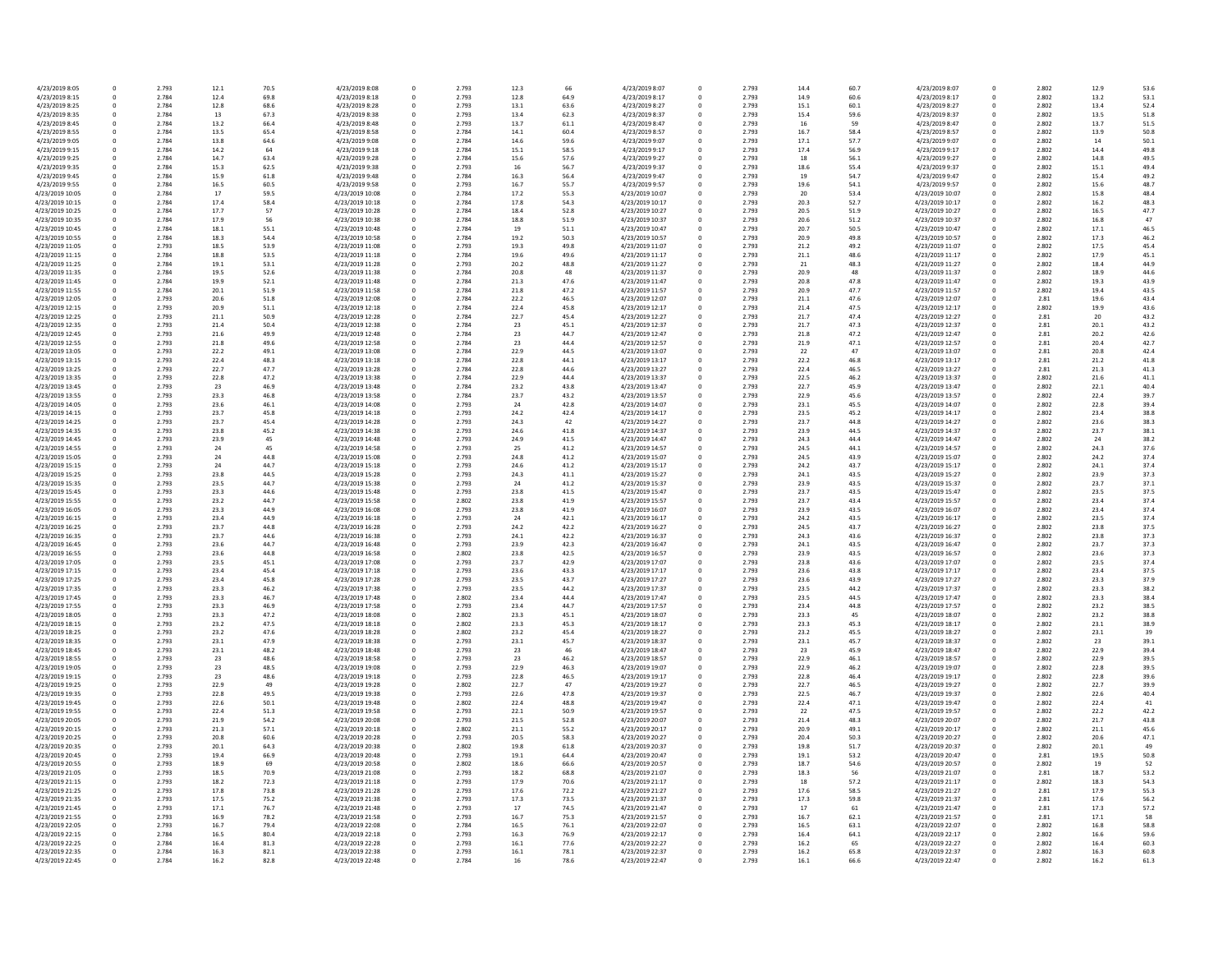| 4/23/2019 22:55 | 0            | 2.784 | 16.1 | 83.4 | 4/23/2019 22:58 | 0 | 2.784 | 15.9 | 79.2 | 4/23/2019 22:57 |
|-----------------|--------------|-------|------|------|-----------------|---|-------|------|------|-----------------|
| 4/23/2019 23:05 | 0            | 2.784 | 16   | 84   | 4/23/2019 23:08 | 0 | 2.784 | 15.8 | 79.8 | 4/23/2019 23:07 |
| 4/23/2019 23:15 | 0            | 2.784 | 15.9 | 84.7 | 4/23/2019 23:18 | 0 | 2.784 | 15.7 | 80.3 | 4/23/2019 23:17 |
|                 |              |       |      |      |                 |   |       |      |      |                 |
| 4/23/2019 23:25 | 0            | 2.784 | 15.8 | 85.3 | 4/23/2019 23:28 | 0 | 2.784 | 15.7 | 80.7 | 4/23/2019 23:27 |
| 4/23/2019 23:35 | 0            | 2.784 | 15.8 | 85.8 | 4/23/2019 23:38 | 0 | 2.793 | 15.7 | 81   | 4/23/2019 23:37 |
| 4/23/2019 23:45 | 0            | 2.784 | 15.8 | 86.1 | 4/23/2019 23:48 | 0 | 2.784 | 15.7 | 81.2 | 4/23/2019 23:47 |
| 4/23/2019 23:55 | 0            | 2.784 | 15.8 | 86.3 | 4/23/2019 23:58 | 0 | 2.793 | 15.7 | 81.3 | 4/23/2019 23:57 |
| 4/24/2019 0:05  | $\mathbf{0}$ | 2.784 | 15.8 | 86.6 | 4/24/2019 0:08  | 0 | 2.793 | 15.7 | 81.5 | 4/24/2019 0:07  |
| 4/24/2019 0:15  | 0            | 2.784 | 15.8 | 86.7 | 4/24/2019 0:18  | 0 | 2.784 | 15.7 | 81.5 | 4/24/2019 0:17  |
|                 |              |       |      |      |                 |   |       |      |      |                 |
| 4/24/2019 0:25  | 0            | 2.784 | 15.9 | 86.8 | 4/24/2019 0:28  | 0 | 2.784 | 15.8 | 81.6 | 4/24/2019 0:27  |
| 4/24/2019 0:35  | 0            | 2.784 | 15.9 | 86.9 | 4/24/2019 0:38  | 0 | 2.784 | 15.9 | 81.5 | 4/24/2019 0:37  |
| 4/24/2019 0:45  | 0            | 2.784 | 16   | 86.9 | 4/24/2019 0:48  | 0 | 2.775 | 15.9 | 81.4 | 4/24/2019 0:47  |
| 4/24/2019 0:55  | 0            | 2.784 | 16   | 86.8 | 4/24/2019 0:58  | 0 | 2.775 | 16   | 81.3 | 4/24/2019 0:57  |
| 4/24/2019 1:05  | 0            | 2.784 | 16.1 | 86.8 | 4/24/2019 1:08  | 0 | 2.775 | 16   | 81.2 | 4/24/2019 1:07  |
|                 |              |       |      |      |                 |   |       |      |      |                 |
| 4/24/2019 1:15  | 0            | 2.784 | 16   | 86.8 | 4/24/2019 1:18  | 0 | 2.784 | 16   | 81.1 | 4/24/2019 1:17  |
| 4/24/2019 1:25  | 0            | 2.784 | 16   | 86.7 | 4/24/2019 1:28  | 0 | 2.784 | 16   | 80.9 | 4/24/2019 1:27  |
| 4/24/2019 1:35  | 0            | 2.784 | 16   | 86.6 | 4/24/2019 1:38  | 0 | 2.775 | 16   | 81.1 | 4/24/2019 1:37  |
| 4/24/2019 1:45  | 0            | 2.784 | 16   | 86.6 | 4/24/2019 1:48  | 0 | 2.775 | 15.9 | 80.7 | 4/24/2019 1:47  |
| 4/24/2019 1:55  | 0            | 2.784 | 16   | 86.7 | 4/24/2019 1:58  | 0 | 2.784 | 15.9 | 80.7 | 4/24/2019 1:57  |
|                 |              |       |      |      |                 |   |       |      |      |                 |
| 4/24/2019 2:05  | $\mathbf{0}$ | 2.784 | 15.9 | 86.6 | 4/24/2019 2:08  | 0 | 2.784 | 15.9 | 80.4 | 4/24/2019 2:07  |
| 4/24/2019 2:15  | 0            | 2.775 | 15.9 | 86.5 | 4/24/2019 2:18  | 0 | 2.784 | 15.9 | 79.9 | 4/24/2019 2:17  |
| 4/24/2019 2:25  | 0            | 2.775 | 15.9 | 86.2 | 4/24/2019 2:28  | 0 | 2.775 | 15.9 | 79.8 | 4/24/2019 2:27  |
| 4/24/2019 2:35  | 0            | 2.775 | 15.9 | 86   | 4/24/2019 2:38  | 0 | 2.784 | 15.9 | 79.9 | 4/24/2019 2:37  |
| 4/24/2019 2:45  | $\mathbf 0$  | 2.775 | 15.9 | 86   | 4/24/2019 2:48  | 0 | 2.784 | 15.8 | 80.2 | 4/24/2019 2:47  |
|                 |              |       |      |      |                 |   |       |      |      |                 |
| 4/24/2019 2:55  | $\mathbf{0}$ | 2.775 | 15.8 | 86.4 | 4/24/2019 2:58  | 0 | 2.784 | 15.7 | 80.7 | 4/24/2019 2:57  |
| 4/24/2019 3:05  | 0            | 2.775 | 15.8 | 86.7 | 4/24/2019 3:08  | 0 | 2.784 | 15.6 | 79.7 | 4/24/2019 3:07  |
| 4/24/2019 3:15  | 0            | 2.775 | 15.8 | 85.3 | 4/24/2019 3:18  | 0 | 2.784 | 15.5 | 78.2 | 4/24/2019 3:17  |
| 4/24/2019 3:25  | 0            | 2.775 | 15.6 | 83.7 | 4/24/2019 3:28  | 0 | 2.784 | 15.3 | 77.2 | 4/24/2019 3:27  |
| 4/24/2019 3:35  | 0            | 2.775 | 15.4 | 82.7 | 4/24/2019 3:38  | 0 | 2.784 | 15.1 | 76.6 | 4/24/2019 3:37  |
|                 | $\Omega$     |       |      |      |                 |   |       |      |      |                 |
| 4/24/2019 3:45  |              | 2.775 | 15.2 | 82.1 | 4/24/2019 3:48  | 0 | 2.784 | 14.9 | 75.8 | 4/24/2019 3:47  |
| 4/24/2019 3:55  | 0            | 2.775 | 15   | 81.5 | 4/24/2019 3:58  | 0 | 2.766 | 14.6 | 75.5 | 4/24/2019 3:57  |
| 4/24/2019 4:05  | 0            | 2.775 | 14.7 | 80.6 | 4/24/2019 4:08  | 0 | 2.775 | 14.3 | 74.6 | 4/24/2019 4:07  |
| 4/24/2019 4:15  | 0            | 2.775 | 14.4 | 79.6 | 4/24/2019 4:18  | 0 | 2.766 | 13.9 | 73.7 | 4/24/2019 4:17  |
| 4/24/2019 4:25  | 0            | 2.775 | 14   | 78.7 | 4/24/2019 4:28  | 0 | 2.775 | 13.5 | 73.4 | 4/24/2019 4:27  |
|                 |              |       |      |      |                 |   |       |      |      |                 |
| 4/24/2019 4:35  | 0            | 2.775 | 13.7 | 78.3 | 4/24/2019 4:38  | 0 | 2.766 | 13.2 | 73.3 | 4/24/2019 4:37  |
| 4/24/2019 4:45  | 0            | 2.775 | 13.4 | 78.1 | 4/24/2019 4:48  | 0 | 2.775 | 12.9 | 73.3 | 4/24/2019 4:47  |
| 4/24/2019 4:55  | 0            | 2.766 | 13.1 | 78   | 4/24/2019 4:58  | 0 | 2.775 | 12.6 | 73.3 | 4/24/2019 4:57  |
| 4/24/2019 5:05  | 0            | 2.766 | 12.9 | 77.7 | 4/24/2019 5:08  | 0 | 2.775 | 12.4 | 73   | 4/24/2019 5:07  |
| 4/24/2019 5:15  | 0            | 2.766 | 12.6 | 77.5 | 4/24/2019 5:18  | 0 | 2.766 | 12.1 | 73   | 4/24/2019 5:17  |
|                 |              |       |      |      |                 |   |       |      |      |                 |
| 4/24/2019 5:25  | 0            | 2.766 | 12.4 | 77.6 | 4/24/2019 5:28  | 0 | 2.766 | 11.9 | 72.9 | 4/24/2019 5:27  |
| 4/24/2019 5:35  | 0            | 2.766 | 12.2 | 77.3 | 4/24/2019 5:38  | 0 | 2.766 | 11.7 | 72.5 | 4/24/2019 5:37  |
| 4/24/2019 5:45  | 0            | 2.766 | 12   | 77   | 4/24/2019 5:48  | 0 | 2.766 | 11.6 | 72.3 | 4/24/2019 5:47  |
| 4/24/2019 5:55  | 0            | 2.766 | 11.9 | 76.8 | 4/24/2019 5:58  | 0 | 2.766 | 11.5 | 72.2 | 4/24/2019 5:57  |
| 4/24/2019 6:05  | 0            | 2.766 | 11.8 | 76.6 | 4/24/2019 6:08  | 0 | 2.766 | 11.3 | 71.9 | 4/24/2019 6:07  |
|                 |              |       |      |      |                 |   |       |      |      |                 |
| 4/24/2019 6:15  | 0            | 2.766 | 11.5 | 76.3 | 4/24/2019 6:18  | 0 | 2.758 | 11.1 | 71.8 | 4/24/2019 6:17  |
| 4/24/2019 6:25  | 0            | 2.766 | 11.4 | 76.2 | 4/24/2019 6:28  | 0 | 2.758 | 11   | 71.8 | 4/24/2019 6:27  |
| 4/24/2019 6:35  | 0            | 2.766 | 11.2 | 76.2 | 4/24/2019 6:38  | 0 | 2.766 | 10.8 | 71.8 | 4/24/2019 6:37  |
| 4/24/2019 6:45  | 0            | 2.766 | 11.1 | 76   | 4/24/2019 6:48  | 0 | 2.766 | 10.7 | 71.6 | 4/24/2019 6:47  |
| 4/24/2019 6:55  | 0            | 2.766 | 11   | 75.7 | 4/24/2019 6:58  | 0 | 2.766 | 10.6 | 71.3 | 4/24/2019 6:57  |
|                 |              |       |      |      |                 |   |       |      |      |                 |
| 4/24/2019 7:05  | 0            | 2.758 | 10.9 | 75.4 | 4/24/2019 7:08  | 0 | 2.766 | 10.6 | 71.1 | 4/24/2019 7:07  |
| 4/24/2019 7:15  | 0            | 2.758 | 10.9 | 75.2 | 4/24/2019 7:18  | 0 | 2.766 | 10.7 | 70.6 | 4/24/2019 7:17  |
| 4/24/2019 7:25  | 0            | 2.758 | 10.9 | 74.5 | 4/24/2019 7:28  | 0 | 2.758 | 10.7 | 70.1 | 4/24/2019 7:27  |
| 4/24/2019 7:35  | $\Omega$     | 2.758 | 10.8 | 73.9 | 4/24/2019 7:38  | 0 | 2.758 | 10.6 | 69.4 | 4/24/2019 7:37  |
| 4/24/2019 7:45  | 0            | 2.758 | 10.8 | 72.9 | 4/24/2019 7:48  | 0 | 2.766 | 10.6 | 68.1 | 4/24/2019 7:47  |
|                 |              |       |      |      |                 |   |       |      |      |                 |
| 4/24/2019 7:55  | 0            | 2.758 | 10.7 | 71.6 | 4/24/2019 7:58  | 0 | 2.766 | 10.6 | 67.2 | 4/24/2019 7:57  |
| 4/24/2019 8:05  | 0            | 2.758 | 10.7 | 70.6 | 4/24/2019 8:08  | 0 | 2.766 | 10.6 | 66.4 | 4/24/2019 8:07  |
| 4/24/2019 8:15  | 0            | 2.758 | 10.6 | 70   | 4/24/2019 8:18  | 0 | 2.766 | 10.5 | 65.8 | 4/24/2019 8:17  |
| 4/24/2019 8:25  | 0            | 2.758 | 10.5 | 69.5 | 4/24/2019 8:28  | 0 | 2.758 | 10.4 | 65.4 | 4/24/2019 8:27  |
| 4/24/2019 8:35  | 0            | 2.758 | 10.6 | 69.2 | 4/24/2019 8:38  | 0 | 2.758 | 10.5 | 65   | 4/24/2019 8:37  |
|                 |              |       |      |      |                 |   |       |      |      |                 |
| 4/24/2019 8:45  | 0            | 2.758 | 10.7 | 68.6 | 4/24/2019 8:48  | 0 | 2.749 | 10.6 | 64.9 | 4/24/2019 8:47  |
| 4/24/2019 8:55  | 0            | 2.758 | 10.8 | 68.5 | 4/24/2019 8:58  | 0 | 2.749 | 10.7 | 64.5 | 4/24/2019 8:57  |
| 4/24/2019 9:05  |              | 2.758 | 10.8 | 68.1 | 4/24/2019 9:08  |   | 2.749 | 10.7 | 63.9 | 4/24/2019 9:07  |
| 4/24/2019 9:15  | 0            | 2.758 | 10.8 | 67.4 | 4/24/2019 9:18  | 0 | 2.749 | 10.7 | 63.2 | 4/24/2019 9:17  |
| 4/24/2019 9:25  | 0            | 2.758 | 10.9 | 66.7 | 4/24/2019 9:28  | 0 | 2.749 | 10.8 | 62.6 | 4/24/2019 9:27  |
| 4/24/2019 9:35  | 0            | 2.758 | 10.9 | 66.1 | 4/24/2019 9:38  | 0 | 2.758 | 11   | 62.2 | 4/24/2019 9:37  |
| 4/24/2019 9:45  | 0            | 2.758 | 10.9 | 65.6 | 4/24/2019 9:48  | 0 | 2.758 | 11   | 61.5 | 4/24/2019 9:47  |
|                 |              |       |      |      |                 |   |       |      |      |                 |
| 4/24/2019 9:55  | 0            | 2.758 | 11   | 65.3 | 4/24/2019 9:58  | 0 | 2.758 | 11   | 61.2 | 4/24/2019 9:57  |
| 4/24/2019 10:05 | 0            | 2.749 | 11   | 64.9 | 4/24/2019 10:08 | 0 | 2.749 | 11   | 61   | 4/24/2019 10:07 |
| 4/24/2019 10:15 | 0            | 2.749 | 11   | 64.6 | 4/24/2019 10:18 | 0 | 2.758 | 11.2 | 60.7 | 4/24/2019 10:17 |
| 4/24/2019 10:25 | 0            | 2.749 | 11.2 | 64.3 | 4/24/2019 10:28 | 0 | 2.749 | 11.5 | 60.1 | 4/24/2019 10:27 |
| 4/24/2019 10:35 | 0            | 2.749 | 11.4 | 64.2 | 4/24/2019 10:38 | 0 | 2.758 | 11.9 | 60   | 4/24/2019 10:37 |
|                 |              |       |      |      |                 |   |       |      |      |                 |
| 4/24/2019 10:45 | 0            | 2.749 | 11.9 | 64.2 | 4/24/2019 10:48 | 0 | 2.749 | 12.5 | 59.8 | 4/24/2019 10:47 |
| 4/24/2019 10:55 | 0            | 2.749 | 12.2 | 63.5 | 4/24/2019 10:58 | 0 | 2.758 | 12.7 | 58.4 | 4/24/2019 10:57 |
| 4/24/2019 11:05 | 0            | 2.749 | 12.3 | 62.9 | 4/24/2019 11:08 | 0 | 2.758 | 12.6 | 58   | 4/24/2019 11:07 |
| 4/24/2019 11:15 | 0            | 2.749 | 12.2 | 62.4 | 4/24/2019 11:18 | 0 | 2.758 | 12.6 | 57.6 | 4/24/2019 11:17 |
| 4/24/2019 11:25 | 0            | 2.749 | 12.2 | 62.2 | 4/24/2019 11:28 | 0 | 2.758 | 12.5 | 57.7 | 4/24/2019 11:27 |
|                 |              |       |      |      |                 |   |       |      |      |                 |
| 4/24/2019 11:35 | 0            | 2.749 | 12.2 | 61.8 | 4/24/2019 11:38 | 0 | 2.758 | 12.5 | 57.4 | 4/24/2019 11:37 |
| 4/24/2019 11:45 | 0            | 2.749 | 12.2 | 61.7 | 4/24/2019 11:48 | 0 | 2.758 | 12.6 | 57.3 | 4/24/2019 11:47 |
| 4/24/2019 11:55 | 0            | 2.749 | 12.3 | 61.8 | 4/24/2019 11:58 | 0 | 2.758 | 12.5 | 57.3 | 4/24/2019 11:57 |
| 4/24/2019 12:05 | 0            | 2.749 | 12.3 | 61.9 | 4/24/2019 12:08 | 0 | 2.758 | 12.5 | 57.5 | 4/24/2019 12:07 |
|                 | 0            |       |      |      |                 |   |       |      |      |                 |
| 4/24/2019 12:15 |              | 2.749 | 12.2 | 61.8 | 4/24/2019 12:18 | 0 | 2.758 | 12.5 | 57.4 | 4/24/2019 12:17 |
| 4/24/2019 12:25 | 0            | 2.749 | 12.2 | 61.8 | 4/24/2019 12:28 | 0 | 2.758 | 12.6 | 57.6 | 4/24/2019 12:27 |
| 4/24/2019 12:35 | 0            | 2.749 | 12   | 62.1 | 4/24/2019 12:38 | 0 | 2.749 | 12.3 | 58   | 4/24/2019 12:37 |
| 4/24/2019 12:45 | 0            | 2.749 | 11.8 | 62.5 | 4/24/2019 12:48 | 0 | 2.749 | 12.3 | 58.2 | 4/24/2019 12:47 |
| 4/24/2019 12:55 | 0            | 2.749 | 11.8 | 62.9 | 4/24/2019 12:58 | 0 | 2.749 | 12.4 | 58.3 | 4/24/2019 12:57 |
| 4/24/2019 13:05 | 0            | 2.749 | 11.9 | 63.1 | 4/24/2019 13:08 | 0 | 2.749 | 12.3 | 58.2 | 4/24/2019 13:07 |
|                 |              |       |      |      |                 |   |       |      |      |                 |
| 4/24/2019 13:15 | 0            | 2.749 | 12   | 63.2 | 4/24/2019 13:18 | 0 | 2.749 | 12.2 | 58.3 | 4/24/2019 13:17 |
| 4/24/2019 13:25 | 0            | 2.749 | 12.2 | 63.1 | 4/24/2019 13:28 | 0 | 2.749 | 12.5 | 58.3 | 4/24/2019 13:27 |
| 4/24/2019 13:35 | 0            | 2.749 | 12.4 | 62.7 | 4/24/2019 13:38 | 0 | 2.74  | 12.8 | 58   | 4/24/2019 13:37 |
|                 |              |       |      |      |                 |   |       |      |      |                 |

| 79.2       | 4/23/2019 22:57                    | 0            | 2.793          | 16         | 67.2         | 4/23/2019 22:57                    | 0                | 2.802          | 16.1         | 61.8         |
|------------|------------------------------------|--------------|----------------|------------|--------------|------------------------------------|------------------|----------------|--------------|--------------|
| 79.8       | 4/23/2019 23:07                    | 0            | 2.784          | 15.9       | 67.8         | 4/23/2019 23:07                    | 0                | 2.802          | 16           | 62.3         |
|            |                                    |              |                |            |              |                                    |                  |                |              |              |
| 80.3       | 4/23/2019 23:17                    | 0            | 2.784          | 15.8       | 68.5         | 4/23/2019 23:17                    | 0                | 2.802          | 15.9         | 62.8         |
| 80.7       | 4/23/2019 23:27                    | 0            | 2.784          | 15.8       | 69.1         | 4/23/2019 23:27                    | $\mathbf{0}$     | 2.802          | 15.8         | 63.2         |
| 81         | 4/23/2019 23:37                    | 0            | 2.784          | 15.8       | 69.6         | 4/23/2019 23:37                    | 0                | 2.802          | 15.8         | 63.5         |
| 81.2       | 4/23/2019 23:47                    | 0            | 2.784          | 15.8       | 70.1         | 4/23/2019 23:47                    | 0                | 2.802          | 15.7         | 63.8         |
|            |                                    |              |                |            |              |                                    |                  |                |              |              |
| 81.3       | 4/23/2019 23:57                    | 0            | 2.784          | 15.8       | 70.6         | 4/23/2019 23:57                    | $\Omega$         | 2.802          | 15.7         | 64.1         |
| 81.5       | 4/24/2019 0:07                     | $\pmb{0}$    | 2.784          | 15.8       | 71           | 4/24/2019 0:07                     | 0                | 2.802          | 15.7         | 64.2         |
| 81.5       | 4/24/2019 0:17                     | 0            | 2.784          | 15.8       | 71.4         | 4/24/2019 0:17                     | $\mathbf{0}$     | 2.802          | 15.7         | 64.4         |
| 81.6       | 4/24/2019 0:27                     | 0            | 2.784          | 15.9       | 71.7         | 4/24/2019 0:27                     | $\Omega$         | 2.802          | 15.8         | 64.5         |
|            |                                    |              |                |            |              |                                    |                  |                |              |              |
| 81.5       | 4/24/2019 0:37                     | 0            | 2.784          | 15.9       | 72           | 4/24/2019 0:37                     | 0                | 2.802          | 15.8         | 64.6         |
| 81.4       | 4/24/2019 0:47                     | 0            | 2.784          | 16         | 72.3         | 4/24/2019 0:47                     | $\mathbf{0}$     | 2.802          | 15.8         | 64.6         |
| 81.3       | 4/24/2019 0:57                     | $\pmb{0}$    | 2.784          | 16         | 72.5         | 4/24/2019 0:57                     | 0                | 2.802          | 15.9         | 64.7         |
| 81.2       | 4/24/2019 1:07                     | 0            | 2.784          | 16         | 72.7         | 4/24/2019 1:07                     | $\Omega$         | 2.802          | 15.9         | 64.7         |
|            |                                    |              |                |            |              |                                    |                  |                |              |              |
| 81.1       | 4/24/2019 1:17                     | 0            | 2.784          | 16         | 72.8         | 4/24/2019 1:17                     | $\Omega$         | 2.802          | 15.9         | 64.7         |
| 80.9       | 4/24/2019 1:27                     | $\pmb{0}$    | 2.784          | 16         | 73           | 4/24/2019 1:27                     | 0                | 2.793          | 15.9         | 64.5         |
| 81.1       | 4/24/2019 1:37                     | 0            | 2.784          | 16         | 73.1         | 4/24/2019 1:37                     | $\mathbf{0}$     | 2.793          | 15.9         | 64.5         |
| 80.7       | 4/24/2019 1:47                     | $\pmb{0}$    | 2.784          | 16         | 73.1         | 4/24/2019 1:47                     | $\mathbf 0$      | 2.793          | 15.9         | 64.4         |
|            |                                    |              |                |            |              |                                    |                  |                |              |              |
| 80.7       | 4/24/2019 1:57                     | 0            | 2.784          | 16         | 73.2         | 4/24/2019 1:57                     | $\Omega$         | 2.793          | 15.9         | 64.4         |
| 80.4       | 4/24/2019 2:07                     | 0            | 2.784          | 16         | 73.3         | 4/24/2019 2:07                     | 0                | 2.793          | 15.9         | 64.3         |
| 79.9       | 4/24/2019 2:17                     | 0            | 2.784          | 16         | 73.3         | 4/24/2019 2:17                     | $\mathbf{0}$     | 2.793          | 15.9         | 64.2         |
| 79.8       | 4/24/2019 2:27                     | $\pmb{0}$    | 2.775          | 15.9       | 73.2         | 4/24/2019 2:27                     | $\mathbf{0}$     | 2.793          | 15.8         | 64.1         |
|            |                                    |              |                |            |              |                                    |                  |                |              |              |
| 79.9       | 4/24/2019 2:37                     | 0            | 2.775          | 15.9       | 73.1         | 4/24/2019 2:37                     | $\mathbf 0$      | 2.793          | 15.8         | 64           |
| 80.2       | 4/24/2019 2:47                     | 0            | 2.775          | 15.8       | 73.1         | 4/24/2019 2:47                     | $\Omega$         | 2.793          | 15.7         | 64.1         |
| 80.7       | 4/24/2019 2:57                     | 0            | 2.775          | 15.7       | 73.1         | 4/24/2019 2:57                     | 0                | 2.793          | 15.7         | 64.4         |
| 79.7       | 4/24/2019 3:07                     | 0            | 2.775          | 15.7       | 73.2         | 4/24/2019 3:07                     | $\mathbf{0}$     | 2.793          | 15.7         | 64.4         |
|            |                                    |              |                |            |              |                                    |                  |                |              |              |
| 78.2       | 4/24/2019 3:17                     | 0            | 2.775          | 15.5       | 73.3         | 4/24/2019 3:17                     | 0                | 2.793          | 15.5         | 63.5         |
| 77.2       | 4/24/2019 3:27                     | 0            | 2.775          | 15.4       | 73.2         | 4/24/2019 3:27                     | $\mathbf{0}$     | 2.793          | 15.3         | 62.7         |
| 76.6       | 4/24/2019 3:37                     | 0            | 2.775          | 15.2       | 73           | 4/24/2019 3:37                     | $\mathbf{0}$     | 2.793          | 15.1         | 62.3         |
| 75.8       | 4/24/2019 3:47                     | 0            | 2.775          | 14.9       | 72.7         | 4/24/2019 3:47                     | 0                | 2.793          | 14.9         | 62           |
|            |                                    |              |                |            |              |                                    |                  |                |              |              |
| 75.5       | 4/24/2019 3:57                     | $\mathbf{0}$ | 2.775          | 14.7       | 72.5         | 4/24/2019 3:57                     | <sup>0</sup>     | 2.793          | 14.6         | 61.5         |
| 74.6       | 4/24/2019 4:07                     | 0            | 2.775          | 14.4       | 72.2         | 4/24/2019 4:07                     | 0                | 2.793          | 14.4         | 61.2         |
| 73.7       | 4/24/2019 4:17                     | 0            | 2.775          | 13.9       | 71.8         | 4/24/2019 4:17                     | 0                | 2.793          | 14           | 60.7         |
| 73.4       | 4/24/2019 4:27                     | 0            | 2.775          | 13.5       | 71.4         | 4/24/2019 4:27                     | $\Omega$         | 2.784          | 13.6         | 60.2         |
|            |                                    |              |                |            |              |                                    |                  |                |              |              |
| 73.3       | 4/24/2019 4:37                     | 0            | 2.775          | 13.1       | 71.1         | 4/24/2019 4:37                     | 0                | 2.784          | 13.3         | 60           |
| 73.3       | 4/24/2019 4:47                     | 0            | 2.775          | 12.8       | 70.8         | 4/24/2019 4:47                     | 0                | 2.784          | 13           | 59.9         |
| 73.3       | 4/24/2019 4:57                     | 0            | 2.766          | 12.4       | 70.5         | 4/24/2019 4:57                     | 0                | 2.784          | 12.7         | 59.8         |
|            | 4/24/2019 5:07                     |              |                |            |              | 4/24/2019 5:07                     |                  | 2.784          |              |              |
| 73         |                                    | 0            | 2.766          | 12.2       | 70.3         |                                    | 0                |                | 12.5         | 59.7         |
| 73         | 4/24/2019 5:17                     | 0            | 2.766          | 12         | 70.1         | 4/24/2019 5:17                     | $\Omega$         | 2.784          | 12.2         | 59.5         |
| 72.9       | 4/24/2019 5:27                     | 0            | 2.766          | 11.8       | 70           | 4/24/2019 5:27                     | 0                | 2.784          | 12.1         | 59.6         |
| 72.5       | 4/24/2019 5:37                     | 0            | 2.766          | 11.6       | 69.9         | 4/24/2019 5:37                     | 0                | 2.784          | 11.9         | 59.4         |
|            |                                    |              |                |            |              |                                    |                  |                |              |              |
| 72.3       | 4/24/2019 5:47                     | 0            | 2.766          | 11.4       | 69.7         | 4/24/2019 5:47                     | $\Omega$         | 2.784          | 11.7         | 59.3         |
| 72.2       | 4/24/2019 5:57                     | 0            | 2.766          | 11.3       | 69.6         | 4/24/2019 5:57                     | $\mathbf{0}$     | 2.784          | 11.5         | 59.2         |
| 71.9       | 4/24/2019 6:07                     | 0            | 2.766          | 11.2       | 69.5         | 4/24/2019 6:07                     | $\Omega$         | 2.775          | 11.4         | 59.2         |
| 71.8       | 4/24/2019 6:17                     | 0            | 2.766          | 11         | 69.4         | 4/24/2019 6:17                     | $\Omega$         | 2.775          | 11.2         | 58.9         |
|            |                                    |              |                |            |              |                                    |                  |                |              |              |
| 71.8       | 4/24/2019 6:27                     | 0            | 2.766          | 11         | 69.3         | 4/24/2019 6:27                     | 0                | 2.775          | 11           | 58.8         |
| 71.8       | 4/24/2019 6:37                     | 0            | 2.766          | 11.2       | 69.2         | 4/24/2019 6:37                     | 0                | 2.775          | 10.9         | 58.8         |
| 71.6       | 4/24/2019 6:47                     | 0            | 2.766          | 11.3       | 69.1         | 4/24/2019 6:47                     | $\mathbf{0}$     | 2.775          | 10.9         | 58.7         |
| 71.3       | 4/24/2019 6:57                     |              | 2.766          | 11.2       | 69           | 4/24/2019 6:57                     |                  | 2.775          | 10.7         | 58.6         |
|            |                                    | 0            |                |            |              |                                    |                  |                |              |              |
| 71.1       | 4/24/2019 7:07                     | 0            | 2.758          | 11.4       | 68.8         | 4/24/2019 7:07                     | 0                | 2.775          | 10.6         | 58.4         |
| 70.6       | 4/24/2019 7:17                     | 0            | 2.766          | 11.7       | 68.7         | 4/24/2019 7:17                     | 0                | 2.775          | 10.6         | 58.2         |
| 70.1       | 4/24/2019 7:27                     | 0            | 2.758          | 11.7       | 68.4         | 4/24/2019 7:27                     | 0                | 2.775          | 10.6         | 57.9         |
|            |                                    |              |                |            |              |                                    | $\mathbf{0}$     |                |              |              |
| 69.4       | 4/24/2019 7:37                     | 0            | 2.758          | 11.5       | 68.1         | 4/24/2019 7:37                     |                  | 2.775          | 10.5         | 57.6         |
| 68.1       | 4/24/2019 7:47                     | 0            | 2.758          | 11.4       | 67.7         | 4/24/2019 7:47                     | $\Omega$         | 2.775          | 10.4         | 57           |
| 67.2       | 4/24/2019 7:57                     | 0            | 2.758          | 11.6       | 67.4         | 4/24/2019 7:57                     | 0                | 2.775          | 10.4         | 56.3         |
| 66.4       | 4/24/2019 8:07                     | 0            | 2.758          | 11.6       | 67           | 4/24/2019 8:07                     | 0                | 2.775          | 10.4         | 55.8         |
|            |                                    |              |                |            |              |                                    |                  |                |              |              |
| 65.8       | 4/24/2019 8:17                     | 0            | 2.758          | 11.4       | 66.5         | 4/24/2019 8:17                     | 0                | 2.775          | 10.2         | 55.3         |
| 65.4       | 4/24/2019 8:27                     | 0            | 2.758          | 11.2       | 66           | 4/24/2019 8:27                     | $\Omega$         | 2.766          | 10.1         | 55           |
| 65         | 4/24/2019 8:37                     | 0            | 2.758          | 11.3       | 65.5         | 4/24/2019 8:37                     | 0                | 2.766          | 10.1         | 54.8         |
| 64.9       | 4/24/2019 8:47                     | 0            | 2.758          | $11.5\,$   | 65.2         | 4/24/2019 8:47                     | 0                | 2.766          | 10.1         | 54.6         |
|            |                                    |              |                |            |              |                                    |                  |                |              |              |
| 64.5       | 4/24/2019 8:57                     | 0            | 2.758          | 11.6       | 64.8         | 4/24/2019 8:57                     | 0                | 2.766          | 10.1         | 54.5         |
| 63.9       | 4/24/2019 9:07                     | 0            | 2.758          | 11.4       | 64.3         | 4/24/2019 9:07                     | $\Omega$         | 2.766          | 10.2         | 54.2         |
| 63.2       | 4/24/2019 9:17                     | 0            | 2.758          | 11.3       | 63.9         | 4/24/2019 9:17                     | $\mathbf 0$      | 2.766          | 10.3         | 54           |
| 62.6       | 4/24/2019 9:27                     | $\pmb{0}$    | 2.758          | 11.4       | 63.5         | 4/24/2019 9:27                     | $\boldsymbol{0}$ | 2.766          | 10.3         | 53.6         |
| 62.2       | 4/24/2019 9:37                     | 0            | 2.758          | 11.4       | 63.1         | 4/24/2019 9:37                     | 0                | 2.766          | 10.4         | 53.3         |
|            |                                    |              |                |            |              |                                    |                  |                |              |              |
| 61.5       | 4/24/2019 9:47                     | 0            | 2.758          | 11.4       | 62.7         | 4/24/2019 9:47                     | <sup>0</sup>     | 2.766          | 10.5         | 53           |
| 61.2       | 4/24/2019 9:57                     | 0            | 2.758          | 11.4       | 62.3         | 4/24/2019 9:57                     | $\Omega$         | 2.766          | 10.5         | 52.7         |
| 61         | 4/24/2019 10:07                    | 0            | 2.758          | 11.3       | 61.9         | 4/24/2019 10:07                    | 0                | 2.766          | 10.4         | 52.5         |
| 60.7       | 4/24/2019 10:17                    | $\pmb{0}$    | 2.749          | $11.5\,$   | 61.6         | 4/24/2019 10:17                    | 0                | 2.766          | $10.5$       | 52.3         |
|            |                                    |              |                |            |              |                                    |                  |                |              |              |
| 60.1       | 4/24/2019 10:27                    | 0            | 2.749          | 11.9       | 61.4         | 4/24/2019 10:27                    | 0                | 2.766          | 10.7         | 52.2         |
| 60         | 4/24/2019 10:37                    | 0            | 2.749          | 12.3       | 61.1         | 4/24/2019 10:37                    | 0                | 2.766          | 10.9         | 52.1         |
| 59.8       | 4/24/2019 10:47                    | 0            | 2.749          | 13.1       | 60.9         | 4/24/2019 10:47                    | 0                | 2.766          | 11.2         | 51.8         |
| 58.4       | 4/24/2019 10:57                    | 0            | 2.749          | 13.4       | 60.5         | 4/24/2019 10:57                    | 0                | 2.766          | 11.3         | 51.6         |
|            |                                    |              |                |            |              |                                    |                  |                |              |              |
| 58         | 4/24/2019 11:07                    | $\pmb{0}$    | 2.749          | 13.3       | 60.1         | 4/24/2019 11:07                    | 0                | 2.766          | 11.4         | 51.5         |
| 57.6       | 4/24/2019 11:17                    | 0            | 2.749          | 13.3       | 59.6         | 4/24/2019 11:17                    | $\mathbf{0}$     | 2.766          | 11.5         | 51.2         |
| 57.7       | 4/24/2019 11:27                    | 0            | 2.749          | 13.3       | 59.2         | 4/24/2019 11:27                    | 0                | 2.766          | 11.5         | $51.1\,$     |
| 57.4       | 4/24/2019 11:37                    |              | 2.749          |            | 58.8         | 4/24/2019 11:37                    | 0                | 2.766          | 11.6         |              |
|            |                                    | 0            |                | 13.3       |              |                                    |                  |                |              | 51           |
| 57.3       | 4/24/2019 11:47                    | 0            | 2.749          | 13.5       | 58.5         | 4/24/2019 11:47                    | 0                | 2.766          | 11.7         | 51           |
| 57.3       | 4/24/2019 11:57                    | 0            | 2.749          | 13.5       | 58.2         | 4/24/2019 11:57                    | 0                | 2.766          | 11.7         | 50.7         |
| 57.5       | 4/24/2019 12:07                    | 0            | 2.749          | 13.6       | 57.9         | 4/24/2019 12:07                    | 0                | 2.766          | 11.6         | 50.7         |
|            |                                    |              |                |            |              |                                    |                  |                |              |              |
| 57.4       | 4/24/2019 12:17                    | 0            | 2.749          | 13.7       | 57.7         | 4/24/2019 12:17                    | 0                | 2.758          | 11.6         | 50.9         |
| 57.6       | 4/24/2019 12:27                    | 0            | 2.749          | 13.7       | 57.5         | 4/24/2019 12:27                    | 0                | 2.758          | 11.6         | 50.8         |
| 58         | 4/24/2019 12:37                    | 0            | 2.749          | 13.6       | 57.2         | 4/24/2019 12:37                    | 0                | 2.758          | 11.4         | 50.9         |
| 58.2       | 4/24/2019 12:47                    | 0            | 2.749          | 13.6       | 57.1         | 4/24/2019 12:47                    | 0                | 2.758          | 11.4         | 51.2         |
|            |                                    |              |                |            |              |                                    |                  |                |              |              |
| 58.3       | 4/24/2019 12:57                    | 0            | 2.749          | 13.6       | 56.9         | 4/24/2019 12:57                    | 0                | 2.758          | 11.4         | 51.4         |
| 58.2       | 4/24/2019 13:07                    | $\pmb{0}$    | 2.749          | 13.5       | 56.8         | 4/24/2019 13:07                    | 0                | 2.758          | 11.4         | 51.5         |
| 58.3       |                                    | 0            |                | 13.5       | 56.7         | 4/24/2019 13:17                    | 0                | 2.758          | 11.4         | 51.7         |
|            | 4/24/2019 13:17                    |              | 2.749          |            |              |                                    |                  |                |              |              |
|            |                                    |              |                |            |              |                                    |                  |                |              |              |
| 58.3<br>58 | 4/24/2019 13:27<br>4/24/2019 13:37 | 0<br>0       | 2.749<br>2.749 | 13.7<br>14 | 56.6<br>56.6 | 4/24/2019 13:27<br>4/24/2019 13:37 | 0<br>0           | 2.758<br>2.758 | 11.5<br>11.6 | 51.5<br>51.5 |

|             | 16.1         |     |
|-------------|--------------|-----|
|             | 16<br>15.9   |     |
|             | 15.8         |     |
|             | 15.8         |     |
|             | 15.7         |     |
|             | 15.          |     |
|             | 15.7<br>15.7 |     |
|             | 15.8         |     |
|             | 15.8         |     |
|             | 15.8         |     |
|             | 15.9<br>15.9 |     |
|             | 15.9         |     |
|             | 15.9         |     |
|             | 15.9         |     |
|             | 15.9<br>15.9 | )   |
|             | 15.9         |     |
|             | 15.9         |     |
|             | 15.8         |     |
|             | 15.8         |     |
|             | 15.<br>15.   | 7   |
|             | 15.          | 7   |
|             | 15.5         |     |
|             | 15.3         |     |
|             | 15.1<br>14.9 |     |
|             | 14.6         |     |
|             | 14.4         |     |
|             | 14           |     |
|             | 13.6         |     |
|             | 13.3<br>13   |     |
|             | 12.7         |     |
|             | 12.5         |     |
|             | 12.2         |     |
|             | 12.1<br>11.9 |     |
|             | 11.7         |     |
|             | 11.5         |     |
|             | 11.4         |     |
|             |              |     |
|             | 11.2         |     |
|             | 11           |     |
|             | 10.9<br>10.9 |     |
|             | 10.7         |     |
|             | 10.6         |     |
|             | 10.6         |     |
|             | 10.6<br>10.5 |     |
|             | 10.4         |     |
|             | 10.4         |     |
|             | 10.4         |     |
|             | 10.2         |     |
|             | 10.1<br>10.1 |     |
|             | 10.1         |     |
|             | 10.1         |     |
|             | 10.2<br>10.3 |     |
|             | 10.3         |     |
|             | 10.4         |     |
|             | 10.5         |     |
|             | 10.5         |     |
|             | 10.4<br>10.5 |     |
|             | 10.7         |     |
|             | 10.9         |     |
|             | 11.2         |     |
|             | 11.3<br>11.4 |     |
|             | 11.5         |     |
|             | 11.5         |     |
|             | 11.6         |     |
|             | 11.          | 7   |
|             | 11.7<br>11.6 |     |
|             | 11.6         |     |
|             | 11.6         |     |
|             | 11.4         |     |
| $\mathbf 1$ | 11.4         | 1.4 |
|             | 11.4         |     |
|             | 11.4<br>11.5 |     |

|         |                          | 61.8 |
|---------|--------------------------|------|
|         | 62.3<br>62.8             | ξ    |
|         | 63.2                     |      |
|         | 63.                      |      |
|         | 63.8                     |      |
|         | 64.1                     |      |
|         | 64.2<br>64.4             |      |
|         | 64.                      |      |
|         | 64.6                     |      |
|         | 64.6                     |      |
|         | 64.7                     | 7    |
|         | 64.<br>64.               | 7    |
|         | 64.5                     |      |
|         | 64.5                     |      |
|         | 64.4                     |      |
|         | 64.4                     |      |
|         | 64.3<br>64.2             | 3    |
|         | 64.1                     |      |
|         | 64                       |      |
|         | 64.1                     |      |
|         | 64.4<br>64.4             |      |
|         | 63.                      |      |
|         | 62.                      |      |
|         | 62                       | 3    |
|         | 62                       |      |
| Е       | 61.5<br>51.2             |      |
|         | 60.7                     |      |
|         | 60.                      | 2    |
|         | 60                       |      |
| I       | 59.9                     |      |
|         | 59.8<br>59.              |      |
| C       | ).<br>$\mathbf{S}$       | ľ    |
|         | 59.6                     |      |
| l       | Э.<br>Ş٢                 | 4    |
| C<br>;  | ).<br>59.2               |      |
| C       | 59.                      |      |
|         | 58.9                     | J    |
| C<br>۶Ş | ، 8                      |      |
|         |                          |      |
| l       | 58.8                     |      |
|         | 58.                      |      |
| ľ       | 58.6                     | 4    |
| C       | 58.<br>58.               |      |
|         | 57.9                     | ۱    |
|         | 57                       | .6   |
|         | 57                       |      |
| ľ       | 56.3<br>5F               |      |
|         | 55.                      |      |
| ľ       | $\overline{\phantom{a}}$ |      |
| C       | 4.8                      |      |
| 5<br>ľ  | 4.(<br>4.                | ŗ    |
|         | 54.                      |      |
|         | 54                       |      |
| l       | 53.6                     |      |
|         | 53.                      | 3    |
|         | 53<br>52.                |      |
|         | 2.5                      |      |
|         | 52.5                     |      |
| 5)<br>C | 52.2                     |      |
|         | 52.1                     |      |
|         | 51.8<br>51.6             |      |
|         | 51.5                     |      |
|         | 51.2                     |      |
|         | 51.1                     |      |
|         | 51                       |      |
|         | 51<br>50.7               |      |
|         | 50.                      |      |
| C       | 50.9                     |      |
|         | 50.8                     |      |
|         | 50.9<br>51.2             |      |
|         | 51.4                     |      |
|         | 51.5                     |      |
|         | 51.<br>51.5              |      |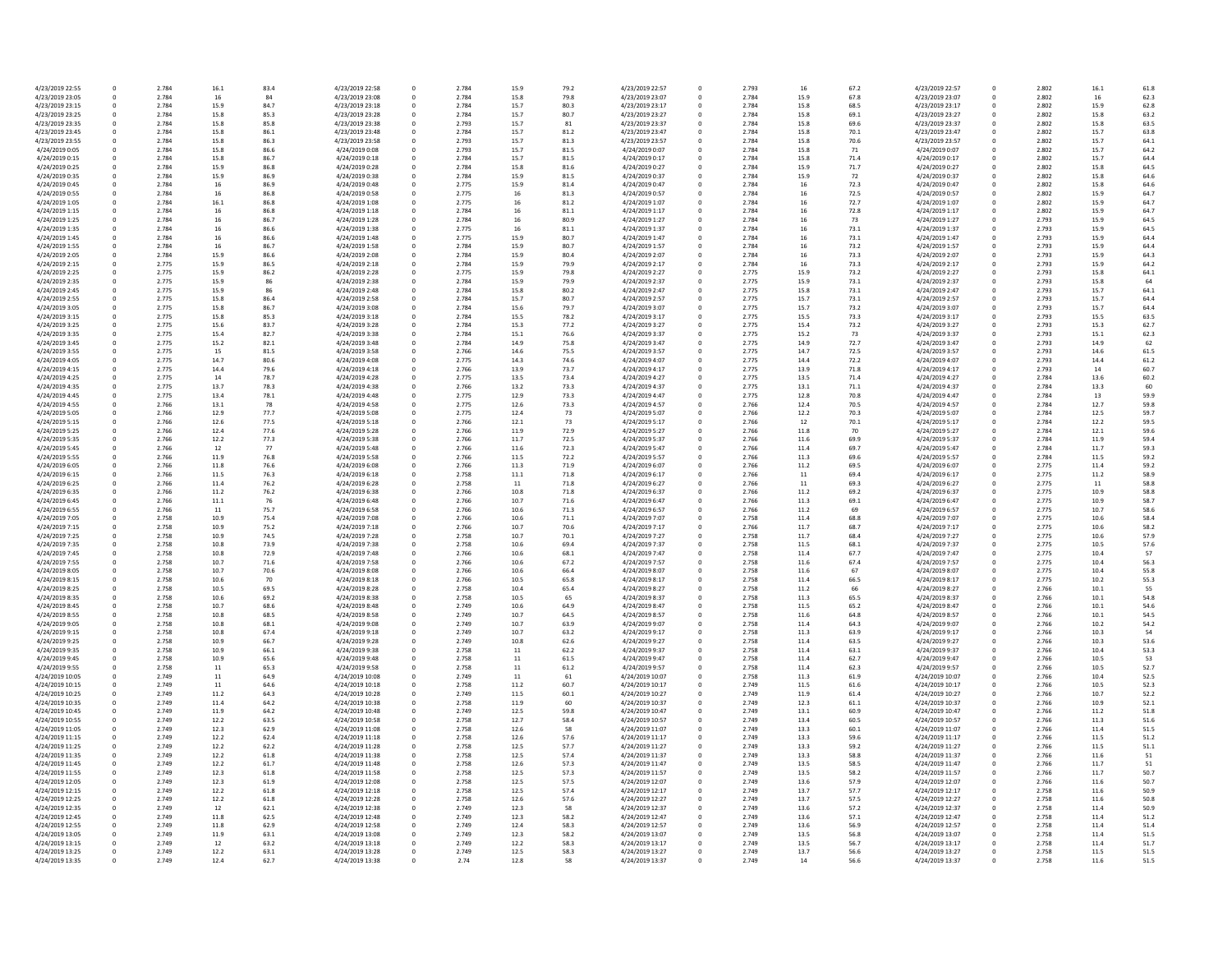13.4 50.4<br>
13.5 50.1<br>
13.6 49.6<br>
13.4 49.1<br>
13 48.7<br>
12.6 48.6<br>
12.4 48.9 12.4 48.9<br>12.4 49 12.4 48.7<br>12.5 49 12.5 49<br>
12.5 48.8<br>
12.4 48.8<br>
12.2 48.7<br>
12.1 48.9<br>
12 48.9 12 48.9<br>11.9 48.9<br>11.7 49 11.6 49.2<br>
11.5 49.2<br>
11.5 49.2<br>
11.4 49.1 11.4 49.1<br>11.2 49.2  $\begin{array}{llllll} 10.9 & & & 49.2 \\ 10.5 & & & 49.4 \\ 10.1 & & & 49.5 \\ 9.7 & & & 49.7 \\ 9.5 & & & 50 \\ 9.3 & & & 50.2 \\ 9.1 & & & 50.5 \\ 9 & & & 50.9 \\ 8.8 & & & 51.2 \\ 8.8 & & & 51.5 \\ \end{array}$ 8.1 53.6<br>8 53.6 53.6<br>53.6 7.9 53.6<br>7.8 53.7 7.3 54.1<br>
7.1 54.3<br>
7 54.5 7 54.6<br>6.9 54.8<br>6.8 55  $55.3$  $57.3$  $57.4$  $57.8$  58.1 58.3 58.4

| 4/24/2019 13:45                    | 0                | 2.749          | 12.8           | 62.4         | 4/24/2019 13:48                    | 0      | 2.749          | 13.5           | 57.6         | 4/24/2019 13:47                    |
|------------------------------------|------------------|----------------|----------------|--------------|------------------------------------|--------|----------------|----------------|--------------|------------------------------------|
| 4/24/2019 13:55                    | 0                | 2.749          | 13.2           | 61.8         | 4/24/2019 13:58                    | 0      | 2.749          | 14.1           | 56.7         | 4/24/2019 13:57                    |
| 4/24/2019 14:05                    | 0                | 2.749          | 13.4           | 61.2         | 4/24/2019 14:08                    | 0      | 2.749          | 14.2           | 56.1         | 4/24/2019 14:07                    |
| 4/24/2019 14:15                    | 0                | 2.749          | 13.5           | 60.8         | 4/24/2019 14:18                    | 0      | 2.749          | 14.4           | 55.5         | 4/24/2019 14:17                    |
| 4/24/2019 14:25                    | 0                | 2.749          | 13.7           | 60.5         | 4/24/2019 14:28                    | 0      | 2.749          | 14.5           | 54.9         | 4/24/2019 14:27                    |
| 4/24/2019 14:35<br>4/24/2019 14:45 | 0<br>$\mathbf 0$ | 2.749<br>2.74  | 13.6<br>13.4   | 59.8<br>59.4 | 4/24/2019 14:38<br>4/24/2019 14:48 | 0<br>0 | 2.749<br>2.749 | 14.4<br>14.3   | 54.7<br>54.7 | 4/24/2019 14:37<br>4/24/2019 14:47 |
| 4/24/2019 14:55                    | 0                | 2.74           | 13.4           | 59.3         | 4/24/2019 14:58                    | 0      | 2.749          | 14.4           | 54.4         | 4/24/2019 14:57                    |
| 4/24/2019 15:05                    | 0                | 2.74           | 13.4           | 59.1         | 4/24/2019 15:08                    | 0      | 2.749          | 13.9           | 54           | 4/24/2019 15:07                    |
| 4/24/2019 15:15                    | 0                | 2.74           | 13             | 58.9         | 4/24/2019 15:18                    | 0      | 2.749          | 13.4           | 54.1         | 4/24/2019 15:17                    |
| 4/24/2019 15:25                    | 0                | 2.74           | 12.8           | 59           | 4/24/2019 15:28                    | 0      | 2.749          | 13.2           | 54.3         | 4/24/2019 15:27                    |
| 4/24/2019 15:35                    | 0                | 2.74           | 12.7           | 59.2         | 4/24/2019 15:38                    | 0      | 2.749          | 13.3           | 54.4         | 4/24/2019 15:37                    |
| 4/24/2019 15:45                    | 0                | 2.74           | 12.8           | 59.2         | 4/24/2019 15:48                    | 0      | 2.749          | 13.1           | 54.5         | 4/24/2019 15:47                    |
| 4/24/2019 15:55                    | 0                | 2.74           | 12.8           | 59.1         | 4/24/2019 15:58                    | 0      | 2.74           | 13             | 54.7         | 4/24/2019 15:57                    |
| 4/24/2019 16:05                    | 0                | 2.74           | 12.9           | 59           | 4/24/2019 16:08                    | 0      | 2.749          | 12.9           | 54.9         | 4/24/2019 16:07                    |
| 4/24/2019 16:15                    | 0                | 2.74           | 12.9           | 58.9         | 4/24/2019 16:18                    | 0      | 2.749          | 12.9           | 55.1         | 4/24/2019 16:17                    |
| 4/24/2019 16:25                    | 0                | 2.74           | 13             | 58.9         | 4/24/2019 16:28                    | 0      | 2.749          | 12.9           | 55.2         | 4/24/2019 16:27                    |
| 4/24/2019 16:35                    | 0                | 2.74           | 12.9           | 58.9         | 4/24/2019 16:38                    | 0      | 2.74           | 12.7           | 55.2         | 4/24/2019 16:37                    |
| 4/24/2019 16:45                    | 0                | 2.74           | 12.7           | 59.1         | 4/24/2019 16:48                    | 0      | 2.749          | 12.5           | 55.4         | 4/24/2019 16:47                    |
| 4/24/2019 16:55                    | 0                | 2.74           | 12.5           | 59.1         | 4/24/2019 16:58                    | 0      | 2.74           | 12.4           | 55.6         | 4/24/2019 16:57                    |
| 4/24/2019 17:05                    | 0                | 2.74           | 12.3           | 59.3         | 4/24/2019 17:08                    | 0      | 2.74           | 12.2           | 55.9         | 4/24/2019 17:07                    |
| 4/24/2019 17:15                    | 0                | 2.74           | 12.1           | 59.6         | 4/24/2019 17:18                    | 0      | 2.74           | 12.1           | 56.3         | 4/24/2019 17:17                    |
| 4/24/2019 17:25                    | 0                | 2.74           | 11.9           | 59.8         | 4/24/2019 17:28                    | 0      | 2.74           | 12             | 56.4         | 4/24/2019 17:27                    |
| 4/24/2019 17:35<br>4/24/2019 17:45 | $\mathbf 0$<br>0 | 2.74<br>2.74   | 11.8<br>11.6   | 59.9<br>60.1 | 4/24/2019 17:38<br>4/24/2019 17:48 | 0<br>0 | 2.74<br>2.74   | 11.8<br>11.5   | 56.7<br>56.9 | 4/24/2019 17:37<br>4/24/2019 17:47 |
| 4/24/2019 17:55                    | 0                | 2.74           | 11.3           | 60.4         | 4/24/2019 17:58                    | 0      | 2.74           | 11.3           | 57.1         | 4/24/2019 17:57                    |
| 4/24/2019 18:05                    | 0                | 2.74           | 11.1           | 60.7         | 4/24/2019 18:08                    | 0      | 2.74           | 11.1           | 57.2         | 4/24/2019 18:07                    |
| 4/24/2019 18:15                    | 0                | 2.74           | 11             | 61.1         | 4/24/2019 18:18                    | 0      | 2.74           | 11             | 57.6         | 4/24/2019 18:17                    |
| 4/24/2019 18:25                    | 0                | 2.731          | 11             | 61.3         | 4/24/2019 18:28                    | 0      | 2.74           | 10.8           | 57.9         | 4/24/2019 18:27                    |
| 4/24/2019 18:35                    | 0                | 2.731          | 10.7           | 61.7         | 4/24/2019 18:38                    | 0      | 2.74           | 10.5           | 58.2         | 4/24/2019 18:37                    |
| 4/24/2019 18:45                    | 0                | 2.731          | 10.6           | 62.1         | 4/24/2019 18:48                    | 0      | 2.74           | 10.2           | 58.8         | 4/24/2019 18:47                    |
| 4/24/2019 18:55                    | 0                | 2.731          | 10.3           | 62.4         | 4/24/2019 18:58                    | 0      | 2.74           | 10             | 58.9         | 4/24/2019 18:57                    |
| 4/24/2019 19:05                    | 0                | 2.731          | 10             | 62.5         | 4/24/2019 19:08                    | 0      | 2.74           | 9.6            | 59.3         | 4/24/2019 19:07                    |
| 4/24/2019 19:15                    | 0                | 2.731          | 9.7            | 62.9         | 4/24/2019 19:18                    | 0      | 2.74           | 9.4            | 59.9         | 4/24/2019 19:17                    |
| 4/24/2019 19:25                    | $\Omega$         | 2.731          | 9.6            | 63.4         | 4/24/2019 19:28                    | 0      | 2.731          | 9.2            | 60.3         | 4/24/2019 19:27                    |
| 4/24/2019 19:35                    | 0                | 2.731          | 9.4            | 63.9         | 4/24/2019 19:38                    | 0      | 2.731          | 9              | 60.9         | 4/24/2019 19:37                    |
| 4/24/2019 19:45                    | 0                | 2.731          | 9.3            | 64.4         | 4/24/2019 19:48                    | 0      | 2.731          | 8.9            | 61.4         | 4/24/2019 19:47                    |
| 4/24/2019 19:55                    | 0                | 2.731          | 9.2            | 65           | 4/24/2019 19:58                    | 0      | 2.731          | 8.8            | 61.9         | 4/24/2019 19:57                    |
| 4/24/2019 20:05                    | 0                | 2.731          | 9.1            | 65.3         | 4/24/2019 20:08                    | 0      | 2.731          | 8.7            | 62.2         | 4/24/2019 20:07                    |
| 4/24/2019 20:15                    | 0                | 2.731          | q              | 65.6         | 4/24/2019 20:18                    | 0      | 2.731          | 8.6            | 62.5         | 4/24/2019 20:17                    |
| 4/24/2019 20:25                    | 0                | 2.731          | 8.9            | 65.9         | 4/24/2019 20:28                    | 0      | 2.731          | 8.6            | 62.8         | 4/24/2019 20:27                    |
| 4/24/2019 20:35                    | 0                | 2.731          | 8.9            | 66.3         | 4/24/2019 20:38                    | 0      | 2.731          | 8.5            | 63.2         | 4/24/2019 20:37                    |
| 4/24/2019 20:45                    | 0                | 2.731          | 8.8            | 66.6         | 4/24/2019 20:48                    | 0      | 2.731          | 8.5            | 63.5         | 4/24/2019 20:47                    |
| 4/24/2019 20:55<br>4/24/2019 21:05 | 0<br>0           | 2.723<br>2.723 | 8.8<br>8.7     | 66.8<br>67.1 | 4/24/2019 20:58<br>4/24/2019 21:08 | 0<br>0 | 2.731<br>2.731 | 8.4<br>8.4     | 63.8<br>64.1 | 4/24/2019 20:57<br>4/24/2019 21:07 |
| 4/24/2019 21:15                    | 0                | 2.723          | 8.7            | 67.4         | 4/24/2019 21:18                    | 0      | 2.731          | 8.3            | 64.4         | 4/24/2019 21:17                    |
| 4/24/2019 21:25                    | $\Omega$         | 2.723          | 8.7            | 67.6         | 4/24/2019 21:28                    | 0      | 2.731          | 8.3            | 64.6         | 4/24/2019 21:27                    |
| 4/24/2019 21:35                    | 0                | 2.723          | 8.6            | 67.8         | 4/24/2019 21:38                    | 0      | 2.731          | 8.2            | 64.8         | 4/24/2019 21:37                    |
| 4/24/2019 21:45                    | 0                | 2.723          | 8.6            | 68           | 4/24/2019 21:48                    | 0      | 2.731          | 8.2            | 65           | 4/24/2019 21:47                    |
| 4/24/2019 21:55                    | 0                | 2.723          | 8.5            | 68.2         | 4/24/2019 21:58                    | 0      | 2.723          | 8.2            | 65.1         | 4/24/2019 21:57                    |
| 4/24/2019 22:05                    | 0                | 2.723          | 8.5            | 68.4         | 4/24/2019 22:08                    | 0      | 2.723          | 8.1            | 65.2         | 4/24/2019 22:07                    |
| 4/24/2019 22:15                    | $\Omega$         | 2.723          | 8.5            | 68.5         | 4/24/2019 22:18                    | 0      | 2.723          | 8.1            | 65.3         | 4/24/2019 22:17                    |
| 4/24/2019 22:25                    | 0                | 2.723          | 8.4            | 68.5         | 4/24/2019 22:28                    | 0      | 2.723          | 8.1            | 65.2         | 4/24/2019 22:27                    |
| 4/24/2019 22:35                    | 0                | 2.723          | 8.4            | 68.5         | 4/24/2019 22:38                    | 0      | 2.723          | 8              | 65.2         | 4/24/2019 22:37                    |
| 4/24/2019 22:45                    | 0                | 2.723          | 8.3            | 68.4         | 4/24/2019 22:48                    | 0      | 2.723          | 7.8            | 65.2         | 4/24/2019 22:47                    |
| 4/24/2019 22:55                    | 0                | 2.723          | 8.2            | 68.4         | 4/24/2019 22:58                    | 0      | 2.723          | 7.7            | 65.3         | 4/24/2019 22:57                    |
| 4/24/2019 23:05                    | 0                | 2.723          | 8.1            | 68.5         | 4/24/2019 23:08                    | 0      | 2.723          | 7.5            | 65.4         | 4/24/2019 23:07                    |
| 4/24/2019 23:15                    | 0                | 2.723          | 7.9            | 68.9         | 4/24/2019 23:18                    | 0      | 2.723          | 7.3            | 65.7         | 4/24/2019 23:17                    |
| 4/24/2019 23:25                    | 0                | 2.723          | 7.8            | 69           | 4/24/2019 23:28                    | 0      | 2.723          | 7.1            | 66           | 4/24/2019 23:27                    |
| 4/24/2019 23:35                    | 0                | 2.714          | 7.6            | 69.3         | 4/24/2019 23:38                    | 0      | 2.723          | $\overline{7}$ | 66.3         | 4/24/2019 23:37                    |
| 4/24/2019 23:45                    | 0                | 2.714          | 7.4            | 69.7         | 4/24/2019 23:48                    | 0      | 2.723          | 6.8            | 66.7         | 4/24/2019 23:47                    |
| 4/24/2019 23:55                    | $\Omega$         | 2.714          | 7.2            | 70.4         | 4/24/2019 23:58                    |        | 2.723          | 6.6            | 67.1         | 4/24/2019 23:57                    |
| 4/25/2019 0:05                     | 0                | 2.714          | $\overline{7}$ | 71.2         | 4/25/2019 0:08                     | 0      | 2.714          | 6.5            | 67.7         | 4/25/2019 0:07                     |
| 4/25/2019 0:15<br>4/25/2019 0:25   | 0<br>0           | 2.714<br>2.714 | 6.8<br>6.7     | 72<br>72.4   | 4/25/2019 0:18<br>4/25/2019 0:28   | 0      | 2.714<br>2.714 | 6.4<br>6.4     | 68.2<br>68.7 | 4/25/2019 0:17<br>4/25/2019 0:27   |
| 4/25/2019 0:35                     | 0                | 2.714          | 6.5            | 73.1         | 4/25/2019 0:38                     | 0      | 2.714          | 6.2            | 69.3         | 4/25/2019 0:37                     |
| 4/25/2019 0:45                     | 0                | 2.714          | 6.4            | 73.7         | 4/25/2019 0:48                     |        | 2.714          | 6.1            | 69.9         | 4/25/2019 0:47                     |
| 4/25/2019 0:55                     | 0                | 2.714          | 6.3            | 74.2         | 4/25/2019 0:58                     |        | 2.714          | 5.9            | 70.2         | 4/25/2019 0:57                     |
| 4/25/2019 1:05                     | $\Omega$         | 2.714          | 6.2            | 74.8         | 4/25/2019 1:08                     | 0      | 2.714          | 5.9            | 70.5         | 4/25/2019 1:07                     |
| 4/25/2019 1:15                     | 0                | 2.714          | 6.1            | 75.6         | 4/25/2019 1:18                     |        | 2.714          | 5.8            | 71           | 4/25/2019 1:17                     |
| 4/25/2019 1:25                     | 0                | 2.714          | 5.9            | 76.2         | 4/25/2019 1:28                     | 0      | 2.714          | 5.7            | 71.4         | 4/25/2019 1:27                     |
| 4/25/2019 1:35                     |                  | 2.714          | 5.8            | 76.8         | 4/25/2019 1:38                     |        | 2.714          | 5.7            | 71.9         | 4/25/2019 1:37                     |
| 4/25/2019 1:45                     | 0                | 2.705          | 5.8            | 77.3         | 4/25/2019 1:48                     |        | 2.714          | 5.7            | 72.3         | 4/25/2019 1:47                     |
| 4/25/2019 1:55                     | $\Omega$         | 2.705          | 5.7            | 77.9         | 4/25/2019 1:58                     | 0      | 2.714          | 5.6            | 72.7         | 4/25/2019 1:57                     |
| 4/25/2019 2:05                     | 0                | 2.705          | 5.7            | 78.4         | 4/25/2019 2:08                     |        | 2.714          | 5.6            | 73           | 4/25/2019 2:07                     |
| 4/25/2019 2:15                     | 0                | 2.705          | 5.6            | 78.7         | 4/25/2019 2:18                     | 0      | 2.714          | 5.6            | 73.2         | 4/25/2019 2:17                     |
| 4/25/2019 2:25                     | 0                | 2.705          | 5.5            | 79           | 4/25/2019 2:28                     | 0      | 2.714          | 5.6            | 73.6         | 4/25/2019 2:27                     |
| 4/25/2019 2:35                     | 0                | 2.705          | 5.5            | 79.3         | 4/25/2019 2:38                     |        | 2.696          | 5.5            | 74           | 4/25/2019 2:37                     |
| 4/25/2019 2:45                     | 0                | 2.705          | 5.4            | 79.6         | 4/25/2019 2:48                     | 0      | 2.705          | 5.5            | 74.3         | 4/25/2019 2:47                     |
| 4/25/2019 2:55                     | 0                | 2.705          | 5.4            | 80           | 4/25/2019 2:58                     |        | 2.705          | 5.4            | 74.6         | 4/25/2019 2:57                     |
| 4/25/2019 3:05                     | 0                | 2.696          | 5.3            | 80.4         | 4/25/2019 3:08                     | 0      | 2.705          | 5.3            | 74.8         | 4/25/2019 3:07                     |
| 4/25/2019 3:15                     | 0                | 2.705          | $5.2$          | 80.8         | 4/25/2019 3:18                     |        | 2.705          | 5.2            | 75.3         | 4/25/2019 3:17                     |
| 4/25/2019 3:25                     | 0                | 2.705          | 5.1            | 81.3         | 4/25/2019 3:28                     |        | 2.705          | 5.1            | 75.7         | 4/25/2019 3:27                     |
| 4/25/2019 3:35                     | 0                | 2.705          |                | 81.6         | 4/25/2019 3:38                     | 0      | 2.705          | 5.1            | 76           | 4/25/2019 3:37                     |
| 4/25/2019 3:45                     | 0<br>0           | 2.705<br>2.705 | 4.9            | 82.1<br>82.4 | 4/25/2019 3:48                     | 0      | 2.705<br>2.705 | 4.8            | 76.2         | 4/25/2019 3:47<br>4/25/2019 3:57   |
| 4/25/2019 3:55<br>4/25/2019 4:05   | 0                | 2.696          | 4.8<br>4.7     | 82.8         | 4/25/2019 3:58<br>4/25/2019 4:08   |        | 2.705          | 4.7            | 76.5<br>76.9 | 4/25/2019 4:07                     |
| 4/25/2019 4:15                     | 0                | 2.696          | 4.6            | 83.3         | 4/25/2019 4:18                     | 0      | 2.705          | 4.5            | 77.4         | 4/25/2019 4:17                     |
| 4/25/2019 4:25                     | 0                | 2.696          | 4.5            | 83.7         | 4/25/2019 4:28                     | 0      | 2.705          | 4.5            | 77.8         | 4/25/2019 4:27                     |
|                                    |                  |                |                |              |                                    |        |                |                |              |                                    |

| 3.5            | 57.6 | 4/24/2019 13:47 | 0            | 2.749 | 14.5    | 56.6 | 4/24/2019 13:47 | 0 | 2.758 | 12             | 51.6 |
|----------------|------|-----------------|--------------|-------|---------|------|-----------------|---|-------|----------------|------|
| 4.1            | 56.7 | 4/24/2019 13:57 | 0            | 2.749 | 15.2    | 56.4 | 4/24/2019 13:57 | 0 | 2.758 | 12.5           | 51.4 |
| 4.2            | 56.1 | 4/24/2019 14:07 | 0            | 2.749 | 15.5    | 56.2 | 4/24/2019 14:07 | 0 | 2.758 | 12.6           | 50.9 |
|                |      |                 |              |       |         |      |                 |   |       |                |      |
| 4.4            | 55.5 | 4/24/2019 14:17 | 0            | 2.749 | 15.7    | 56   | 4/24/2019 14:17 | 0 | 2.758 | 12.9           | 50.7 |
| 4.5            | 54.9 | 4/24/2019 14:27 | 0            | 2.749 | 16      | 55.6 | 4/24/2019 14:27 | 0 | 2.758 | 13.4           | 50.4 |
| 4.4            | 54.7 | 4/24/2019 14:37 | 0            | 2.749 | 15.9    | 55.2 | 4/24/2019 14:37 | 0 | 2.758 | 13.5           | 50.1 |
| 4.3            | 54.7 | 4/24/2019 14:47 | 0            | 2.749 | 15.8    | 54.8 | 4/24/2019 14:47 | 0 | 2.758 | 13.6           | 49.6 |
|                |      |                 |              |       |         |      |                 |   |       |                |      |
| 4.4            | 54.4 | 4/24/2019 14:57 | 0            | 2.749 | 15.9    | 54.4 | 4/24/2019 14:57 | 0 | 2.758 | 13.4           | 49.1 |
| 3.9            | 54   | 4/24/2019 15:07 | 0            | 2.749 | 15.2    | 54   | 4/24/2019 15:07 | 0 | 2.758 | 13             | 48.7 |
| 3.4            | 54.1 | 4/24/2019 15:17 | 0            | 2.749 | 14.7    | 53.6 | 4/24/2019 15:17 | 0 | 2.758 | 12.6           | 48.6 |
| 3.2            | 54.3 | 4/24/2019 15:27 | 0            | 2.749 | 14.5    | 53.3 | 4/24/2019 15:27 | 0 | 2.758 | 12.4           | 48.9 |
|                |      |                 |              |       |         |      |                 |   |       |                |      |
| 3.3            | 54.4 | 4/24/2019 15:37 | 0            | 2.749 | 14.6    | 53.3 | 4/24/2019 15:37 | 0 | 2.758 | 12.4           | 49   |
| 3.1            | 54.5 | 4/24/2019 15:47 | 0            | 2.749 | 14.7    | 53.2 | 4/24/2019 15:47 |   | 2.758 | 12.6           | 49   |
| L3             | 54.7 | 4/24/2019 15:57 | 0            | 2.749 | 14.9    | 53.2 | 4/24/2019 15:57 | 0 | 2.758 | 12.5           | 48.7 |
| 2.9            | 54.9 | 4/24/2019 16:07 | U            | 2.749 | 15.1    | 53.1 | 4/24/2019 16:07 |   | 2.758 | 12.4           | 48.7 |
|                |      |                 |              |       |         |      |                 |   |       |                |      |
| 2.9            | 55.1 | 4/24/2019 16:17 | 0            | 2.749 | 15.2    | 52.9 | 4/24/2019 16:17 | 0 | 2.758 | 12.5           | 49   |
|                | 55.2 | 4/24/2019 16:27 | 0            | 2.749 | 15.3    | 52.8 | 4/24/2019 16:27 | 0 | 2.758 | 12.5           | 48.8 |
| 2.7            | 55.2 | 4/24/2019 16:37 | 0            | 2.74  | 15.2    | 52.6 | 4/24/2019 16:37 |   | 2.758 | 12.4           | 48.8 |
| $2.5\,$        | 55.4 | 4/24/2019 16:47 | 0            | 2.74  | 14.9    | 52.4 | 4/24/2019 16:47 | 0 | 2.749 | 12.2           | 48.7 |
|                |      |                 |              |       |         |      |                 |   |       |                |      |
| 2.4            | 55.6 | 4/24/2019 16:57 | 0            | 2.74  | 14.7    | 52.3 | 4/24/2019 16:57 | 0 | 2.749 | 12.1           | 48.9 |
| 2.2            | 55.9 | 4/24/2019 17:07 | 0            | 2.74  | 14.6    | 52.2 | 4/24/2019 17:07 | 0 | 2.749 | 12             | 48.9 |
| 2.1            | 56.3 | 4/24/2019 17:17 | 0            | 2.74  | 14.4    | 52.1 | 4/24/2019 17:17 | 0 | 2.749 | 11.9           | 48.9 |
| $\overline{2}$ | 56.4 | 4/24/2019 17:27 | 0            | 2.74  | 14      | 52   | 4/24/2019 17:27 | 0 | 2.749 | 11.7           | 49   |
|                |      |                 |              |       |         |      |                 |   |       |                |      |
| $1.8\,$        | 56.7 | 4/24/2019 17:37 | 0            | 2.74  | 13.5    | 52   | 4/24/2019 17:37 | 0 | 2.749 | 11.6           | 49.2 |
| 1.5            | 56.9 | 4/24/2019 17:47 | 0            | 2.74  | 13      | 51.9 | 4/24/2019 17:47 | 0 | 2.749 | 11.5           | 49.2 |
| 1.3            | 57.1 | 4/24/2019 17:57 | 0            | 2.74  | 12.9    | 52   | 4/24/2019 17:57 | 0 | 2.749 | 11.5           | 49.2 |
| 1.1            | 57.2 | 4/24/2019 18:07 | 0            | 2.74  | 12.6    | 52.1 | 4/24/2019 18:07 | 0 | 2.749 | 11.4           | 49.1 |
|                |      |                 |              |       |         |      |                 |   |       |                |      |
|                | 57.6 | 4/24/2019 18:17 | 0            | 2.74  | 12.5    | 52.2 | 4/24/2019 18:17 |   | 2.749 | 11.2           | 49.2 |
| 0.8            | 57.9 | 4/24/2019 18:27 | 0            | 2.74  | 12.3    | 52.3 | 4/24/2019 18:27 | 0 | 2.749 | 10.9           | 49.2 |
| 0.5            | 58.2 | 4/24/2019 18:37 | 0            | 2.74  | 11.9    | 52.4 | 4/24/2019 18:37 |   | 2.749 | 10.5           | 49.4 |
| 0.2            | 58.8 | 4/24/2019 18:47 | 0            | 2.74  | 11.4    | 52.6 | 4/24/2019 18:47 |   | 2.749 | 10.1           | 49.5 |
|                |      |                 |              |       |         |      |                 |   |       |                |      |
| LO.            | 58.9 | 4/24/2019 18:57 | 0            | 2.74  | 11      | 52.7 | 4/24/2019 18:57 | 0 | 2.749 | 9.7            | 49.7 |
| 1.6            | 59.3 | 4/24/2019 19:07 | 0            | 2.74  | 10.6    | 52.9 | 4/24/2019 19:07 | 0 | 2.74  | 9.5            | 50   |
| 4.(            | 59.9 | 4/24/2019 19:17 | $\Omega$     | 2.731 | 10.2    | 53.1 | 4/24/2019 19:17 | 0 | 2.74  | 9.3            | 50.2 |
|                |      |                 |              |       |         |      |                 |   |       |                |      |
| $2^{1}$        | 60.3 | 4/24/2019 19:27 | $\mathbf{0}$ | 2.731 | 9.9     | 53.3 | 4/24/2019 19:27 |   | 2.74  | 9.1            | 50.5 |
|                | 60.9 | 4/24/2019 19:37 | 0            | 2.731 | 9.7     | 53.6 | 4/24/2019 19:37 | 0 | 2.74  | 9              | 50.9 |
| 9.؛            | 61.4 | 4/24/2019 19:47 | 0            | 2.731 | 9.5     | 53.9 | 4/24/2019 19:47 |   | 2.74  | 8.8            | 51.2 |
| 8.،            | 61.9 | 4/24/2019 19:57 | 0            | 2.731 | 9.4     | 54.2 | 4/24/2019 19:57 |   | 2.74  | 8.8            | 51.5 |
|                |      |                 |              |       |         |      |                 |   |       |                |      |
|                | 62.2 | 4/24/2019 20:07 | 0            | 2.731 | 9.3     | 54.6 | 4/24/2019 20:07 | 0 | 2.74  | 8.7            | 51.7 |
| 6.،            | 62.5 | 4/24/2019 20:17 | $\mathbf{0}$ | 2.731 | 9.1     | 54.9 | 4/24/2019 20:17 |   | 2.74  | 8.6            | 51.9 |
| 6.،            | 62.8 | 4/24/2019 20:27 | 0            | 2.731 | 9       | 55.3 | 4/24/2019 20:27 | 0 | 2.74  | 8.6            | 52   |
| 3.5            | 63.2 | 4/24/2019 20:37 | 0            | 2.731 | 8.9     | 55.6 | 4/24/2019 20:37 |   | 2.74  | 8.5            | 52.2 |
|                |      |                 |              |       |         |      |                 |   |       |                |      |
| 3.5            | 63.5 | 4/24/2019 20:47 | 0            | 2.731 | 8.9     | 55.9 | 4/24/2019 20:47 |   | 2.74  | 8.5            | 52.4 |
|                | 63.8 | 4/24/2019 20:57 | 0            | 2.731 | 8.8     | 56.2 | 4/24/2019 20:57 | 0 | 2.74  | 8.4            | 52.6 |
| .4             | 64.1 | 4/24/2019 21:07 | $\mathbf{0}$ | 2.731 | 8.8     | 56.4 | 4/24/2019 21:07 |   | 2.74  | 8.4            | 52.7 |
| 3.3            | 64.4 | 4/24/2019 21:17 | 0            | 2.731 | 8.7     | 56.8 | 4/24/2019 21:17 | 0 | 2.74  | 8.3            | 52.9 |
|                |      |                 |              |       |         |      |                 |   |       |                |      |
| 3.3            | 64.6 | 4/24/2019 21:27 | 0            | 2.723 | 8.7     | 57   | 4/24/2019 21:27 |   | 2.731 | 8.3            | 53.1 |
| .2             | 64.8 | 4/24/2019 21:37 | 0            | 2.723 | 8.6     | 57.3 | 4/24/2019 21:37 | 0 | 2.731 | 8.3            | 53.2 |
| .2             | 65   | 4/24/2019 21:47 | 0            | 2.723 | 8.6     | 57.5 | 4/24/2019 21:47 |   | 2.731 | 8.2            | 53.3 |
|                |      |                 |              |       |         |      |                 |   |       |                |      |
| 2 <sub>1</sub> | 65.1 | 4/24/2019 21:57 | $\Omega$     | 2.723 | 8.5     | 57.8 | 4/24/2019 21:57 |   | 2.731 | 8.2            | 53.4 |
| .1             | 65.2 | 4/24/2019 22:07 | 0            | 2.723 | 8.5     | 58   | 4/24/2019 22:07 | 0 | 2.731 | 8.2            | 53.5 |
|                | 65.3 | 4/24/2019 22:17 | 0            | 2.723 | 8.4     | 58.2 | 4/24/2019 22:17 |   | 2.731 | 8.2            | 53.6 |
| .1             | 65.2 | 4/24/2019 22:27 | 0            | 2.723 | 8.4     | 58.5 | 4/24/2019 22:27 | 0 | 2.731 | 8.2            | 53.7 |
|                |      |                 |              |       |         |      |                 |   |       |                |      |
|                | 65.2 | 4/24/2019 22:37 | 0            | 2.723 | 8.3     | 58.7 | 4/24/2019 22:37 |   | 2.731 | 8.1            | 53.6 |
| 8.             | 65.2 | 4/24/2019 22:47 | $\Omega$     | 2.723 | 8       | 58.8 | 4/24/2019 22:47 |   | 2.731 | 8              | 53.6 |
| $^{\prime}$ .7 | 65.3 | 4/24/2019 22:57 | 0            | 2.723 | 7.8     | 58.9 | 4/24/2019 22:57 | 0 | 2.731 | 7.9            | 53.6 |
| .5             | 65.4 | 4/24/2019 23:07 | $\mathbf{0}$ | 2.723 | 7.5     | 59   | 4/24/2019 23:07 |   | 2.731 | $7.8$          | 53.7 |
|                |      |                 |              |       |         |      |                 |   |       |                |      |
| '.3            | 65.7 | 4/24/2019 23:17 | 0            | 2.723 | 7.3     | 59.1 | 4/24/2019 23:17 | 0 | 2.731 | 7.6            | 53.8 |
|                | 66   | 4/24/2019 23:27 | $\Omega$     | 2.723 | 7.1     | 59.3 | 4/24/2019 23:27 | 0 | 2.731 | 7.5            | 53.9 |
|                | 66.3 | 4/24/2019 23:37 | 0            | 2.723 | 6.8     | 59.4 | 4/24/2019 23:37 |   | 2.731 | 7.4            | 54   |
| .8             | 66.7 | 4/24/2019 23:47 | 0            | 2.714 | 6.7     | 59.6 | 4/24/2019 23:47 | 0 | 2.731 | 7.3            | 54.1 |
|                | 67.1 | 4/24/2019 23:57 | 0            | 2.714 | 6.5     | 59.8 | 4/24/2019 23:57 | 0 | 2.723 | 7.1            | 54.3 |
| i.6            |      |                 |              |       |         |      |                 |   |       |                |      |
| $.5\,$         | 67.7 | 4/25/2019 0:07  | 0            | 2.714 | 6.3     | 60   | 4/25/2019 0:07  | 0 | 2.723 |                | 54.5 |
| .4             | 68.2 | 4/25/2019 0:17  | 0            | 2.714 | $6.2\,$ | 60.2 | 4/25/2019 0:17  |   | 2.723 | $\overline{7}$ | 54.6 |
| .4             | 68.7 | 4/25/2019 0:27  | 0            | 2.714 | $6.1\,$ | 60.6 | 4/25/2019 0:27  |   | 2.723 | $6.9$          | 54.8 |
| .2             | 69.3 | 4/25/2019 0:37  |              | 2.714 | 5.9     | 60.8 | 4/25/2019 0:37  |   | 2.723 | $6.8\,$        | 55   |
|                |      |                 |              |       |         |      |                 |   |       |                |      |
| .1             | 69.9 | 4/25/2019 0:47  |              | 2.714 | $5.8\,$ | 61.1 | 4/25/2019 0:47  |   | 2.723 | $6.8\,$        | 55.3 |
| و.,            | 70.2 | 4/25/2019 0:57  |              | 2.714 | 5.7     | 61.4 | 4/25/2019 0:57  |   | 2.723 | $6.8\,$        | 55.6 |
| و.,            | 70.5 | 4/25/2019 1:07  |              | 2.714 | 5.7     | 61.7 | 4/25/2019 1:07  |   | 2.723 | $6.8\,$        | 55.8 |
| .8             | 71   | 4/25/2019 1:17  |              | 2.714 | 5.6     | 62   | 4/25/2019 1:17  |   | 2.723 | 6.8            | 55.9 |
|                |      | 4/25/2019 1:27  |              |       |         |      |                 |   |       |                |      |
| .7             | 71.4 |                 |              | 2.714 | 5.5     | 62.3 | 4/25/2019 1:27  |   | 2.723 | $6.8\,$        | 56.1 |
| .7             | 71.9 | 4/25/2019 1:37  |              | 2.714 | $5.5\,$ | 62.6 | 4/25/2019 1:37  |   | 2.723 | $6.8\,$        | 56.3 |
| .7             | 72.3 | 4/25/2019 1:47  | 0            | 2.705 | $5.5\,$ | 62.9 | 4/25/2019 1:47  |   | 2.723 | 6.7            | 56.4 |
| .6             | 72.7 | 4/25/2019 1:57  | 0            | 2.705 | 5.3     | 63.2 | 4/25/2019 1:57  |   | 2.723 | 6.7            | 56.6 |
|                |      |                 |              |       |         |      |                 |   |       |                |      |
| .6             | 73   | 4/25/2019 2:07  |              | 2.705 | $5.2$   | 63.5 | 4/25/2019 2:07  |   | 2.723 | 6.6            | 56.8 |
| .6             | 73.2 | 4/25/2019 2:17  |              | 2.705 | 5.2     | 63.9 | 4/25/2019 2:17  |   | 2.714 | $6.5\,$        | 57.1 |
| .6             | 73.6 | 4/25/2019 2:27  |              | 2.705 | $5.2$   | 64.2 | 4/25/2019 2:27  |   | 2.723 | 6.5            | 57.3 |
| $.5\,$         | 74   | 4/25/2019 2:37  |              | 2.705 | 5.2     | 64.5 | 4/25/2019 2:37  |   | 2.714 | 6.4            | 57.4 |
|                |      |                 |              |       |         |      |                 |   |       |                |      |
| $.5\,$         | 74.3 | 4/25/2019 2:47  |              | 2.705 | 5.1     | 64.7 | 4/25/2019 2:47  |   | 2.714 | 6.4            | 57.6 |
| .4             | 74.6 | 4/25/2019 2:57  |              | 2.705 | 5       | 65   | 4/25/2019 2:57  |   | 2.714 | $6.2$          | 57.7 |
| .3             | 74.8 | 4/25/2019 3:07  |              | 2.705 | 4.9     | 65.3 | 4/25/2019 3:07  |   | 2.714 | $6.1\,$        | 57.8 |
| .2             | 75.3 | 4/25/2019 3:17  |              | 2.705 | 4.8     | 65.6 | 4/25/2019 3:17  |   | 2.714 | 6              | 58.1 |
|                |      |                 |              |       |         |      |                 |   |       |                |      |
| .1             | 75.7 | 4/25/2019 3:27  |              | 2.705 | 4.8     | 65.8 | 4/25/2019 3:27  |   | 2.714 | 6              | 58.3 |
| .1             | 76   | 4/25/2019 3:37  | 0            | 2.705 | 4.8     | 66.1 | 4/25/2019 3:37  |   | 2.714 | 6              | 58.4 |
| 5              | 76.2 | 4/25/2019 3:47  | $\Omega$     | 2.705 | 4.7     | 66.4 | 4/25/2019 3:47  | 0 | 2.714 | 5.9            | 58.6 |
| Ι.8            | 76.5 | 4/25/2019 3:57  | 0            | 2.705 | 4.5     | 66.6 | 4/25/2019 3:57  |   | 2.714 | 5.7            | 58.7 |
|                |      |                 |              |       |         |      |                 |   |       |                |      |
| .7             | 76.9 | 4/25/2019 4:07  | 0            | 2.696 | 4.3     | 66.8 | 4/25/2019 4:07  |   | 2.714 | 5.6            | 58.9 |
| I.5            | 77.4 | 4/25/2019 4:17  | 0            | 2.696 | 4.2     | 67   | 4/25/2019 4:17  | 0 | 2.714 | 5.5            | 59.2 |
| .5             | 77.8 | 4/25/2019 4:27  | 0            | 2.696 | 4.2     | 67.3 | 4/25/2019 4:27  | 0 | 2.714 | 5.4            | 59.4 |
|                |      |                 |              |       |         |      |                 |   |       |                |      |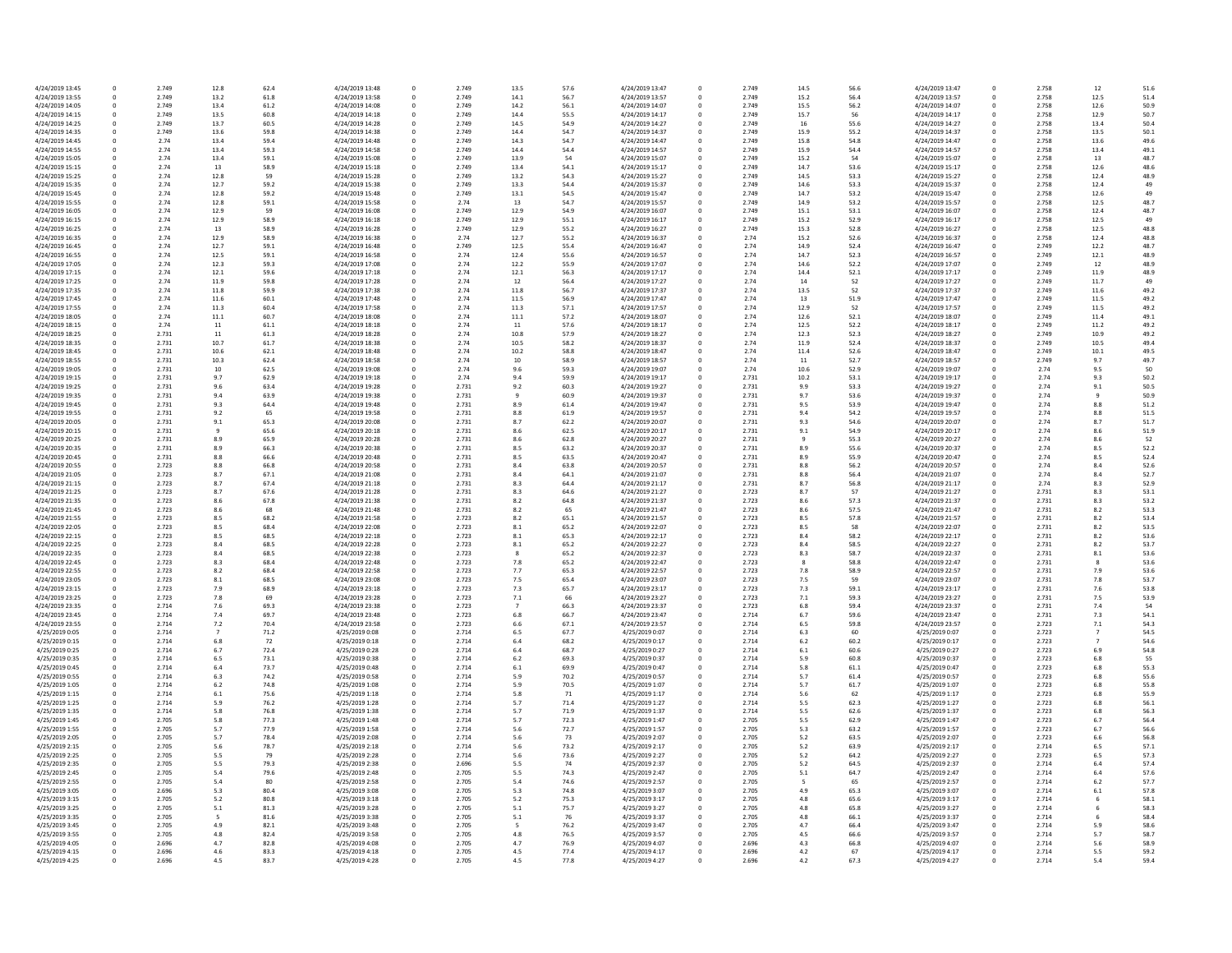| 4/25/2019 4:35  | 0           | 2.696 | 4.4  | 84   | 4/25/2019 4:38  | 0 | 2.705 | 4.5            | 78.2 | 4/25/2019 4:37  |
|-----------------|-------------|-------|------|------|-----------------|---|-------|----------------|------|-----------------|
| 4/25/2019 4:45  | 0           | 2.696 | 4.3  | 84.3 | 4/25/2019 4:48  | 0 | 2.696 | 4.4            | 78.5 | 4/25/2019 4:47  |
|                 |             |       |      |      |                 |   |       |                |      |                 |
| 4/25/2019 4:55  | 0           | 2.696 | 4.2  | 84.7 | 4/25/2019 4:58  | 0 | 2.696 | 4.3            | 78.7 | 4/25/2019 4:57  |
| 4/25/2019 5:05  | 0           | 2.696 | 4.1  | 84.9 | 4/25/2019 5:08  | 0 | 2.696 | 4.1            | 78.9 | 4/25/2019 5:07  |
| 4/25/2019 5:15  | 0           | 2.696 | 4.1  | 85.3 | 4/25/2019 5:18  | 0 | 2.696 | 4              | 79.1 | 4/25/2019 5:17  |
| 4/25/2019 5:25  | 0           | 2.696 |      | 85.5 | 4/25/2019 5:28  | 0 | 2.696 | 3.8            | 79.5 | 4/25/2019 5:27  |
|                 |             |       |      |      |                 |   |       |                |      |                 |
| 4/25/2019 5:35  | 0           | 2.696 | 3.9  | 85.8 | 4/25/2019 5:38  | 0 | 2.696 | 3.8            | 79.9 | 4/25/2019 5:37  |
| 4/25/2019 5:45  | 0           | 2.696 | 3.8  | 86   | 4/25/2019 5:48  | 0 | 2.696 | 3.6            | 80.1 | 4/25/2019 5:47  |
| 4/25/2019 5:55  | 0           | 2.687 | 3.7  | 86.2 | 4/25/2019 5:58  | 0 | 2.696 | 3.5            | 80.4 | 4/25/2019 5:57  |
| 4/25/2019 6:05  | 0           | 2.696 | 3.6  | 86.4 | 4/25/2019 6:08  | 0 | 2.696 | 3.3            | 80.8 | 4/25/2019 6:07  |
|                 |             |       |      |      |                 |   |       |                |      |                 |
| 4/25/2019 6:15  | 0           | 2.687 | 3.5  | 86.7 | 4/25/2019 6:18  | 0 | 2.696 | 3.3            | 81.2 | 4/25/2019 6:17  |
| 4/25/2019 6:25  | 0           | 2.687 | 3.5  | 86.9 | 4/25/2019 6:28  | 0 | 2.696 | 3.3            | 81.6 | 4/25/2019 6:27  |
| 4/25/2019 6:35  | 0           | 2.679 | 3.4  | 87.3 | 4/25/2019 6:38  | 0 | 2.696 | 3.3            | 82   | 4/25/2019 6:37  |
| 4/25/2019 6:45  | 0           | 2.687 | 3.5  | 87.6 | 4/25/2019 6:48  | 0 | 2.696 | 3.4            | 82.5 | 4/25/2019 6:47  |
|                 |             |       |      |      |                 |   |       |                |      |                 |
| 4/25/2019 6:55  | 0           | 2.687 | 3.5  | 88   | 4/25/2019 6:58  | 0 | 2.696 | 3.5            | 82.8 | 4/25/2019 6:57  |
| 4/25/2019 7:05  | 0           | 2.679 | 3.7  | 88.4 | 4/25/2019 7:08  | 0 | 2.687 | 3.7            | 83.2 | 4/25/2019 7:07  |
| 4/25/2019 7:15  | 0           | 2.687 | 3.9  | 88.9 | 4/25/2019 7:18  | 0 | 2.687 | $\overline{4}$ | 83.5 | 4/25/2019 7:17  |
| 4/25/2019 7:25  | $\Omega$    | 2.687 | 4.2  | 89.2 | 4/25/2019 7:28  | 0 | 2.687 | 4.2            | 83.7 | 4/25/2019 7:27  |
|                 |             |       |      |      |                 |   |       |                |      |                 |
| 4/25/2019 7:35  | 0           | 2.687 | 4.4  | 89.3 | 4/25/2019 7:38  | 0 | 2.687 | 4.4            | 83.9 | 4/25/2019 7:37  |
| 4/25/2019 7:45  | 0           | 2.687 | 4.6  | 89.6 | 4/25/2019 7:48  | 0 | 2.687 | 4.8            | 83.9 | 4/25/2019 7:47  |
| 4/25/2019 7:55  | 0           | 2.687 | 5    | 89.7 | 4/25/2019 7:58  | 0 | 2.687 | 5.3            | 83.4 | 4/25/2019 7:57  |
|                 | 0           |       |      |      |                 |   | 2.687 |                |      |                 |
| 4/25/2019 8:05  |             | 2.687 | 5.4  | 89.3 | 4/25/2019 8:08  | 0 |       | 5.8            | 82.8 | 4/25/2019 8:07  |
| 4/25/2019 8:15  | 0           | 2.687 | 6    | 88.8 | 4/25/2019 8:18  | 0 | 2.687 | 6.4            | 82   | 4/25/2019 8:17  |
| 4/25/2019 8:25  | $\mathbf 0$ | 2.687 | 6.5  | 87.9 | 4/25/2019 8:28  | 0 | 2.696 | 7.2            | 81   | 4/25/2019 8:27  |
| 4/25/2019 8:35  | 0           | 2.687 | 7.1  | 86.9 | 4/25/2019 8:38  | 0 | 2.696 | 8              | 79.6 | 4/25/2019 8:37  |
| 4/25/2019 8:45  | 0           | 2.687 | 7.7  | 85.7 | 4/25/2019 8:48  | 0 | 2.696 | 8.7            | 78.1 | 4/25/2019 8:47  |
|                 |             |       |      |      |                 |   |       |                |      |                 |
| 4/25/2019 8:55  | 0           | 2.687 | 8.3  | 84.1 | 4/25/2019 8:58  | 0 | 2.696 | 9.4            | 76.1 | 4/25/2019 8:57  |
| 4/25/2019 9:05  | $\Omega$    | 2.687 | 8.9  | 82.3 | 4/25/2019 9:08  | 0 | 2.696 | 10.1           | 74.2 | 4/25/2019 9:07  |
| 4/25/2019 9:15  | 0           | 2.687 | 9.4  | 80.4 | 4/25/2019 9:18  | 0 | 2.696 | 10.6           | 72.2 | 4/25/2019 9:17  |
|                 |             |       |      |      |                 |   |       |                |      |                 |
| 4/25/2019 9:25  | 0           | 2.696 | 10   | 78.8 | 4/25/2019 9:28  | 0 | 2.696 | 11.3           | 70.4 | 4/25/2019 9:27  |
| 4/25/2019 9:35  | 0           | 2.696 | 10.6 | 76.8 | 4/25/2019 9:38  | 0 | 2.696 | 11.7           | 68.6 | 4/25/2019 9:37  |
| 4/25/2019 9:45  | 0           | 2.696 | 10.9 | 74.9 | 4/25/2019 9:48  | 0 | 2.696 | 12             | 67   | 4/25/2019 9:47  |
| 4/25/2019 9:55  | 0           | 2.696 | 10.9 | 73.3 | 4/25/2019 9:58  | 0 | 2.705 | 11.9           | 65.6 | 4/25/2019 9:57  |
|                 |             |       |      |      |                 |   |       |                |      |                 |
| 4/25/2019 10:05 | 0           | 2.696 | 11.3 | 72   | 4/25/2019 10:08 | 0 | 2.705 | 12.1           | 64.7 | 4/25/2019 10:07 |
| 4/25/2019 10:15 | 0           | 2.696 | 11.7 | 70.6 | 4/25/2019 10:18 | 0 | 2.705 | 12.6           | 63.5 | 4/25/2019 10:17 |
| 4/25/2019 10:25 | 0           | 2.696 | 11.9 | 69.2 | 4/25/2019 10:28 | 0 | 2.705 | 13.3           | 62   | 4/25/2019 10:27 |
| 4/25/2019 10:35 | 0           | 2.696 | 12.3 | 68.1 | 4/25/2019 10:38 | 0 | 2.705 | 13.9           | 60.6 | 4/25/2019 10:37 |
|                 |             |       |      |      |                 |   |       |                |      |                 |
| 4/25/2019 10:45 | 0           | 2.696 | 12.6 | 66.9 | 4/25/2019 10:48 | 0 | 2.705 | 14.4           | 59.4 | 4/25/2019 10:47 |
| 4/25/2019 10:55 | 0           | 2.696 | 12.9 | 65.8 | 4/25/2019 10:58 | 0 | 2.705 | 14.4           | 57.9 | 4/25/2019 10:57 |
| 4/25/2019 11:05 | $\Omega$    | 2.696 | 13.1 | 64.8 | 4/25/2019 11:08 | 0 | 2.705 | 14.6           | 56.8 | 4/25/2019 11:07 |
|                 | 0           |       |      |      |                 |   |       |                |      |                 |
| 4/25/2019 11:15 |             | 2.696 | 13.2 | 63.8 | 4/25/2019 11:18 | 0 | 2.705 | 14.8           | 56   | 4/25/2019 11:17 |
| 4/25/2019 11:25 | $\Omega$    | 2.696 | 13.5 | 62.9 | 4/25/2019 11:28 | 0 | 2.705 | 15.3           | 55   | 4/25/2019 11:27 |
| 4/25/2019 11:35 | 0           | 2.696 | 13.8 | 62   | 4/25/2019 11:38 | 0 | 2.705 | 15.8           | 53.9 | 4/25/2019 11:37 |
| 4/25/2019 11:45 | 0           | 2.705 | 14.1 | 61.4 | 4/25/2019 11:48 | 0 | 2.705 | 16.2           | 53   | 4/25/2019 11:47 |
|                 |             |       |      |      |                 |   |       |                |      |                 |
| 4/25/2019 11:55 | $\Omega$    | 2.705 | 14.3 | 60.4 | 4/25/2019 11:58 | 0 | 2.705 | 16.5           | 52.1 | 4/25/2019 11:57 |
| 4/25/2019 12:05 | 0           | 2.705 | 14.7 | 59.6 | 4/25/2019 12:08 | 0 | 2.714 | 17             | 51.5 | 4/25/2019 12:07 |
| 4/25/2019 12:15 | 0           | 2.705 | 15.1 | 58.8 | 4/25/2019 12:18 | 0 | 2.714 | 17.5           | 50.6 | 4/25/2019 12:17 |
| 4/25/2019 12:25 | 0           | 2.705 | 15.3 | 57.9 | 4/25/2019 12:28 | 0 | 2.714 | 17.7           | 49.7 | 4/25/2019 12:27 |
|                 |             |       |      |      |                 |   |       |                |      |                 |
| 4/25/2019 12:35 | 0           | 2.705 | 15.4 | 57.2 | 4/25/2019 12:38 | 0 | 2.714 | 17.4           | 49.1 | 4/25/2019 12:37 |
| 4/25/2019 12:45 | 0           | 2.705 | 15.7 | 56.5 | 4/25/2019 12:48 | 0 | 2.714 | 17.6           | 49   | 4/25/2019 12:47 |
| 4/25/2019 12:55 | 0           | 2.705 | 16.1 | 55.9 | 4/25/2019 12:58 | 0 | 2.714 | 17.7           | 48.5 | 4/25/2019 12:57 |
| 4/25/2019 13:05 | $\Omega$    | 2.705 | 16.4 | 55.4 | 4/25/2019 13:08 | 0 | 2.714 | 17.7           | 48   | 4/25/2019 13:07 |
|                 |             |       |      |      |                 |   |       |                |      |                 |
| 4/25/2019 13:15 | 0           | 2.705 | 16.6 | 54.5 | 4/25/2019 13:18 | 0 | 2.705 | 17.7           | 47.7 | 4/25/2019 13:17 |
| 4/25/2019 13:25 | 0           | 2.705 | 16.9 | 53.8 | 4/25/2019 13:28 | 0 | 2.714 | 17.8           | 47.8 | 4/25/2019 13:27 |
| 4/25/2019 13:35 | 0           | 2.705 | 17.2 | 53.4 | 4/25/2019 13:38 | 0 | 2.714 | 17.9           | 47.8 | 4/25/2019 13:37 |
|                 | 0           |       |      |      |                 |   |       |                |      |                 |
| 4/25/2019 13:45 |             | 2.705 | 17.6 | 52.7 | 4/25/2019 13:48 | 0 | 2.714 | 18.2           | 47.2 | 4/25/2019 13:47 |
| 4/25/2019 13:55 | 0           | 2.714 | 17.6 | 51.9 | 4/25/2019 13:58 | 0 | 2.714 | 18.4           | 46.9 | 4/25/2019 13:57 |
| 4/25/2019 14:05 | 0           | 2.714 | 17.7 | 51.5 | 4/25/2019 14:08 | 0 | 2.714 | 18.5           | 46.7 | 4/25/2019 14:07 |
| 4/25/2019 14:15 | $\Omega$    | 2.714 | 17.8 | 51.4 | 4/25/2019 14:18 | 0 | 2.714 | 19.1           | 46.5 | 4/25/2019 14:17 |
|                 |             |       |      |      |                 |   |       |                |      |                 |
| 4/25/2019 14:25 | 0           | 2.714 | 17.9 | 50.9 | 4/25/2019 14:28 | 0 | 2.714 | 19.5           | 46.1 | 4/25/2019 14:27 |
| 4/25/2019 14:35 | 0           | 2.714 | 18.1 | 50.4 | 4/25/2019 14:38 | 0 | 2.714 | 19.6           | 45.7 | 4/25/2019 14:37 |
| 4/25/2019 14:45 |             | 2.714 | 18.2 | 50   | 4/25/2019 14:48 |   | 2.723 | 19.7           | 45.4 | 4/25/2019 14:47 |
| 4/25/2019 14:55 | 0           | 2.714 | 18.5 | 49.8 | 4/25/2019 14:58 | 0 | 2.723 | 19.9           | 44.7 | 4/25/2019 14:57 |
|                 |             |       |      |      |                 |   |       |                |      |                 |
| 4/25/2019 15:05 | 0           | 2.714 | 18.8 | 49.4 | 4/25/2019 15:08 | 0 | 2.723 | 20             | 44.3 | 4/25/2019 15:07 |
| 4/25/2019 15:15 | 0           | 2.714 | 19   | 49.1 | 4/25/2019 15:18 | 0 | 2.723 | 20             | 44   | 4/25/2019 15:17 |
| 4/25/2019 15:25 | 0           | 2.714 | 19.2 | 48.7 | 4/25/2019 15:28 | 0 | 2.723 | 20             | 43.9 | 4/25/2019 15:27 |
| 4/25/2019 15:35 | 0           | 2.714 | 19.3 | 48.4 | 4/25/2019 15:38 | 0 | 2.723 | 20.1           | 43.9 | 4/25/2019 15:37 |
|                 |             |       |      |      |                 |   |       |                |      |                 |
| 4/25/2019 15:45 | 0           | 2.714 | 19.3 | 47.9 | 4/25/2019 15:48 | 0 | 2.723 | 20.1           | 43.7 | 4/25/2019 15:47 |
| 4/25/2019 15:55 | 0           | 2.714 | 19.4 | 47.6 | 4/25/2019 15:58 | 0 | 2.723 | 20             | 43.5 | 4/25/2019 15:57 |
| 4/25/2019 16:05 | 0           | 2.714 | 19.4 | 47.4 | 4/25/2019 16:08 | 0 | 2.723 | 19.8           | 43.4 | 4/25/2019 16:07 |
| 4/25/2019 16:15 | 0           | 2.714 | 19.3 | 47.1 | 4/25/2019 16:18 | 0 | 2.723 | 19.7           | 43.8 | 4/25/2019 16:17 |
|                 |             |       |      |      |                 |   |       |                |      |                 |
| 4/25/2019 16:25 | 0           | 2.714 | 19.3 | 47.1 | 4/25/2019 16:28 | 0 | 2.723 | 19.7           | 43.8 | 4/25/2019 16:27 |
| 4/25/2019 16:35 | 0           | 2.714 | 19.4 | 47.1 | 4/25/2019 16:38 | 0 | 2.723 | 19.9           | 43.9 | 4/25/2019 16:37 |
| 4/25/2019 16:45 | 0           | 2.714 | 19.5 | 46.9 | 4/25/2019 16:48 | 0 | 2.723 | 19.9           | 43.6 | 4/25/2019 16:47 |
|                 | 0           | 2.723 | 19.5 | 46.8 | 4/25/2019 16:58 | 0 | 2.723 | 20             | 43.4 | 4/25/2019 16:57 |
| 4/25/2019 16:55 |             |       |      |      |                 |   |       |                |      |                 |
| 4/25/2019 17:05 | 0           | 2.723 | 19.5 | 46.9 | 4/25/2019 17:08 | 0 | 2.723 | 20.1           | 43.3 | 4/25/2019 17:07 |
| 4/25/2019 17:15 | 0           | 2.723 | 19.5 | 47.1 | 4/25/2019 17:18 | 0 | 2.723 | 20.1           | 43.2 | 4/25/2019 17:17 |
| 4/25/2019 17:25 | 0           | 2.723 | 19.5 | 46.9 | 4/25/2019 17:28 | 0 | 2.723 | 20.1           | 43.2 | 4/25/2019 17:27 |
|                 |             |       |      |      |                 |   |       |                |      |                 |
| 4/25/2019 17:35 | 0           | 2.723 | 19.5 | 47.2 | 4/25/2019 17:38 | 0 | 2.723 | 19.9           | 43.3 | 4/25/2019 17:37 |
| 4/25/2019 17:45 | 0           | 2.723 | 19.4 | 47.2 | 4/25/2019 17:48 | 0 | 2.723 | 19.8           | 43.5 | 4/25/2019 17:47 |
| 4/25/2019 17:55 | 0           | 2.723 | 19.3 | 47.2 | 4/25/2019 17:58 | 0 | 2.723 | 19.7           | 43.8 | 4/25/2019 17:57 |
| 4/25/2019 18:05 | 0           | 2.723 | 19.3 | 47.3 | 4/25/2019 18:08 | 0 | 2.723 | 19.6           | 43.9 | 4/25/2019 18:07 |
|                 |             |       |      |      |                 |   |       |                |      |                 |
| 4/25/2019 18:15 | 0           | 2.723 | 19.3 | 47.2 | 4/25/2019 18:18 | 0 | 2.723 | 19.6           | 43.9 | 4/25/2019 18:17 |
| 4/25/2019 18:25 | 0           | 2.723 | 19.2 | 47.1 | 4/25/2019 18:28 | 0 | 2.723 | 19.4           | 43.9 | 4/25/2019 18:27 |
| 4/25/2019 18:35 | 0           | 2.723 | 19   | 46.8 | 4/25/2019 18:38 | 0 | 2.723 | 19.1           | 43.7 | 4/25/2019 18:37 |
| 4/25/2019 18:45 | 0           | 2.723 | 18.8 | 46.6 | 4/25/2019 18:48 | 0 | 2.714 | 18.9           | 43.9 | 4/25/2019 18:47 |
|                 |             |       |      |      |                 |   |       |                |      |                 |
| 4/25/2019 18:55 | 0           | 2.723 | 18.7 | 46.6 | 4/25/2019 18:58 | 0 | 2.723 | 18.6           | 44.4 | 4/25/2019 18:57 |
| 4/25/2019 19:05 | 0           | 2.723 | 18.5 | 46.7 | 4/25/2019 19:08 | 0 | 2.723 | 18.4           | 44.9 | 4/25/2019 19:07 |
| 4/25/2019 19:15 | 0           | 2.723 | 18.4 | 47   | 4/25/2019 19:18 | 0 | 2.723 | 18.2           | 45.2 | 4/25/2019 19:17 |
|                 |             |       |      |      |                 |   |       |                |      |                 |

| .5                   | 78.2         | 4/25/2019 4:37                     | 0                | 2.696          | 4.1          | 67.5         | 4/25/2019 4:37                     | 0      | 2.714          | 5.3            | 59.6         |
|----------------------|--------------|------------------------------------|------------------|----------------|--------------|--------------|------------------------------------|--------|----------------|----------------|--------------|
| 4.4                  | 78.5         | 4/25/2019 4:47                     | 0                | 2.696          | 3.9          | 67.8         | 4/25/2019 4:47                     | 0      | 2.705          | $5.1$          | 59.7         |
| $\mathord{\cdot}$ .3 | 78.7         | 4/25/2019 4:57                     | 0                | 2.696          | 3.9          | 68           | 4/25/2019 4:57                     |        | 2.705          | 5              | 59.9         |
|                      | 78.9         | 4/25/2019 5:07                     | 0                | 2.696          | 3.8          | 68.3         | 4/25/2019 5:07                     |        | 2.705          | 4.8            | 60.2         |
| $\mathsf{L}1$        |              |                                    |                  |                |              |              |                                    |        |                |                |              |
| 4                    | 79.1         | 4/25/2019 5:17                     | 0                | 2.696          | 3.6          | 68.5         | 4/25/2019 5:17                     | 0      | 2.705          | 4.6            | 60.4         |
| 8.،                  | 79.5         | 4/25/2019 5:27                     | <sup>0</sup>     | 2.696          | 3.5          | 68.7         | 4/25/2019 5:27                     |        | 2.705          | 4.5            | 60.6         |
| 8.8                  | 79.9         | 4/25/2019 5:37                     |                  | 2.696          | 3.4          | 69           | 4/25/2019 5:37                     |        | 2.705          | 4.3            | 60.8         |
| 6.ة                  | 80.1         | 4/25/2019 5:47                     |                  | 2.696          | 3.3          | 69.2         | 4/25/2019 5:47                     |        | 2.705          | 4.1            | 61.1         |
|                      |              |                                    |                  |                |              |              |                                    |        |                |                |              |
| $.5\,$               | 80.4         | 4/25/2019 5:57                     | 0                | 2.687          | 3.1          | 69.4         | 4/25/2019 5:57                     |        | 2.705          |                | 61.3         |
| .3                   | 80.8         | 4/25/2019 6:07                     | <sup>0</sup>     | 2.687          |              | 69.6         | 4/25/2019 6:07                     | 0      | 2.705          | 3.9            | 61.6         |
| .3                   | 81.2         | 4/25/2019 6:17                     | <sup>0</sup>     | 2.687          | 3            | 69.8         | 4/25/2019 6:17                     |        | 2.705          | 3.8            | 61.9         |
| .3                   | 81.6         | 4/25/2019 6:27                     | 0                | 2.687          | 3.3          | 70.1         | 4/25/2019 6:27                     |        | 2.696          | 3.8            | 62.2         |
|                      |              |                                    |                  |                |              |              |                                    |        |                |                |              |
| .3                   | 82           | 4/25/2019 6:37                     |                  | 2.687          | 3.8          | 70.5         | 4/25/2019 6:37                     |        | 2.696          | 3.9            | 62.6         |
| .4                   | 82.5         | 4/25/2019 6:47                     | 0                | 2.687          | 4.4          | 70.9         | 4/25/2019 6:47                     |        | 2.696          |                | 62.9         |
| $.5\,$               | 82.8         | 4/25/2019 6:57                     | <sup>0</sup>     | 2.687          | $5.1$        | 71.3         | 4/25/2019 6:57                     |        | 2.696          | 4.2            | 63.2         |
| .7                   | 83.2         | 4/25/2019 7:07                     | 0                | 2.687          | $5.8\,$      | 71.6         | 4/25/2019 7:07                     |        | 2.696          | 4.5            | 63.4         |
|                      | 83.5         | 4/25/2019 7:17                     | <sup>0</sup>     | 2.687          | 6.4          | 71.9         | 4/25/2019 7:17                     |        | 2.696          | 4.8            | 63.6         |
|                      |              |                                    |                  |                |              |              |                                    |        |                |                |              |
| $\cdot$ .2           | 83.7         | 4/25/2019 7:27                     |                  | 2.696          | 6.8          | 72           | 4/25/2019 7:27                     |        | 2.696          | 5.1            | 63.7         |
| 4.                   | 83.9         | 4/25/2019 7:37                     | 0                | 2.696          | 7.3          | 72.1         | 4/25/2019 7:37                     |        | 2.696          | 5.5            | 63.8         |
| Ι.8                  | 83.9         | 4/25/2019 7:47                     | <sup>0</sup>     | 2.696          | 8.3          | 72.1         | 4/25/2019 7:47                     |        | 2.696          | 5.9            | 63.7         |
| .3                   | 83.4         | 4/25/2019 7:57                     | <sup>0</sup>     | 2.696          | 9.2          | 72.1         | 4/25/2019 7:57                     |        | 2.696          | 6.4            | 63.4         |
|                      |              |                                    |                  |                |              |              |                                    |        |                |                |              |
| $.8\,$               | 82.8         | 4/25/2019 8:07                     | <sup>0</sup>     | 2.696          | 10.1         | 71.8         | 4/25/2019 8:07                     |        | 2.696          | 6.7            | 62.9         |
| i.4                  | 82           | 4/25/2019 8:17                     | 0                | 2.696          | 10.9         | 71.4         | 4/25/2019 8:17                     |        | 2.705          | $\overline{7}$ | 62.6         |
| $^{\prime}.2$        | 81           | 4/25/2019 8:27                     |                  | 2.696          | 11.7         | 70.9         | 4/25/2019 8:27                     |        | 2.705          | 7.2            | 62.3         |
|                      | 79.6         | 4/25/2019 8:37                     | 0                | 2.696          | 12.3         | 70.1         | 4/25/2019 8:37                     |        | 2.705          | 7.5            | 61.9         |
|                      | 78.1         | 4/25/2019 8:47                     | 0                | 2.705          | 13.1         | 69.3         | 4/25/2019 8:47                     |        | 2.705          | 7.9            | 61.4         |
| 3.7                  |              |                                    |                  |                |              |              |                                    |        |                |                |              |
| 4.(                  | 76.1         | 4/25/2019 8:57                     | $\Omega$         | 2.705          | 13.8         | 68.4         | 4/25/2019 8:57                     | 0      | 2.705          | 8.2            | 61           |
| 0.1                  | 74.2         | 4/25/2019 9:07                     | 0                | 2.705          | 14.1         | 67.4         | 4/25/2019 9:07                     |        | 2.705          | 8.7            | 60.3         |
| 0.6                  | 72.2         | 4/25/2019 9:17                     | 0                | 2.705          | 13.9         | 66.3         | 4/25/2019 9:17                     |        | 2.705          | 9              | 59.5         |
| 1.3                  | 70.4         | 4/25/2019 9:27                     | 0                | 2.705          | 14.6         | 65.3         | 4/25/2019 9:27                     |        | 2.705          | 9.3            | 58.7         |
|                      |              |                                    |                  |                |              |              |                                    |        |                |                |              |
| 1.7                  | 68.6         | 4/25/2019 9:37                     |                  | 2.705          | 15           | 64.2         | 4/25/2019 9:37                     |        | 2.705          | 9.7            | 57.9         |
| L2                   | 67           | 4/25/2019 9:47                     | 0                | 2.705          | 15           | 63.1         | 4/25/2019 9:47                     | 0      | 2.705          | 10             | 57.4         |
| 1.9                  | 65.6         | 4/25/2019 9:57                     | 0                | 2.705          | 14.4         | 61.9         | 4/25/2019 9:57                     | 0      | 2.705          | 10.2           | 56.7         |
| 2.1                  | 64.7         | 4/25/2019 10:07                    | 0                | 2.705          | 14.9         | 61           | 4/25/2019 10:07                    | 0      | 2.705          | 10.5           | 56.2         |
|                      |              |                                    |                  |                |              |              |                                    |        |                |                |              |
| 2.6                  | 63.5         | 4/25/2019 10:17                    | 0                | 2.705          | 15.6         | 60.1         | 4/25/2019 10:17                    |        | 2.705          | 10.8           | 55.5         |
| 3.3                  | 62           | 4/25/2019 10:27                    | 0                | 2.705          | 16           | 59.3         | 4/25/2019 10:27                    |        | 2.705          | 11.3           | 54.9         |
| 3.9                  | 60.6         | 4/25/2019 10:37                    | 0                | 2.714          | 16.1         | 58.4         | 4/25/2019 10:37                    | 0      | 2.705          | 11.9           | 54.1         |
| 4.4                  | 59.4         | 4/25/2019 10:47                    | $\mathbf{0}$     | 2.714          | 16           | 57.5         | 4/25/2019 10:47                    |        | 2.705          | 12.2           | 53.5         |
|                      |              |                                    |                  |                |              |              |                                    |        |                |                |              |
| 4.4                  | 57.9         | 4/25/2019 10:57                    | 0                | 2.705          | 16           | 56.8         | 4/25/2019 10:57                    | 0      | 2.714          | 12.4           | 52.7         |
| 4.6                  | 56.8         | 4/25/2019 11:07                    | 0                | 2.714          | 16           | 56           | 4/25/2019 11:07                    |        | 2.714          | 12.4           | 52           |
| 4.8                  | 56           | 4/25/2019 11:17                    | 0                | 2.714          | 15.9         | 55.3         | 4/25/2019 11:17                    | 0      | 2.714          | 12.7           | 51.6         |
| 5.3                  | 55           | 4/25/2019 11:27                    | 0                | 2.714          | 15.7         | 54.6         | 4/25/2019 11:27                    | 0      | 2.714          | 13.3           | 51.3         |
|                      |              |                                    |                  |                |              |              |                                    |        |                |                |              |
| 5.8                  | 53.9         | 4/25/2019 11:37                    | 0                | 2.714          | 15.5         | 54.1         | 4/25/2019 11:37                    | 0      | 2.714          | 13.8           | 50.6         |
| 6.2                  | 53           | 4/25/2019 11:47                    | $\Omega$         | 2.714          | 15.3         | 53.6         | 4/25/2019 11:47                    | 0      | 2.714          | 13.9           | 49.8         |
| 6.5                  | 52.1         | 4/25/2019 11:57                    | 0                | 2.714          | 15.4         | 53.2         | 4/25/2019 11:57                    |        | 2.714          | 14.1           | 49.5         |
| L7                   | 51.5         | 4/25/2019 12:07                    | 0                | 2.714          | 15.5         | 53           | 4/25/2019 12:07                    | 0      | 2.714          | 14.4           | 48.8         |
|                      |              |                                    |                  |                |              |              |                                    |        |                |                |              |
| 7.5                  | 50.6         | 4/25/2019 12:17                    | 0                | 2.714          | 15.4         | 52.7         | 4/25/2019 12:17                    | 0      | 2.714          | 14.7           | 48.2         |
| 7.7                  | 49.7         | 4/25/2019 12:27                    | 0                | 2.714          | 15.6         | 52.4         | 4/25/2019 12:27                    |        | 2.714          | 14.7           | 47.8         |
| 7.4                  | 49.1         | 4/25/2019 12:37                    | 0                | 2.714          | 15.7         | 52.2         | 4/25/2019 12:37                    | 0      | 2.714          | 14.8           | 47.7         |
| 7.6                  | 49           | 4/25/2019 12:47                    | 0                | 2.714          | 15.8         | 52           | 4/25/2019 12:47                    |        | 2.714          | 15             | 47.4         |
|                      |              |                                    |                  |                |              |              |                                    |        |                |                |              |
| 7.7                  | 48.5         | 4/25/2019 12:57                    | 0                | 2.714          | 16           | 51.9         | 4/25/2019 12:57                    | 0      | 2.714          | 15.3           | 46.6         |
| 7.7                  | 48           | 4/25/2019 13:07                    | 0                | 2.714          | 16.2         | 51.7         | 4/25/2019 13:07                    |        | 2.723          | 15.6           | 46.4         |
| 7.7                  | 47.7         | 4/25/2019 13:17                    | 0                | 2.714          | 16.5         | 51.5         | 4/25/2019 13:17                    | 0      | 2.723          | 15.8           | 46.1         |
| 7.8                  | 47.8         | 4/25/2019 13:27                    | $\Omega$         | 2.714          | 16.9         | 51.4         | 4/25/2019 13:27                    | 0      | 2.723          | 15.9           | 45.6         |
|                      |              |                                    |                  |                |              |              |                                    |        |                |                |              |
| 7.9                  | 47.8         | 4/25/2019 13:37                    | 0                | 2.714          | 17.1         | 51.1         | 4/25/2019 13:37                    |        | 2.723          | 16.2           | 45.5         |
| 8.2                  | 47.2         | 4/25/2019 13:47                    | $\Omega$         | 2.714          | 17.4         | 50.9         | 4/25/2019 13:47                    | 0      | 2.723          | 16.7           | 45           |
| 8.4                  | 46.9         | 4/25/2019 13:57                    | 0                | 2.714          | 17.6         | 50.7         | 4/25/2019 13:57                    | 0      | 2.723          | 16.9           | 44.2         |
| 8.5                  | 46.7         | 4/25/2019 14:07                    | 0                | 2.714          | 17.8         | 50.4         | 4/25/2019 14:07                    | 0      | 2.723          | 17.5           | 44.1         |
| 9.1                  | 46.5         | 4/25/2019 14:17                    | 0                | 2.714          | 18.3         | 50.2         | 4/25/2019 14:17                    | 0      | 2.723          | 18.2           | 43.1         |
|                      |              |                                    |                  |                |              |              |                                    |        |                |                |              |
| 9.5                  | 46.1         | 4/25/2019 14:27                    | $\mathbf{0}$     | 2.714          | 18.8         | 50           | 4/25/2019 14:27                    |        | 2.723          | 18.6           | 42.3         |
| 9.6                  | 45.7         | 4/25/2019 14:37                    | 0                | 2.714          | 18.9         | 49.6         | 4/25/2019 14:37                    | 0      | 2.723          | 18.9           | 41.8         |
| 9.7                  | 45.4         | 4/25/2019 14:47                    | $\Omega$         | 2.714          | 19.3         | 49.2         | 4/25/2019 14:47                    | 0      | 2.723          | 19.2           | 41.3         |
| 9.9                  | 44.7         | 4/25/2019 14:57                    | 0                | 2.714          | 19.5         | 48.7         | 4/25/2019 14:57                    | 0      | 2.731          | 19.3           | 40.9         |
|                      | 44.3         | 4/25/2019 15:07                    | 0                | 2.714          | 19.5         | 48.2         | 4/25/2019 15:07                    |        | 2.731          | 19.4           | 40.5         |
|                      |              |                                    |                  |                |              |              |                                    | 0      |                |                |              |
| 20                   | 44           | 4/25/2019 15:17                    | 0                | 2.714          | 19.6         | 47.8         | 4/25/2019 15:17                    | 0      | 2.731          | 19.6           | 40.3         |
| 20.                  | 43.9         | 4/25/2019 15:27                    | 0                | 2.714          | 19.8         | 47.5         | 4/25/2019 15:27                    | 0      | 2.731          | 19.9           | 40           |
| 0.1                  | 43.9         | 4/25/2019 15:37                    | 0                | 2.714          | 20.3         | 47.2         | 4/25/2019 15:37                    |        | 2.731          | 19.9           | 39.9         |
| 0.1                  | 43.7         | 4/25/2019 15:47                    | 0                | 2.714          | 20.8         | 46.9         | 4/25/2019 15:47                    | 0      | 2.731          | 19.9           | 39.5         |
|                      | 43.5         | 4/25/2019 15:57                    | 0                | 2.714          | 20.9         | 46.6         | 4/25/2019 15:57                    |        | 2.731          | 19.8           | 39.4         |
|                      |              |                                    |                  |                |              |              |                                    |        |                |                |              |
| 9.8                  | 43.4         | 4/25/2019 16:07                    | 0                | 2.723          | 20.7         | 46.1         | 4/25/2019 16:07                    | 0      | 2.731          | 19.8           | 39.2         |
| 9.7                  | 43.8         | 4/25/2019 16:17                    | 0                | 2.723          | 20.6         | 45.7         | 4/25/2019 16:17                    | 0      | 2.731          | 19.6           | 39.1         |
| 9.7                  | 43.8         | 4/25/2019 16:27                    | 0                | 2.723          | 20.8         | 45.5         | 4/25/2019 16:27                    |        | 2.731          | 19.8           | 39.1         |
| 9.9                  | 43.9         | 4/25/2019 16:37                    | 0                | 2.723          | 20.8         | 45.3         | 4/25/2019 16:37                    |        | 2.731          | 19.9           | 38.8         |
|                      |              |                                    | 0                |                |              |              |                                    |        | 2.731          |                |              |
| 9.9                  | 43.6         | 4/25/2019 16:47                    |                  | 2.723          | 20.8         | 45.1         | 4/25/2019 16:47                    |        |                | 19.9           | 38.5         |
| 20                   | 43.4         | 4/25/2019 16:57                    | 0                | 2.723          | 20.8         | 44.9         | 4/25/2019 16:57                    |        | 2.731          | 20             | 38.5         |
| $0.1\,$              | 43.3         | 4/25/2019 17:07                    | 0                | 2.723          | 20.9         | 44.7         | 4/25/2019 17:07                    | 0      | 2.731          | 20             | 38.6         |
| 0.1                  | 43.2         | 4/25/2019 17:17                    | 0                | 2.723          | 20.9         | 44.6         | 4/25/2019 17:17                    |        | 2.731          | 20             | 38.5         |
| 0.1                  | 43.2         | 4/25/2019 17:27                    | 0                | 2.723          | 20.8         | 44.5         | 4/25/2019 17:27                    | 0      | 2.731          | 20             | 38.3         |
|                      |              |                                    |                  |                |              |              |                                    |        |                |                |              |
| 9.9                  | 43.3         | 4/25/2019 17:37                    | 0                | 2.723          | 20.6         | 44.4         | 4/25/2019 17:37                    |        | 2.731          | 19.9           | 38.3         |
| 9.8                  | 43.5         | 4/25/2019 17:47                    | 0                | 2.723          | 20.4         | 44.3         | 4/25/2019 17:47                    | 0      | 2.731          | 19.8           | 38.5         |
| 9.7                  | 43.8         | 4/25/2019 17:57                    | 0                | 2.723          | 20.5         | 44.3         | 4/25/2019 17:57                    | 0      | 2.731          | 19.9           | 38.4         |
| 9.6                  | 43.9         | 4/25/2019 18:07                    | 0                | 2.723          | 20.5         | 44.4         | 4/25/2019 18:07                    |        | 2.731          | 20.2           | 38.3         |
|                      |              |                                    |                  |                |              |              |                                    |        |                |                |              |
| 9.6                  | 43.9         | 4/25/2019 18:17                    | 0                | 2.723          | 20.4         | 44.4         | 4/25/2019 18:17                    | 0      | 2.731          | 20.5           | 38           |
| 9.4                  | 43.9         | 4/25/2019 18:27                    | 0                | 2.723          | 20.2         | 44.4         | 4/25/2019 18:27                    |        | 2.731          | 20.5           | 37.7         |
| 9.1                  | 43.7         | 4/25/2019 18:37                    | 0                | 2.723          | 19.8         | 44.3         | 4/25/2019 18:37                    | 0      | 2.74           | 20.1           | 37.4         |
| 8.9                  | 43.9         | 4/25/2019 18:47                    | 0                | 2.723          | 19.4         | 44.2         | 4/25/2019 18:47                    | 0      | 2.731          | 19.8           | 37.4         |
| 8.6                  |              | 4/25/2019 18:57                    | 0                | 2.723          | 19.1         | 44.2         | 4/25/2019 18:57                    |        | 2.74           | 19.5           | 37.4         |
|                      |              |                                    |                  |                |              |              |                                    |        |                |                |              |
|                      | 44.4         |                                    |                  |                |              |              |                                    |        |                |                |              |
| 8.4<br>8.2           | 44.9<br>45.2 | 4/25/2019 19:07<br>4/25/2019 19:17 | 0<br>$\mathbf 0$ | 2.723<br>2.723 | 18.8<br>18.5 | 44.2<br>44.4 | 4/25/2019 19:07<br>4/25/2019 19:17 | 0<br>0 | 2.731<br>2.731 | 19.3<br>19     | 37.6<br>37.8 |

59.6<br>59.7<br>59.9<br>60.2 4.8 60.2<br>4.6 60.4 61.3  $62.2$ <br> $62.6$ <br> $62.9$ <br> $63.2$ 4.2 63.2<br>4.5 63.4 4.5 63.4<br>4.8 63.6<br>5.1 63.7  $62.9$ <br> $62.6$ <br> $62.3$ <br> $61.9$ <br> $61.4$ <br> $61$  59.5 10.2 56.7<br>
10.5 56.2<br>
10.8 55.5<br>
11.3 54.9<br>
11.9 54.1<br>
12.2 53.5 12.2 53.5<br>12.4 52.7 12.4 52.7<br>12.4 52<br>12.7 51.6<br>13.3 51.3 13.8 50.6<br>13.9 49.8 13.9 49.8<br>14.1 49.5 14.1 49.5<br>14.4 48.8<br>14.7 48.2<br>14.7 47.8 14.7 47.8<br>14.8 47.7  $47.4$ <br> $46.6$ <br> $46.4$ <br> $46.1$ 15.9 45.6<br>16.2 45.5 16.7 45<br>16.9 44.2 16.9 44.2<br>
17.5 44.1<br>
18.2 43.1<br>
18.6 42.3 18.6 42.3<br>18.9 41.8 18.9 41.8<br>19.2 41.3 19.2 41.3<br>
19.3 40.9<br>
19.4 40.5<br>
19.6 40.3 19.6 40.3<br>19.9 40 19.9 40<br>19.9 39.9 19.9 39.9<br>
19.8 39.5<br>
19.8 39.4<br>
19.8 39.2<br>
19.6 39.1<br>
19.8 39.1 19.8 39.1<br>
19.9 38.8<br>
19.9 38.5<br>
20 38.5<br>
20 38.5<br>
20 38.5<br>
20 38.5<br>
20 38.5<br>
20 38.3<br>
19.9 38.3<br>
19.8 38.3<br>
20.2 38.4<br>
20.2 38.4<br>
20.2 38.3<br>
20.5 38.3<br>
20.5 37.7 20.5 37.7<br>
20.1 37.4<br>
19.8 37.4<br>
19.5 37.4<br>
19.3 37.6<br>
19 37.8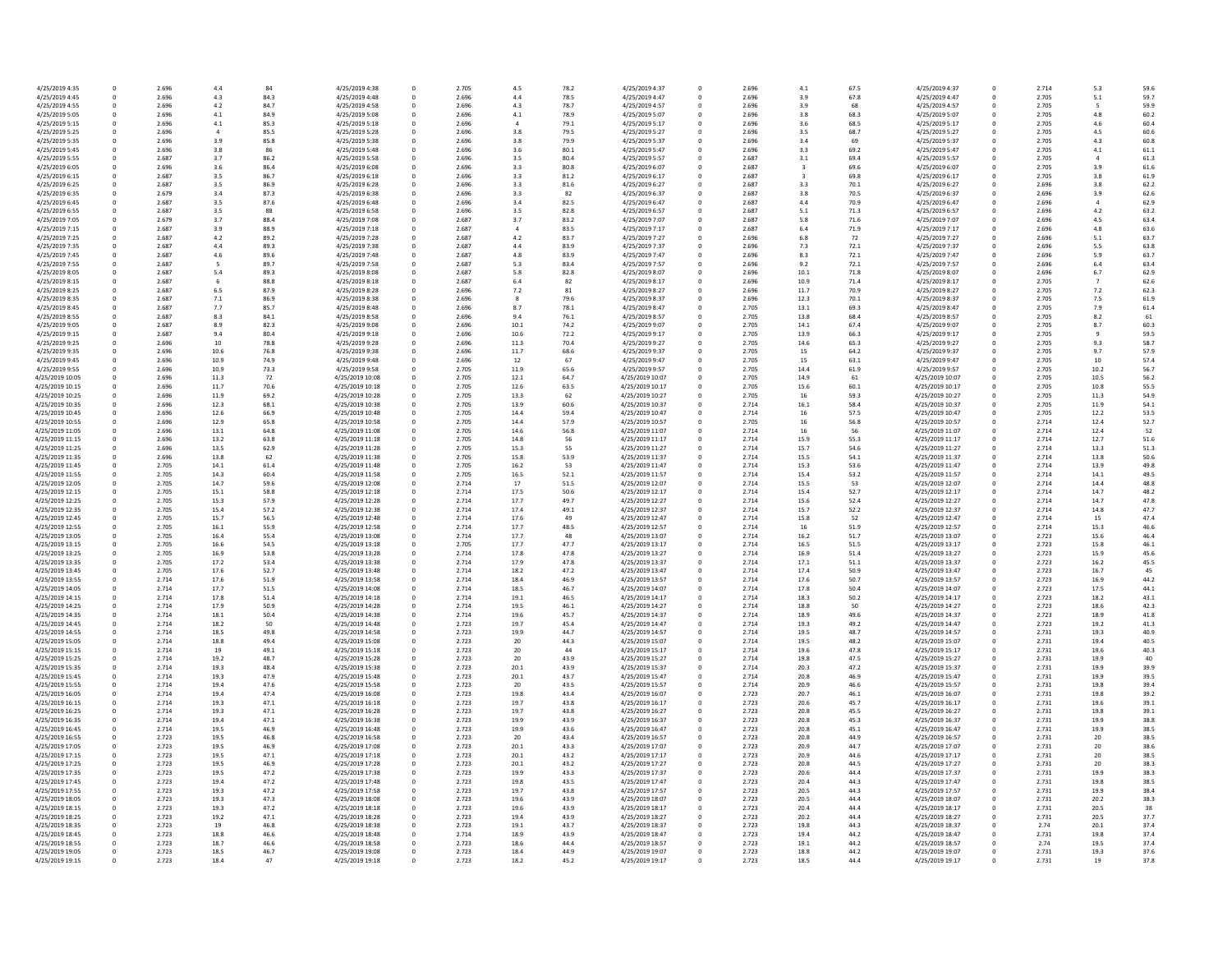| 4/25/2019 19:25 | 0           | 2.723 | 18.2 | 47.3 | 4/25/2019 19:28 | 0 | 2.723 | 17.9 | 45.4 | 4/25/2019 19:27 |
|-----------------|-------------|-------|------|------|-----------------|---|-------|------|------|-----------------|
| 4/25/2019 19:35 | $\mathbf 0$ | 2.723 | 18   | 47.8 | 4/25/2019 19:38 | 0 | 2.723 | 17.7 | 45.7 | 4/25/2019 19:37 |
| 4/25/2019 19:45 | 0           | 2.723 | 17.8 | 48.3 | 4/25/2019 19:48 | 0 | 2.723 | 17.4 | 46.1 | 4/25/2019 19:47 |
| 4/25/2019 19:55 | 0           | 2.723 | 17.5 | 49   | 4/25/2019 19:58 | 0 | 2.723 | 17.1 | 46.7 | 4/25/2019 19:57 |
| 4/25/2019 20:05 | $\mathbf 0$ | 2.723 | 17.3 | 49.8 | 4/25/2019 20:08 | 0 | 2.714 | 16.9 | 47.5 | 4/25/2019 20:07 |
| 4/25/2019 20:15 | 0           | 2.723 | 17   | 50.7 | 4/25/2019 20:18 | 0 | 2.723 | 16.6 | 48.1 | 4/25/2019 20:17 |
| 4/25/2019 20:25 | $\mathbf 0$ | 2.723 | 16.8 | 51.3 | 4/25/2019 20:28 | 0 | 2.723 | 16.4 | 49   | 4/25/2019 20:27 |
| 4/25/2019 20:35 | 0           | 2.714 | 16.5 | 52   | 4/25/2019 20:38 | 0 | 2.723 | 16.2 | 50.3 | 4/25/2019 20:37 |
| 4/25/2019 20:45 | 0           | 2.723 | 16.3 | 52.6 | 4/25/2019 20:48 | 0 | 2.723 | 15.9 | 51   | 4/25/2019 20:47 |
|                 |             |       |      |      |                 |   |       |      |      |                 |
| 4/25/2019 20:55 | $\mathbf 0$ | 2.714 | 16   | 53.1 | 4/25/2019 20:58 | 0 | 2.723 | 15.6 | 51.5 | 4/25/2019 20:57 |
| 4/25/2019 21:05 | 0           | 2.714 | 15.8 | 54   | 4/25/2019 21:08 | 0 | 2.723 | 15.4 | 52.5 | 4/25/2019 21:07 |
| 4/25/2019 21:15 | 0           | 2.714 | 15.6 | 54.7 | 4/25/2019 21:18 | 0 | 2.723 | 15.2 | 53.1 | 4/25/2019 21:17 |
| 4/25/2019 21:25 | 0           | 2.714 | 15.4 | 55.5 | 4/25/2019 21:28 | 0 | 2.723 | 15   | 53.5 | 4/25/2019 21:27 |
| 4/25/2019 21:35 | 0           | 2.714 | 15.2 | 56.1 | 4/25/2019 21:38 | 0 | 2.723 | 14.7 | 53.8 | 4/25/2019 21:37 |
| 4/25/2019 21:45 | 0           | 2.714 | 15   | 56.6 | 4/25/2019 21:48 | 0 | 2.723 | 14.5 | 53.9 | 4/25/2019 21:47 |
| 4/25/2019 21:55 | 0           | 2.714 | 14.9 | 56.6 | 4/25/2019 21:58 | 0 | 2.723 | 14.5 | 54.3 | 4/25/2019 21:57 |
| 4/25/2019 22:05 | $\mathbf 0$ | 2.714 | 15.1 | 56.2 | 4/25/2019 22:08 | 0 | 2.714 | 14.6 | 54.2 | 4/25/2019 22:07 |
| 4/25/2019 22:15 | 0           | 2.714 | 15.2 | 55.7 | 4/25/2019 22:18 | 0 | 2.714 | 14.7 | 54.2 | 4/25/2019 22:17 |
| 4/25/2019 22:25 | $\mathbf 0$ | 2.714 | 15.4 | 55.5 | 4/25/2019 22:28 | 0 | 2.714 | 14.8 | 54.4 | 4/25/2019 22:27 |
| 4/25/2019 22:35 | 0           | 2.714 | 15.4 | 55.7 | 4/25/2019 22:38 | 0 | 2.714 | 14.9 | 54.6 | 4/25/2019 22:37 |
| 4/25/2019 22:45 |             | 2.714 | 15.4 |      | 4/25/2019 22:48 |   | 2.714 | 14.8 | 54.9 | 4/25/2019 22:47 |
|                 | 0           |       |      | 55.8 |                 | 0 |       |      |      |                 |
| 4/25/2019 22:55 | 0           | 2.714 | 15.4 | 56   | 4/25/2019 22:58 | 0 | 2.714 | 14.8 | 55.2 | 4/25/2019 22:57 |
| 4/25/2019 23:05 | 0           | 2.714 | 15.4 | 56.1 | 4/25/2019 23:08 | 0 | 2.714 | 14.8 | 55.4 | 4/25/2019 23:07 |
| 4/25/2019 23:15 | $\mathbf 0$ | 2.714 | 15.5 | 56.4 | 4/25/2019 23:18 | 0 | 2.714 | 14.9 | 55.6 | 4/25/2019 23:17 |
| 4/25/2019 23:25 | 0           | 2.714 | 15.6 | 56.6 | 4/25/2019 23:28 | 0 | 2.714 | 15   | 55.7 | 4/25/2019 23:27 |
| 4/25/2019 23:35 | 0           | 2.714 | 15.6 | 56.9 | 4/25/2019 23:38 | 0 | 2.714 | 15.2 | 55.8 | 4/25/2019 23:37 |
| 4/25/2019 23:45 | 0           | 2.714 | 15.6 | 57.1 | 4/25/2019 23:48 | 0 | 2.714 | 15.3 | 55.9 | 4/25/2019 23:47 |
| 4/25/2019 23:55 | 0           | 2.714 | 15.7 | 57.3 | 4/25/2019 23:58 | 0 | 2.714 | 15.3 | 56   | 4/25/2019 23:57 |
| 4/26/2019 0:05  | 0           | 2.714 | 15.7 | 57.5 | 4/26/2019 0:08  | 0 | 2.714 | 15.3 | 56   | 4/26/2019 0:07  |
| 4/26/2019 0:15  | 0           | 2.714 | 15.7 | 57.7 | 4/26/2019 0:18  | 0 | 2.714 | 15.4 | 56.2 | 4/26/2019 0:17  |
|                 |             |       |      |      |                 |   |       |      |      |                 |
| 4/26/2019 0:25  | 0           | 2.714 | 15.7 | 58   | 4/26/2019 0:28  | 0 | 2.714 | 15.4 | 56.3 | 4/26/2019 0:27  |
| 4/26/2019 0:35  | 0           | 2.714 | 15.7 | 58.2 | 4/26/2019 0:38  | 0 | 2.714 | 15.4 | 56.6 | 4/26/2019 0:37  |
| 4/26/2019 0:45  | 0           | 2.714 | 15.6 | 58.5 | 4/26/2019 0:48  | 0 | 2.714 | 15.3 | 56.7 | 4/26/2019 0:47  |
| 4/26/2019 0:55  | 0           | 2.714 | 15.6 | 58.7 | 4/26/2019 0:58  | 0 | 2.714 | 15.3 | 56.6 | 4/26/2019 0:57  |
| 4/26/2019 1:05  | 0           | 2.714 | 15.6 | 58.8 | 4/26/2019 1:08  | 0 | 2.714 | 15.3 | 56.8 | 4/26/2019 1:07  |
| 4/26/2019 1:15  | 0           | 2.714 | 15.5 | 59.1 | 4/26/2019 1:18  | 0 | 2.714 | 15.3 | 57.1 | 4/26/2019 1:17  |
| 4/26/2019 1:25  | 0           | 2.714 | 15.5 | 59.4 | 4/26/2019 1:28  | 0 | 2.714 | 15.2 | 57.4 | 4/26/2019 1:27  |
| 4/26/2019 1:35  | 0           | 2.714 | 15.4 | 59.7 | 4/26/2019 1:38  | 0 | 2.714 | 15.2 | 57.7 | 4/26/2019 1:37  |
| 4/26/2019 1:45  | 0           | 2.714 | 15.4 | 60   | 4/26/2019 1:48  | 0 | 2.714 | 15.1 | 58   | 4/26/2019 1:47  |
| 4/26/2019 1:55  | 0           | 2.705 | 15.3 | 60.5 | 4/26/2019 1:58  | 0 | 2.714 | 15   | 58.5 | 4/26/2019 1:57  |
|                 |             |       |      |      |                 |   |       |      |      |                 |
| 4/26/2019 2:05  | 0           | 2.705 | 15.2 | 61.3 | 4/26/2019 2:08  | 0 | 2.714 | 15   | 59.3 | 4/26/2019 2:07  |
| 4/26/2019 2:15  | $\Omega$    | 2.705 | 15.1 | 61.9 | 4/26/2019 2:18  | 0 | 2.714 | 14.8 | 60   | 4/26/2019 2:17  |
| 4/26/2019 2:25  | 0           | 2.705 | 15   | 62.8 | 4/26/2019 2:28  | 0 | 2.714 | 14.7 | 60.6 | 4/26/2019 2:27  |
| 4/26/2019 2:35  | 0           | 2.705 | 14.9 | 63.6 | 4/26/2019 2:38  | 0 | 2.714 | 14.7 | 61.2 | 4/26/2019 2:37  |
| 4/26/2019 2:45  | $\Omega$    | 2.705 | 14.8 | 64.3 | 4/26/2019 2:48  | 0 | 2.714 | 14.6 | 62.1 | 4/26/2019 2:47  |
| 4/26/2019 2:55  | 0           | 2.705 | 14.7 | 65.3 | 4/26/2019 2:58  | 0 | 2.714 | 14.5 | 63.4 | 4/26/2019 2:57  |
| 4/26/2019 3:05  | 0           | 2.705 | 14.5 | 66.7 | 4/26/2019 3:08  | 0 | 2.714 | 14.3 | 64.8 | 4/26/2019 3:07  |
| 4/26/2019 3:15  | 0           | 2.705 | 14.2 | 68.3 | 4/26/2019 3:18  | 0 | 2.714 | 13.9 | 66.7 | 4/26/2019 3:17  |
| 4/26/2019 3:25  | 0           | 2.705 | 13.8 | 70.1 | 4/26/2019 3:28  | 0 | 2.705 | 13.5 | 68.2 | 4/26/2019 3:27  |
| 4/26/2019 3:35  | 0           | 2.705 | 13.5 | 71.9 | 4/26/2019 3:38  | 0 | 2.705 | 13.2 | 69.5 | 4/26/2019 3:37  |
|                 |             |       |      |      |                 |   |       |      |      |                 |
| 4/26/2019 3:45  | $\mathbf 0$ | 2.705 | 13.3 | 73.7 | 4/26/2019 3:48  | 0 | 2.705 | 13   | 70.9 | 4/26/2019 3:47  |
| 4/26/2019 3:55  | 0           | 2.705 | 13   | 75.3 | 4/26/2019 3:58  | 0 | 2.705 | 12.8 | 72.2 | 4/26/2019 3:57  |
| 4/26/2019 4:05  | 0           | 2.705 | 12.9 | 76.7 | 4/26/2019 4:08  | 0 | 2.705 | 12.7 | 73.3 | 4/26/2019 4:07  |
| 4/26/2019 4:15  | 0           | 2.705 | 12.7 | 78.1 | 4/26/2019 4:18  | 0 | 2.705 | 12.5 | 74.5 | 4/26/2019 4:17  |
| 4/26/2019 4:25  | 0           | 2.705 | 12.6 | 79.3 | 4/26/2019 4:28  | 0 | 2.705 | 12.4 | 75.4 | 4/26/2019 4:27  |
| 4/26/2019 4:35  | 0           | 2.705 | 12.5 | 80.4 | 4/26/2019 4:38  | 0 | 2.705 | 12.3 | 76.3 | 4/26/2019 4:37  |
| 4/26/2019 4:45  | 0           | 2.705 | 12.4 | 81.4 | 4/26/2019 4:48  | 0 | 2.705 | 12.2 | 77.1 | 4/26/2019 4:47  |
| 4/26/2019 4:55  | $\mathbf 0$ | 2.705 | 12.3 | 82.2 | 4/26/2019 4:58  | 0 | 2.705 | 12.2 | 77.8 | 4/26/2019 4:57  |
| 4/26/2019 5:05  | $\Omega$    | 2.696 | 12.2 | 83   | 4/26/2019 5:08  | 0 | 2.705 | 12.1 | 78.3 | 4/26/2019 5:07  |
| 4/26/2019 5:15  | 0           | 2.696 | 12.2 | 83.5 | 4/26/2019 5:18  | 0 | 2.705 | 12.1 | 78.7 | 4/26/2019 5:17  |
| 4/26/2019 5:25  | $\mathbf 0$ | 2.696 | 12.2 | 83.9 | 4/26/2019 5:28  | 0 | 2.705 | 12.1 | 78.9 | 4/26/2019 5:27  |
|                 |             |       |      |      |                 |   |       |      |      |                 |
| 4/26/2019 5:35  | 0           | 2.696 | 12.2 | 84.2 | 4/26/2019 5:38  |   | 2.705 | 12.1 | 79.2 | 4/26/2019 5:37  |
| 4/26/2019 5:45  | 0           | 2.696 | 12.2 | 84.5 | 4/26/2019 5:48  | 0 | 2.696 | 12   | 79.5 | 4/26/2019 5:47  |
| 4/26/2019 5:55  | 0           | 2.696 | 12.1 | 84.9 | 4/26/2019 5:58  | 0 | 2.705 | 11.9 | 80.1 | 4/26/2019 5:57  |
| 4/26/2019 6:05  | 0           | 2.696 | 12   | 85.4 | 4/26/2019 6:08  | 0 | 2.696 | 11.8 | 80.6 | 4/26/2019 6:07  |
| 4/26/2019 6:15  | 0           | 2.696 | 11.9 | 86   | 4/26/2019 6:18  | 0 | 2.696 | 11.8 | 81.2 | 4/26/2019 6:17  |
| 4/26/2019 6:25  | 0           | 2.696 | 11.9 | 86.6 | 4/26/2019 6:28  | 0 | 2.696 | 11.7 | 81.8 | 4/26/2019 6:27  |
| 4/26/2019 6:35  | 0           | 2.696 | 11.8 | 87.2 | 4/26/2019 6:38  |   | 2.696 | 11.6 | 82.3 | 4/26/2019 6:37  |
| 4/26/2019 6:45  | 0           | 2.696 | 11.7 | 87.8 | 4/26/2019 6:48  | 0 | 2.696 | 11.6 | 82.8 | 4/26/2019 6:47  |
| 4/26/2019 6:55  | 0           | 2.696 | 11.7 | 88.3 | 4/26/2019 6:58  | 0 | 2.696 | 11.5 | 83.4 | 4/26/2019 6:57  |
| 4/26/2019 7:05  | 0           | 2.696 | 11.6 | 88.9 | 4/26/2019 7:08  | 0 | 2.696 | 11.5 | 83.9 | 4/26/2019 7:07  |
| 4/26/2019 7:15  | 0           | 2.696 | 11.6 | 89.4 | 4/26/2019 7:18  | 0 | 2.696 | 11.5 | 84.4 | 4/26/2019 7:17  |
|                 |             |       |      |      |                 |   |       |      |      |                 |
| 4/26/2019 7:25  | 0           | 2.696 | 11.6 | 89.8 | 4/26/2019 7:28  |   | 2.696 | 11.5 | 84.6 | 4/26/2019 7:27  |
| 4/26/2019 7:35  | 0           | 2.696 | 11.6 | 90.2 | 4/26/2019 7:38  | 0 | 2.696 | 11.5 | 84.9 | 4/26/2019 7:37  |
| 4/26/2019 7:45  | 0           | 2.696 | 11.5 | 90.5 | 4/26/2019 7:48  | 0 | 2.696 | 11.5 | 85   | 4/26/2019 7:47  |
| 4/26/2019 7:55  | 0           | 2.696 | 11.5 | 90.8 | 4/26/2019 7:58  | 0 | 2.696 | 11.5 | 85.2 | 4/26/2019 7:57  |
| 4/26/2019 8:05  | 0           | 2.696 | 11.5 | 91   | 4/26/2019 8:08  | 0 | 2.696 | 11.5 | 85.4 | 4/26/2019 8:07  |
| 4/26/2019 8:15  | 0           | 2.687 | 11.5 | 91.3 | 4/26/2019 8:18  | 0 | 2.696 | 11.5 | 85.6 | 4/26/2019 8:17  |
| 4/26/2019 8:25  | 0           | 2.687 | 11.5 | 91.5 | 4/26/2019 8:28  | 0 | 2.696 | 11.5 | 85.7 | 4/26/2019 8:27  |
| 4/26/2019 8:35  | 0           | 2.687 | 11.5 | 91.7 | 4/26/2019 8:38  | 0 | 2.696 | 11.5 | 86   | 4/26/2019 8:37  |
| 4/26/2019 8:45  | 0           | 2.687 | 11.5 | 92   | 4/26/2019 8:48  | 0 | 2.696 | 11.5 | 86.2 | 4/26/2019 8:47  |
| 4/26/2019 8:55  |             | 2.687 |      | 92.3 | 4/26/2019 8:58  |   | 2.696 |      | 86.3 |                 |
|                 | 0           |       | 11.5 |      |                 | 0 |       | 11.5 |      | 4/26/2019 8:57  |
| 4/26/2019 9:05  | 0           | 2.687 | 11.5 | 92.5 | 4/26/2019 9:08  | 0 | 2.696 | 11.5 | 86.5 | 4/26/2019 9:07  |
| 4/26/2019 9:15  | 0           | 2.687 | 11.5 | 92.7 | 4/26/2019 9:18  | 0 | 2.687 | 11.5 | 86.6 | 4/26/2019 9:17  |
| 4/26/2019 9:25  | 0           | 2.687 | 11.6 | 92.9 | 4/26/2019 9:28  | 0 | 2.687 | 11.6 | 86.7 | 4/26/2019 9:27  |
| 4/26/2019 9:35  | 0           | 2.687 | 11.7 | 93.1 | 4/26/2019 9:38  | 0 | 2.687 | 11.8 | 86.7 | 4/26/2019 9:37  |
| 4/26/2019 9:45  | 0           | 2.687 | 11.8 | 93.1 | 4/26/2019 9:48  | 0 | 2.687 | 11.9 | 86.5 | 4/26/2019 9:47  |
| 4/26/2019 9:55  | 0           | 2.687 | 11.9 | 93   | 4/26/2019 9:58  | 0 | 2.687 | 12.1 | 86.2 | 4/26/2019 9:57  |
| 4/26/2019 10:05 | 0           | 2.687 | 12   | 92.7 | 4/26/2019 10:08 | 0 | 2.687 | 12.2 | 85.8 | 4/26/2019 10:07 |
|                 |             |       |      |      |                 |   |       |      |      |                 |

| 15.4 | 4/25/2019 19:27 | 0 | 2.723 | 18.2 | 44.5 | 4/25/2019 19:27 | 0           | 2.731 | 18.8 | 38   |
|------|-----------------|---|-------|------|------|-----------------|-------------|-------|------|------|
| 15.7 | 4/25/2019 19:37 | 0 | 2.723 | 17.8 | 44.6 | 4/25/2019 19:37 | 0           | 2.731 | 18.5 | 38.1 |
| 16.1 | 4/25/2019 19:47 | 0 | 2.723 | 17.4 | 44.9 | 4/25/2019 19:47 | 0           | 2.731 | 18.2 | 38.3 |
|      |                 |   |       |      |      |                 |             |       |      |      |
| 16.7 | 4/25/2019 19:57 | 0 | 2.723 | 17.1 | 45.3 | 4/25/2019 19:57 | 0           | 2.731 | 18   | 38.6 |
| 17.5 | 4/25/2019 20:07 | 0 | 2.723 | 16.8 | 45.6 | 4/25/2019 20:07 | 0           | 2.731 | 17.8 | 38.9 |
| 18.1 | 4/25/2019 20:17 | 0 | 2.723 | 16.6 | 46   | 4/25/2019 20:17 | 0           | 2.731 | 17.6 | 39.2 |
| 49   | 4/25/2019 20:27 | 0 | 2.723 | 16.3 | 46.4 | 4/25/2019 20:27 | 0           | 2.731 | 17.5 | 39.4 |
|      |                 |   |       |      |      | 4/25/2019 20:37 |             |       |      |      |
| 50.3 | 4/25/2019 20:37 | 0 | 2.723 | 16.1 | 46.8 |                 | $\mathbf 0$ | 2.731 | 17.3 | 39.8 |
| 51   | 4/25/2019 20:47 | 0 | 2.723 | 15.9 | 47.2 | 4/25/2019 20:47 | 0           | 2.731 | 17   | 40.1 |
| 51.5 | 4/25/2019 20:57 | 0 | 2.723 | 15.6 | 47.7 | 4/25/2019 20:57 | 0           | 2.731 | 16.8 | 40.3 |
| 52.5 | 4/25/2019 21:07 | 0 | 2.714 | 15.4 | 48.2 | 4/25/2019 21:07 | 0           | 2.731 | 16.7 | 40.6 |
| 53.1 | 4/25/2019 21:17 | 0 | 2.714 | 15.3 | 48.6 | 4/25/2019 21:17 |             | 2.731 | 16.6 | 40.9 |
|      |                 |   |       |      |      |                 | 0           |       |      |      |
| 53.5 | 4/25/2019 21:27 | 0 | 2.714 | 15.2 | 49   | 4/25/2019 21:27 | $\mathbf 0$ | 2.731 | 16.4 | 41.1 |
| 53.8 | 4/25/2019 21:37 | 0 | 2.714 | 15   | 49.3 | 4/25/2019 21:37 | 0           | 2.731 | 16.3 | 41.3 |
| 53.9 | 4/25/2019 21:47 | 0 | 2.714 | 14.9 | 49.6 | 4/25/2019 21:47 | 0           | 2.731 | 16.1 | 41.5 |
| 54.3 | 4/25/2019 21:57 | 0 | 2.714 | 14.8 | 49.9 | 4/25/2019 21:57 | 0           | 2.731 | 16   | 41.7 |
|      |                 |   |       |      |      |                 |             |       |      |      |
| 54.2 | 4/25/2019 22:07 | 0 | 2.714 | 14.8 | 50.2 | 4/25/2019 22:07 | 0           | 2.731 | 15.9 | 41.9 |
| 54.2 | 4/25/2019 22:17 | 0 | 2.714 | 14.9 | 50.5 | 4/25/2019 22:17 | 0           | 2.731 | 15.8 | 42.1 |
| 54.4 | 4/25/2019 22:27 | 0 | 2.714 | 14.9 | 50.7 | 4/25/2019 22:27 | 0           | 2.731 | 15.7 | 42.4 |
| 54.6 | 4/25/2019 22:37 | 0 | 2.714 | 14.9 | 51   | 4/25/2019 22:37 | 0           | 2.731 | 15.7 | 42.8 |
| 54.9 | 4/25/2019 22:47 | 0 | 2.714 | 14.9 | 51.2 | 4/25/2019 22:47 | 0           | 2.731 | 15.6 | 43.1 |
|      |                 |   |       |      |      |                 |             |       |      |      |
| 5.2  | 4/25/2019 22:57 | 0 | 2.714 | 14.9 | 51.4 | 4/25/2019 22:57 | 0           | 2.731 | 15.5 | 43.4 |
| 5.4  | 4/25/2019 23:07 | 0 | 2.714 | 15   | 51.6 | 4/25/2019 23:07 | 0           | 2.731 | 15.5 | 43.6 |
| 5.6  | 4/25/2019 23:17 | 0 | 2.714 | 15   | 51.8 | 4/25/2019 23:17 | 0           | 2.731 | 15.5 | 43.9 |
| 5.7  | 4/25/2019 23:27 | 0 | 2.714 | 15.2 | 52.1 | 4/25/2019 23:27 | 0           | 2.731 | 15.6 | 44.2 |
| 5.8  | 4/25/2019 23:37 | 0 | 2.714 | 15.2 | 52.3 | 4/25/2019 23:37 | 0           | 2.731 | 15.6 | 44.4 |
|      |                 |   |       |      |      |                 |             |       |      |      |
| 5.9  | 4/25/2019 23:47 | 0 | 2.714 | 15.2 | 52.5 | 4/25/2019 23:47 | 0           | 2.731 | 15.6 | 44.7 |
| 56   | 4/25/2019 23:57 | 0 | 2.714 | 15.2 | 52.7 | 4/25/2019 23:57 | 0           | 2.731 | 15.6 | 44.9 |
| 56   | 4/26/2019 0:07  | 0 | 2.714 | 15.3 | 52.9 | 4/26/2019 0:07  | 0           | 2.731 | 15.6 | 45.1 |
| 56.2 | 4/26/2019 0:17  | 0 | 2.714 | 15.3 | 53.1 | 4/26/2019 0:17  | 0           | 2.731 | 15.6 | 45.3 |
| 56.3 | 4/26/2019 0:27  | 0 | 2.714 | 15.4 | 53.2 | 4/26/2019 0:27  | 0           | 2.731 | 15.5 | 45.6 |
|      |                 |   |       |      |      |                 |             |       |      |      |
| 6.6  | 4/26/2019 0:37  | 0 | 2.714 | 15.4 | 53.4 | 4/26/2019 0:37  | 0           | 2.731 | 15.5 | 45.8 |
| 56.7 | 4/26/2019 0:47  | 0 | 2.714 | 15.4 | 53.6 | 4/26/2019 0:47  | 0           | 2.723 | 15.5 | 46   |
| 6.6  | 4/26/2019 0:57  | 0 | 2.714 | 15.4 | 53.7 | 4/26/2019 0:57  | 0           | 2.723 | 15.5 | 46.1 |
| 6.8  | 4/26/2019 1:07  | 0 | 2.714 | 15.3 | 53.9 | 4/26/2019 1:07  | 0           | 2.723 | 15.4 | 46.3 |
|      |                 |   |       |      |      |                 |             |       |      |      |
| 57.1 | 4/26/2019 1:17  | 0 | 2.714 | 15.3 | 54   | 4/26/2019 1:17  | 0           | 2.723 | 15.3 | 46.5 |
| 57.4 | 4/26/2019 1:27  | 0 | 2.714 | 15.3 | 54.2 | 4/26/2019 1:27  | 0           | 2.723 | 15.3 | 46.8 |
| 57.7 | 4/26/2019 1:37  | 0 | 2.714 | 15.2 | 54.3 | 4/26/2019 1:37  | 0           | 2.723 | 15.2 | 47   |
| 58   | 4/26/2019 1:47  | 0 | 2.714 | 15.2 | 54.5 | 4/26/2019 1:47  | 0           | 2.723 | 15.2 | 47.3 |
| 58.5 | 4/26/2019 1:57  | 0 | 2.705 | 15.2 | 54.7 | 4/26/2019 1:57  | 0           | 2.723 | 15.1 | 47.6 |
|      |                 |   |       |      |      |                 |             |       |      |      |
| 59.3 | 4/26/2019 2:07  | 0 | 2.705 | 15   | 54.9 | 4/26/2019 2:07  | 0           | 2.723 | 15   | 48.1 |
| 60   | 4/26/2019 2:17  | 0 | 2.705 | 14.9 | 55.2 | 4/26/2019 2:17  | 0           | 2.723 | 14.9 | 48.6 |
| 6.0ة | 4/26/2019 2:27  | 0 | 2.705 | 14.8 | 55.5 | 4/26/2019 2:27  | 0           | 2.723 | 14.8 | 49.1 |
| 51.2 | 4/26/2019 2:37  | 0 | 2.705 | 14.7 | 55.9 | 4/26/2019 2:37  | 0           | 2.723 | 14.8 | 49.5 |
| 52.1 | 4/26/2019 2:47  | 0 | 2.705 | 14.7 | 56.3 | 4/26/2019 2:47  | 0           | 2.723 | 14.7 | 50.1 |
|      |                 |   |       |      |      |                 |             |       |      |      |
| 3.4  | 4/26/2019 2:57  | 0 | 2.705 | 14.5 | 56.6 | 4/26/2019 2:57  | 0           | 2.723 | 14.6 | 50.8 |
| 54.8 | 4/26/2019 3:07  | 0 | 2.705 | 14.3 | 57.1 | 4/26/2019 3:07  | 0           | 2.723 | 14.4 | 51.6 |
| 6.7  | 4/26/2019 3:17  | 0 | 2.705 | 13.9 | 57.6 | 4/26/2019 3:17  | 0           | 2.723 | 14   | 52.7 |
| 58.2 | 4/26/2019 3:27  | 0 | 2.705 | 13.6 | 58.2 | 4/26/2019 3:27  | 0           | 2.723 | 13.7 | 53.7 |
|      |                 |   |       |      |      |                 |             |       |      |      |
| 59.5 | 4/26/2019 3:37  | 0 | 2.705 | 13.3 | 58.9 | 4/26/2019 3:37  | 0           | 2.723 | 13.4 | 54.8 |
| 70.9 | 4/26/2019 3:47  | 0 | 2.705 | 13.1 | 59.6 | 4/26/2019 3:47  | 0           | 2.723 | 13.1 | 55.8 |
| 2.2  | 4/26/2019 3:57  | 0 | 2.705 | 12.9 | 60.4 | 4/26/2019 3:57  | 0           | 2.714 | 12.9 | 56.8 |
| 73.3 | 4/26/2019 4:07  | 0 | 2.705 | 12.8 | 61.2 | 4/26/2019 4:07  | 0           | 2.714 | 12.7 | 57.7 |
| 4.5  | 4/26/2019 4:17  | 0 | 2.705 | 12.6 | 62   | 4/26/2019 4:17  | 0           | 2.714 | 12.6 | 58.6 |
|      |                 |   |       |      |      |                 |             |       |      |      |
| 75.4 | 4/26/2019 4:27  | 0 | 2.705 | 12.5 | 62.8 | 4/26/2019 4:27  | 0           | 2.714 | 12.4 | 59.4 |
| 76.3 | 4/26/2019 4:37  | 0 | 2.705 | 12.4 | 63.6 | 4/26/2019 4:37  | 0           | 2.714 | 12.3 | 60.1 |
| 7.1  | 4/26/2019 4:47  | 0 | 2.696 | 12.3 | 64.3 | 4/26/2019 4:47  | 0           | 2.714 | 12.2 | 60.7 |
| 7.8  | 4/26/2019 4:57  | 0 | 2.696 | 12.3 | 65   | 4/26/2019 4:57  | 0           | 2.714 | 12.1 | 61.3 |
| 78.3 | 4/26/2019 5:07  | 0 | 2.696 | 12.2 | 65.7 | 4/26/2019 5:07  | 0           | 2.714 | 12.1 | 61.8 |
|      |                 |   |       |      |      |                 |             |       |      |      |
| 78.7 | 4/26/2019 5:17  | 0 | 2.696 | 12.2 | 66.2 | 4/26/2019 5:17  | 0           | 2.714 | 12.1 | 62.1 |
| 78.9 | 4/26/2019 5:27  | 0 | 2.696 | 12.2 | 66.8 | 4/26/2019 5:27  | 0           | 2.714 | 12.1 | 62.3 |
| 79.2 | 4/26/2019 5:37  | 0 | 2.696 | 12.2 | 67.3 | 4/26/2019 5:37  | 0           | 2.714 | 12.1 | 62.6 |
| 9.5  | 4/26/2019 5:47  | 0 | 2.696 | 12.1 | 67.8 | 4/26/2019 5:47  | 0           | 2.714 | 12   | 62.8 |
| 30.1 | 4/26/2019 5:57  | 0 | 2.696 | 12.1 | 68.2 | 4/26/2019 5:57  | 0           | 2.714 | 11.9 | 63.2 |
| 30.6 | 4/26/2019 6:07  | 0 | 2.696 | 12   | 68.7 | 4/26/2019 6:07  | 0           | 2.714 | 11.9 | 63.6 |
| 31.2 | 4/26/2019 6:17  | 0 | 2.696 | 11.9 | 69.1 | 4/26/2019 6:17  | 0           | 2.705 | 11.8 | 64   |
|      |                 |   |       |      |      |                 |             |       |      |      |
| 31.8 | 4/26/2019 6:27  | 0 | 2.696 | 11.9 | 69.5 | 4/26/2019 6:27  | 0           | 2.705 | 11.7 | 64.3 |
| 32.3 | 4/26/2019 6:37  | 0 | 2.696 | 11.8 | 69.9 | 4/26/2019 6:37  | 0           | 2.705 | 11.6 | 64.7 |
| 32.8 | 4/26/2019 6:47  | 0 | 2.696 | 11.8 | 70.3 | 4/26/2019 6:47  | 0           | 2.705 | 11.5 | 65.1 |
| 3.4  | 4/26/2019 6:57  | 0 | 2.696 | 11.7 | 70.7 | 4/26/2019 6:57  | 0           | 2.705 | 11.5 | 65.5 |
| 33.9 | 4/26/2019 7:07  | 0 | 2.696 | 11.7 | 71.2 | 4/26/2019 7:07  | 0           | 2.705 | 11.5 | 65.9 |
|      |                 |   |       |      |      |                 |             |       |      |      |
| 34.4 | 4/26/2019 7:17  | 0 | 2.696 | 11.7 | 71.6 | 4/26/2019 7:17  | 0           | 2.705 | 11.4 | 66.2 |
| 34.6 | 4/26/2019 7:27  | 0 | 2.696 | 11.7 | 72   | 4/26/2019 7:27  | 0           | 2.705 | 11.4 | 66.5 |
| 34.9 | 4/26/2019 7:37  | 0 | 2.696 | 11.7 | 72.3 | 4/26/2019 7:37  | 0           | 2.705 | 11.4 | 66.7 |
| 85   | 4/26/2019 7:47  | 0 | 2.696 | 11.7 | 72.7 | 4/26/2019 7:47  | 0           | 2.705 | 11.4 | 67   |
| 35.2 | 4/26/2019 7:57  | 0 | 2.696 | 11.7 | 73   | 4/26/2019 7:57  | 0           | 2.705 | 11.4 | 67.1 |
|      |                 |   |       |      |      |                 |             |       |      |      |
| 35.4 | 4/26/2019 8:07  | 0 | 2.687 | 11.7 | 73.3 | 4/26/2019 8:07  | 0           | 2.705 | 11.4 | 67.3 |
| 35.6 | 4/26/2019 8:17  | 0 | 2.687 | 11.7 | 73.6 | 4/26/2019 8:17  | 0           | 2.705 | 11.3 | 67.4 |
| 35.7 | 4/26/2019 8:27  | 0 | 2.687 | 11.7 | 73.8 | 4/26/2019 8:27  | 0           | 2.705 | 11.3 | 67.6 |
| 86   | 4/26/2019 8:37  | 0 | 2.687 | 11.7 | 74.1 | 4/26/2019 8:37  | 0           | 2.705 | 11.3 | 67.7 |
| 36.2 | 4/26/2019 8:47  | 0 | 2.687 | 11.8 | 74.4 | 4/26/2019 8:47  | 0           | 2.705 | 11.4 | 67.9 |
|      | 4/26/2019 8:57  |   |       |      |      |                 |             | 2.705 |      |      |
| 36.3 |                 | 0 | 2.687 | 11.8 | 74.6 | 4/26/2019 8:57  | 0           |       | 11.4 | 68.1 |
| 86.5 | 4/26/2019 9:07  | 0 | 2.687 | 11.7 | 74.9 | 4/26/2019 9:07  | 0           | 2.705 | 11.4 | 68.2 |
| 86.6 | 4/26/2019 9:17  | 0 | 2.687 | 11.8 | 75.1 | 4/26/2019 9:17  | 0           | 2.705 | 11.3 | 68.3 |
| 36.7 | 4/26/2019 9:27  | 0 | 2.687 | 11.9 | 75.3 | 4/26/2019 9:27  | 0           | 2.705 | 11.4 | 68.5 |
| 36.7 | 4/26/2019 9:37  | 0 | 2.687 | 12.1 | 75.5 | 4/26/2019 9:37  | 0           | 2.696 | 11.5 | 68.6 |
| 86.5 | 4/26/2019 9:47  | 0 | 2.687 | 12.2 | 75.8 | 4/26/2019 9:47  | $\mathbf 0$ | 2.696 | 11.7 | 68.7 |
|      |                 |   |       |      |      |                 |             |       |      |      |
| 36.2 | 4/26/2019 9:57  | 0 | 2.687 | 12.4 | 75.9 | 4/26/2019 9:57  | 0           | 2.696 | 11.8 | 68.6 |
| 35.8 | 4/26/2019 10:07 | 0 | 2.687 | 12.5 | 76   | 4/26/2019 10:07 | 0           | 2.696 | 11.9 | 68.5 |

18.8<br>
18.5<br>
18.5<br>
18.7<br>
18.7<br>
18 38.3<br>
18<br>
17.8<br>
17.8<br>
19.8<br>
19.8<br>
19.8<br>
19.8<br>
19.9<br>
17.3<br>
19.8<br>
40.1<br>
16.8<br>
40.9<br>
11.5<br>
40.6<br>
16.4<br>
16.1<br>
16.4<br>
14.1<br>
16.3<br>
41.1<br>
41.5<br>
41.1<br>
16.9<br>
42.1<br>
42.1<br>
15.9<br>
42.1<br>
15.9<br>
42.1<br>
15.9<br> 12.7 57.7<br>
12.6 58.6<br>
12.4 59.4<br>
12.3 60.1<br>
12.2 60.7<br>
12.1 61.3<br>
12.1 61.8<br>
12.1 62.1 12.1 62.1<br>
12.1 62.3<br>
12.1 62.6<br>
12 62.6<br>
12 63.8<br>
11.9 63.2<br>
11.9 63.6<br>
11.8 64<br>
11.7 64.3<br>
11.5 65.5<br>
11.5 65.5<br>
11.4 66.2<br>
11.4 66.5<br>
11.4 67.1<br>
11.4 67.1<br>
11.4 67.3<br>
11.4 67.7<br>
11.4 67.3<br>
11.4 67.7<br>
11.4 67.7<br>
11.4 67.